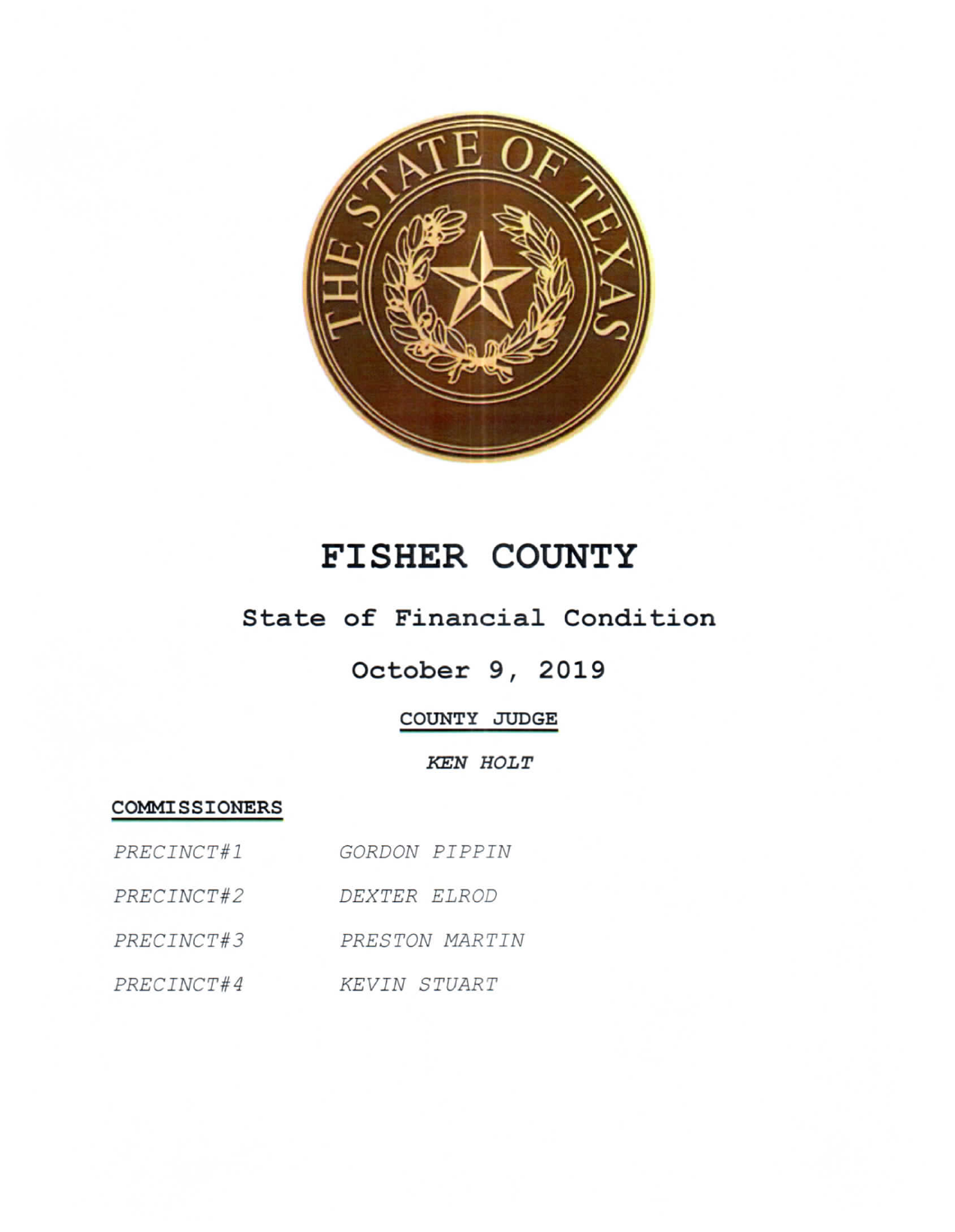|                     | ACCOUNT NO ACCOUNT-TITLE                                                         | ORIGINAL                  | AMENDED                   | ENCUMBERED | <b>ACTIVITY</b><br>BUDGET-AMOUNT BUDGET-AMOUNT YEAR-TO-DATE YEAR-TO-DATE MONTH-TO-DATE | ACTIVITY                                                                    | <b>CURRENT USED</b><br>BALANCE PCT |                      |
|---------------------|----------------------------------------------------------------------------------|---------------------------|---------------------------|------------|----------------------------------------------------------------------------------------|-----------------------------------------------------------------------------|------------------------------------|----------------------|
|                     | REPORTING FUND: 0010 GENERAL FUND                                                |                           |                           |            |                                                                                        |                                                                             | EFFECTIVE MONTH - 10               |                      |
| 0100 CASH ACCOUNTS  |                                                                                  |                           |                           |            |                                                                                        |                                                                             |                                    |                      |
|                     | 10-100-100 CFC: GENERAL FUND                                                     |                           |                           |            | 31,754.82-                                                                             |                                                                             | 31, 754.82 - 1, 474, 259.07        |                      |
|                     | 10-100-130 MONEY MARKET CHECKING                                                 |                           |                           |            | $46.87 -$                                                                              | $46.87 -$                                                                   | 230,495.51                         |                      |
|                     | 10-100-140 GRANT FUND CHECKING                                                   |                           |                           |            | 0.00                                                                                   | 0.00                                                                        | 0.40                               |                      |
|                     | 10-100-185 DUE FROM I&S FUND                                                     |                           |                           |            | 0.00                                                                                   | 0.00                                                                        | 158,971.44                         |                      |
|                     | 10-100-201 CERTIFICATE OF DEPOSIT - 1                                            |                           |                           |            | 0.00                                                                                   | 0.00                                                                        | 154,688.09                         |                      |
|                     | 10-100-202 CERTIFICATE OF DEPOSIT - 2                                            |                           |                           |            | 0.00                                                                                   | 0.00                                                                        | 154,688.09                         |                      |
|                     | 10-100-203 CERTIFICATE OF DEPOSIT - 3                                            |                           |                           |            | 0.00                                                                                   | 0.00                                                                        | 154,688.09                         |                      |
|                     | 10-100-204 CERTIFICATE OF DEPOSIT - 4                                            |                           |                           |            | 0.00                                                                                   | 0.00                                                                        | 154,688.09                         |                      |
|                     | 10-100-205 CERTIFICATE OF DEPOSIT - 5                                            |                           |                           |            | 0.00                                                                                   | 0.00                                                                        | 154,688.09                         |                      |
|                     | 10-100-206 CERTIFICATE OF DEPOSIT - 6                                            |                           |                           |            | 0.00                                                                                   | 0.00                                                                        | 255,428.64                         |                      |
|                     | 10-100-211 REIMBURSEMENT CLEARING                                                |                           |                           |            | 0.00                                                                                   | 0.00                                                                        | 4.00                               |                      |
|                     | 10-100-230 DISTRICT CLERK EFILE                                                  |                           |                           |            | 102.53                                                                                 | 102.53                                                                      | 114.65-                            |                      |
|                     | 10-100-231 COUNTY CLERK EFILE                                                    |                           |                           |            | 124.50                                                                                 | 124.50                                                                      | 1,722.33                           |                      |
|                     | 10-100-232 JP CREDIT CARD                                                        |                           |                           |            | 1,055.49                                                                               | 1,055.49                                                                    | 8,041.15                           |                      |
|                     | 10-100-280 DELINQUENT TAXES RECEIVABLE                                           |                           |                           |            | 0.00                                                                                   | 0.00                                                                        | 117,265.36                         |                      |
|                     | 10-100-285 ALLOWANCE-UNCOLLETABLE TAXES                                          |                           |                           |            | 0.00                                                                                   | 0.00                                                                        | 29,314.33-                         |                      |
|                     | 10-100-290 DUE FROM APPRAISAL DISTRICT                                           |                           |                           |            | 0.00                                                                                   | 0.00                                                                        | 0.00                               |                      |
|                     | CASH ACCOUNTS                                                                    |                           |                           |            |                                                                                        | ---------- ------------ -------------<br>30,519.17- 30,519.17- 2,990,199.37 |                                    |                      |
|                     | 0300 GENERAL REVENUE ACCOUNTS                                                    |                           |                           |            |                                                                                        |                                                                             |                                    |                      |
|                     |                                                                                  |                           |                           |            |                                                                                        |                                                                             |                                    |                      |
|                     | 10-300-100 ADVALOREM TAXES                                                       |                           | 2,418,322.00 2,418,322.00 |            | 0.00                                                                                   | 0.00                                                                        | 2,418,322.00                       | 00                   |
|                     | 10-300-105 DELINQUENT ADVALOREM TAXES                                            | 0.00                      | 0.00                      |            | 0.00                                                                                   | 0.00                                                                        | 0.00                               |                      |
|                     | 10-300-106 DC EFILE CLEARING ACCOUNT                                             | 0.00                      | 0.00                      |            | 0.00                                                                                   | 0.00                                                                        | 0.00                               |                      |
|                     | 10-300-107 CC EFILE CLEARING ACCOUNT                                             | 0.00                      | 0.00                      |            | 0.00                                                                                   | 0.00                                                                        | 0.00                               |                      |
|                     | 10-300-108 JP C-CARD CLEARING ACCOUNT                                            | 0.00                      | 0.00                      |            | 0.00                                                                                   | 0.00                                                                        | 0.00                               |                      |
|                     | 10-300-109 CREDIT CARD INTEREST EARNED                                           | 0.00                      | 0.00                      |            | 11.59                                                                                  | 11.59                                                                       | $11.59+$                           |                      |
|                     | 10-300-149 APPRAISAL DIST EXCESS REFUND                                          | 0.00                      | 0.00                      |            | 0.00                                                                                   | 0.00                                                                        | 0.00                               |                      |
|                     | 10-300-150 OTHER INCOME                                                          | 800.00                    | 800.00                    |            | 0.00                                                                                   | 0.00                                                                        | 800.00                             | 00                   |
|                     | 10-300-151 TAX COLLECTOR ANNUAL SALES TAX COMM 7,200.00                          |                           | 7,200.00                  |            | 0.00                                                                                   | 0.00                                                                        | 7,200.00                           | 00                   |
|                     | 10-300-152 MISC REIMBURSEMENTS                                                   | 300.00                    | 300.00                    |            | 0.00                                                                                   | 0.00                                                                        | 300.00                             | 00                   |
|                     | 10-300-155 DRUG FOR REIMBURSING GF JAIL ASSIST                                   | 0.00                      | 0.00                      |            | 0.00                                                                                   | 0.00                                                                        | 0.00                               |                      |
|                     | 10-300-156 DRUG FOR REIMBURSING FICA                                             | 0.00                      | 0.00                      |            | 0.00                                                                                   | 0.00                                                                        | 0.00                               |                      |
| $10 - 300 - 157$    | DRUG FOR REIMBURSING RETIREMENT                                                  | 0.00                      | 0.00                      |            | 0.00                                                                                   | 0.00                                                                        | 0.00                               |                      |
|                     | 10-300-180 INTEREST EARNED                                                       | 28,000.00                 | 28,000.00                 |            | 5.95                                                                                   | 5.95                                                                        | 27,994.05                          | 00                   |
| $10 - 300 - 185$    | INSURANCE PROCEEDS                                                               | 0.00                      | 0.00                      |            | 0.00                                                                                   | 0.00                                                                        | 0.00                               |                      |
| 10-300-190          | INTEREST EARNED CD'S                                                             | 10,400.00                 | 10,400.00                 |            | 0.00                                                                                   | 0.00                                                                        | 10,400.00                          | 00                   |
|                     | 10-300-195 INSURANCE REMIBURSEMENTS                                              | 0.00                      | 0.00                      |            | 0.00                                                                                   | 0.00                                                                        | 0.00                               |                      |
| $10 - 300 - 200$    | COUNTY RESTITUTION INCOME                                                        | 1,600.00                  | 1,600.00                  |            | 0.00                                                                                   | 0.00                                                                        | 1,600.00                           | 00                   |
| $10 - 300 - 202$    | DRUG PROG CCP - 10% COUNTY                                                       | 176.00                    | 176.00                    |            | 0.00                                                                                   | 0.00                                                                        | 176.00                             | 00                   |
|                     | 10-300-204 OIL & GAS INCOME                                                      | 700.00                    | 700.00                    |            | 0.00                                                                                   | 0.00                                                                        | 700.00                             | 00                   |
| $10 - 300 - 205$    | GAS PIPELINE INCOME                                                              | 0.00                      | 0.00                      |            | 0.00                                                                                   | 0.00                                                                        | 0.00                               |                      |
|                     | 10-300-206 NSF INCOME                                                            | 0.00                      | 0.00                      |            | 0.00                                                                                   | 0.00                                                                        | 0.00                               |                      |
|                     | 10-300-212 HEALTHY COUNTY INCOME                                                 | 0.00                      | 0.00                      |            | 0.00                                                                                   | 0.00                                                                        | 0.00                               |                      |
| 10-300-214          | $COURT APPT ATTY - DIST CLERK 1,400.00$                                          |                           | 1,400.00                  |            | 0.00                                                                                   | 0.00                                                                        | 1,400.00                           | 00                   |
|                     | 10-300-216 JUROR REIMBURSEMENT                                                   | 0.00                      | 0.00                      |            | 0.00                                                                                   | 0.00                                                                        | 0.00                               |                      |
|                     | 10-300-218 TX-TF-IND DEFENSE GRANT 2019                                          | 7,000.00                  | 7,000.00                  |            | 0.00                                                                                   | 0.00                                                                        | 7,000.00                           | 00                   |
|                     | 10-300-222 AD LITEM TAX SUIT T REES                                              | 0.00                      | 0.00                      |            | 0.00                                                                                   | 0.00                                                                        | 0.00                               |                      |
|                     | 10-300-224 OUT OF COUNTY SHERIFF CITATIONS                                       | 0.00                      | 0.00                      |            | 0.00                                                                                   | 0.00                                                                        | 0.00                               |                      |
|                     | 10-300-225 OUT OF COUNTY SHERIFF SERVICE                                         | 400.00                    | 400.00                    |            | 100.00                                                                                 | 100.00                                                                      | 300.00                             | 25                   |
|                     | 10-300-226 INSURANCE BUILDING REPAIRS<br>UNCLAIMED PROPERTY REFUND               | 400.00<br>0.00            | 400.00<br>0.00            |            | 0.00<br>0.00                                                                           | 0.00                                                                        | 400.00<br>0.00                     | 00                   |
| $10 - 300 - 228$    |                                                                                  |                           |                           |            |                                                                                        | 0.00                                                                        |                                    |                      |
|                     | 10-300-229 VOL FIRE DEPT REIMBURSEMENTS                                          | 0.00                      | 0.00                      |            | 0.00                                                                                   | 0.00                                                                        | 0.00                               |                      |
|                     | 10-300-230 TOBACCO SETTLEMENT INCOME                                             | 50.00                     | 50.00                     |            | 0.00                                                                                   | 0.00                                                                        | 50.00                              | 00                   |
|                     | 10-300-231 FISHER COUNTY SHERIFF'S POSSE                                         | 1.00<br>0.00              | 1.00<br>0.00              |            | 0.00                                                                                   | 0.00                                                                        | 1.00<br>0.00                       | 00 <sup>o</sup>      |
|                     | 10-300-232 WIND FARM TAX ABATEMENTS                                              |                           |                           |            | 0.00                                                                                   | 0.00                                                                        |                                    |                      |
|                     | 10-300-234 SHERIFF - DRUG FORF REIMBURSEMENT<br>10-300-236 SHERIFF - MISC INCOME | 0.00                      | 0.00                      |            | 0.00                                                                                   | 0.00                                                                        | 0.00<br>14,500.00                  | 00                   |
|                     | 10-300-237 SHERIFF BODY ARMOR GRANT                                              | 14,500.00                 | 14,500.00                 |            | 0.00                                                                                   | 0.00                                                                        |                                    |                      |
|                     | 10-300-239 SB1849 PRISONER SAFETY FUND GRANT                                     | 0.00<br>0.00              | 0.00<br>0.00              |            | 0.00<br>0.00                                                                           | 0.00<br>0.00                                                                | 0.00<br>0.00                       |                      |
|                     |                                                                                  |                           |                           |            |                                                                                        |                                                                             |                                    |                      |
|                     | 10-300-241 SHERIFF SALE INCOME<br>10-300-242 EXTENSION AGENT REIMBURSEMENTS      | 0.00<br>0.00              | 0.00<br>0.00              |            | 0.00<br>0.00                                                                           | 0.00<br>0.00                                                                | 0.00<br>0.00                       |                      |
|                     | 10-300-713 BUILDING RENT                                                         | 10.00                     | 10.00                     |            | 0.00                                                                                   | 0.00                                                                        | 10.00                              | 00                   |
|                     | GENERAL REVENUE ACCOUNTS                                                         | 2,491,259.00 2,491,259.00 | --------------            | 0.00       | -------------<br>117.54                                                                | -----------                                                                 | 117.54 2,491,141.46 00             | $\sim$ $\sim$ $\sim$ |
| 0310 FEES OF OFFICE |                                                                                  |                           |                           |            |                                                                                        |                                                                             |                                    |                      |
|                     |                                                                                  |                           |                           |            |                                                                                        |                                                                             |                                    |                      |
|                     | 10-310-400 FEES - COUNTY JUDGE                                                   | 200.00                    | 200.00                    |            | 0.00                                                                                   | 0.00                                                                        | 200.00                             | 00                   |
|                     | 10-310-410 FEES - COUNTY CLERK                                                   | 63,000.00                 | 63,000.00                 |            | 1,611.60                                                                               | 1,611.60                                                                    | 61,388.40                          | 03                   |
|                     | 10-310-420 FEES - COUNTY & DISTRICT COURT                                        | 1,000.00                  | 1,000.00                  |            | 25.00                                                                                  | 25.00                                                                       | 975.00                             | 03                   |
|                     | 10-310-425 FEES - DISTRICT CLERK                                                 | 10,000.00                 | 10,000.00                 |            | 61.00                                                                                  | 61.00                                                                       | 9,939.00                           | 01                   |
|                     | 10-310-426 FEES - DIST CLERK TAX RESEARCH                                        | 700.00                    | 700.00                    |            | 0.00                                                                                   | 0.00                                                                        | 700.00                             | 00                   |
|                     | 10-310-430 FEES - JP #1                                                          | 45,000.00                 | 45,000.00                 |            | 1,279.28                                                                               | 1,279.28                                                                    | 43,720.72                          | 03                   |

10-09-2019\*\*BUDGET ANALYSIS USAGE REPORT \*\* ASSET, INCOME, & EXPENSE ACCOUNTS PAGE 1

TIME:04:40 PM - EFFECTIVE MONTH:10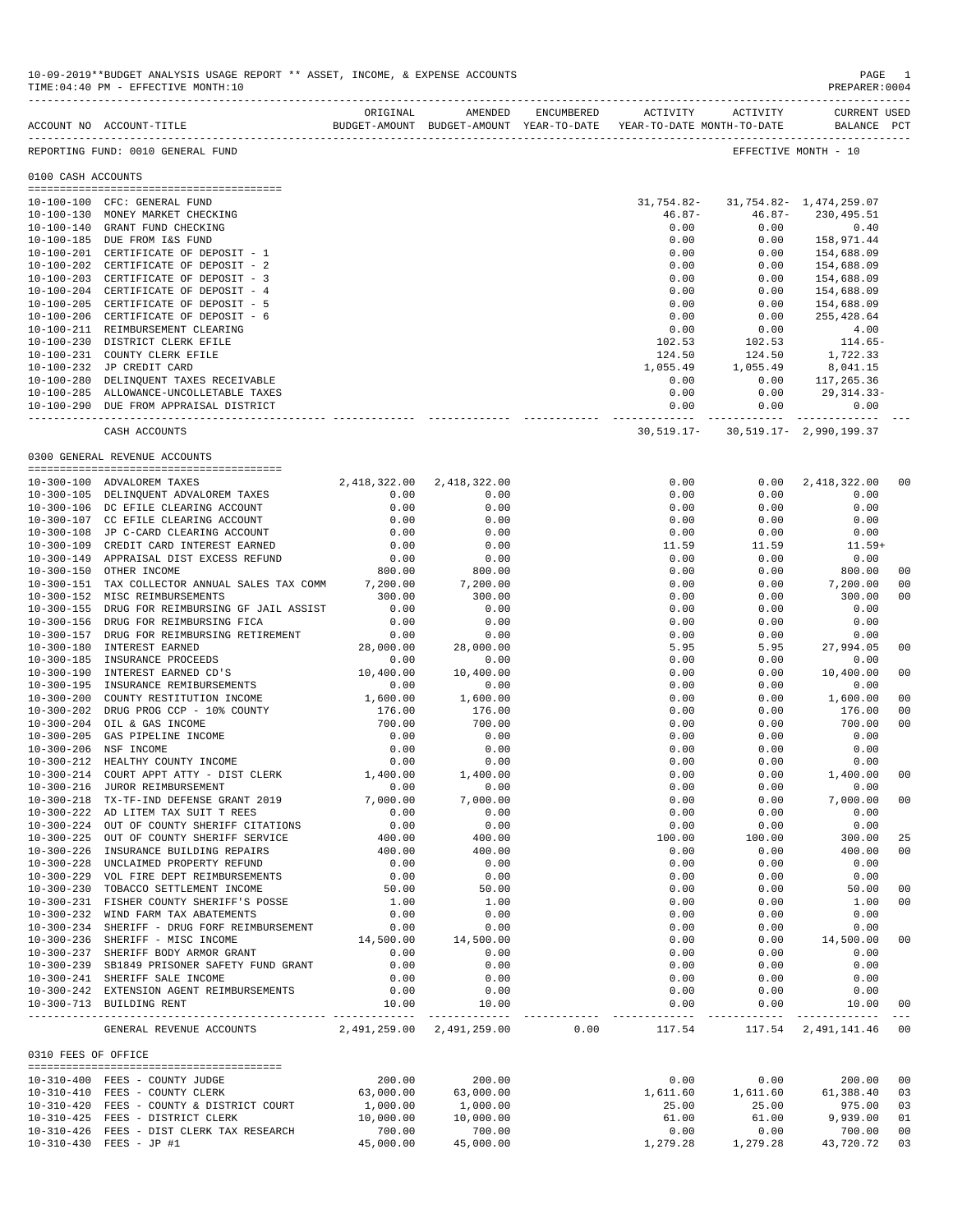|                     | 10-09-2019**BUDGET ANALYSIS USAGE REPORT ** ASSET, INCOME, & EXPENSE ACCOUNTS<br>TIME: 04:40 PM - EFFECTIVE MONTH: 10 |                          |                                                     |                    |                       |                                        | PAGE<br>PREPARER: 0004             |                     |
|---------------------|-----------------------------------------------------------------------------------------------------------------------|--------------------------|-----------------------------------------------------|--------------------|-----------------------|----------------------------------------|------------------------------------|---------------------|
|                     | ACCOUNT NO ACCOUNT-TITLE                                                                                              | ORIGINAL                 | AMENDED<br>BUDGET-AMOUNT BUDGET-AMOUNT YEAR-TO-DATE | ENCUMBERED         | ACTIVITY              | ACTIVITY<br>YEAR-TO-DATE MONTH-TO-DATE | <b>CURRENT USED</b><br>BALANCE PCT |                     |
|                     | REPORTING FUND: 0010 GENERAL FUND                                                                                     |                          |                                                     |                    |                       |                                        | EFFECTIVE MONTH - 10               |                     |
|                     | 10-310-432 FEES -JP ATTY DELINQUENT COL                                                                               | 400.00                   | 400.00                                              |                    | 0.00                  | 0.00                                   | 400.00                             | 00                  |
|                     | 10-310-433 FEES - JP WRIT OF POSSESS                                                                                  |                          |                                                     |                    | 0.00                  | 0.00                                   | $300.00 -$                         |                     |
|                     | 10-310-440 FEES - COUNTY ATTORNEY                                                                                     | 450.00                   | 450.00                                              |                    | 0.00                  | 0.00                                   | 450.00                             | 00                  |
|                     | 10-310-445 FEES - TAX COLLECTOR                                                                                       | 8,500.00                 | 8,500.00                                            |                    | 122.55                | 122.55                                 | 8,377.45                           | 01                  |
|                     | 10-310-447 FEES - TITLE                                                                                               | 2,500.00                 | 2,500.00                                            |                    | 75.00                 | 75.00                                  | 2,425.00                           | 03                  |
|                     | 10-310-448 FEES - LIQUOR LICENSE                                                                                      | 200.00                   | 200.00                                              |                    | 0.00                  | 0.00                                   | 200.00                             | 00                  |
|                     | 10-310-450 FEES - FAMILY PROTECTION                                                                                   | 0.00                     | 0.00                                                |                    | 0.00                  | 0.00                                   | 0.00                               |                     |
|                     | 10-310-451 FEES - CHILD CARE                                                                                          | 0.00                     | 0.00                                                |                    | 0.00                  | 0.00                                   | 0.00                               |                     |
|                     | 10-310-455 FEES - SHERIFF<br>10-310-465 FEES - COUNTY COURT AT LAW JUDGE                                              | 8,000.00<br>0.00         | 8,000.00<br>0.00                                    |                    | 15.00<br>0.00         | 15.00<br>0.00                          | 7,985.00<br>0.00                   | 00                  |
|                     | FEES OF OFFICE                                                                                                        | ----------<br>139,950.00 | 139,950.00                                          | 0.00               | _________<br>3,189.43 | ----------<br>3,189.43                 | 137,060.57                         | 02                  |
|                     | 0320 STATE SUPPLEMENTS                                                                                                |                          |                                                     |                    |                       |                                        |                                    |                     |
|                     |                                                                                                                       |                          |                                                     |                    |                       |                                        |                                    |                     |
|                     | 10-320-405 SUPPLEMENT - COUNTY JUDGE<br>10-320-420 SUPPLEMENT - COUNTY ATTORNEY                                       | 25,200.00<br>23, 333.00  | 25,200.00<br>23, 333.00                             |                    | 5,000.00<br>0.00      | 5,000.00<br>0.00                       | 20,200.00<br>23, 333.00            | 20<br>00            |
|                     | STATE SUPPLEMENTS                                                                                                     | 48,533.00                | ----------<br>48,533.00                             | 0.00               | 5,000.00              | 5,000.00                               | 43,533.00                          | $\frac{1}{2}$<br>10 |
| 0400 COUNTY JUDGE   |                                                                                                                       |                          |                                                     |                    |                       |                                        |                                    |                     |
|                     |                                                                                                                       |                          |                                                     |                    |                       |                                        |                                    |                     |
|                     | 10-400-100 SALARY - COUNTY JUDGE                                                                                      | 41,007.00                | 41,007.00                                           | 0.00               | 1,577.16              | 1,577.16                               | 39,429.84                          | 04                  |
|                     | 10-400-105 COUNTY JUDGE - STATE SUPPLEMENT                                                                            | 25,200.00                | 25,200.00                                           | 0.00               | 969.23                | 969.23                                 | 24, 230.77                         | 04                  |
|                     | 10-400-110 SALARY - ADMINISTRATIVE ASSISTANT                                                                          | 24,888.00                | 24,888.00                                           | 0.00               | 957.22                | 957.22<br>0.00                         | 23,930.78                          | 04<br>00            |
|                     | 10-400-115 LONGEVITY PAY<br>10-400-200 FICA EXPENSE                                                                   | 600.00<br>6,969.00       | 600.00<br>6,969.00                                  | 0.00<br>0.00       | 0.00<br>266.37        | 266.37                                 | 600.00<br>6,702.63                 | 04                  |
|                     | 10-400-205 RETIREMENT                                                                                                 | 7,498.00                 | 7,498.00                                            | 0.00               | 288.35                | 288.35                                 | 7,209.65                           | 04                  |
|                     | 10-400-210 MEDICAL INSURANCE                                                                                          | 20,246.00                | 20,246.00                                           | 0.00               | 805.14                | 805.14                                 | 19,440.86                          | 04                  |
|                     | 10-400-300 TRAVEL & SCHOOL                                                                                            | 3,000.00                 | 3,000.00                                            | 656.20             | 0.00                  | 0.00                                   | 2,343.80                           | 22                  |
| 10-400-305 SUPPLIES |                                                                                                                       | 2,000.00                 | 2,000.00                                            | 281.00             | 0.00                  | 0.00                                   | 1,719.00                           | 14                  |
|                     | 10-400-310 COMMUNICATIONS                                                                                             | 700.00                   | 700.00                                              | 0.00               | 0.00                  | 0.00                                   | 700.00                             | 00                  |
|                     | 10-400-315 BONDS & NOTARY                                                                                             | 1,420.00                 | 1,420.00                                            | 0.00               | 0.00                  | 0.00                                   | 1,420.00                           | 00                  |
|                     | 10-400-320 COMPUTER REPAIRS & MAINTENANCE                                                                             | 200.00                   | 200.00                                              | 0.00               | 0.00                  | 0.00                                   | 200.00                             | 00                  |
|                     | 10-400-325 SCHOOL & DUES                                                                                              | 475.00                   | 475.00                                              | 0.00               | 0.00                  | 0.00                                   | 475.00                             | 00                  |
|                     | 10-400-333 LAST YEARS BILLS                                                                                           | 0.00<br>-----------      | 0.00<br>------------                                | 1,065.64           | 0.00<br>-----------   | 0.00<br>-----------                    | $1,065.64-$                        |                     |
|                     | COUNTY JUDGE                                                                                                          | 134,203.00               | 134,203.00                                          | 2,002.84           | 4,863.47              | 4,863.47                               | 127,336.69                         | 05                  |
| 0410 COUNTY CLERK   |                                                                                                                       |                          |                                                     |                    |                       |                                        |                                    |                     |
|                     | 10-410-100 SALARY - COUNTY CLERK                                                                                      | 39,007.00                | 39,007.00                                           | 0.00               | 1,500.24              | 1,500.24                               | 37,506.76                          | 04                  |
|                     | 10-410-105 LONGEVITY PAY                                                                                              | 3,000.00                 | 3,000.00                                            | 0.00               | 0.00                  | 0.00                                   | 3,000.00                           | 00                  |
|                     | 10-410-110 SALARY - ADMINISTRATIVE ASSISTANT                                                                          | 24,888.00                | 24,888.00                                           | 0.00               | 957.22                | 957.22                                 | 23,930.78                          | 04                  |
|                     | 10-410-115 PHONE ALLOWANCE                                                                                            | 360.00                   | 360.00                                              | 0.00               | 13.84                 | 13.84                                  | 346.16                             | 04                  |
| $10 - 410 - 200$    | FICA EXPENSE                                                                                                          | 4,986.00                 | 4,986.00                                            | 0.00               | 187.96                | 187.96                                 | 4,798.04                           | 04                  |
|                     | 10-410-205 RETIREMENT                                                                                                 | 5,364.00                 | 5,364.00                                            | 0.00               | 203.39                | 203.39                                 | 5,160.61                           | 04                  |
|                     | 10-410-210 MEDICAL INSURANCE                                                                                          | 20,246.00                | 20,246.00                                           | 0.00               | 802.28                | 802.28                                 | 19,443.72 04                       |                     |
|                     | 10-410-300 TRAVEL & SCHOOL                                                                                            | 3,000.00                 | 3,000.00                                            | 0.00               | 0.00                  | 0.00                                   | 3,000.00 00                        |                     |
| 10-410-305 SUPPLIES |                                                                                                                       | 3,000.00                 | 3,000.00                                            | 0.00               | 0.00                  | 0.00                                   | 3,000.00 00                        |                     |
|                     | 10-410-310 COMMUNICATONS                                                                                              | 1,210.00                 | 1,210.00                                            | 0.00               | 0.00                  | 0.00                                   | 1,210.00                           | 00                  |
| 10-410-315 BONDS    |                                                                                                                       | 400.00                   | 400.00<br>3,000.00                                  | 0.00               | 0.00                  | 0.00                                   | 400.00<br>2,780.73 07              | 00                  |
|                     | 10-410-320 COPY MACHINE                                                                                               | 3,000.00                 |                                                     | 219.27<br>0.00     | 0.00<br>0.00          | 0.00                                   |                                    | 00                  |
|                     | 10-410-325 ELECTION SCHOOL<br>10-410-330 SOFTWARE MAINTENANCE                                                         | 1,500.00<br>9,100.00     | 1,500.00<br>9,100.00                                | 755.00             | 0.00                  | 0.00<br>0.00                           | 1,500.00<br>8,345.00               | 08                  |
|                     | 10-410-335 SUPPL GUAR FUND EXPENSE                                                                                    | 0.00                     | 0.00                                                | 0.00               | 0.00                  | 0.00                                   | 0.00                               |                     |
|                     | 10-410-340 RESTITUTION EXPENSE                                                                                        | 0.00<br>-----------      | 0.00                                                | 0.00               | 0.00<br>------------  | 0.00                                   | 0.00                               |                     |
|                     | COUNTY CLERK                                                                                                          |                          | -------------<br>119,061.00 119,061.00              | -------------      |                       | 974.27 3,664.93 3,664.93 114,421.80 04 |                                    |                     |
| 0420 DISTRICT CLERK |                                                                                                                       |                          |                                                     |                    |                       |                                        |                                    |                     |
|                     |                                                                                                                       |                          |                                                     |                    |                       |                                        |                                    |                     |
|                     | 10-420-100 SALARY - DISTRICT CLERK                                                                                    | 39,005.00                | 39,005.00                                           | 0.00               | 1,500.24              | 1,500.24                               | 37,504.76 04                       |                     |
|                     | 10-420-120 SALARY - PART TIME                                                                                         | 10,000.00                | 10,000.00<br>3,749.00                               | 0.00               | 402.50                | 402.50                                 | 9,597.50 04                        |                     |
|                     | 10-420-200 FICA EXPENSE<br>10-420-205 RETIREMENT                                                                      | 3,749.00<br>4,034.00     | 4,034.00                                            | 0.00<br>0.00       | 142.55<br>156.60      | 142.55<br>156.60                       | 3,606.45 04<br>3,877.40 04         |                     |
|                     | 10-420-210 MEDICAL INSURANCE                                                                                          | 10,123.00                | 10,123.00                                           | 0.00               | 402.57                | 402.57                                 | 9,720.43 04                        |                     |
|                     | 10-420-300 TRAVEL/SCHOOL/TUITION/DUES                                                                                 | 3,000.00                 | 3,000.00                                            | 648.61             | 609.61                | 609.61                                 | 1,741.78 42                        |                     |
| 10-420-305 SUPPLIES |                                                                                                                       | 2,000.00                 | 2,000.00                                            | 46.59              | 0.00                  | 0.00                                   | 1,953.41                           | 02                  |
|                     | 10-420-310 COMMUNICATIONS                                                                                             | 0.00                     | 0.00                                                | 0.00               | 0.00                  | 0.00                                   | 0.00                               |                     |
| 10-420-315 BONDS    |                                                                                                                       | 250.00                   |                                                     | 0.00               | 0.00                  | 0.00                                   | 250.00 00                          |                     |
|                     | 10-420-320 COMPUTER REPAIRS & MAINTENANCE                                                                             | 3,960.00                 | 250.00<br>3,960.00                                  | 330.00             | 0.00                  | 0.00                                   | 3,630.00 08                        |                     |
|                     | 10-420-333 LAST YEARS BILLS                                                                                           | 0.00                     | 0.00                                                | 94.25              | 0.00                  | 0.00                                   | $94.25 -$                          |                     |
|                     | DISTRICT CLERK                                                                                                        | ----------<br>76,121.00  | -------------                                       | 76,121.00 1,119.45 | 3,214.07              | 3,214.07                               | 71,787.48 06                       |                     |
|                     |                                                                                                                       |                          |                                                     |                    |                       |                                        |                                    |                     |

0430 JUSTICE OF THE PEACE #1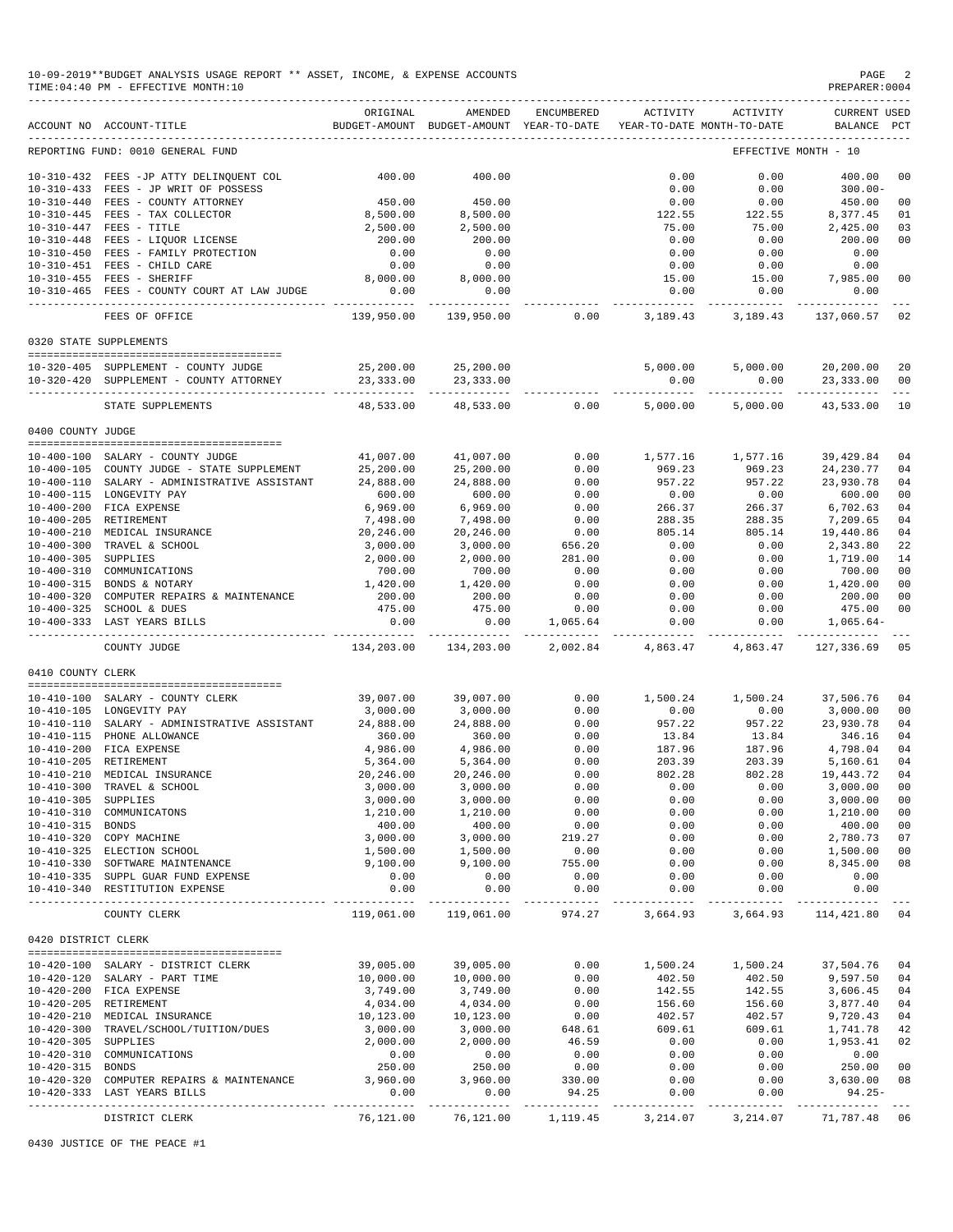|                      | 10-09-2019**BUDGET ANALYSIS USAGE REPORT ** ASSET, INCOME, & EXPENSE ACCOUNTS<br>TIME: 04:40 PM - EFFECTIVE MONTH: 10 |                          |                                                                                |                      |                           |                                         | PAGE<br>PREPARER: 0004                      |                      |
|----------------------|-----------------------------------------------------------------------------------------------------------------------|--------------------------|--------------------------------------------------------------------------------|----------------------|---------------------------|-----------------------------------------|---------------------------------------------|----------------------|
|                      | ACCOUNT NO ACCOUNT-TITLE                                                                                              | ORIGINAL                 | AMENDED<br>BUDGET-AMOUNT BUDGET-AMOUNT YEAR-TO-DATE YEAR-TO-DATE MONTH-TO-DATE | ENCUMBERED           |                           | ACTIVITY ACTIVITY                       | <b>CURRENT USED</b><br>BALANCE PCT          |                      |
|                      | REPORTING FUND: 0010 GENERAL FUND                                                                                     |                          |                                                                                |                      |                           |                                         | EFFECTIVE MONTH - 10                        |                      |
|                      |                                                                                                                       |                          |                                                                                |                      |                           |                                         |                                             |                      |
|                      | 10-430-100 SALARY - JUSTICE OF THE PEACE #1                                                                           | 39,005.00                | 39,005.00                                                                      | 0.00                 | 1,500.24                  | 1,500.24                                | 37,504.76                                   | 04                   |
|                      | 10-430-105 LONGEVITY PAY                                                                                              | 0.00                     | 0.00                                                                           | 0.00                 | 0.00                      | 0.00                                    | 0.00                                        |                      |
|                      | 10-430-110 SALARY - ADMINISTRATIVE ASSISTANT                                                                          | 24,888.00                | 24,888.00                                                                      | 0.00                 | 644.10                    | 644.10                                  | 24, 243.90                                  | 03                   |
|                      | 10-430-200 FICA EXPENSE<br>10-430-205 RETIREMENT                                                                      | 4,986.00<br>5,364.00     | 4,986.00<br>5,364.00                                                           | 0.00<br>0.00         | 162.79<br>176.48          | 162.79<br>176.48                        | 4,823.21<br>5,187.52                        | 03<br>03             |
|                      | 10-430-210 MEDICAL INSURANCE                                                                                          | 20,246.00                | 20,246.00                                                                      | 0.00                 | 402.57                    | 402.57                                  | 19,843.43                                   | 02                   |
|                      | 10-430-300 TRAVEL/SCHOOL/TUITION/DUES                                                                                 | 3,000.00                 | 3,000.00                                                                       | 0.00                 | 0.00                      | 0.00                                    | 3,000.00                                    | 0 <sub>0</sub>       |
| 10-430-305 SUPPLIES  |                                                                                                                       | 2,000.00                 | 2,000.00                                                                       | 0.00                 | 0.00                      | 0.00                                    | 2,000.00                                    | 0 <sub>0</sub>       |
|                      | 10-430-310 COMMUNICATIONS                                                                                             | 0.00                     | 0.00                                                                           | 0.00                 | 0.00                      | 0.00                                    | 0.00                                        |                      |
| 10-430-315 BONDS     |                                                                                                                       | 200.00                   | 200.00                                                                         | 0.00                 | 0.00                      | 0.00                                    | 200.00                                      | 0 <sub>0</sub>       |
|                      | 10-430-320 VIDEO MAGISTRATE OR LAW BOOKS                                                                              | 4,000.00                 | 4,000.00                                                                       | 0.00                 | 0.00                      | 0.00                                    | 4,000.00                                    | 0 <sub>0</sub>       |
|                      | 10-430-330 COMPUTER REPAIRS & MAINTENCE<br>10-430-333 LAST YEARS BILLS                                                | 5,100.00<br>0.00         | 5,100.00<br>0.00                                                               | 250.00<br>1,737.81   | 0.00<br>0.00              | 0.00<br>0.00                            | 4,850.00<br>1,737.81-                       | 05                   |
|                      | 10-430-350 OUT OF COUNTY SHERIFF CITATIONS                                                                            | 200.00                   | 200.00                                                                         | 0.00                 | 0.00                      | 0.00                                    | 200.00                                      | 0 <sub>0</sub>       |
|                      | 10-430-355 PERMANENT RECORDS BINDERS                                                                                  | 0.00                     | 0.00                                                                           | 0.00                 | 0.00                      | 0.00                                    | 0.00                                        |                      |
|                      | 10-430-360 JUVENILE TRUANCY REINBURSE EXPENSE                                                                         | 0.00                     | 0.00                                                                           | 0.00                 | 0.00                      | 0.00                                    | 0.00                                        |                      |
|                      | JUSTICE OF THE PEACE #1                                                                                               | ----------<br>108,989.00 | -----------<br>108,989.00                                                      | 1,987.81             | -----------<br>2,886.18   | 2,886.18                                | 104,115.01                                  | 04                   |
|                      | 0450 DISTRICT ATTORNEY                                                                                                |                          |                                                                                |                      |                           |                                         |                                             |                      |
|                      |                                                                                                                       |                          |                                                                                |                      |                           |                                         |                                             |                      |
|                      | 10-450-105 D.A. - STATE SUPPLEMENT                                                                                    | 2,628.00                 | 2,628.00                                                                       | 0.00                 | 101.04                    | 101.04                                  | 2,526.96                                    | 04                   |
|                      | 10-450-110 SALARY - ASSISTANT D.A.                                                                                    | 7,602.00                 | 7,602.00                                                                       | 0.00                 | 292.35                    | 292.35                                  | 7,309.65                                    | 04                   |
|                      | 10-450-130 SALARY - D.A. SECRETARY                                                                                    | 6,066.00                 | 6,066.00                                                                       | 0.00                 | 233.28                    | 233.28                                  | 5,832.72                                    | 04                   |
|                      | 10-450-132 SALARY - ASST D.A. SECRETARY                                                                               | 6,066.00                 | 6,066.00                                                                       | 0.00                 | 233.28<br>279.38          | 233.28                                  | 5,832.72                                    | 0 <sub>4</sub><br>04 |
|                      | 10-450-134 SALARY - D.A. INVESTIGATOR<br>10-450-200 FICA EXPENSE                                                      | 7,264.00<br>2,267.00     | 7,264.00<br>2,267.00                                                           | 0.00<br>0.00         | 87.15                     | 279.38<br>87.15                         | 6,984.62<br>2,179.85                        | 04                   |
|                      | 10-450-205 RETIREMENT                                                                                                 | 2,438.00                 | 2,438.00                                                                       | 0.00                 | 93.77                     | 93.77                                   | 2,344.23                                    | 0 <sub>4</sub>       |
|                      | 10-450-210 MEDICAL INSURANCE                                                                                          | 6,300.00                 | 6,300.00                                                                       | 0.00                 | 0.00                      | 0.00                                    | 6,300.00                                    | 0 <sub>0</sub>       |
| 10-450-300 TRAVEL    |                                                                                                                       | 1,200.00                 | 1,200.00                                                                       | 0.00                 | 0.00                      | 0.00                                    | 1,200.00                                    | 0 <sub>0</sub>       |
| 10-450-305 SUPPLIES  |                                                                                                                       | 1,128.00                 | 1,128.00                                                                       | 0.00                 | 0.00                      | 0.00                                    | 1,128.00                                    | 0 <sub>0</sub>       |
|                      | 10-450-308 COURT TRANSCRIPTS                                                                                          | 0.00                     | 0.00                                                                           | 0.00                 | 0.00                      | 0.00                                    | 0.00                                        |                      |
|                      | 10-450-310 COMMUNICATIONS                                                                                             | 0.00                     | 0.00                                                                           | 0.00                 | 0.00                      | 0.00                                    | 0.00                                        |                      |
|                      | 10-450-365 CRIME VICTIMS EXPENSE<br>10-450-538 LEGAL STATEMENTS OF FACT                                               | 1,400.00<br>7,500.00     | 1,400.00<br>7,500.00                                                           | 0.00<br>0.00         | 0.00<br>0.00              | 0.00<br>0.00                            | 1,400.00<br>7,500.00                        | 00<br>0 <sub>0</sub> |
|                      | DISTRICT ATTORNEY                                                                                                     | -----------<br>51,859.00 | ------------<br>51,859.00                                                      | ---------<br>0.00    | -------------<br>1,320.25 | 1,320.25                                | ______________________________<br>50,538.75 | 03                   |
| 0460 COUNTY ATTORNEY |                                                                                                                       |                          |                                                                                |                      |                           |                                         |                                             |                      |
|                      |                                                                                                                       |                          |                                                                                |                      |                           |                                         |                                             |                      |
|                      | 10-460-100 SALARY - COUNTY ATTORNEY<br>10-460-105 COUNTY ATTY - STATE SUPPLEMENT                                      | 39,007.00<br>23,333.00   | 39,007.00<br>23,333.00                                                         | 0.00<br>0.00         | 1,500.24<br>897.42        | 1,500.24<br>897.42                      | 37,506.76<br>22, 435.58                     | 04<br>04             |
|                      | 10-460-110 COUNTY ATTY ADMIN ASSISTANT                                                                                | 10,000.00                | 10,000.00                                                                      | 0.00                 | 340.00                    | 340.00                                  | 9,660.00                                    | 03                   |
|                      | 10-460-200 FICA EXPENSE                                                                                               | 5,400.00                 | 5,400.00                                                                       | 0.00                 | 206.96                    | 206.96                                  | 5,193.04                                    | 04                   |
|                      | 10-460-205 RETIREMENT                                                                                                 | 5,954.00                 | 5,954.00                                                                       | 0.00                 | 225.31                    | 225.31                                  | 5,728.69                                    | 0 <sub>4</sub>       |
|                      | 10-460-210 MEDICAL INSURANCE                                                                                          | 10,123.00                | 10,123.00                                                                      | 0.00                 | 402.57                    | 402.57                                  | 9,720.43                                    | 04                   |
|                      | 10-460-300 TRAVEL/SCHOOL/TUITION                                                                                      | 3,000.00                 | 3,000.00                                                                       | 0.00                 | 0.00                      | 0.00                                    | 3,000.00                                    | 00                   |
| 10-460-305 SUPPLIES  |                                                                                                                       | 2,000.00                 | 2,000.00                                                                       | 0.00                 | 0.00                      | 0.00                                    | 2,000.00                                    | 0 <sub>0</sub>       |
|                      | 10-460-310 COMMUNICATIONS                                                                                             | 0.00                     | 0.00<br>250.00                                                                 | 0.00                 | 0.00                      | 0.00                                    | 0.00                                        |                      |
| 10-460-315 BONDS     | 10-460-330 COMPUTER SOFTWARE & MAINTENCE                                                                              | 250.00<br>0.00           | 0.00                                                                           | 0.00<br>0.00         | 0.00<br>0.00              | 0.00<br>0.00                            | 250.00<br>0.00                              | 0 <sub>0</sub>       |
|                      | 10-460-333 LAST YEARS BILLS                                                                                           | 0.00                     | 0.00                                                                           | 721.29               | 0.00                      | 0.00                                    | 721.29-                                     |                      |
|                      | 10-460-370 ELECTRONIC FORMS/ LEGAL RESEARCH                                                                           | 2,000.00                 | 2,000.00                                                                       | 160.00               | 0.00                      | 0.00                                    | 1,840.00                                    | 08                   |
|                      | COUNTY ATTORNEY                                                                                                       | 101,067.00               | 101,067.00                                                                     | 881.29               | 3,572.50                  | 3,572.50                                | 96,613.21 04                                |                      |
|                      | 0470 MAINTENANCE - BUILDING & GROUNDS                                                                                 |                          |                                                                                |                      |                           |                                         |                                             |                      |
| 10-470-305 SUPPLIES  | --------------------------------------                                                                                | 6,000.00                 | 6,000.00                                                                       | 0.00                 | 0.00                      | 0.00                                    | 6,000.00                                    | 0 <sub>0</sub>       |
|                      | 10-470-333 LAST YEARS BILL                                                                                            | 0.00                     | 0.00                                                                           | 102.68               | 0.00                      | 0.00                                    | 102.68-                                     |                      |
|                      | 10-470-375 COURTHOUSE MAINTENANCE                                                                                     | 20,000.00                | 20,000.00                                                                      | 3,014.48             | 500.00                    | 500.00                                  | 16,485.52                                   | 18                   |
|                      | 10-470-376 EXTERMINATOR SERVICES                                                                                      | 4,000.00                 | 4,000.00                                                                       | 350.00               | 0.00                      | 0.00                                    | 3,650.00                                    | 09                   |
| 10-470-380 UTILITIES |                                                                                                                       | 35,000.00                | 35,000.00                                                                      | 1,948.30             | 0.00                      | 0.00                                    | 33,051.70                                   | 06                   |
|                      | 10-470-385 REPAIRS - BUILDINGS                                                                                        | 8,000.00                 | 8,000.00                                                                       | 0.00                 | 0.00                      | 0.00                                    | 8,000.00                                    | 0 <sub>0</sub>       |
|                      | 10-470-387 REPAIRS - AC AND HEATING                                                                                   | 15,000.00                | 15,000.00                                                                      | 0.00                 | 0.00                      | 0.00                                    | 15,000.00                                   | 0 <sub>0</sub>       |
|                      | 10-470-390 REPAIRS - FC LAW ENFORCEMENT CENTER                                                                        | 2,000.00                 | 2,000.00                                                                       | 0.00                 | 0.00                      | 0.00                                    | 2,000.00                                    | 0 <sub>0</sub>       |
|                      | 10-470-392 REPAIRS - EXTENSION SERVICES<br>10-470-395 REPAIRS - YARD SERVICES                                         | 1,000.00<br>8,400.00     | 1,000.00<br>8,400.00                                                           | 0.00<br>0.00         | 0.00<br>500.00            | 0.00<br>500.00                          | 1,000.00<br>7,900.00                        | 0 <sub>0</sub><br>06 |
|                      | 10-470-397 REPAIRS - HISTORICAL SOCIETY                                                                               | 2,000.00                 | 2,000.00                                                                       | 0.00                 | 0.00                      | 0.00                                    | 2,000.00                                    | 0 <sub>0</sub>       |
|                      | 10-470-398 REPAIRS TO DAMAGED ELECTRIC LINES                                                                          | 0.00                     |                                                                                | $0.00$ 18,386.57     | 0.00                      | 0.00                                    | 18,386.57-                                  |                      |
|                      | MAINTENANCE - BUILDING & GROUNDS                                                                                      | 101,400.00               |                                                                                | 101,400.00 23,802.03 | -------------<br>1,000.00 | 1,000.00                                | 76,597.97 24                                |                      |
| 0480 COUNTY AUDITOR  |                                                                                                                       |                          |                                                                                |                      |                           |                                         |                                             |                      |
|                      | 10-480-100 SALARY - COUNTY AUDITOR                                                                                    | 40,166.00                | 40,166.00                                                                      | 0.00                 |                           | 1,544.82    1,544.82    38,621.18    04 |                                             |                      |
|                      |                                                                                                                       |                          |                                                                                |                      |                           |                                         |                                             |                      |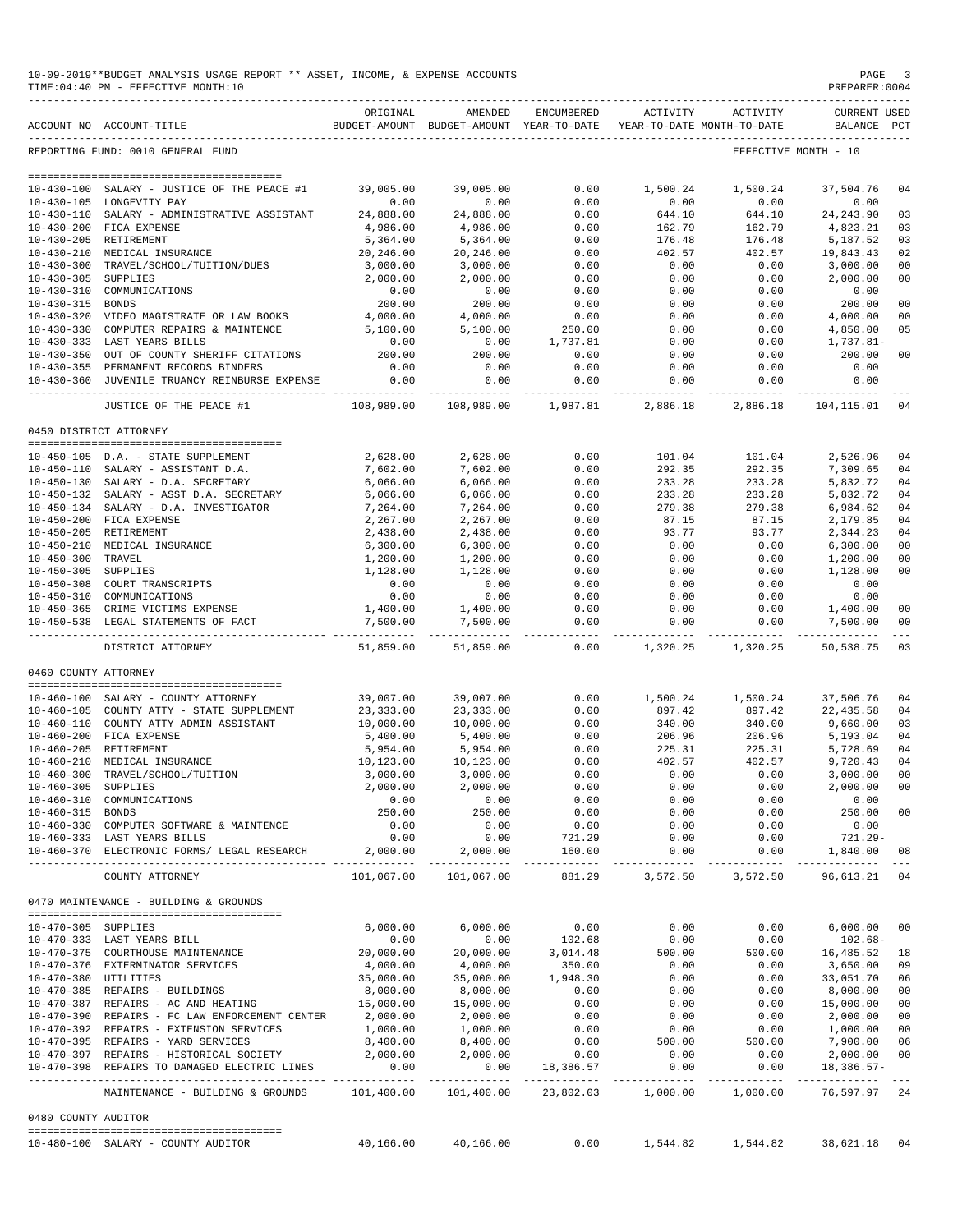|                       | 10-09-2019**BUDGET ANALYSIS USAGE REPORT ** ASSET, INCOME, & EXPENSE ACCOUNTS<br>TIME: 04:40 PM - EFFECTIVE MONTH: 10 |                                                                        |                                                                                |                                                                            |                                                                                          |                   | PAGE<br>PREPARER: 0004                                                                                          |                      |
|-----------------------|-----------------------------------------------------------------------------------------------------------------------|------------------------------------------------------------------------|--------------------------------------------------------------------------------|----------------------------------------------------------------------------|------------------------------------------------------------------------------------------|-------------------|-----------------------------------------------------------------------------------------------------------------|----------------------|
|                       | ACCOUNT NO ACCOUNT-TITLE                                                                                              | ORIGINAL                                                               | AMENDED<br>BUDGET-AMOUNT BUDGET-AMOUNT YEAR-TO-DATE YEAR-TO-DATE MONTH-TO-DATE | ENCUMBERED                                                                 |                                                                                          | ACTIVITY ACTIVITY | <b>CURRENT USED</b><br>BALANCE PCT                                                                              |                      |
|                       | REPORTING FUND: 0010 GENERAL FUND                                                                                     |                                                                        |                                                                                |                                                                            |                                                                                          |                   | EFFECTIVE MONTH - 10                                                                                            |                      |
|                       | 10-480-105 PHONE ALLOWANCE                                                                                            | 336.00                                                                 | 336.00                                                                         | 0.00                                                                       | 13.84                                                                                    | 13.84             | 322.16                                                                                                          | 04                   |
|                       | 10-480-110 SALARY - ASSISTANT AUDITOR                                                                                 | 25,125.00                                                              | 25, 125.00                                                                     | 0.00                                                                       | 966.34                                                                                   | 966.34            | 24, 158.66                                                                                                      | 04                   |
|                       | 10-480-115 LONGEVITY PAY                                                                                              | 0.00                                                                   | 0.00                                                                           | 0.00                                                                       | 0.00                                                                                     | 0.00              | 0.00                                                                                                            |                      |
|                       | 10-480-200 FICA EXPENSE                                                                                               | 5,023.00                                                               | 5,023.00                                                                       | 0.00                                                                       | 190.02                                                                                   | 190.02            | 4,832.98                                                                                                        | 04                   |
|                       | 10-480-205 RETIREMENT                                                                                                 | 5,403.00                                                               | 5,403.00                                                                       | 0.00                                                                       | 207.81                                                                                   | 207.81            | 5,195.19                                                                                                        | 04                   |
|                       | 10-480-210 MEDICAL INSURANCE<br>10-480-300 TRAVEL/TUITION/DUES                                                        | 20,246.00<br>3,000.00                                                  | 20,246.00<br>3,000.00                                                          | 0.00<br>0.00                                                               | 805.14<br>0.00                                                                           | 805.14<br>0.00    | 19,440.86<br>3,000.00                                                                                           | 04<br>0 <sub>0</sub> |
| 10-480-305 SUPPLIES   |                                                                                                                       | 2,000.00                                                               | 2,000.00                                                                       | 17.23                                                                      | 0.00                                                                                     | 0.00              | 1,982.77                                                                                                        | 01                   |
|                       | 10-480-310 COMMUNICATIONS                                                                                             | 0.00                                                                   | 0.00                                                                           | 0.00                                                                       | 0.00                                                                                     | 0.00              | 0.00                                                                                                            |                      |
|                       | 10-480-315 BONDS & NOTARY                                                                                             | 300.00                                                                 | 300.00                                                                         | 0.00                                                                       | 0.00                                                                                     | 0.00              | 300.00                                                                                                          | 0 <sub>0</sub>       |
|                       | 10-480-320 COMPUTER SOFTWARE & MAINTENANCE                                                                            | 5,190.00                                                               | 5,190.00                                                                       | 0.00                                                                       | 0.00                                                                                     | 0.00              | 5,190.00                                                                                                        | 00                   |
|                       | 10-480-333 LAST YEARS BILLS<br>10-480-400 NEW EQUIPMENT                                                               | 0.00<br>1,107.00                                                       | 0.00<br>1,107.00                                                               | 1,092.64<br>0.00                                                           | 0.00<br>0.00                                                                             | 0.00<br>0.00      | $1,092.64-$<br>1,107.00                                                                                         | 0 <sub>0</sub>       |
|                       |                                                                                                                       |                                                                        |                                                                                |                                                                            |                                                                                          |                   |                                                                                                                 | $\frac{1}{2}$        |
|                       | COUNTY AUDITOR                                                                                                        | 107,896.00                                                             | 107,896.00                                                                     | 1,109.87                                                                   | 3,727.97                                                                                 | 3,727.97          | 103,058.16                                                                                                      | 04                   |
| 0490 COUNTY TREASURER |                                                                                                                       |                                                                        |                                                                                |                                                                            |                                                                                          |                   |                                                                                                                 |                      |
|                       | 10-490-100 SALARY - COUNTY TREASURER                                                                                  | 39,005.00                                                              | 39,005.00                                                                      | 0.00                                                                       | 1,500.24                                                                                 | 1,500.24          | 37,504.76                                                                                                       | 04                   |
|                       | 10-490-105 LONGEVITY PAY                                                                                              | 0.00                                                                   | 0.00                                                                           | 0.00                                                                       | 0.00                                                                                     | 0.00              | 0.00                                                                                                            |                      |
|                       | 10-490-110 ADMINISTRATIVE ASSISTANT                                                                                   | 10,000.00                                                              | 10,000.00                                                                      | 0.00                                                                       | 630.00                                                                                   | 630.00            | 9,370.00                                                                                                        | 06                   |
|                       | 10-490-200 FICA EXPENSE                                                                                               | 3,699.00                                                               | 3,699.00                                                                       | 0.00                                                                       | 162.96                                                                                   | 162.96            | 3,536.04                                                                                                        | 04                   |
|                       | 10-490-205 RETIREMENT                                                                                                 | 3,979.00                                                               | 3,979.00                                                                       | 0.00                                                                       | 175.32<br>402.57                                                                         | 175.32            | 3,803.68                                                                                                        | 04                   |
|                       | 10-490-210 MEDICAL INSURANCE<br>10-490-300 TRAVEL/SCHOOL/TUITIONS/DUES                                                | 10,123.00<br>3,000.00                                                  | 10,123.00<br>3,000.00                                                          | 0.00<br>0.00                                                               | 0.00                                                                                     | 402.57<br>0.00    | 9,720.43<br>3,000.00                                                                                            | 04<br>0 <sub>0</sub> |
| 10-490-305 SUPPLIES   |                                                                                                                       | 2,000.00                                                               | 2,000.00                                                                       | 0.00                                                                       | 0.00                                                                                     | 0.00              | 2,000.00                                                                                                        | 0 <sub>0</sub>       |
|                       | 10-490-310 COMMUNICATIONS                                                                                             | 0.00                                                                   | 0.00                                                                           | 0.00                                                                       | 0.00                                                                                     | 0.00              | 0.00                                                                                                            |                      |
| 10-490-315 BONDS      |                                                                                                                       | 200.00                                                                 | 200.00                                                                         | 0.00                                                                       | 0.00                                                                                     | 0.00              | 200.00                                                                                                          | 00                   |
|                       | 10-490-320 COMPUTER SOFTWARE & MAINTENANCE                                                                            | 5,100.00                                                               | 5,100.00                                                                       | 0.00                                                                       | 0.00                                                                                     | 0.00              | 5,100.00                                                                                                        | 0 <sub>0</sub>       |
|                       | 10-490-333 LAST YEARS BILLS                                                                                           | 0.00                                                                   | 0.00                                                                           | 410.34                                                                     | 0.00                                                                                     | 0.00              | $410.34-$                                                                                                       |                      |
|                       | 10-490-400 NEW EQUIPMENT                                                                                              | 1,000.00<br>______________                                             | 1,000.00<br>______________                                                     | 0.00<br>_____________                                                      | 0.00                                                                                     | 0.00              | 1,000.00                                                                                                        | 00<br>$\frac{1}{2}$  |
|                       | COUNTY TREASURER                                                                                                      | 78,106.00                                                              | 78,106.00                                                                      | 410.34                                                                     | 2,871.09                                                                                 | 2,871.09          | 74,824.57                                                                                                       | 04                   |
|                       | 0500 TAX ASSESSOR/COLLECTOR                                                                                           |                                                                        |                                                                                |                                                                            |                                                                                          |                   |                                                                                                                 |                      |
|                       |                                                                                                                       | 39,007.00                                                              |                                                                                | 0.00                                                                       |                                                                                          |                   |                                                                                                                 |                      |
|                       | 10-500-100 SALARY - TAX COLLECTOR<br>10-500-105 LONGEVITY PAY                                                         | 4,200.00                                                               | 39,007.00<br>4,200.00                                                          | 0.00                                                                       | 1,500.24<br>0.00                                                                         | 1,500.24<br>0.00  | 37,506.76<br>4,200.00                                                                                           | 04<br>0 <sub>0</sub> |
|                       | 10-500-110 SALARY - ADMINISTRATIVE ASSISTANT                                                                          | 24,888.00                                                              | 24,888.00                                                                      | 0.00                                                                       | 957.22                                                                                   | 957.22            | 23,930.78                                                                                                       | 04                   |
|                       | 10-500-115 VOTER REGISTRAR                                                                                            | 350.00                                                                 | 350.00                                                                         | 0.00                                                                       | 0.00                                                                                     | 0.00              | 350.00                                                                                                          | 00                   |
|                       | 10-500-200 FICA EXPENSE                                                                                               | 5,164.00                                                               | 5,164.00                                                                       | 0.00                                                                       | 183.49                                                                                   | 183.49            | 4,980.51                                                                                                        | 04                   |
|                       | 10-500-205 RETIREMENT                                                                                                 | 5,555.00                                                               | 5,555.00                                                                       | 0.00                                                                       | 202.25                                                                                   | 202.25            | 5,352.75                                                                                                        | 04                   |
|                       | 10-500-210 MEDICAL INSURANCE                                                                                          | 20,246.00                                                              | 20,246.00                                                                      | 0.00                                                                       | 805.14                                                                                   | 805.14            | 19,440.86                                                                                                       | 04                   |
| 10-500-300 TRAVEL     |                                                                                                                       | 3,000.00                                                               | 3,000.00                                                                       | 0.00                                                                       | 0.00                                                                                     | 0.00              | 3,000.00                                                                                                        | 00                   |
| 10-500-305 SUPPLIES   | 10-500-310 COMMUNICATIONS                                                                                             | 1,500.00<br>0.00                                                       | 1,500.00<br>0.00                                                               | 0.00<br>0.00                                                               | 0.00<br>0.00                                                                             | 0.00<br>0.00      | 1,500.00<br>0.00                                                                                                | 0 <sub>0</sub>       |
| 10-500-315 BONDS      |                                                                                                                       | 450.00                                                                 | 450.00                                                                         | 0.00                                                                       | 0.00                                                                                     | 0.00              | 450.00                                                                                                          | 0 <sub>0</sub>       |
|                       | TAX ASSESSOR/COLLECTOR                                                                                                | $104,360.00$ $104,360.00$ $0.00$ $3,648.34$ $3,648.34$ $100,711.66$ 03 |                                                                                |                                                                            |                                                                                          |                   |                                                                                                                 |                      |
|                       |                                                                                                                       |                                                                        |                                                                                |                                                                            |                                                                                          |                   |                                                                                                                 |                      |
| 0530 NON DEPARTMENTAL | --------------------------------------                                                                                |                                                                        |                                                                                |                                                                            |                                                                                          |                   |                                                                                                                 |                      |
|                       | 10-530-200 FICA EXPENSE                                                                                               | 0.00                                                                   | $\begin{array}{c} 0.00 \\ 0.00 \end{array}$                                    | 0.00                                                                       | $0.00$<br>$0.00$                                                                         | 0.00              | 0.00                                                                                                            |                      |
| 10-530-305 SUPPLIES   | 10-530-205 RETIREMENT                                                                                                 | 0.00<br>2,500.00                                                       |                                                                                | 0.00                                                                       | 0.00                                                                                     | 0.00<br>0.00      | 0.00                                                                                                            | 00                   |
|                       | 10-530-310 COMMUNICATIONS                                                                                             | 31,720.00                                                              | 2,500.00 0.00<br>31,720.00 1,796.43<br>36,000.00 0.00                          |                                                                            |                                                                                          | 0.00              | 2,500.00<br>29,923.57<br>36,000.00<br>1,022.99-                                                                 | 06                   |
|                       | 10-530-311 SOFTWARE FOR AUDITOR & TREASURER                                                                           | 36,000.00                                                              |                                                                                | $1,796.43$<br>$5,000.00$<br>$0.00$<br>$0.00$<br>$0.00$<br>$0.00$<br>$0.00$ | $0.00$<br>$0.00$                                                                         | 0.00              |                                                                                                                 | 0 <sub>0</sub>       |
|                       | 10-530-333 LAST YEARS BILLS                                                                                           | 0.00                                                                   |                                                                                |                                                                            | $219.8$<br>0.00<br>0.00                                                                  | 0.00              |                                                                                                                 |                      |
|                       | 10-530-415 MISCELLANEOUS REIMBURSEMENTS                                                                               | $0.00$<br>600.00                                                       |                                                                                |                                                                            |                                                                                          | $219.89 -$        | 219.89                                                                                                          |                      |
|                       | 10-530-418 MISCELLANEOUS EXPENSE                                                                                      |                                                                        |                                                                                |                                                                            |                                                                                          | 0.00              | 600.00                                                                                                          | 0 <sub>0</sub>       |
|                       | 10-530-419 IRS TAX PENALTY                                                                                            | 0.00                                                                   | $0.00$<br>$0.00$<br>$1,000.00$                                                 |                                                                            |                                                                                          | 0.00              | 0.00                                                                                                            |                      |
|                       | 10-530-420 EMPLOYEE INSURANCE EXPENSE<br>10-530-425 HEALTHY COUNTY EXPENSE                                            | 0.00<br>$0.00$<br>$1,000.00$                                           |                                                                                | 0.00<br>0.00                                                               | 0.00<br>0.00                                                                             |                   | $\begin{array}{ccc} 0\, .\, 0\, 0 & 0\, .\, 0\, 0 \\ 0\, .\, 0\, 0 & 1\, ,\, 0\, 0\, 0\, .\, 0\, 0 \end{array}$ | 0 <sub>0</sub>       |
|                       | 10-530-426 COUNTY RESTITUTION EXPENSE                                                                                 | 0.00                                                                   |                                                                                |                                                                            |                                                                                          | 0.00              | 0.00                                                                                                            |                      |
|                       | 10-530-427 TAX COLLECTOR REG FEE REFUND                                                                               | $56.00$<br>100.00                                                      | $0.00$<br>56.00<br>100.00                                                      | $\begin{array}{c} 0.00 \\ 0.00 \end{array}$                                |                                                                                          | 0.00              | 56.00                                                                                                           | 0 <sub>0</sub>       |
|                       | 10-530-430 BANK CHARGES                                                                                               |                                                                        |                                                                                | 0.00                                                                       |                                                                                          | 0.00              | 100.00                                                                                                          | 0 <sub>0</sub>       |
|                       | 10-530-435 ELECTION SUPPLIES/BOXES/JUDGES                                                                             | 20,000.00                                                              | 20,000.00                                                                      | $6,020.86$<br>$0.00$                                                       | $\begin{array}{c} 0 \\ 0 \\ 0.0 \\ 0.0 \\ 0.00 \\ 0.00 \\ 0.00 \\ 0.00 \\ 0 \end{array}$ | 0.00              | $13,979.14$<br>$10,000.00$                                                                                      | 30                   |
|                       | 10-530-436 REDISTRICTING CENUS                                                                                        | 10,000.00                                                              | 10,000.00                                                                      |                                                                            |                                                                                          | 0.00              |                                                                                                                 | 0 <sub>0</sub>       |
|                       | 10-530-445 PAPER & POSTAGE                                                                                            | 10,000.00                                                              | 10,000.00                                                                      | 566.99                                                                     |                                                                                          | 0.00              | 9,433.01                                                                                                        | 06                   |
|                       | 10-530-450 ANIMAL CONTROL                                                                                             | 500.00                                                                 | $500.00$<br>4,500.00                                                           | 0.00                                                                       |                                                                                          | 0.00              | 500.00                                                                                                          | 0 <sub>0</sub>       |
|                       | 10-530-455 LEGAL FEES                                                                                                 | 4,500.00                                                               |                                                                                | 0.00                                                                       | 0.00                                                                                     | 0.00              | 4,500.00                                                                                                        | 0 <sub>0</sub>       |
|                       |                                                                                                                       |                                                                        |                                                                                | 0.00<br>0.00                                                               | 0.00<br>0.00                                                                             | 0.00<br>0.00      | 0.00<br>500.00                                                                                                  | 0 <sub>0</sub>       |
|                       |                                                                                                                       |                                                                        | $0.00$<br>500.00<br>6,000.00                                                   | 0.00                                                                       | 0.00                                                                                     | 0.00              | 6,000.00                                                                                                        | 0 <sub>0</sub>       |
|                       | 10-530-462 NSF EXPENSE                                                                                                | 300.00                                                                 | 300.00                                                                         |                                                                            | 0.00                                                                                     | 0.00              | 300.00                                                                                                          | 0 <sub>0</sub>       |
|                       | 10-530-467 SUPPLEMENTAL DEATH BENEFITS 10,000.00                                                                      |                                                                        | 10,000.00                                                                      | $0.00$<br>$0.00$                                                           | 0.00                                                                                     |                   | $0.00$ $10,000.00$                                                                                              | 0 <sub>0</sub>       |
|                       | 10-530-470 WORKERS COMP INSURANCE                                                                                     | 25,000.00                                                              | 25,000.00                                                                      | 0.00                                                                       | 0.00                                                                                     | 0.00              | 25,000.00                                                                                                       | 0 <sub>0</sub>       |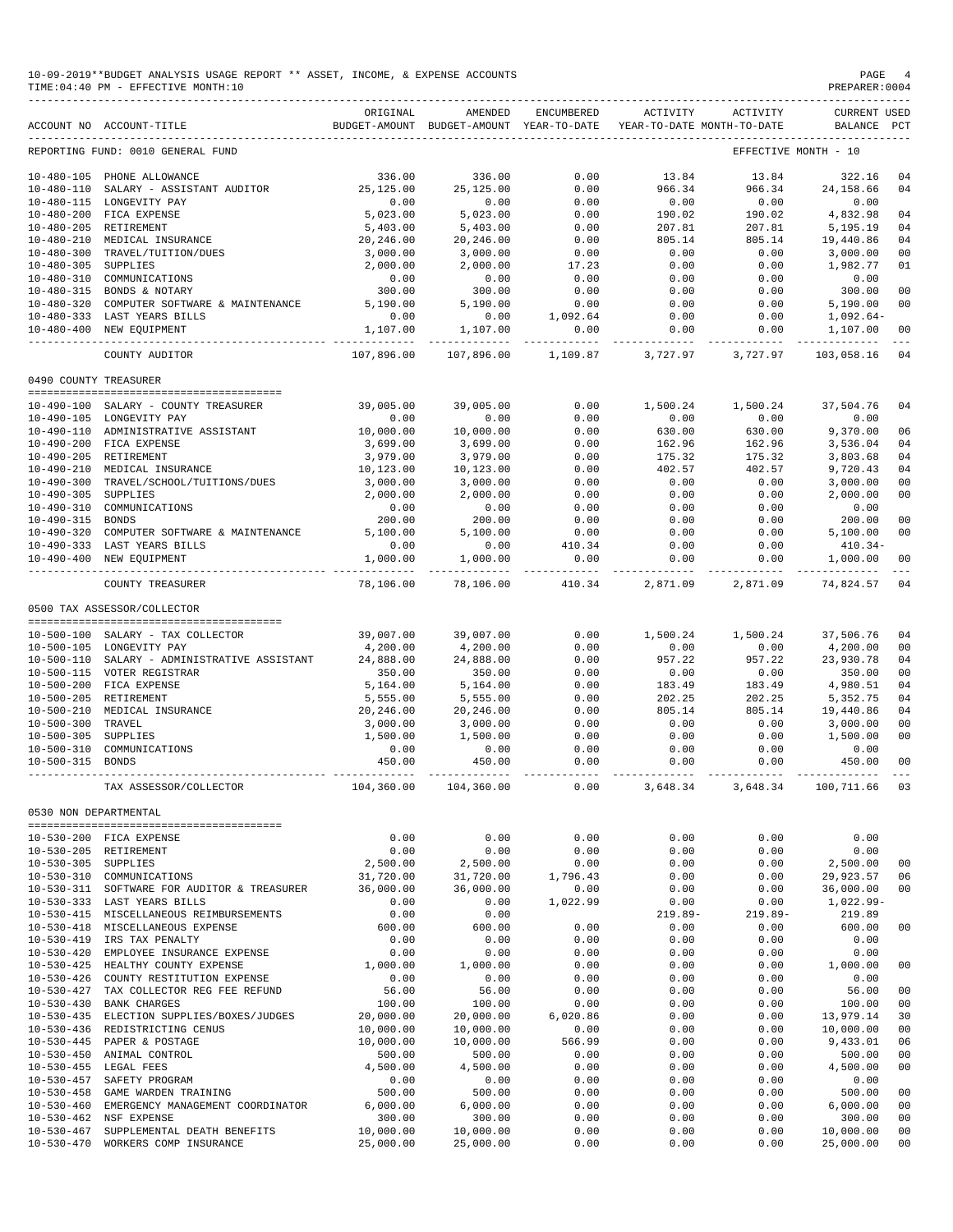|                       | 10-09-2019**BUDGET ANALYSIS USAGE REPORT ** ASSET, INCOME, & EXPENSE ACCOUNTS<br>TIME: 04:40 PM - EFFECTIVE MONTH: 10 |                         |                                                                                |                        |                             |                    | PAGE 5<br>PREPARER: 0004           |                                                                                                                                                                                                                                                                                                                                                                                                    |
|-----------------------|-----------------------------------------------------------------------------------------------------------------------|-------------------------|--------------------------------------------------------------------------------|------------------------|-----------------------------|--------------------|------------------------------------|----------------------------------------------------------------------------------------------------------------------------------------------------------------------------------------------------------------------------------------------------------------------------------------------------------------------------------------------------------------------------------------------------|
|                       | ACCOUNT NO ACCOUNT-TITLE                                                                                              | ORIGINAL                | AMENDED<br>BUDGET-AMOUNT BUDGET-AMOUNT YEAR-TO-DATE YEAR-TO-DATE MONTH-TO-DATE | ENCUMBERED             | ACTIVITY                    | ACTIVITY           | <b>CURRENT USED</b><br>BALANCE PCT |                                                                                                                                                                                                                                                                                                                                                                                                    |
|                       | REPORTING FUND: 0010 GENERAL FUND                                                                                     |                         |                                                                                |                        |                             |                    | EFFECTIVE MONTH - 10               |                                                                                                                                                                                                                                                                                                                                                                                                    |
|                       | 10-530-472 UNEMPLOYMENT INSURANCE                                                                                     | 5,000.00                | 5,000.00                                                                       | 0.00                   | 0.00                        | 0.00               | 5,000.00                           | 00                                                                                                                                                                                                                                                                                                                                                                                                 |
|                       | 10-530-475 COPY MACHINE/SUPPLIES/TONER                                                                                | 1,500.00                | 1,500.00                                                                       | 97.21                  | 0.00                        | 0.00               | 1,402.79                           | 06                                                                                                                                                                                                                                                                                                                                                                                                 |
|                       | 10-530-477 OUTSIDE AUDITOR                                                                                            | 25,000.00               | 25,000.00                                                                      | 0.00                   | 0.00                        | 0.00               | 25,000.00                          | 00                                                                                                                                                                                                                                                                                                                                                                                                 |
|                       | 10-530-480 DUES & FEES - COG MATCH                                                                                    | 6,000.00                | 6,000.00                                                                       | 0.00                   | 0.00                        | 0.00               | 6,000.00                           | 00                                                                                                                                                                                                                                                                                                                                                                                                 |
|                       | 10-530-482 LIABILITY INSURANCE                                                                                        | 60,000.00               | 60,000.00                                                                      | 0.00                   | 0.00                        | 0.00               | 60,000.00                          | 00                                                                                                                                                                                                                                                                                                                                                                                                 |
| 10-530-485 LEGAL ADS  |                                                                                                                       | 2,700.00                | 2,700.00                                                                       | 0.00                   | 0.00                        | 0.00               | 2,700.00                           | 00                                                                                                                                                                                                                                                                                                                                                                                                 |
|                       | 10-530-486 RURAL FIRE DEPT FUEL EXPENSE                                                                               | 2,500.00                | 2,500.00                                                                       | 133.10                 | 0.00                        | 0.00               | 2,366.90                           | 05                                                                                                                                                                                                                                                                                                                                                                                                 |
|                       | 10-530-487 RURAL FIRE EQUIPMENT                                                                                       | 5,000.00                | 5,000.00                                                                       | 0.00                   | 0.00                        | 0.00               | 5,000.00                           | 00                                                                                                                                                                                                                                                                                                                                                                                                 |
|                       | 10-530-488 RURAL FIRE SCHOOL                                                                                          | 2,500.00                | 2,500.00                                                                       | 0.00                   | 0.00                        | 0.00               | 2,500.00                           | 00                                                                                                                                                                                                                                                                                                                                                                                                 |
|                       | 10-530-489 RURAL FIRE INSURANCE TRUCKS                                                                                | 5,000.00                | 5,000.00                                                                       | 0.00                   | 0.00                        | 0.00               | 5,000.00                           | 00                                                                                                                                                                                                                                                                                                                                                                                                 |
|                       | 10-530-490 COUNTY LIBRARIES                                                                                           | 5,000.00                | 5,000.00                                                                       | 0.00                   | 0.00                        | 0.00               | 5,000.00                           | 00                                                                                                                                                                                                                                                                                                                                                                                                 |
|                       | 10-530-492 INTERLOCAL AGREEMENTS-LUBBOCK                                                                              | 1,000.00                | 1,000.00                                                                       | 1,000.00               | 0.00                        | 0.00               | 0.00 100                           |                                                                                                                                                                                                                                                                                                                                                                                                    |
|                       | 10-530-495 D.A. LEGAL STATEMENT OF FACTS                                                                              | 5,000.00                | 5,000.00                                                                       | 0.00<br>0.00           | 0.00                        | 0.00               | 5,000.00                           | 00                                                                                                                                                                                                                                                                                                                                                                                                 |
|                       | 10-530-497 CASH MATCH SENIOR CITIZENS                                                                                 | 36,000.00               | 36,000.00                                                                      |                        | 0.00                        | 0.00               | 36,000.00                          | 00                                                                                                                                                                                                                                                                                                                                                                                                 |
|                       | 10-530-500 DRUG & ALCOHOL TESTING                                                                                     | 2,000.00<br>----------- | 2,000.00<br>--------------                                                     | 130.00                 | 0.00<br>. _ _ _ _ _ _ _ _ _ | 0.00<br>. <u>.</u> | 1,870.00                           | 07<br>$- - - -$                                                                                                                                                                                                                                                                                                                                                                                    |
|                       | NON DEPARTMENTAL                                                                                                      | 322,976.00              | 322,976.00                                                                     | 10,767.58              | $219.89 -$                  | $219.89 -$         | 311,988.53                         | 03                                                                                                                                                                                                                                                                                                                                                                                                 |
|                       | 0540 COUNTY & DISTRICT COURT                                                                                          |                         |                                                                                |                        |                             |                    |                                    |                                                                                                                                                                                                                                                                                                                                                                                                    |
|                       |                                                                                                                       |                         |                                                                                |                        |                             |                    |                                    |                                                                                                                                                                                                                                                                                                                                                                                                    |
|                       | 10-540-310 COMMUNICATIONS<br>10-540-502 AD LITEM TAX SUITS - T REES                                                   | 0.00                    | 0.00                                                                           | 0.00                   | 0.00                        | 0.00               | 0.00                               |                                                                                                                                                                                                                                                                                                                                                                                                    |
|                       | 10-540-504 ADULT PROBATION SUPPLIES                                                                                   | 1,000.00<br>200.00      | 1,000.00<br>200.00                                                             | 0.00<br>0.00           | 0.00<br>0.00                | 0.00<br>0.00       | 1,000.00<br>200.00                 | 00<br>00                                                                                                                                                                                                                                                                                                                                                                                           |
|                       |                                                                                                                       | 19,460.00               | 19,460.00                                                                      | 0.00                   | 0.00                        | 0.00               | 19,460.00                          | 00                                                                                                                                                                                                                                                                                                                                                                                                 |
|                       | 10-540-506 JUVENILE OFFICER EXPENSES<br>10-540-508 GRAND JURY                                                         | 3,000.00                | 3,000.00                                                                       | 0.00                   | 0.00                        | 0.00               | 3,000.00                           | 00                                                                                                                                                                                                                                                                                                                                                                                                 |
|                       | 10-540-510 PETIT JURY                                                                                                 | 3,000.00                | 3,000.00                                                                       | 0.00                   | 0.00                        | 0.00               | 3,000.00                           | 00                                                                                                                                                                                                                                                                                                                                                                                                 |
| 10-540-512 J.P. JURY  |                                                                                                                       | 100.00                  | 100.00                                                                         | 0.00                   | 0.00                        | 0.00               | 100.00                             | 00                                                                                                                                                                                                                                                                                                                                                                                                 |
|                       | 10-540-513 J.P. ATTORNEY COLLECTIONS                                                                                  | 2,000.00                | 2,000.00                                                                       | 291.60                 | 0.00                        | 0.00               | 1,708.40                           | 15                                                                                                                                                                                                                                                                                                                                                                                                 |
|                       | 10-540-514 JURY LODGING & MEALS                                                                                       | 600.00                  | 600.00                                                                         | 0.00                   | 0.00                        | 0.00               | 600.00                             | 00                                                                                                                                                                                                                                                                                                                                                                                                 |
|                       | 10-540-516 JURY COMMISSION                                                                                            | 200.00                  | 200.00                                                                         | 0.00                   | 0.00                        | 0.00               | 200.00                             | 00                                                                                                                                                                                                                                                                                                                                                                                                 |
|                       | 10-540-517 COUNTY COURT VISTING COURT REPORTER                                                                        | 0.00                    | 0.00                                                                           | 0.00                   | 0.00                        | 0.00               | 0.00                               |                                                                                                                                                                                                                                                                                                                                                                                                    |
|                       | 10-540-518 COURT APPOINTED ATTORNEY                                                                                   | 25,000.00               | 25,000.00                                                                      | 0.00                   | 0.00                        | 0.00               | 25,000.00                          | 00                                                                                                                                                                                                                                                                                                                                                                                                 |
|                       | 10-540-520 INTERPRETOR                                                                                                | 250.00                  | 250.00                                                                         | 0.00                   | 0.00                        | 0.00               | 250.00                             | 00                                                                                                                                                                                                                                                                                                                                                                                                 |
|                       | 10-540-522 PSYCHIATRIC EVALUATION                                                                                     | 2,500.00                | 2,500.00                                                                       | 0.00                   | 0.00                        | 0.00               | 2,500.00                           | 0 <sub>0</sub>                                                                                                                                                                                                                                                                                                                                                                                     |
|                       | 10-540-525 OUT OF COUNTY CITATIONS<br>10-540-526 DA & CA BRIC TIGHT                                                   | 5,000.00                | 5,000.00                                                                       | 0.00                   | 0.00                        | 0.00               | 5,000.00                           | 00                                                                                                                                                                                                                                                                                                                                                                                                 |
|                       |                                                                                                                       | 180.00                  | 180.00                                                                         | 0.00                   | 0.00                        | 0.00               | 180.00                             | 00                                                                                                                                                                                                                                                                                                                                                                                                 |
|                       |                                                                                                                       | 5,000.00<br>----------  | 5,000.00<br>-----------                                                        | 0.00<br>______________ | 0.00<br>-----               | 0.00               | 5,000.00<br>----- -------------    | 00<br>$\sim$ $ \sim$                                                                                                                                                                                                                                                                                                                                                                               |
|                       | COUNTY & DISTRICT COURT                                                                                               | 67,490.00               | 67,490.00                                                                      | 291.60                 | 0.00                        | 0.00               | 67,198.40                          | 00                                                                                                                                                                                                                                                                                                                                                                                                 |
| 0550 32ND JUDICIAL    |                                                                                                                       |                         |                                                                                |                        |                             |                    |                                    |                                                                                                                                                                                                                                                                                                                                                                                                    |
|                       |                                                                                                                       |                         |                                                                                |                        |                             |                    |                                    |                                                                                                                                                                                                                                                                                                                                                                                                    |
|                       | 10-550-100 DIST COURT ADMINISTRATOR                                                                                   | 8,553.00                | 8,553.00                                                                       | 0.00                   | 328.93                      | 328.93             | 8,224.07 04                        |                                                                                                                                                                                                                                                                                                                                                                                                    |
|                       | 10-550-105 DIST JUDGE - STATE SUPPLEMENT                                                                              | 2,628.00                | 2,628.00                                                                       | 0.00                   | 101.04                      | 101.04             | 2,526.96                           | 04                                                                                                                                                                                                                                                                                                                                                                                                 |
|                       | 10-550-117 COURT REPORTER<br>10-550-200 FICA EXPENSE                                                                  | 12,050.00               | 12,050.00                                                                      | 0.00                   | 463.50<br>68.35             | 463.50             | 11,586.50                          | 04<br>04                                                                                                                                                                                                                                                                                                                                                                                           |
|                       | 10-550-205 RETIREMENT                                                                                                 | 1,778.00                | 1,778.00                                                                       | 0.00                   |                             | 68.35              | 1,709.65                           |                                                                                                                                                                                                                                                                                                                                                                                                    |
| $10 - 550 - 210$      | MEDICAL INSURANCE                                                                                                     | 1,888.00<br>2,000.00    | 1,888.00<br>2,000.00                                                           | 0.00<br>0.00           | 73.54<br>0.00               | 73.54<br>0.00      | 1,814.46<br>2,000.00               | 04<br>00                                                                                                                                                                                                                                                                                                                                                                                           |
| $10 - 550 - 300$      | TRAVEL                                                                                                                | 1,000.00                | 1,000.00                                                                       | 0.00                   | 0.00                        | 0.00               | 1,000.00                           | 00                                                                                                                                                                                                                                                                                                                                                                                                 |
| 10-550-305 SUPPLIES   |                                                                                                                       | 1,127.00                | 1,127.00                                                                       | 0.00                   | 0.00                        | 0.00               | 1,127.00                           | 0 <sub>0</sub>                                                                                                                                                                                                                                                                                                                                                                                     |
|                       | 10-550-310 COMMUNICATIONS                                                                                             | 0.00                    | 0.00                                                                           | 0.00                   | 0.00                        | 0.00               | 0.00                               |                                                                                                                                                                                                                                                                                                                                                                                                    |
|                       | 10-550-530 7TH ADM REGION ASSESSMENT                                                                                  | 669.00                  | 669.00                                                                         | 0.00                   | 0.00                        | 0.00               | 669.00                             | 00                                                                                                                                                                                                                                                                                                                                                                                                 |
|                       | 10-550-532 COURT REPORTER INSURANCE                                                                                   | 1,300.00                | 1,300.00                                                                       | 0.00                   | 0.00                        | 0.00               | 1,300.00                           | 00                                                                                                                                                                                                                                                                                                                                                                                                 |
|                       | 10-550-534 LUNACY COMMITMENT                                                                                          | 3,500.00                | 3,500.00                                                                       | 0.00                   | 0.00                        | 0.00               | 3,500.00                           | 00                                                                                                                                                                                                                                                                                                                                                                                                 |
|                       | 10-550-536 VISITING JUDGE/COURT REPORTER                                                                              | 2,000.00                | 2,000.00                                                                       | 0.00                   | 0.00                        | 0.00               | 2,000.00                           | 00                                                                                                                                                                                                                                                                                                                                                                                                 |
|                       | 10-550-538 D.J. LEGAL STATEMENT OF FACTS                                                                              | 7,900.00<br>----------- | 7,900.00<br>------------                                                       | 0.00<br>$- - - -$      | 0.00<br>------              | 0.00<br>---------  | 7,900.00<br>. _ _ _ _ _ _ _ _ _ _  | 00<br>$\frac{1}{2} \frac{1}{2} \frac{1}{2} \frac{1}{2} \frac{1}{2} \frac{1}{2} \frac{1}{2} \frac{1}{2} \frac{1}{2} \frac{1}{2} \frac{1}{2} \frac{1}{2} \frac{1}{2} \frac{1}{2} \frac{1}{2} \frac{1}{2} \frac{1}{2} \frac{1}{2} \frac{1}{2} \frac{1}{2} \frac{1}{2} \frac{1}{2} \frac{1}{2} \frac{1}{2} \frac{1}{2} \frac{1}{2} \frac{1}{2} \frac{1}{2} \frac{1}{2} \frac{1}{2} \frac{1}{2} \frac{$ |
|                       | 32ND JUDICIAL                                                                                                         | 46,393.00               | 46,393.00                                                                      | 0.00                   | 1,035.36                    | 1,035.36           | 45, 357.64                         | 02                                                                                                                                                                                                                                                                                                                                                                                                 |
| 0560 INDIGENT WELFARE |                                                                                                                       |                         |                                                                                |                        |                             |                    |                                    |                                                                                                                                                                                                                                                                                                                                                                                                    |
|                       |                                                                                                                       |                         |                                                                                |                        |                             |                    |                                    |                                                                                                                                                                                                                                                                                                                                                                                                    |
|                       | 10-560-560 CHILD CARE                                                                                                 | 500.00                  | 500.00                                                                         | 0.00                   | 0.00                        | 0.00               | 500.00                             | 00                                                                                                                                                                                                                                                                                                                                                                                                 |
|                       | 10-560-562 DOCTOR'S SERVICES                                                                                          | 2,500.00                | 2,500.00                                                                       | 0.00                   | 0.00                        | 0.00               | 2,500.00                           | 0 <sub>0</sub>                                                                                                                                                                                                                                                                                                                                                                                     |
|                       | 10-560-563 OUT OF COUNTY COURT COST                                                                                   | 400.00                  | 400.00                                                                         | 0.00                   | 0.00                        | 0.00               | 400.00                             | 00                                                                                                                                                                                                                                                                                                                                                                                                 |
| 10-560-564 BURIALS    |                                                                                                                       | 2,500.00                | 2,500.00                                                                       | 0.00                   | 0.00                        | 0.00               | 2,500.00                           | 00                                                                                                                                                                                                                                                                                                                                                                                                 |
|                       | 10-560-566 EMERGENCY AID                                                                                              | 100.00                  | 100.00                                                                         | 0.00                   | 0.00                        | 0.00               | 100.00                             | 00                                                                                                                                                                                                                                                                                                                                                                                                 |
| 10-560-568 CLOTHING   |                                                                                                                       | 100.00                  | 100.00                                                                         | 0.00                   | 0.00                        | 0.00               | 100.00                             | 0 <sub>0</sub>                                                                                                                                                                                                                                                                                                                                                                                     |
|                       | 10-560-570 MEALS, ROOM, CARE                                                                                          | 100.00                  | 100.00                                                                         | 0.00                   | 0.00                        | 0.00               | 100.00                             | 00                                                                                                                                                                                                                                                                                                                                                                                                 |
| 10-560-572 HOSPITAL   |                                                                                                                       | 100.00                  | 100.00                                                                         | 0.00                   | 0.00                        | 0.00               | 100.00                             | 00                                                                                                                                                                                                                                                                                                                                                                                                 |
|                       | 10-560-574 MEDICAL BILLS                                                                                              | 100.00                  | 100.00                                                                         | 0.00                   | 0.00                        | 0.00               | 100.00                             | 00                                                                                                                                                                                                                                                                                                                                                                                                 |
|                       | 10-560-576 MEDICAL SUPPLIES                                                                                           | 100.00<br>7,500.00      | 100.00                                                                         | 0.00                   | 0.00                        | 0.00               | 100.00<br>7,500.00                 | 00<br>00                                                                                                                                                                                                                                                                                                                                                                                           |
|                       | 10-560-579 AUTOPSY EXPENSE                                                                                            | ----------              | 7,500.00                                                                       | 0.00                   | 0.00                        | 0.00<br>-----      | --------------                     | $- - -$                                                                                                                                                                                                                                                                                                                                                                                            |
|                       | INDIGENT WELFARE                                                                                                      | 14,000.00               | 14,000.00                                                                      | 0.00                   | 0.00                        | 0.00               | 14,000.00                          | 0 <sub>0</sub>                                                                                                                                                                                                                                                                                                                                                                                     |

0580 COUNTY SHERIFF

========================================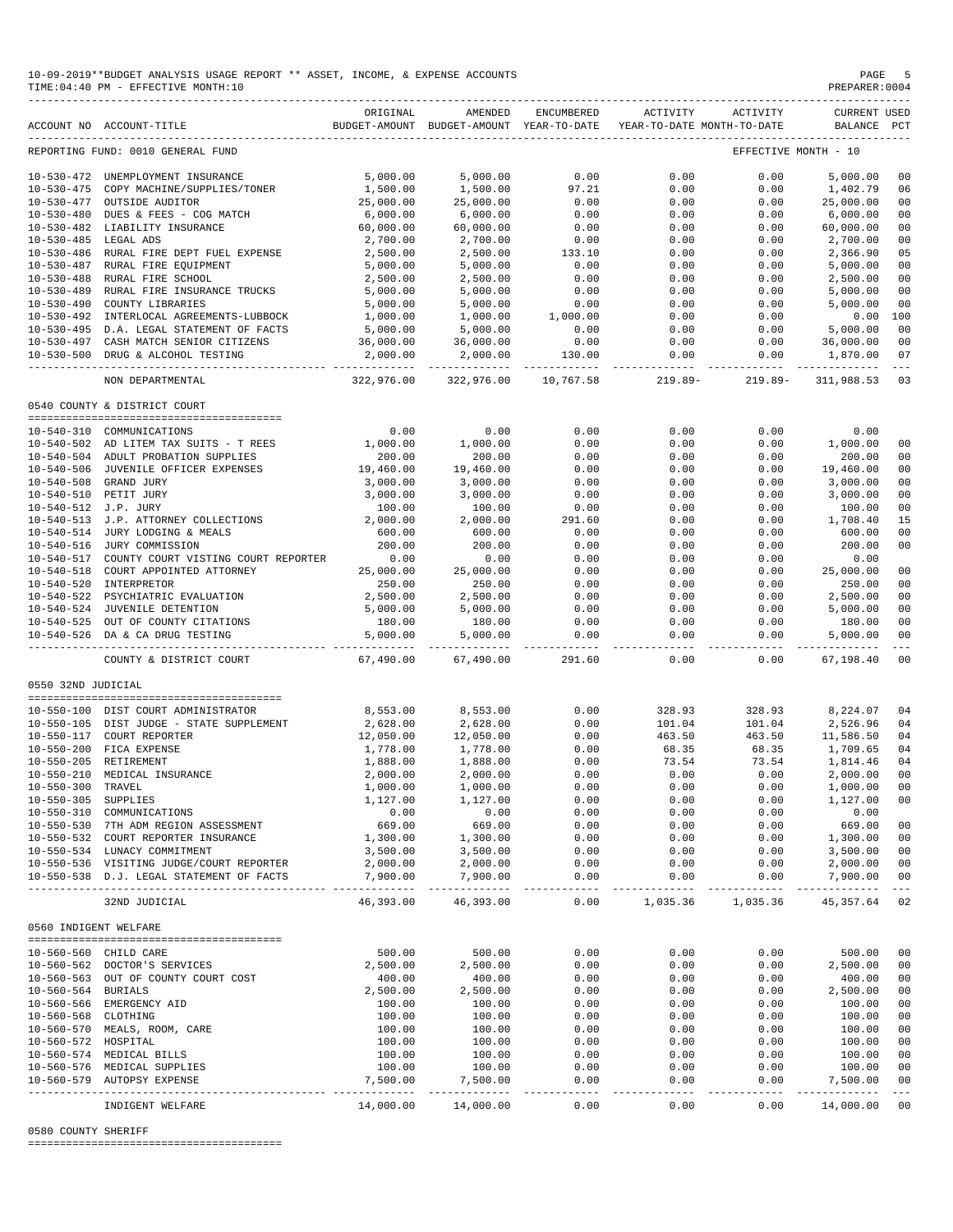| 10-09-2019**BUDGET ANALYSIS USAGE REPORT ** ASSET, INCOME, & EXPENSE ACCOUNTS | PAGE           |
|-------------------------------------------------------------------------------|----------------|
| TIME: 04:40 PM - EFFECTIVE MONTH: 10                                          | PREPARER: 0004 |

|                                      | ACCOUNT NO ACCOUNT-TITLE                                           | ORIGINAL            | AMENDED<br>BUDGET-AMOUNT BUDGET-AMOUNT YEAR-TO-DATE | ENCUMBERED           | ACTIVITY           | ACTIVITY<br>YEAR-TO-DATE MONTH-TO-DATE | <b>CURRENT USED</b><br>BALANCE PCT |                |
|--------------------------------------|--------------------------------------------------------------------|---------------------|-----------------------------------------------------|----------------------|--------------------|----------------------------------------|------------------------------------|----------------|
|                                      | REPORTING FUND: 0010 GENERAL FUND                                  |                     |                                                     |                      |                    |                                        | EFFECTIVE MONTH - 10               |                |
|                                      | 10-580-100 SALARY - SHERIFF                                        | 46,403.00           | 46,403.00                                           | 0.00                 | 1,784.72           | 1,784.72                               | 44,618.28                          | 04             |
| $10 - 580 - 105$                     | LONGEVITY PAY                                                      | 1,350.00            | 1,350.00                                            | 0.00                 | 0.00               | 0.00                                   | 1,350.00                           | 0 <sup>0</sup> |
| $10 - 580 - 108$                     | CHIEF DEPUTY                                                       | 0.00                | 0.00                                                | 0.00                 | 1,584.98           | 1,584.98                               | 1,584.98-                          |                |
| $10 - 580 - 110$                     | SALARY - DEPUTY                                                    | 154,292.00          | 154,292.00                                          | 0.00                 | 3,080.40           | 3,080.40                               | 151,211.60                         | 02             |
| 10-580-115                           | PHONE ALLOWANCE                                                    | 360.00<br>10,000.00 | 360.00                                              | 0.00<br>0.00         | 41.52<br>0.00      | 41.52<br>0.00                          | 318.48<br>10,000.00                | 12             |
| $10 - 580 - 120$<br>$10 - 580 - 142$ | SALARY - PART TIME DEPUTIES<br>SALARY - JAILERS                    | 0.00                | 10,000.00<br>0.00                                   | 0.00                 | 0.00               | 0.00                                   | 0.00                               | 00             |
| $10 - 580 - 144$                     | SALARY - PART TIME JAILERS                                         | 0.00                | 0.00                                                | 0.00                 | 0.00               | 0.00                                   | 0.00                               |                |
| $10 - 580 - 146$                     | SALARY - OVER TIME                                                 | 0.00                | 0.00                                                | 0.00                 | 584.09             | 584.09                                 | $584.09 -$                         |                |
| $10 - 580 - 147$                     | HOLIDAY PAY                                                        | 0.00                | 0.00                                                | 0.00                 | 0.00               | 0.00                                   | 0.00                               |                |
| $10 - 580 - 200$                     | FICA EXPENSE                                                       | 16,238.00           | 16,238.00                                           | 0.00                 | 541.28             | 541.28                                 | 15,696.72                          | 03             |
| $10 - 580 - 205$                     | RETIREMENT                                                         | 17,469.00           | 17,469.00                                           | 0.00                 | 582.34             | 582.34                                 | 16,886.66                          | 03             |
| $10 - 580 - 210$                     | MEDICAL INSURANCE                                                  | 50,615.00           | 50,615.00                                           | 0.00                 | 1,610.28           | 1,610.28                               | 49,004.72                          | 03             |
| $10 - 580 - 300$                     | TRAVEL                                                             | 3,000.00            | 3,000.00                                            | 0.00                 | 0.00               | 0.00                                   | 3,000.00                           | 0 <sup>0</sup> |
| $10 - 580 - 305$                     | SUPPLIES                                                           | 2,000.00            | 2,000.00                                            | 0.00                 | 0.00               | 0.00                                   | 2,000.00                           | 0 <sub>0</sub> |
| $10 - 580 - 310$                     | COMMUNICATIONS                                                     | 750.00              | 750.00                                              | 0.00                 | 0.00               | 0.00                                   | 750.00                             | 0 <sub>0</sub> |
| $10 - 580 - 315$<br>$10 - 580 - 320$ | BONDS & NOTARY<br>COMPUTER SOFTWARE & REPAIRS                      | 200.00<br>0.00      | 200.00<br>0.00                                      | 0.00<br>0.00         | 0.00<br>0.00       | 0.00<br>0.00                           | 200.00<br>0.00                     | 00             |
| $10 - 580 - 325$                     | CERTIFICATE TRAINING JAIL PERSONAL                                 | 0.00                | 0.00                                                | 0.00                 | 0.00               | 0.00                                   | 0.00                               |                |
| $10 - 580 - 333$                     | LAST YEARS BILLS                                                   | 0.00                | 0.00                                                | 550.00               | 0.00               | 0.00                                   | $550.00 -$                         |                |
| $10 - 580 - 380$                     | UTILITIES - NEW JAIL                                               | 0.00                | 0.00                                                | 0.00                 | 0.00               | 0.00                                   | 0.00                               |                |
| $10 - 580 - 475$                     | COPY MACHINE EXPENSE                                               | 0.00                | 0.00                                                | 0.00                 | 0.00               | 0.00                                   | 0.00                               |                |
| $10 - 580 - 600$                     | OUT OF COUNTY INMATE HOUSING                                       | 0.00                | 0.00                                                | 0.00                 | 0.00               | 0.00                                   | 0.00                               |                |
| $10 - 580 - 602$                     | REIMBURSEMENT DRUG FORFEITURE EXPEN                                | 0.00                | 0.00                                                | 0.00                 | 0.00               | 0.00                                   | 0.00                               |                |
| $10 - 580 - 603$                     | SANE TEST CRIM VICTIMS EXPENSE                                     | 0.00                | 0.00                                                | 0.00                 | 0.00               | 0.00                                   | 0.00                               |                |
| $10 - 580 - 604$                     | NEW HIRE PSYCHIATRIC TESTING                                       | 0.00                | 0.00                                                | 0.00                 | 0.00               | 0.00                                   | 0.00                               |                |
| $10 - 580 - 608$                     | VEHICLE EXPENSE                                                    | 10,000.00           | 10,000.00                                           | 0.00                 | 0.00               | 0.00                                   | 10,000.00                          | 0 <sup>0</sup> |
| $10 - 580 - 609$                     | NEW VEHICLES                                                       | 0.00                | 0.00                                                | 100,000.00           | 0.00               | 0.00                                   | 100,000.00-                        |                |
| $10 - 580 - 612$                     | INMATE EXPENSE                                                     | 0.00                | 0.00                                                | 0.00                 | 0.00               | 0.00                                   | 0.00                               |                |
| $10 - 580 - 614$                     | INMATE MEDICAL                                                     | 0.00                | 0.00                                                | 0.00                 | 0.00               | 0.00                                   | 0.00                               |                |
| $10 - 580 - 615$                     | BODY ARMOUR GRANT 3511801 2018                                     | 0.00                | 0.00                                                | 0.00                 | 0.00               | 0.00                                   | 0.00                               |                |
| $10 - 580 - 616$                     | VEHICLE GAS<br>10-580-618 VEHICLE TIRES                            | 30,000.00<br>0.00   | 30,000.00<br>0.00                                   | 818.93<br>0.00       | 0.00<br>0.00       | 0.00<br>0.00                           | 29,181.07<br>0.00                  | 03             |
|                                      | 10-580-625 BUILDING INSURANCE                                      | 0.00                | 0.00                                                | 0.00                 | 0.00               | 0.00                                   | 0.00                               |                |
|                                      |                                                                    | -------------       | -------------                                       | $- - - - -$          | -----              | ----------                             |                                    |                |
|                                      | COUNTY SHERIFF                                                     | 342,677.00          | 342,677.00                                          | 101,368.93           | 9,809.61           | 9,809.61                               | 231, 498.46                        | 32             |
|                                      | 0585 FC LAW ENFORCEMENT CENTER                                     |                     |                                                     |                      |                    |                                        |                                    |                |
|                                      | 10-585-105 LONGEVITY PAY                                           | 0.00                | 0.00                                                | 0.00                 | 0.00               | 0.00                                   | 0.00                               |                |
|                                      | 10-585-110 JAIL ADMINISTRATOR                                      | 30,000.00           | 30,000.00                                           | 0.00                 | 1,154.12           | 1,154.12                               | 28,845.88                          | 04             |
| 10-585-111 LEC COOK                  |                                                                    | 0.00                | 0.00                                                | 0.00                 | 525.00             | 525.00                                 | $525.00 -$                         |                |
|                                      | 10-585-115 PHONE ALLOWANCE                                         | 0.00                | 0.00                                                | 0.00                 | 13.84              | 13.84                                  | $13.84-$                           |                |
| 10-585-142                           | SALARY - JAILERS                                                   | 250,817.00          | 250,817.00                                          | 0.00                 | 8,173.76           | 8,173.76                               | 242,643.24                         | 03             |
|                                      | 10-585-144 SALARY - PART TIME JAILERS<br>SALARY - OVER TIME        | 15,600.00           | 15,600.00                                           | 0.00                 | 0.00<br>450.74     | 0.00                                   | 15,600.00                          | 00             |
| $10 - 585 - 146$<br>$10 - 585 - 147$ | HOLIDAY PAY                                                        | 7,500.00<br>0.00    | 7,500.00<br>0.00                                    | 0.00<br>0.00         | 0.00               | 450.74<br>0.00                         | 7,049.26<br>0.00                   | 06             |
| $10 - 585 - 200$                     | FICA EXPENSE                                                       | 22,575.00           | 22,575.00                                           | 0.00                 | 772.99             | 772.99                                 | 21,802.01                          | 03             |
| $10 - 585 - 205$                     | RETIREMENT                                                         | 25,000.00           | 25,000.00                                           | 0.00                 | 849.13             | 849.13                                 | 24,150.87                          | 03             |
|                                      | 10-585-210 MEDICAL INSURANCE                                       | 101,583.00          | 101,583.00                                          | 0.00                 | 3,220.56           | 3,220.56                               | 98,362.44                          | 03             |
| $10 - 585 - 300$                     | TRAVEL                                                             | 3,000.00            | 3,000.00                                            | 0.00                 | 0.00               | 0.00                                   | 3,000.00                           | 00             |
| 10-585-305 SUPPLIES                  |                                                                    | 5,500.00            | 5,500.00                                            | 7.49                 | 0.00               | 0.00                                   | 5,492.51                           | 0 <sub>0</sub> |
|                                      | 10-585-310 COMMUNICATIONS                                          | 16,000.00           | 16,000.00                                           | 791.03               | 0.00               | 0.00                                   | 15,208.97                          | 05             |
|                                      | 10-585-313 INSPECTIONS & MAINTENCE                                 | 0.00                | 0.00                                                | 0.00                 | 0.00               | 0.00                                   | 0.00                               |                |
|                                      | 10-585-315 BONDS FOR EMPLOYEES                                     | 500.00              | 500.00                                              | 0.00                 | 0.00               | 0.00                                   | 500.00                             | 0 <sub>0</sub> |
|                                      | 10-585-320 COMPUTER SOFTWARE & MAINTENCE                           | 12,060.00           | 12,060.00                                           | 0.00                 | 0.00               | 0.00                                   | 12,060.00                          | 0 <sub>0</sub> |
|                                      | 10-585-325 CERT TRAINING FOR JAIL STAFF                            | 2,000.00            | 2,000.00                                            | 17.00                | 0.00               | 0.00                                   | 1,983.00                           | 01             |
|                                      | 10-585-326 TELECOMMUNICATIONS SCHOOL                               | 0.00                | 0.00                                                | $17.00 -$            | 0.00               | 0.00                                   | 17.00                              |                |
|                                      | 10-585-333 LAST YEARS BILLS<br>10-585-380 UTILITIES FOR LAW CENTER | 0.00<br>35,000.00   | 0.00<br>35,000.00                                   | 195.01               | 0.00               | 0.00                                   | $195.01-$                          |                |
|                                      | 10-585-385 LAW CENTER REPAIRS                                      | 5,000.00            | 5,000.00                                            | 2,737.60<br>0.00     | 0.00<br>0.00       | 0.00<br>0.00                           | 32, 262.40<br>5,000.00             | 08<br>00       |
|                                      | 10-585-475 COPY EXPENSE FOR LAW CENTER                             | 3,600.00            | 3,600.00                                            | 299.95               | 0.00               | 0.00                                   | 3,300.05                           | 08             |
|                                      | 10-585-604 NEW HIRE PSYCHIATRIC TESTING                            | 4,200.00            | 4,200.00                                            | 0.00                 | 0.00               | 0.00                                   | 4,200.00                           | 0 <sub>0</sub> |
|                                      | 10-585-605 OUT OF COUNTY HOUSING                                   | 0.00                | 0.00                                                | 0.00                 | 0.00               | 0.00                                   | 0.00                               |                |
|                                      | 10-585-612 INMATE EXPENSE                                          | 25,000.00           | 25,000.00                                           | 1,206.94             | 0.00               | 0.00                                   | 23,793.06                          | 05             |
|                                      | 10-585-614 INMATE MEDICAL                                          | 15,000.00           | 15,000.00                                           | 0.00                 | 0.00               | 0.00                                   | 15,000.00                          | 00             |
|                                      | 10-585-625 LAW CENTER BUILDING INSURANCE                           | 20,000.00           | 20,000.00                                           | 0.00                 | 0.00               | 0.00                                   | 20,000.00                          | 0 <sub>0</sub> |
|                                      | 10-585-626 SB1849 PRISONER SAFETY FUND GRANT                       | 0.00                | 0.00                                                | 0.00                 | 0.00               | 0.00                                   | 0.00                               |                |
|                                      | 10-585-627 NIBRS GRANT                                             | 0.00                | 0.00<br>-------------                               | 0.00<br>------------ | 0.00<br>---------- | 0.00<br>-----------                    | 0.00<br>------------               |                |
|                                      | FC LAW ENFORCEMENT CENTER                                          | 599,935.00          | 599,935.00                                          | 5,238.02             | 15,160.14          | 15,160.14                              | 579,536.84 03                      |                |
| 0590 EXTENSION AGENT                 |                                                                    |                     |                                                     |                      |                    |                                        |                                    |                |
|                                      | 10-590-100 SALARY - CEA-AG                                         | 14,151.00           | 14,151.00                                           | 0.00                 | 544.24             | 544.24                                 | 13,606.76                          | 04             |
|                                      | 10-590-110 ADMINISTRATIVE ASSISTANT                                | 10,000.00           | 10,000.00                                           | 0.00                 | 0.00               | 0.00                                   | 10,000.00 00                       |                |

10-590-200 FICA EXPENSE 1,847.00 1,847.00 0.00 41.63 41.63 1,805.37 02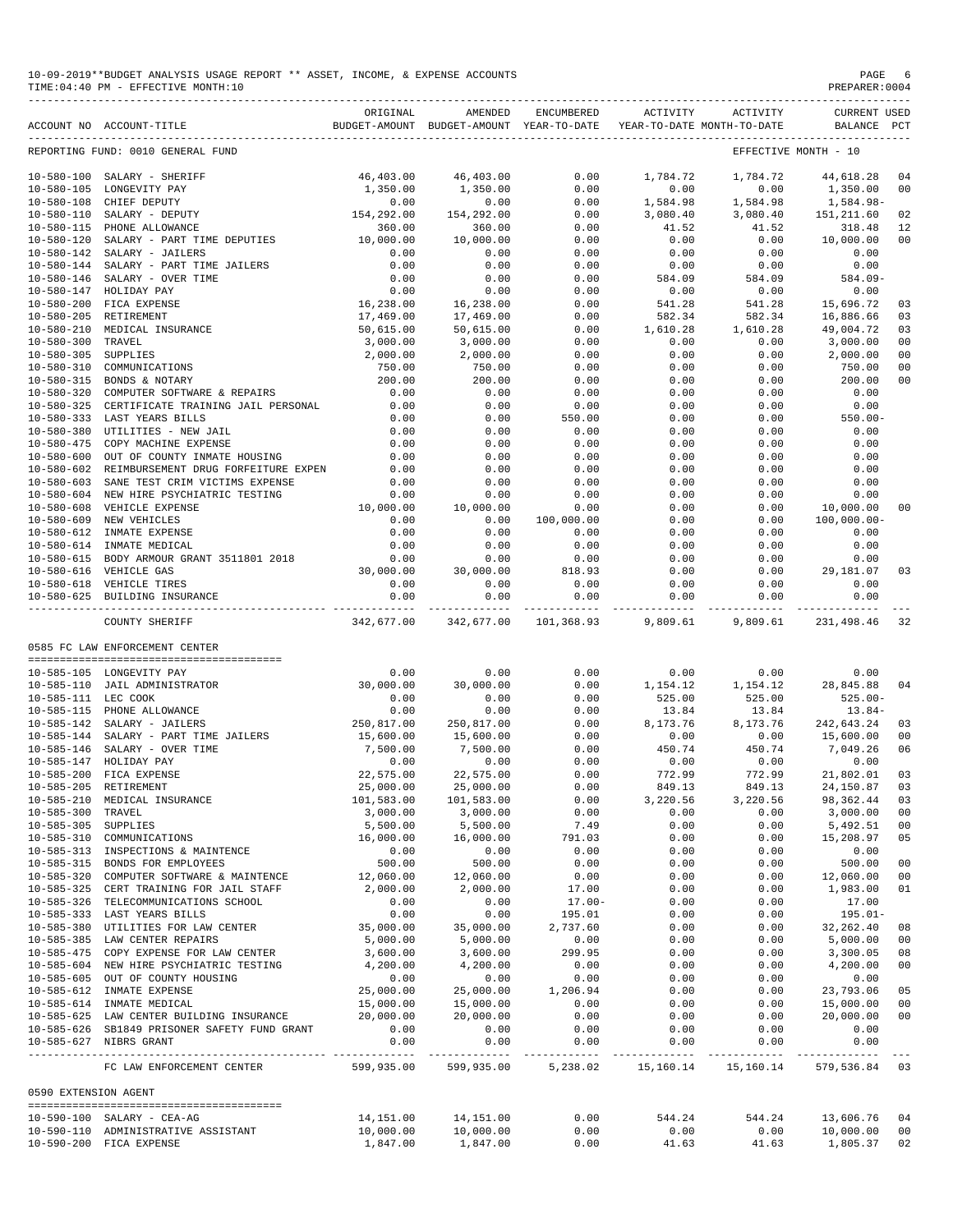10-09-2019\*\*BUDGET ANALYSIS USAGE REPORT \*\* ASSET, INCOME, & EXPENSE ACCOUNTS PAGE 7 TIME:  $04:40$  PM - EFFECTIVE MONTH: 10

|                  | ACCOUNT NO ACCOUNT-TITLE THE BUDGET-AMOUNT                            | ORIGINAL  | AMENDED                    | ENCUMBERED | ACTIVITY | ACTIVITY | CURRENT USED<br>BUDGET-AMOUNT YEAR-TO-DATE YEAR-TO-DATE MONTH-TO-DATE BALANCE PCT |                |
|------------------|-----------------------------------------------------------------------|-----------|----------------------------|------------|----------|----------|-----------------------------------------------------------------------------------|----------------|
|                  | REPORTING FUND: 0010 GENERAL FUND                                     |           |                            |            |          |          | EFFECTIVE MONTH - 10                                                              |                |
|                  | 10-590-205 RETIREMENT                                                 |           | 1,988.00 1,988.00          | 0.00       | 0.00     | 0.00     | 1,988.00                                                                          | 0 <sub>0</sub> |
| $10 - 590 - 305$ | SUPPLIES                                                              | 2,750.00  | 2,750.00                   | 0.00       | 0.00     | 0.00     | 2,750.00                                                                          | 0 <sup>0</sup> |
| 10-590-310       | COMMUNICATIONS                                                        | 0.00      | 0.00                       | 0.00       | 0.00     | 0.00     | 0.00                                                                              |                |
| 10-590-640       | CAR ALLOWANCE                                                         | 6,000.00  | 6,000.00                   | 0.00       | 0.00     | 0.00     | 6,000.00                                                                          | 0 <sup>0</sup> |
|                  | 10-590-642 STOCK SHOW EXPENSE                                         | 6,000.00  | 6,000.00                   | 287.76     | 0.00     | 0.00     | 5,712.24                                                                          | 05             |
|                  | 10-590-644 CONSESSION STAND                                           | 0.00      | 0.00                       | 0.00       | 0.00     | 0.00     | 0.00                                                                              |                |
|                  | EXTENSION AGENT                                                       | 42,736.00 | 42,736.00                  | 287.76     | 585.87   | 585.87   | 41,862.37                                                                         | 02             |
|                  | 0600 APPRAISAL DISTRICT                                               |           |                            |            |          |          |                                                                                   |                |
|                  | 10-600-644 APPRAISAL DISTRICT FEES 171,141.00 171,141.00              |           |                            | 0.00       | 0.00     |          | $0.00$ 171,141.00 00                                                              |                |
|                  | 10-600-645 APPRAISAL DISTRIC TAX REFUND                               | 0.00      | 0.00                       | 0.00       | 0.00     |          | $0.00$ 0.00                                                                       |                |
|                  | APPRAISAL DISTRICT                                                    |           | 171, 141.00    171, 141.00 |            | 0.00     | 0.00     | $0.00$ 171,141.00                                                                 | 00             |
|                  | 0610 COUNTY COURT AT LAW                                              |           |                            |            |          |          |                                                                                   |                |
|                  | 10-610-654 COUNTY COURT AT LAW JUDGE EXPENSE 11,000.00 11,000.00 0.00 |           |                            |            |          |          | $0.00$ $0.00$ $11,000.00$                                                         | 00             |
|                  | COUNTY COURT AT LAW                                                   |           | 11,000.00 11,000.00        | 0.00       | 0.00     | 0.00     | 11,000.00                                                                         | 00             |
|                  | GENERAL FUND                                                          |           |                            |            |          |          |                                                                                   |                |
|                  | INCOME TOTALS                                                         |           | 2.679.742.00 2.679.742.00  |            | 8,087.08 |          | 8,087.08 2,671,654.92                                                             | 00             |

EXPENSE TOTALS 2,601,410.00 2,601,410.00 150,241.79 57,359.78 57,359.78 2,393,808.43 08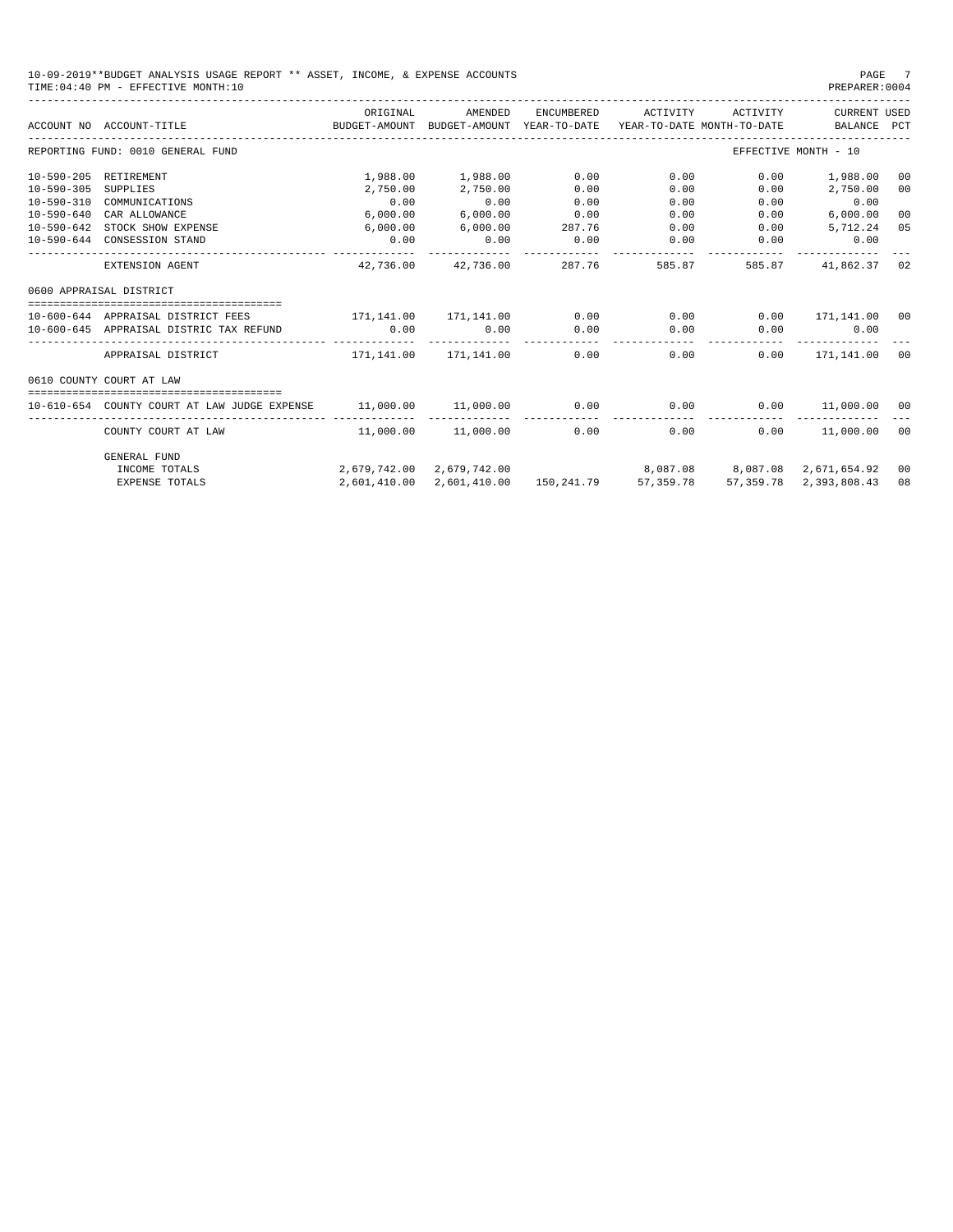|                     | 10-09-2019**BUDGET ANALYSIS USAGE REPORT ** ASSET, INCOME, & EXPENSE ACCOUNTS<br>TIME: 04:40 PM - EFFECTIVE MONTH: 10<br>--------------------------- |                        |                                                                                |              |                     |                      | $\mathop{\mathrm{PAGE}}$<br>PREPARER: 0004 | 8                    |
|---------------------|------------------------------------------------------------------------------------------------------------------------------------------------------|------------------------|--------------------------------------------------------------------------------|--------------|---------------------|----------------------|--------------------------------------------|----------------------|
|                     | ACCOUNT NO ACCOUNT-TITLE                                                                                                                             | ORIGINAL               | AMENDED<br>BUDGET-AMOUNT BUDGET-AMOUNT YEAR-TO-DATE YEAR-TO-DATE MONTH-TO-DATE | ENCUMBERED   |                     | ACTIVITY ACTIVITY    | <b>CURRENT USED</b><br>BALANCE PCT         |                      |
|                     | REPORTING FUND: 0011 ROAD & BRIDGE PRECINCT 1                                                                                                        |                        |                                                                                |              |                     | EFFECTIVE MONTH - 10 |                                            |                      |
| 0100 CASH ACCOUNTS  |                                                                                                                                                      |                        |                                                                                |              |                     |                      |                                            |                      |
|                     |                                                                                                                                                      |                        |                                                                                |              |                     |                      |                                            |                      |
|                     | 11-100-100 CFC: ROAD & BRIDGE PRECINCT 1                                                                                                             |                        |                                                                                |              | 3,417.99-           | 3,417.99-            | 48,931.95                                  |                      |
|                     | 11-100-185 DUE FROM I&S FUND                                                                                                                         |                        |                                                                                |              | 0.00                | 0.00                 | 0.00                                       |                      |
|                     | 11-100-197 DUE FROM GENERAL FUND                                                                                                                     |                        |                                                                                |              | 0.00                | 0.00                 | 1,860.29                                   |                      |
|                     | 11-100-280 DELINQUENT TAXES RECEIVABLE                                                                                                               |                        |                                                                                |              | 0.00                | 0.00                 | 2,853.16                                   |                      |
|                     | 11-100-285 ALLOWANCE-UNCOLLETABLE TAXES<br>11-100-290 DUE FROM APPRAISAL DISTRICT                                                                    |                        |                                                                                |              | 0.00<br>0.00        | 0.00<br>0.00         | 713.29-<br>0.00                            |                      |
|                     | CASH ACCOUNTS                                                                                                                                        |                        |                                                                                |              | 3,417.99-           |                      | 3, 417.99 - 52, 932.11                     |                      |
|                     | 0311 REVENUE ACCOUNTS                                                                                                                                |                        |                                                                                |              |                     |                      |                                            |                      |
|                     |                                                                                                                                                      |                        |                                                                                |              |                     |                      |                                            |                      |
|                     | 11-311-100 ADVALOREM TAXES                                                                                                                           | 170,000.00             | 170,000.00                                                                     |              | 0.00                | 0.00                 | 170,000.00                                 | 00                   |
|                     | 11-311-105 ROAD & BRIDGE                                                                                                                             | 26,875.00              | 26,875.00                                                                      |              | 0.00                | 0.00                 | 26,875.00                                  | 00                   |
|                     | 11-311-110 MOTOR VEHICLE REGISTRATION<br>11-311-120 GROSS WEIGHT AND AXLE FEES                                                                       | 47,000.00<br>14,000.00 | 47,000.00                                                                      |              | 797.68<br>0.00      | 797.68<br>0.00       | 46,202.32                                  | 02<br>0 <sub>0</sub> |
|                     | 11-311-125 I&S REVENUE FOR COMM DEB                                                                                                                  | 19,343.00              | 14,000.00<br>19,343.00                                                         |              | 0.00                | 0.00                 | 14,000.00<br>19,343.00                     | 00                   |
|                     | 11-311-130 LONG TERM FINANCING INCOME                                                                                                                | 0.00                   | 0.00                                                                           |              | 0.00                | 0.00                 | 0.00                                       |                      |
|                     | 11-311-140 BRIDGE REPAIR INSURANCE                                                                                                                   | 0.00                   | 0.00                                                                           |              | 0.00                | 0.00                 | 0.00                                       |                      |
|                     | 11-311-145 RESERVE FEMA FUNDS                                                                                                                        | 0.00                   | 0.00                                                                           |              | 0.00                | 0.00                 | 0.00                                       |                      |
|                     | 11-311-150 OTHER INCOME                                                                                                                              | 0.00                   | 0.00                                                                           |              | 0.00                | 0.00                 | 0.00                                       |                      |
|                     | 11-311-155 RESERVE FUNDS                                                                                                                             | 0.00                   | 0.00                                                                           |              | 0.00                | 0.00                 | 0.00                                       |                      |
|                     | 11-311-160 SALE OF FIXED ASSETS                                                                                                                      | 0.00                   | 0.00                                                                           |              | 0.00                | 0.00                 | 0.00                                       |                      |
|                     | 11-311-165 RESERVE CERTZ FUNDS                                                                                                                       | 0.00                   | 0.00                                                                           |              | 0.00                | 0.00                 | 0.00                                       |                      |
|                     | 11-311-180 INTEREST EARNED                                                                                                                           | 0.00                   | 0.00<br>. _ _ _ _ _ _ _ _ _ _ _                                                |              | 0.00<br>___________ | 0.00<br>----------   | 0.00                                       |                      |
|                     | REVENUE ACCOUNTS                                                                                                                                     | 277,218.00             | 277,218.00                                                                     | 0.00         | 797.68              | 797.68               | 276,420.32                                 | 00                   |
|                     | 0611 EXPENSE ACCOUNTS                                                                                                                                |                        |                                                                                |              |                     |                      |                                            |                      |
|                     | 11-611-100 SALARY - COMMISSIONER PCT 1                                                                                                               | 35,332.00              | 35,332.00                                                                      | 0.00         | 1,358.92            | 1,358.92             | 33,973.08                                  | 04                   |
|                     | 11-611-105 LONGEVITY PAY                                                                                                                             | 3,450.00               | 3,450.00                                                                       | 0.00         | 0.00                | 0.00                 | 3,450.00                                   | 00                   |
|                     | 11-611-110 SALARY - ROAD FOREMAN                                                                                                                     | 35,127.00              | 35,127.00                                                                      | 0.00         | 1,351.35            | 1,351.35             | 33,775.65                                  | 04                   |
|                     | 11-611-112 SALARY - ROAD HAND                                                                                                                        | 29,136.00              | 29,136.00                                                                      | 0.00         | 1,120.80            | 1,120.80             | 28,015.20                                  | 04                   |
|                     | 11-611-115 PHONE ALLOWANCE                                                                                                                           | 750.00                 | 750.00                                                                         | 0.00         | 27.68               | 27.68                | 722.32                                     | 04                   |
|                     | 11-611-120 SALARY - PART TIME                                                                                                                        | 10,000.00              | 10,000.00                                                                      | 0.00         | 350.00              | 350.00               | 9,650.00                                   | 04                   |
|                     | 11-611-200 FICA EXPENSE                                                                                                                              | 8,630.00               | 8,630.00                                                                       | 0.00         | 320.52              | 320.52               | 8,309.48                                   | 04                   |
|                     | 11-611-205 RETIREMENT                                                                                                                                | 9,284.00               | 9,284.00                                                                       | 0.00         | 346.38              | 346.38               | 8,937.62                                   | 04                   |
|                     | 11-611-210 MEDICAL INSURANCE                                                                                                                         | 30,369.00              | 30,369.00                                                                      | 0.00         | 1,207.71            | 1,207.71             | 29, 161.29                                 | 04                   |
|                     | 11-611-212 CHILD SUPPORT                                                                                                                             | 0.00                   | 0.00                                                                           | 0.00         | 0.00                | 0.00                 | 0.00                                       |                      |
|                     | 11-611-300 TRAVEL & SCHOOL                                                                                                                           | 3,000.00               | 3,000.00                                                                       | 0.00         | 0.00                | 0.00                 | 3,000.00                                   | 0 <sub>0</sub>       |
| 11-611-305 SUPPLIES |                                                                                                                                                      | 8,600.00               | 8,600.00                                                                       | 0.00         | 0.00                | 0.00                 | 8,600.00                                   | 00                   |
| $11 - 611 - 310$    | COMMUNICATIONS                                                                                                                                       | 0.00                   | 0.00                                                                           | 0.00         | 0.00                | 0.00                 | 0.00                                       | 0 <sub>0</sub>       |
| 11-611-315 BONDS    | 11-611-320 REPAIRS & MAINTENANCE                                                                                                                     | 200.00<br>30,000.00    | 200.00<br>30.000.00                                                            | 0.00<br>0.00 | 0.00<br>0.00        | 0.00<br>0.00         | 200.00<br>30,000.00                        | 0 <sub>0</sub>       |
|                     | 11-611-333 LAST YEARS BILLS                                                                                                                          | 0.00                   | 0.00                                                                           | 13, 272. 70  | 0.00                | 0.00                 | 13, 272. 70-                               |                      |
|                     | 11-611-380 UTILITIES                                                                                                                                 | 3,000.00               | 3,000.00                                                                       | 80.23        | 0.00                | 0.00                 | 2,919.77                                   | 03                   |
|                     | 11-611-620 CAPITAL OUTLAY UNIT COST                                                                                                                  | 0.00                   | 0.00                                                                           | 0.00         | 0.00                | 0.00                 | 0.00                                       |                      |
|                     | 11-611-622 CAPITAL OUTLAY (OVER 5,000)                                                                                                               | 16,590.00              | 16,590.00                                                                      | 0.00         | 0.00                | 0.00                 | 16,590.00                                  | 0 <sub>0</sub>       |
|                     | 11-611-624 CAPITAL OUTLAY LOAN INTEREST                                                                                                              | 2,753.00               | 2,753.00                                                                       | 0.00         | 0.00                | 0.00                 | 2,753.00                                   | 00                   |
|                     | 11-611-625 NEW EQUIPMENT                                                                                                                             | 0.00                   | 0.00                                                                           | 0.00         | 0.00                | 0.00                 | 0.00                                       |                      |
|                     | 11-611-700 DIESEL, OIL, AND GASOLINE                                                                                                                 | 25,000.00              | 25,000.00                                                                      | $226.30 -$   | 0.00                | 0.00                 | 25, 226.30                                 | 01                   |
|                     | 11-611-705 ROAD MATERIAL & CONSTRUCTION                                                                                                              | 8,000.00               | 8,000.00                                                                       | 0.00         | 0.00                | 0.00                 | 8,000.00                                   | 0 <sub>0</sub>       |
|                     | 11-611-710 LOCAL MATCHING CETRZ GT                                                                                                                   | 0.00                   | 0.00                                                                           | 0.00         | 0.00                | 0.00                 | 0.00                                       |                      |
|                     | 11-611-715 FEE REIMBURSEMENT                                                                                                                         | 0.00                   | 0.00                                                                           | 0.00         | 0.00                | 0.00                 | 0.00                                       |                      |
|                     | 11-611-720 BRIDGE REPAIR                                                                                                                             | 0.00                   | 0.00                                                                           | 0.00         | 0.00                | 0.00                 | 0.00                                       |                      |
|                     | 11-611-725 TIRES & TUBES                                                                                                                             | 8,000.00               | 8,000.00                                                                       | 0.00         | 0.00                | 0.00                 | 8,000.00                                   | 00                   |
|                     | 11-611-730 RESERVE MONEY                                                                                                                             | 0.00                   | 0.00                                                                           | 0.00         | 0.00                | 0.00                 | 0.00                                       |                      |
|                     | 11-611-735 CERTZ RESERVE                                                                                                                             | 0.00<br>0.00           | 0.00                                                                           | 0.00<br>0.00 | 0.00<br>0.00        | 0.00<br>0.00         | 0.00                                       |                      |
| $11 - 611 - 740$    | FEMA RESERVE                                                                                                                                         |                        | 0.00                                                                           |              |                     |                      | 0.00                                       |                      |
|                     | EXPENSE ACCOUNTS                                                                                                                                     | 267, 221.00            | 267, 221.00                                                                    | 13, 126.63   | 6,083.36            | 6,083.36             | 248,011.01                                 | 07                   |
|                     | ROAD & BRIDGE PRECINCT 1                                                                                                                             |                        |                                                                                |              |                     |                      |                                            |                      |
|                     | INCOME TOTALS                                                                                                                                        | 277,218.00             | 277,218.00                                                                     |              | 797.68              | 797.68               | 276,420.32                                 | 0 <sub>0</sub>       |
|                     | EXPENSE TOTALS                                                                                                                                       | 267, 221.00            | 267, 221.00                                                                    | 13, 126.63   | 6,083.36            | 6,083.36             | 248,011.01                                 | 07                   |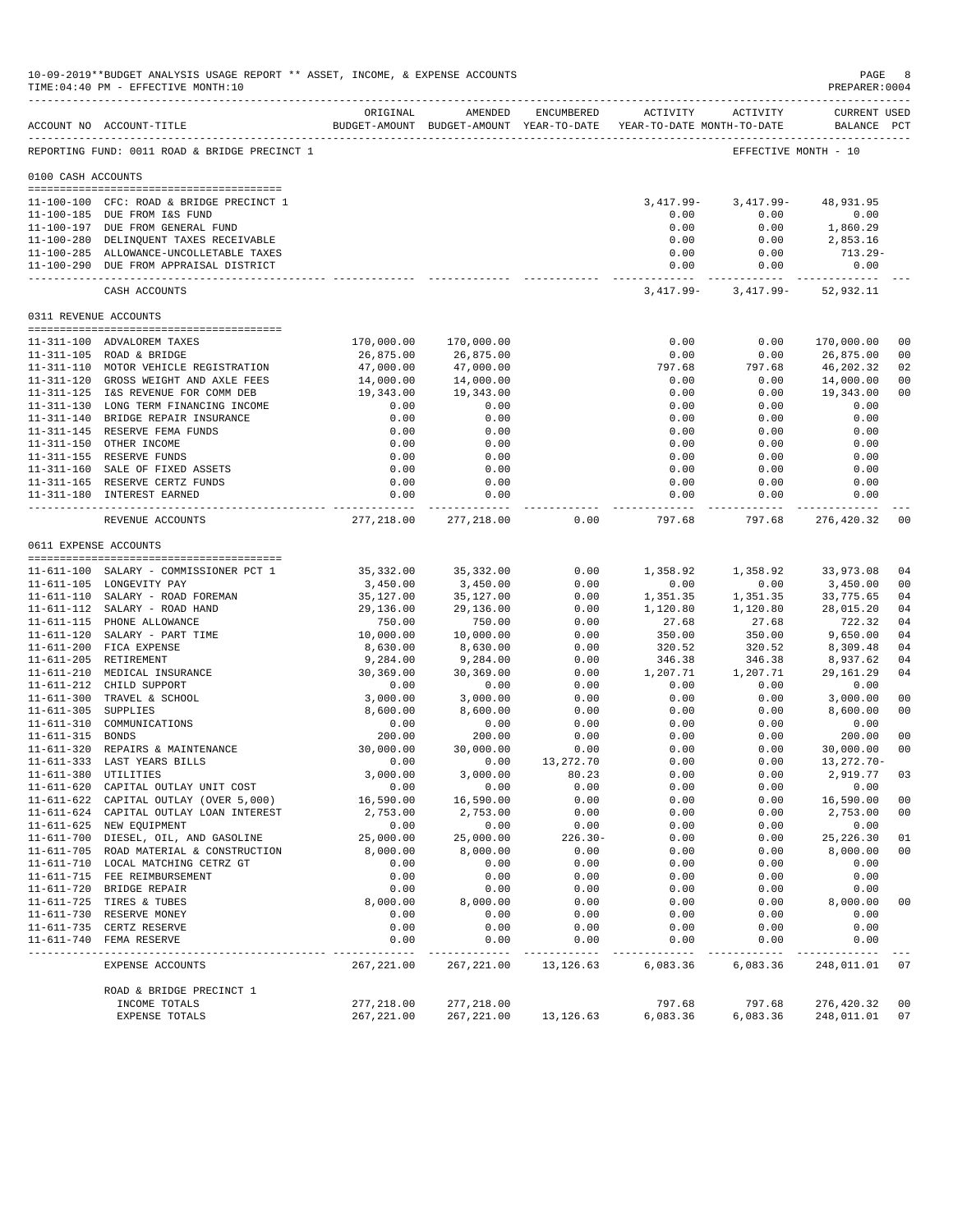|                       | 10-09-2019**BUDGET ANALYSIS USAGE REPORT ** ASSET, INCOME, & EXPENSE ACCOUNTS<br>TIME: 04:40 PM - EFFECTIVE MONTH: 10<br>--------------------------- |                         |                                                                                |               |                     |                      | $\mathbf{PAGE}$<br>PREPARER: 0004  | 9              |
|-----------------------|------------------------------------------------------------------------------------------------------------------------------------------------------|-------------------------|--------------------------------------------------------------------------------|---------------|---------------------|----------------------|------------------------------------|----------------|
|                       | ACCOUNT NO ACCOUNT-TITLE                                                                                                                             | ORIGINAL                | AMENDED<br>BUDGET-AMOUNT BUDGET-AMOUNT YEAR-TO-DATE YEAR-TO-DATE MONTH-TO-DATE | ENCUMBERED    |                     | ACTIVITY ACTIVITY    | <b>CURRENT USED</b><br>BALANCE PCT |                |
|                       | REPORTING FUND: 0012 ROAD & BRIDGE PRECINCT 2                                                                                                        |                         |                                                                                |               |                     | EFFECTIVE MONTH - 10 |                                    |                |
| 0100 CASH ACCOUNTS    |                                                                                                                                                      |                         |                                                                                |               |                     |                      |                                    |                |
|                       |                                                                                                                                                      |                         |                                                                                |               |                     |                      |                                    |                |
|                       | 12-100-100 CFC: ROAD & BRIDGE PRECINCT 2                                                                                                             |                         |                                                                                |               | $3,804.64-$         | $3,804.64-$          | 78,838.67                          |                |
|                       | 12-100-185 DUE FROM I&S FUND                                                                                                                         |                         |                                                                                |               | 0.00                | 0.00                 | 0.00                               |                |
|                       | 12-100-186 DUE FROM GENERAL FUND                                                                                                                     |                         |                                                                                |               | 0.00                | 0.00                 | 474.59                             |                |
|                       | 12-100-280 DELINQUENT TAXES RECEIVABLE                                                                                                               |                         |                                                                                |               | 0.00                | 0.00                 | 2,853.16                           |                |
|                       | 12-100-285 ALLOWANCE-UNCOLLETABLE TAXES<br>12-100-290 DUE FROM APPRAISAL DISTRICT                                                                    |                         |                                                                                |               | 0.00<br>0.00        | 0.00<br>0.00         | 713.29-<br>0.00                    |                |
|                       | CASH ACCOUNTS                                                                                                                                        |                         |                                                                                |               | $3,804.64-$         |                      | $3,804.64 - 81,453.13$             |                |
| 0312 REVENUE ACCOUNTS |                                                                                                                                                      |                         |                                                                                |               |                     |                      |                                    |                |
|                       |                                                                                                                                                      |                         |                                                                                |               |                     |                      |                                    |                |
|                       | 12-312-100 ADVALOREM TAXES                                                                                                                           | 170,000.00              | 170,000.00                                                                     |               | 0.00                | 0.00                 | 170,000.00                         | 0 <sub>0</sub> |
|                       | 12-312-105 ROAD & BRIDGE                                                                                                                             | 26,875.00               | 26,875.00                                                                      |               | 0.00<br>797.69      | 0.00                 | 26,875.00                          | 00<br>02       |
|                       | 12-312-110 MOTOR VEHICLE REGISTRATION<br>12-312-120 GROSS WEIGHT AND AXLE FEES                                                                       | 47,000.00<br>14,000.00  | 47,000.00<br>14,000.00                                                         |               | 0.00                | 797.69<br>0.00       | 46,202.31<br>14,000.00             | 0 <sub>0</sub> |
|                       | 12-312-125 I&S REVENUE FOR COMM DEB                                                                                                                  | 29,774.00               | 29,774.00                                                                      |               | 0.00                | 0.00                 | 29,774.00                          | 00             |
|                       | 12-312-130 LONG TERM FINANCING INCOME                                                                                                                | 0.00                    | 0.00                                                                           |               | 0.00                | 0.00                 | 0.00                               |                |
|                       | 12-312-140 BRIDGE REPAIR INSURANCE                                                                                                                   | 0.00                    | 0.00                                                                           |               | 0.00                | 0.00                 | 0.00                               |                |
|                       | 12-312-145 RESERVE FEMA FUNDS                                                                                                                        | 0.00                    | 0.00                                                                           |               | 0.00                | 0.00                 | 0.00                               |                |
|                       | 12-312-150 OTHER INCOME                                                                                                                              | 0.00                    | 0.00                                                                           |               | 0.00                | 0.00                 | 0.00                               |                |
|                       | 12-312-155 RESERVE FUNDS                                                                                                                             | 0.00                    | 0.00                                                                           |               | 0.00                | 0.00                 | 0.00                               |                |
|                       | 12-312-160 SALE OF FIXED ASSETS                                                                                                                      | 0.00                    | 0.00                                                                           |               | 0.00                | 0.00                 | 0.00                               |                |
|                       | 12-312-165 RESERVE CERTZ FUNDS                                                                                                                       | 0.00                    | 0.00                                                                           |               | 0.00                | 0.00                 | 0.00                               |                |
|                       | 12-312-180 INTEREST EARNED                                                                                                                           | 0.00                    | 0.00<br>-------------                                                          |               | 0.00<br>___________ | 0.00<br>----------   | 0.00<br>-----------                |                |
|                       | REVENUE ACCOUNTS                                                                                                                                     | 287,649.00              | 287,649.00                                                                     | 0.00          | 797.69              | 797.69               | 286,851.31                         | 00             |
| 0612 EXPENSE ACCOUNTS |                                                                                                                                                      |                         |                                                                                |               |                     |                      |                                    |                |
|                       | 12-612-100 SALARY - COMMISSIONER PCT 2                                                                                                               | 35,332.00               |                                                                                | 0.00          |                     | 1,358.92             |                                    |                |
|                       | 12-612-105 LONGEVITY PAY                                                                                                                             | 1,200.00                | 35,332.00<br>1,200.00                                                          | 0.00          | 1,358.92<br>0.00    | 0.00                 | 33,973.08<br>1,200.00              | 04<br>00       |
|                       | 12-612-110 SALARY - ROAD FOREMAN                                                                                                                     | 35,127.00               | 35,127.00                                                                      | 0.00          | 1,351.35            | 1,351.35             | 33,775.65                          | 04             |
|                       | 12-612-112 SALARY - ROAD HAND                                                                                                                        | 29,136.00               | 29,136.00                                                                      | 0.00          | 1,120.80            | 1,120.80             | 28,015.20                          | 04             |
|                       | 12-612-115 PHONE ALLOWANCE                                                                                                                           | 1,000.00                | 1,000.00                                                                       | 0.00          | 41.52               | 41.52                | 958.48                             | 04             |
|                       | 12-612-120 SALARY - PART TIME                                                                                                                        | 10,000.00               | 10,000.00                                                                      | 0.00          | 700.00              | 700.00               | 9,300.00                           | 07             |
|                       | 12-612-200 FICA EXPENSE                                                                                                                              | 8,577.00                | 8,577.00                                                                       | 0.00          | 349.81              | 349.81               | 8,227.19                           | 04             |
|                       | 12-612-205 RETIREMENT                                                                                                                                | 9,227.00                | 9,227.00                                                                       | 0.00          | 376.33              | 376.33               | 8,850.67                           | 04             |
|                       | 12-612-210 MEDICAL INSURANCE                                                                                                                         | 30,369.00               | 30,369.00                                                                      | 0.00          | 803.68              | 803.68               | 29,565.32                          | 03             |
|                       | 12-612-212 CHILD SUPPORT                                                                                                                             | 0.00                    | 0.00                                                                           | 0.00          | 69.23               | 69.23                | $69.23 -$                          |                |
|                       | 12-612-300 TRAVEL & SCHOOL                                                                                                                           | 3,000.00                | 3,000.00                                                                       | 0.00          | 0.00                | 0.00                 | 3,000.00                           | 00             |
| 12-612-305 SUPPLIES   |                                                                                                                                                      | 8,600.00                | 8,600.00                                                                       | 9.50          | 0.00                | 0.00                 | 8,590.50                           | 00             |
| 12-612-310            | COMMUNICATIONS                                                                                                                                       | 0.00                    | 0.00                                                                           | 0.00          | 0.00                | 0.00                 | 0.00                               |                |
| 12-612-315 BONDS      |                                                                                                                                                      | 200.00                  | 200.00                                                                         | 0.00          | 0.00                | 0.00                 | 200.00                             | 00             |
|                       | 12-612-320 REPAIRS & MAINTENANCE                                                                                                                     | 30,000.00               | 30,000.00                                                                      | 190.32        | 0.00                | 0.00                 | 29,809.68                          | 01             |
|                       | 12-612-333 LAST YEARS BILLS                                                                                                                          | 0.00                    | 0.00                                                                           | 5,001.28      | 0.00                | 0.00                 | $5,001.28 -$                       |                |
|                       | 12-612-380 UTILITIES<br>12-612-620 CAPITAL OUTLAY UNIT COST                                                                                          | 3,000.00<br>0.00        | 3,000.00<br>0.00                                                               | 99.00<br>0.00 | 0.00<br>0.00        | 0.00<br>0.00         | 2,901.00<br>0.00                   | 03             |
|                       | 12-612-622 CAPITAL OUTLAY (OVER 5,000)                                                                                                               | 29,774.00               | 29,774.00                                                                      | 0.00          | 0.00                | 0.00                 | 29,774.00                          | 0 <sub>0</sub> |
|                       | 12-612-624 CAPITAL OUTLAY LOAN INTEREST                                                                                                              | 0.00                    | 0.00                                                                           | 0.00          | 0.00                | 0.00                 | 0.00                               |                |
|                       | 12-612-625 NEW EQUIPMENT                                                                                                                             | 0.00                    | 0.00                                                                           | 0.00          | 0.00                | 0.00                 | 0.00                               |                |
|                       | 12-612-700 DIESEL, OIL, AND GASOLINE                                                                                                                 | 25,000.00               | 25,000.00                                                                      | 0.00          | 0.00                | 0.00                 | 25,000.00                          | 00             |
|                       | 12-612-705 ROAD MATERIAL & CONSTRUCTION                                                                                                              | 8,000.00                | 8,000.00                                                                       | 2,857.50      | 0.00                | 0.00                 | 5,142.50                           | 36             |
|                       | 12-612-710 LOCAL MATCHING CETRZ GT                                                                                                                   | 0.00                    | 0.00                                                                           | 0.00          | 0.00                | 0.00                 | 0.00                               |                |
|                       | 12-612-715 FEE REIMBURSEMENT                                                                                                                         | 0.00                    | 0.00                                                                           | 0.00          | 0.00                | 0.00                 | 0.00                               |                |
|                       | 12-612-720 BRIDGE REPAIR                                                                                                                             | 0.00                    | 0.00                                                                           | 0.00          | 0.00                | 0.00                 | 0.00                               |                |
|                       | 12-612-725 TIRES & TUBES                                                                                                                             | 8,000.00                | 8,000.00                                                                       | 0.00          | 0.00                | 0.00                 | 8,000.00                           | 00             |
|                       | 12-612-730 RESERVE MONEY                                                                                                                             | 0.00                    | 0.00                                                                           | 0.00          | 0.00                | 0.00                 | 0.00                               |                |
|                       | 12-612-735 CERTZ RESERVE                                                                                                                             | 0.00                    | 0.00                                                                           | 0.00          | 0.00                | 0.00                 | 0.00                               |                |
|                       | 12-612-740 FEMA RESERVE                                                                                                                              | 24,710.66<br>---------- | 24,710.66<br>.                                                                 | 0.00          | 0.00                | 0.00                 | 24,710.66                          | 00<br>$---$    |
|                       | <b>EXPENSE ACCOUNTS</b>                                                                                                                              | 300,252.66              | 300,252.66                                                                     | 8,157.60      | 6,171.64            | 6,171.64             | 285, 923.42                        | 05             |
|                       | ROAD & BRIDGE PRECINCT 2                                                                                                                             |                         |                                                                                |               |                     |                      |                                    |                |
|                       | INCOME TOTALS                                                                                                                                        | 287,649.00              | 287,649.00                                                                     |               | 797.69              | 797.69               | 286,851.31                         | 00             |
|                       | EXPENSE TOTALS                                                                                                                                       | 300,252.66              | 300,252.66                                                                     | 8,157.60      | 6,171.64            | 6,171.64             | 285,923.42                         | 05             |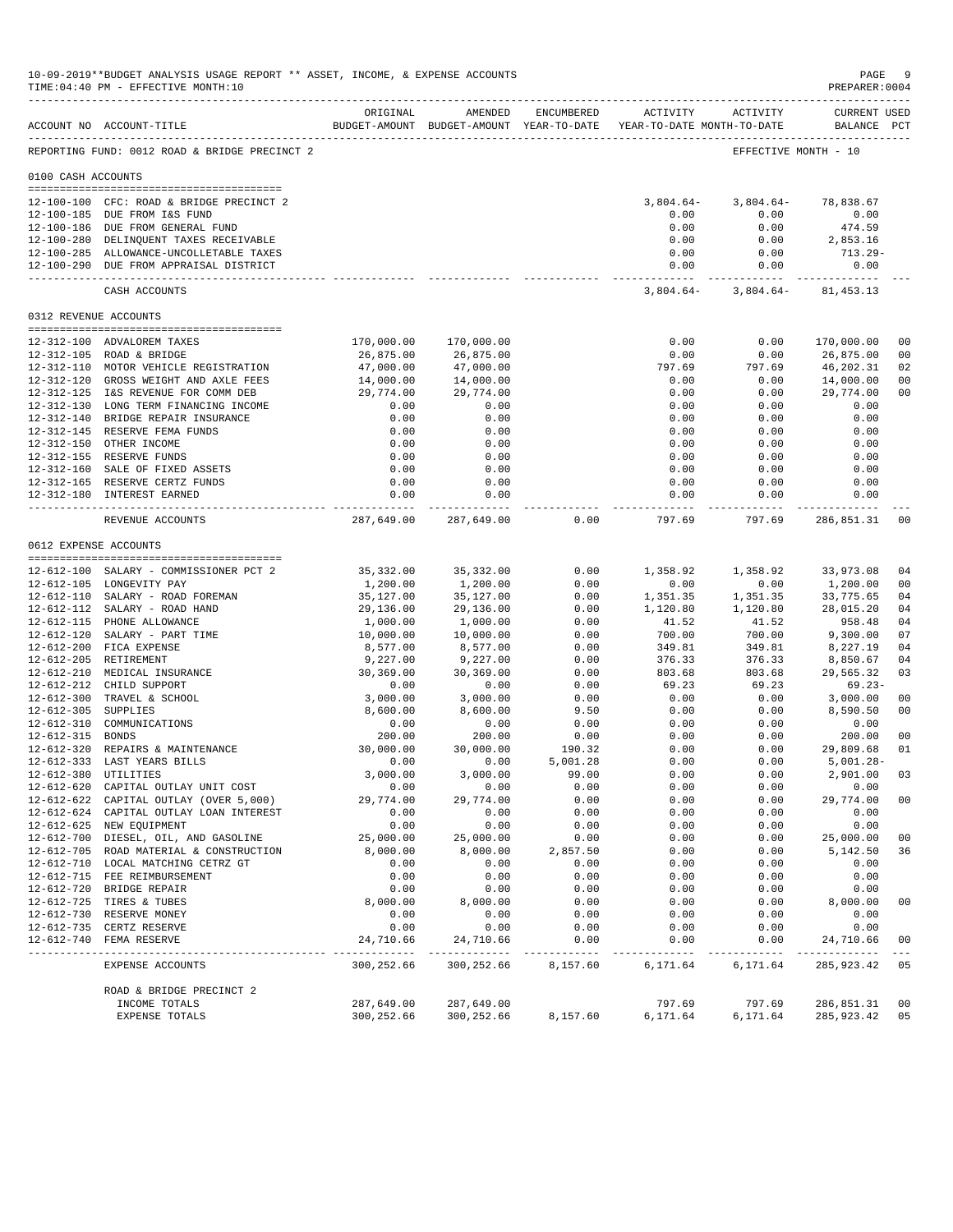|                       | 10-09-2019**BUDGET ANALYSIS USAGE REPORT ** ASSET, INCOME, & EXPENSE ACCOUNTS<br>TIME: 04:40 PM - EFFECTIVE MONTH: 10 |                        |                                                                                |                   |                     |                      | PAGE 10<br>PREPARER: 0004          |                      |
|-----------------------|-----------------------------------------------------------------------------------------------------------------------|------------------------|--------------------------------------------------------------------------------|-------------------|---------------------|----------------------|------------------------------------|----------------------|
|                       | ----------------------------<br>ACCOUNT NO ACCOUNT-TITLE                                                              | ORIGINAL               | AMENDED<br>BUDGET-AMOUNT BUDGET-AMOUNT YEAR-TO-DATE YEAR-TO-DATE MONTH-TO-DATE | <b>ENCUMBERED</b> |                     | ACTIVITY ACTIVITY    | <b>CURRENT USED</b><br>BALANCE PCT |                      |
|                       | REPORTING FUND: 0013 ROAD & BRIDGE PRECINCT 3                                                                         |                        |                                                                                |                   |                     | EFFECTIVE MONTH - 10 |                                    |                      |
| 0100 CASH ACCOUNTS    |                                                                                                                       |                        |                                                                                |                   |                     |                      |                                    |                      |
|                       |                                                                                                                       |                        |                                                                                |                   |                     |                      |                                    |                      |
|                       | 13-100-100 CFC: ROAD & BRIDGE PRECINCT 3                                                                              |                        |                                                                                |                   | $3,023.02-$         | $3,023.02 -$         | 99,408.29                          |                      |
|                       | 13-100-185 DUE FROM I&S FUND                                                                                          |                        |                                                                                |                   | 0.00                | 0.00                 | 0.00                               |                      |
|                       | 13-100-186 DUE TO GENERAL FUND                                                                                        |                        |                                                                                |                   | 0.00                | 0.00                 | 474.59                             |                      |
|                       | 13-100-280 DELINQUENT TAXES RECEIVABLE                                                                                |                        |                                                                                |                   | 0.00                | 0.00                 | 2,853.16                           |                      |
|                       | 13-100-285 ALLOWANCE-UNCOLLETABLE TAXES<br>13-100-290 DUE FROM APPRAISAL DISTRICT                                     |                        |                                                                                |                   | 0.00<br>0.00        | 0.00<br>0.00         | 713.29-<br>0.00                    |                      |
|                       | CASH ACCOUNTS                                                                                                         |                        |                                                                                |                   | $3,023.02-$         |                      | 3,023.02- 102,022.75               |                      |
| 0313 REVENUE ACCOUNTS |                                                                                                                       |                        |                                                                                |                   |                     |                      |                                    |                      |
|                       | 13-313-100 ADVALOREM TAXES                                                                                            |                        |                                                                                |                   |                     |                      |                                    |                      |
|                       | 13-313-105 ROAD & BRIDGE                                                                                              | 170,000.00             | 170,000.00<br>26,785.00                                                        |                   | 0.00<br>0.00        | 0.00                 | 170,000.00                         | 0 <sub>0</sub><br>00 |
|                       | 13-313-110 MOTOR VEHICLE REGISTRATION                                                                                 | 26,785.00<br>47,000.00 | 47,000.00                                                                      |                   | 797.70              | 0.00<br>797.70       | 26,785.00<br>46,202.30             | 02                   |
|                       | 13-313-120 GROSS WEIGHT AND AXLE FEES                                                                                 | 14,000.00              | 14,000.00                                                                      |                   | 0.00                | 0.00                 | 14,000.00                          | 00                   |
|                       | 13-313-125 I&S REVENUE FOR COMM DEB                                                                                   | 0.00                   | 0.00                                                                           |                   | 0.00                | 0.00                 | 0.00                               |                      |
|                       | 13-313-130 LONG TERM FINANCING INCOME                                                                                 | 0.00                   | 0.00                                                                           |                   | 0.00                | 0.00                 | 0.00                               |                      |
|                       | 13-313-140 BRIDGE REPAIR INSURANCE                                                                                    | 0.00                   | 0.00                                                                           |                   | 0.00                | 0.00                 | 0.00                               |                      |
|                       | 13-313-145 RESERVE FEMA FUNDS                                                                                         | 0.00                   | 0.00                                                                           |                   | 0.00                | 0.00                 | 0.00                               |                      |
|                       | 13-313-150 OTHER INCOME                                                                                               | 0.00                   | 0.00                                                                           |                   | 0.00                | 0.00                 | 0.00                               |                      |
|                       | 13-313-155 RESERVE FUNDS                                                                                              | 0.00                   | 0.00                                                                           |                   | 0.00                | 0.00                 | 0.00                               |                      |
|                       | 13-313-160 SALE OF FIXED ASSETS                                                                                       | 0.00                   | 0.00                                                                           |                   | 0.00                | 0.00                 | 0.00                               |                      |
|                       | 13-313-165 RESERVE CERTZ FUNDS                                                                                        | 0.00                   | 0.00                                                                           |                   | 0.00                | 0.00                 | 0.00                               |                      |
|                       | 13-313-180 INTEREST EARNED                                                                                            | 0.00                   | 0.00<br>. <u>.</u> .                                                           |                   | 0.00<br>----------- | 0.00<br>.            | 0.00<br>-----------                |                      |
|                       | REVENUE ACCOUNTS                                                                                                      | 257,785.00             | 257,785.00                                                                     | 0.00              | 797.70              | 797.70               | 256,987.30                         | 00                   |
| 0613 EXPENSE ACCOUNTS |                                                                                                                       |                        |                                                                                |                   |                     |                      |                                    |                      |
|                       |                                                                                                                       | 35,332.00              |                                                                                | 0.00              |                     |                      |                                    |                      |
|                       | 13-613-100 SALARY - COMMISSIONER PCT 3<br>13-613-105 LONGEVITY PAY                                                    | 3,000.00               | 35,332.00<br>3,000.00                                                          | 0.00              | 1,358.92<br>0.00    | 1,358.92<br>0.00     | 33,973.08<br>3,000.00              | 04<br>00             |
|                       | 13-613-110 SALARY - ROAD FOREMAN                                                                                      | 35,127.00              | 35,127.00                                                                      | 0.00              | 1,351.35            | 1,351.35             | 33,775.65                          | 04                   |
|                       | 13-613-112 SALARY - ROAD HAND                                                                                         | 26,427.00              | 26,427.00                                                                      | 0.00              | 1,100.50            | 1,100.50             | 25,326.50                          | 04                   |
|                       | 13-613-115 PHONE ALLOWANCE                                                                                            | 1,620.00               | 1,620.00                                                                       | 0.00              | 13.84               | 13.84                | 1,606.16                           | 01                   |
|                       | 13-613-120 SALARY - PART TIME                                                                                         | 10,000.00              | 10,000.00                                                                      | 0.00              | 0.00                | 0.00                 | 10,000.00                          | 00                   |
|                       | 13-613-200 FICA EXPENSE                                                                                               | 8,388.00               | 8,388.00                                                                       | 0.00              | 290.55              | 290.55               | 8,097.45                           | 03                   |
|                       | 13-613-205 RETIREMENT                                                                                                 | 9,024.00               | 9,024.00                                                                       | 0.00              | 314.77              | 314.77               | 8,709.23                           | 03                   |
|                       | 13-613-210 MEDICAL INSURANCE                                                                                          | 30,369.00              | 30,369.00                                                                      | 0.00              | 1,194.49            | 1,194.49             | 29,174.51                          | 04                   |
|                       | 13-613-212 CHILD SUPPORT                                                                                              | 0.00                   | 0.00                                                                           | 0.00              | 0.00                | 0.00                 | 0.00                               |                      |
|                       | 13-613-300 TRAVEL & SCHOOL                                                                                            | 3,000.00               | 3,000.00                                                                       | 0.00              | 0.00                | 0.00                 | 3,000.00                           | 0 <sub>0</sub>       |
| 13-613-305 SUPPLIES   |                                                                                                                       | 8,600.00               | 8,600.00                                                                       | 43.13             | 0.00                | 0.00                 | 8,556.87                           | 01                   |
| 13-613-310            | COMMUNICATIONS                                                                                                        | 1,159.00               | 1,159.00                                                                       | 0.00              | 0.00                | 0.00                 | 1,159.00                           | 00                   |
| 13-613-315 BONDS      |                                                                                                                       | 200.00                 | 200.00                                                                         | 0.00              | 0.00                | 0.00                 | 200.00                             | 00                   |
|                       | 13-613-320 REPAIRS & MAINTENANCE                                                                                      | 30,000.00              | 30,000.00                                                                      | 1,000.00          | 0.00                | 0.00                 | 29,000.00                          | 03                   |
|                       | 13-613-333 LAST YEARS BILLS                                                                                           | 0.00                   | 0.00                                                                           | 3,207.64          | 0.00                | 0.00                 | $3, 207.64 -$                      |                      |
| 13-613-380 UTILITIES  |                                                                                                                       | 2,000.00               | 2,000.00                                                                       | 85.53<br>0.00     | 0.00<br>0.00        | 0.00                 | 1,914.47                           | 04                   |
|                       | 13-613-620 CAPITAL OUTLAY UNIT COST<br>13-613-622 CAPITAL OUTLAY (OVER 5,000)                                         | 0.00<br>0.00           | 0.00<br>0.00                                                                   | 0.00              | 0.00                | 0.00<br>0.00         | 0.00<br>0.00                       |                      |
|                       | 13-613-624 CAPITAL OUTLAY LOAN INTEREST                                                                               | 0.00                   | 0.00                                                                           | 0.00              | 0.00                | 0.00                 | 0.00                               |                      |
|                       | 13-613-625 NEW EQUIPMENT                                                                                              | 0.00                   | 0.00                                                                           | 0.00              | 0.00                | 0.00                 | 0.00                               |                      |
|                       | 13-613-700 DIESEL, OIL, AND GASOLINE                                                                                  | 25,000.00              | 25,000.00                                                                      | 0.00              | 0.00                | 0.00                 | 25,000.00                          | 00                   |
|                       | 13-613-705 ROAD MATERIAL & CONSTRUCTION                                                                               | 8,000.00               | 8,000.00                                                                       | 0.00              | 0.00                | 0.00                 | 8,000.00                           | 00                   |
|                       | 13-613-710 LOCAL MATCHING CETRZ GT                                                                                    | 0.00                   | 0.00                                                                           | 0.00              | 0.00                | 0.00                 | 0.00                               |                      |
|                       | 13-613-715 FEE REIMBURSEMENT                                                                                          | 0.00                   | 0.00                                                                           | 0.00              | 0.00                | 0.00                 | 0.00                               |                      |
|                       | 13-613-720 BRIDGE REPAIR                                                                                              | 0.00                   | 0.00                                                                           | 0.00              | 0.00                | 0.00                 | 0.00                               |                      |
|                       | 13-613-725 TIRES & TUBES                                                                                              | 8,000.00               | 8,000.00                                                                       | 0.00              | 0.00                | 0.00                 | 8,000.00                           | 00                   |
|                       | 13-613-730 RESERVE MONEY                                                                                              | 0.00                   | 0.00                                                                           | 0.00              | 0.00                | 0.00                 | 0.00                               |                      |
|                       | 13-613-735 CERTZ RESERVE                                                                                              | 0.00                   | 0.00                                                                           | 0.00              | 0.00                | 0.00                 | 0.00                               |                      |
| $13 - 613 - 740$      | FEMA RESERVE                                                                                                          | 52,000.00              | 52,000.00                                                                      | 0.00              | 0.00                | 0.00                 | 52,000.00                          | 00                   |
|                       | <b>EXPENSE ACCOUNTS</b>                                                                                               | 297,246.00             | 297,246.00                                                                     | 4,336.30          | 5,624.42            | 5,624.42             | 287, 285. 28                       | 03                   |
|                       | ROAD & BRIDGE PRECINCT 3                                                                                              |                        |                                                                                |                   |                     |                      |                                    |                      |
|                       | INCOME TOTALS                                                                                                         | 257,785.00             | 257,785.00                                                                     |                   | 797.70              | 797.70               | 256,987.30                         | 00                   |
|                       | EXPENSE TOTALS                                                                                                        | 297,246.00             | 297,246.00                                                                     | 4,336.30          | 5,624.42            | 5,624.42             | 287, 285. 28                       | 03                   |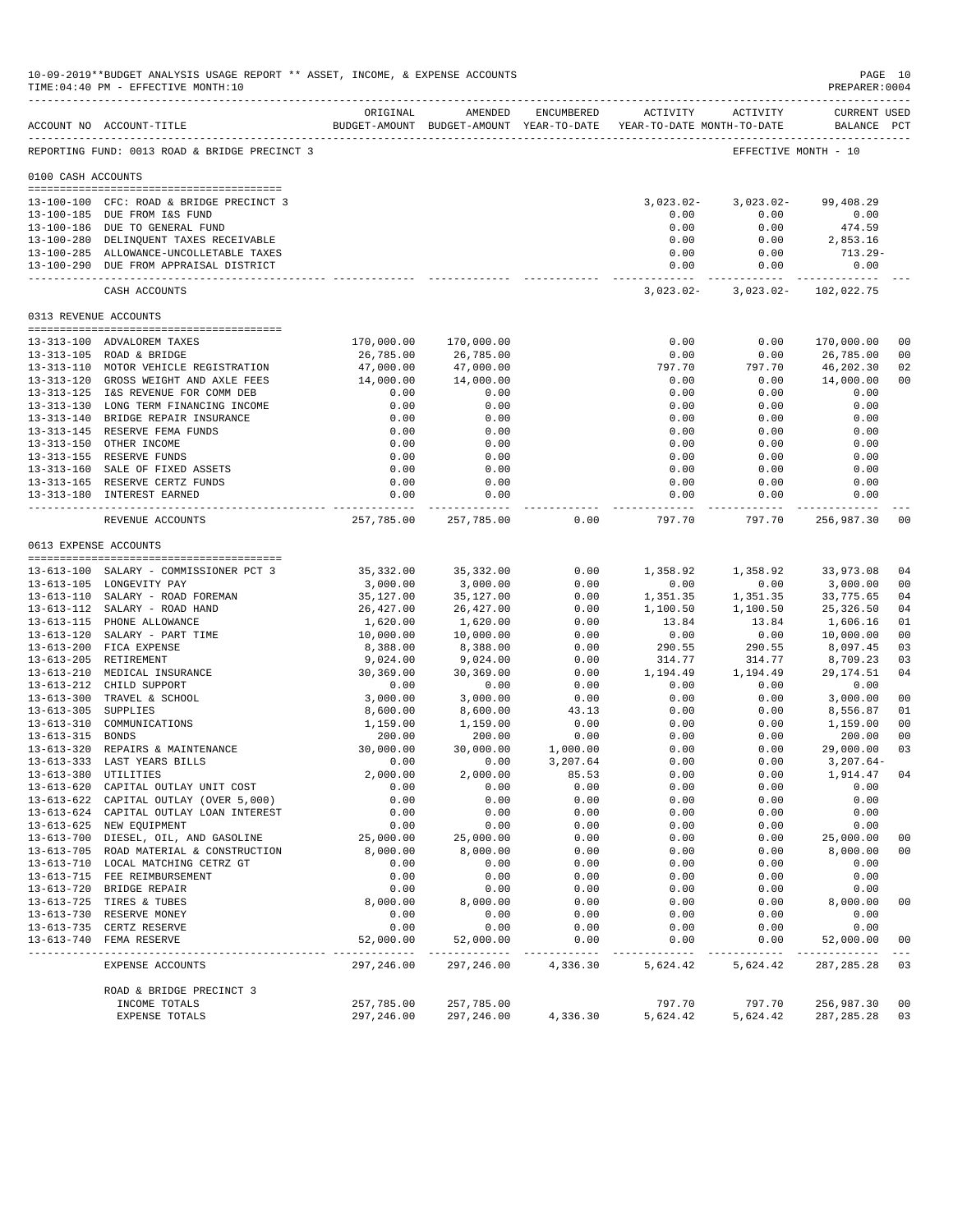|                       | 10-09-2019**BUDGET ANALYSIS USAGE REPORT ** ASSET, INCOME, & EXPENSE ACCOUNTS<br>TIME: 04:40 PM - EFFECTIVE MONTH: 10<br>------------------------------ |                          |                            |                      |                                                                     |                                 | PAGE 11<br>PREPARER: 0004       |                |
|-----------------------|---------------------------------------------------------------------------------------------------------------------------------------------------------|--------------------------|----------------------------|----------------------|---------------------------------------------------------------------|---------------------------------|---------------------------------|----------------|
|                       | ACCOUNT NO ACCOUNT-TITLE                                                                                                                                | ORIGINAL                 | AMENDED                    | ENCUMBERED           | BUDGET-AMOUNT BUDGET-AMOUNT YEAR-TO-DATE YEAR-TO-DATE MONTH-TO-DATE | ACTIVITY ACTIVITY               | CURRENT USED<br>BALANCE PCT     |                |
|                       | REPORTING FUND: 0014 ROAD & BRIDGE PRECINCT 4                                                                                                           |                          |                            |                      |                                                                     | EFFECTIVE MONTH - 10            |                                 |                |
| 0100 CASH ACCOUNTS    |                                                                                                                                                         |                          |                            |                      |                                                                     |                                 |                                 |                |
|                       |                                                                                                                                                         |                          |                            |                      |                                                                     |                                 |                                 |                |
|                       | 14-100-100 CFC: ROAD & BRIDGE PRECINCT 4                                                                                                                |                          |                            |                      | $3,458.30-$                                                         | $3,458.30-$                     | 55,127.48                       |                |
|                       | 14-100-185 DUE FROM I&S FUND<br>14-100-186 DUE FROM GENERAL FUND                                                                                        |                          |                            |                      | 0.00<br>0.00                                                        | 0.00                            | 0.00                            |                |
|                       | 14-100-280 DELINQUENT TAXES RECEIVABLE                                                                                                                  |                          |                            |                      | 0.00                                                                | 0.00<br>0.00                    | 474.59<br>2,853.16              |                |
|                       | 14-100-285 ALLOWANCE-UNCOLLETABLE TAXES                                                                                                                 |                          |                            |                      | 0.00                                                                | 0.00                            | 713.29-                         |                |
|                       | 14-100-290 DUE FROM APPRAISAL DISTRICT                                                                                                                  |                          |                            |                      | 0.00                                                                | 0.00                            | 0.00                            |                |
|                       | CASH ACCOUNTS                                                                                                                                           |                          |                            |                      | .<br>3,458.30-                                                      | ------------                    | $3,458.30 - 57,741.94$          |                |
| 0314 REVENUE ACCOUNTS |                                                                                                                                                         |                          |                            |                      |                                                                     |                                 |                                 |                |
|                       | 14-314-100 ADVALOREM TAXES                                                                                                                              | 170,000.00               | 170,000.00                 |                      | 0.00                                                                | 0.00                            | 170,000.00                      | 0 <sub>0</sub> |
|                       | 14-314-105 ROAD & BRIDGE                                                                                                                                | 26,875.00                | 26,875.00                  |                      | 0.00                                                                | 0.00                            | 26,875.00                       | 00             |
|                       | 14-314-110 MOTOR VEHICLE REGISTRATION                                                                                                                   | 47,000.00                | 47,000.00                  |                      | 797.68                                                              | 797.68                          | 46,202.32                       | 02             |
|                       | 14-314-120 GROSS WEIGHT AND AXLE FEES                                                                                                                   | 14,000.00                | 14,000.00                  |                      | 0.00                                                                | 0.00                            | 14,000.00                       | 00             |
|                       | 14-314-125 I&S REVENUE FOR COMM DEB                                                                                                                     | 43,151.00                | 43,151.00                  |                      | 0.00                                                                | 0.00                            | 43,151.00                       | 0 <sub>0</sub> |
|                       | 14-314-130 LONG TERM FINANCING INCOME                                                                                                                   | 0.00                     | 0.00                       |                      | 0.00                                                                | 0.00                            | 0.00                            |                |
|                       | 14-314-140 BRIDGE REPAIR INSURANCE                                                                                                                      | 0.00                     | 0.00                       |                      | 0.00                                                                | 0.00                            | 0.00                            |                |
|                       | 14-314-145 RESERVE FEMA FUNDS                                                                                                                           | 0.00                     | 0.00                       |                      | 0.00                                                                | 0.00                            | 0.00                            |                |
|                       | 14-314-150 OTHER INCOME                                                                                                                                 | 0.00                     | 0.00                       |                      | 0.00                                                                | 0.00                            | 0.00                            |                |
|                       | 14-314-155 RESERVE FUNDS                                                                                                                                | 0.00                     | 0.00                       |                      | 0.00                                                                | 0.00                            | 0.00                            |                |
|                       | 14-314-160 SALE OF FIXED ASSETS                                                                                                                         | 0.00                     | 0.00                       |                      | 0.00                                                                | 0.00                            | 0.00                            |                |
|                       | 14-314-165 RESERVE CERTZ FUNDS                                                                                                                          | 0.00                     | 0.00                       |                      | 0.00                                                                | 0.00                            | 0.00                            |                |
|                       | 14-314-180 INTEREST EARNED                                                                                                                              | 0.00                     | 0.00                       |                      | 0.00                                                                | 0.00                            | 0.00<br>. _ _ _ _ _ _ _ _ _ _ _ |                |
|                       | REVENUE ACCOUNTS                                                                                                                                        | 301,026.00               | ------------<br>301,026.00 | 0.00                 | ------------<br>797.68                                              | . _ _ _ _ _ _ _ _ _ _<br>797.68 | 300,228.32                      | 00             |
| 0614 EXPENSE ACCOUNTS |                                                                                                                                                         |                          |                            |                      |                                                                     |                                 |                                 |                |
|                       | 14-614-100 SALARY - COMMISSIONER PCT 4                                                                                                                  | 35,332.00                | 35,332.00                  | 0.00                 | 1,358.92                                                            | 1,358.92                        | 33,973.08                       | 04             |
|                       | 14-614-105 LONGEVITY PAY                                                                                                                                | 1,200.00                 | 1,200.00                   | 0.00                 | 0.00                                                                | 0.00                            | 1,200.00                        | 0 <sup>0</sup> |
|                       | 14-614-110 SALARY - ROAD FOREMAN                                                                                                                        | 35,127.00                | 35,127.00                  | 0.00                 | 1,351.35                                                            | 1,351.35                        | 33,775.65                       | 04             |
|                       | 14-614-112 SALARY - ROAD HAND                                                                                                                           | 29,136.00                | 29,136.00                  | 0.00                 | 1,120.80                                                            | 1,120.80                        | 28,015.20                       | 04             |
|                       | 14-614-115 PHONE ALLOWANCE                                                                                                                              | 1,000.00                 | 1,000.00                   | 0.00                 | 41.52                                                               | 41.52                           | 958.48                          | 04             |
|                       | 14-614-120 SALARY - PART TIME                                                                                                                           | 10,000.00                | 10,000.00                  | 0.00                 | 390.00                                                              | 390.00                          | 9,610.00                        | 04             |
|                       | 14-614-200 FICA EXPENSE                                                                                                                                 | 8,445.00                 | 8,445.00                   | 0.00                 | 324.66                                                              | 324.66                          | 8,120.34                        | 04             |
|                       | 14-614-205 RETIREMENT                                                                                                                                   | 9,086.00                 | 9,086.00                   | 0.00                 | 350.82                                                              | 350.82                          | 8,735.18                        | 04             |
|                       | 14-614-210 MEDICAL INSURANCE                                                                                                                            | 30,369.00                | 30,369.00                  | 0.00                 | 1,597.06                                                            | 1,597.06                        | 28,771.94                       | 05             |
|                       | 14-614-212 CHILD SUPPORT                                                                                                                                | 0.00                     | 0.00                       | 0.00                 | 0.00                                                                | 0.00                            | 0.00                            |                |
|                       | 14-614-300 TRAVEL & SCHOOL                                                                                                                              | 3,000.00                 | 3,000.00                   | 0.00                 | 0.00                                                                | 0.00                            | 3,000.00                        | 00             |
| 14-614-305 SUPPLIES   |                                                                                                                                                         | 8,600.00                 | 8,600.00                   | 123.62               | 0.00                                                                | 0.00                            | 8,476.38                        | 01             |
|                       | 14-614-310 COMMUNICATIONS                                                                                                                               | 650.00                   | 650.00                     | 0.00                 | 0.00                                                                | 0.00                            | 650.00                          | 00             |
| 14-614-315 BONDS      |                                                                                                                                                         | 200.00                   | 200.00                     | 0.00                 | 0.00                                                                | 0.00                            | 200.00                          | 0 <sub>0</sub> |
|                       | 14-614-320 REPAIRS & MAINTENANCE                                                                                                                        | 30,000.00                | 30,000.00                  | 0.00                 | 0.00                                                                | 0.00                            | 30,000.00                       | 0 <sub>0</sub> |
|                       | 14-614-333 LAST YEARS BILLS                                                                                                                             | 0.00                     | 0.00                       | 9,935.89             | 0.00                                                                | 0.00                            | $9,935.89 -$                    |                |
|                       | 14-614-380 UTILITIES                                                                                                                                    | 2,000.00                 | 2,000.00                   | 41.00                | 0.00                                                                | 0.00                            | 1,959.00 02                     |                |
|                       | 14-614-620 CAPITAL OUTLAY UNIT COST                                                                                                                     | 0.00                     | 0.00                       | 0.00                 | 0.00                                                                | 0.00                            | 0.00                            |                |
|                       | 14-614-622 CAPITAL OUTLAY (OVER 5,000)                                                                                                                  | 39,737.00                | 39,737.00                  | 39,737.00            | 0.00                                                                | 0.00                            | 0.00 100                        |                |
|                       | 14-614-624 CAPITAL OUTLAY LOAN INTEREST                                                                                                                 | 3,414.00                 | 3,414.00                   | 3,413.15             | 0.00                                                                | 0.00                            | $0.85$ 100                      |                |
|                       | 14-614-625 NEW EQUIPMENT                                                                                                                                | 0.00                     | 0.00                       | 0.00                 | 0.00                                                                | 0.00                            | 0.00                            |                |
|                       | 14-614-700 DIESEL, OIL, AND GASOLINE                                                                                                                    | 25,000.00                | 25,000.00                  | 508.24               | 0.00                                                                | 0.00                            | 24,491.76                       | 02             |
|                       | 14-614-705 ROAD MATERIAL & CONSTRUCTION                                                                                                                 | 8,000.00                 | 8,000.00                   | 0.00                 | 0.00                                                                | 0.00                            | 8,000.00                        | 0 <sub>0</sub> |
|                       | 14-614-710 LOCAL MATCHING CETRZ GT                                                                                                                      | 0.00                     | 0.00                       | 0.00                 | 0.00                                                                | 0.00                            | 0.00                            |                |
|                       | 14-614-715 FEE REIMBURSEMENT                                                                                                                            | 0.00                     | 0.00                       | 0.00                 | 0.00                                                                | 0.00                            | 0.00                            |                |
|                       | 14-614-720 BRIDGE REPAIR                                                                                                                                | 0.00                     | 0.00                       | 0.00                 | 0.00                                                                | 0.00                            | 0.00                            |                |
|                       | 14-614-725 TIRES & TUBES                                                                                                                                | 8,000.00                 | 8,000.00                   | 0.00                 | 0.00                                                                | 0.00                            | 8,000.00                        | 0 <sub>0</sub> |
|                       | 14-614-735 CERTZ RESERVE                                                                                                                                | 0.00                     | 0.00                       | 0.00                 | 0.00                                                                | 0.00                            | 0.00                            |                |
|                       | 14-614-740 FEMA RESERVE                                                                                                                                 | 63,607.19<br>----------- | 63,607.19<br>------------- | 0.00<br>------------ | 0.00<br>-----------                                                 | 0.00<br>----------              | 63,607.19<br>-------------      | 00             |
|                       | EXPENSE ACCOUNTS                                                                                                                                        | 351,903.19               | 351,903.19                 | 53,758.90            | 6,535.13                                                            | 6,535.13                        | 291,609.16 17                   |                |
|                       | ROAD & BRIDGE PRECINCT 4                                                                                                                                |                          |                            |                      |                                                                     |                                 |                                 |                |
|                       | INCOME TOTALS                                                                                                                                           | 301,026.00               | 301,026.00                 |                      | 797.68                                                              | 797.68                          | 300,228.32                      | 0 <sub>0</sub> |
|                       | EXPENSE TOTALS                                                                                                                                          | 351,903.19               | 351,903.19                 |                      | 53,758.90 6,535.13                                                  | 6,535.13                        | 291,609.16                      | 17             |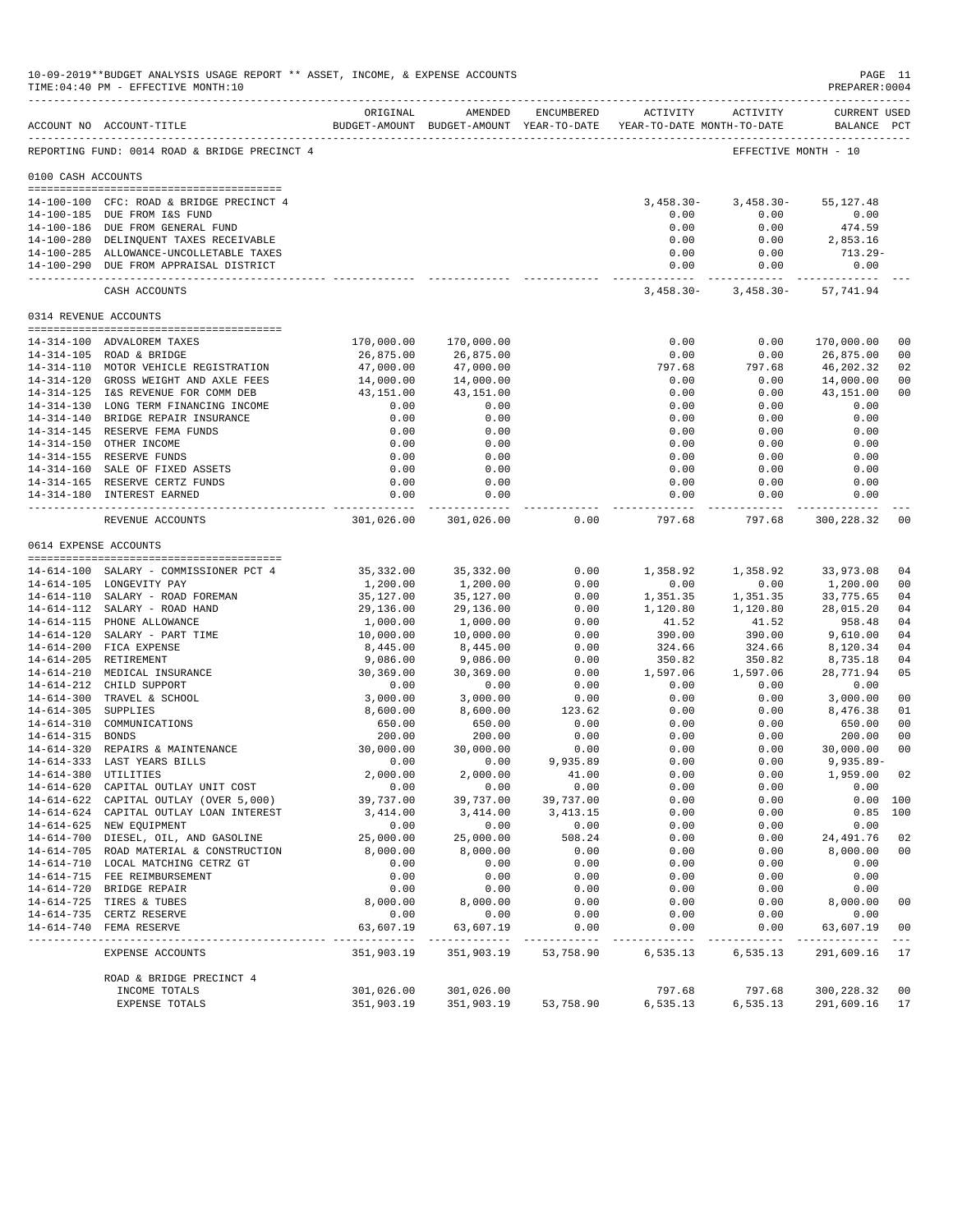| 10-09-2019**BUDGET ANALYSIS USAGE REPORT ** ASSET, INCOME, & EXPENSE ACCOUNTS<br>PAGE 12<br>TIME: 04:40 PM - EFFECTIVE MONTH: 10<br>PREPARER: 0004<br>ORIGINAL<br>AMENDED<br>ENCUMBERED<br>ACTIVITY ACTIVITY<br>CURRENT USED<br>ACCOUNT NO ACCOUNT-TITLE<br>BUDGET-AMOUNT BUDGET-AMOUNT YEAR-TO-DATE YEAR-TO-DATE MONTH-TO-DATE BALANCE PCT<br>REPORTING FUND: 0020 JAIL BOND I&S<br>EFFECTIVE MONTH - 10<br>0100 CASH ACCOUNT<br>182.73- 182.73- 317,652.89<br>20-100-190 I&S ACCOUNT JAIL BOND<br>20-100-280 DELINQUENT TAXES RECEIVABLE<br>0.00<br>$0.00$ 16,799.62<br>20-100-285 ALLOWANCE-UNCOLLETABLE TAXES<br>0.00<br>$0.00$ 4, 201.91-<br>20-100-290 DUE FROM APPRAISAL DISTRICT<br>0.00<br>$0.00$ 0.00<br>0.00<br>20-100-295 DUE FROM GENERAL FUND<br>0.00<br>25,369.42<br>------------ -------------<br>CASH ACCOUNT<br>182.73- 182.73- 355,620.02<br>0315 JAIL BOND I&S REVENUE<br>465,569.00 465,569.00<br>20-315-100 BOND TAXES<br>0.00<br>$0.00$ 465,569.00 00<br>0.00<br>0.00<br>0.00<br>0.00<br>0.00<br>20-315-180 BOND TAXES INTEREST<br>JAIL BOND I&S REVENUE<br>465,569,00 465,569,00<br>0.00<br>$0.00$ and $0.00$<br>$0.00$ 465,569,00 00<br>0615 EXPENSE ACCOUNTS<br>315,000.00 315,000.00<br>0.00<br>0.00<br>20-615-622 BOND PAYMENT PRINCIPAL<br>$0.00$ 315,000.00 00<br>20-615-624 BOND PAYMENT INTEREST<br>150,219.00<br>150,219.00<br>0.00<br>0.00<br>0.00<br>150,219.00<br>00<br>20-615-625 BOND WIRE TRANSFER CHARGE<br>350.00<br>350.00<br>0.00<br>0.00<br>0.00<br>350.00<br>00<br>0.00<br>0.00<br>$0.00$ 465,569.00 00<br>EXPENSE ACCOUNTS<br>465,569.00<br>465,569.00 |            |                       |      |      |  |                    |    |
|------------------------------------------------------------------------------------------------------------------------------------------------------------------------------------------------------------------------------------------------------------------------------------------------------------------------------------------------------------------------------------------------------------------------------------------------------------------------------------------------------------------------------------------------------------------------------------------------------------------------------------------------------------------------------------------------------------------------------------------------------------------------------------------------------------------------------------------------------------------------------------------------------------------------------------------------------------------------------------------------------------------------------------------------------------------------------------------------------------------------------------------------------------------------------------------------------------------------------------------------------------------------------------------------------------------------------------------------------------------------------------------------------------------------------------------------------------------------------------------------------------------------------------------------------------------------------------------------------|------------|-----------------------|------|------|--|--------------------|----|
|                                                                                                                                                                                                                                                                                                                                                                                                                                                                                                                                                                                                                                                                                                                                                                                                                                                                                                                                                                                                                                                                                                                                                                                                                                                                                                                                                                                                                                                                                                                                                                                                      |            |                       |      |      |  |                    |    |
|                                                                                                                                                                                                                                                                                                                                                                                                                                                                                                                                                                                                                                                                                                                                                                                                                                                                                                                                                                                                                                                                                                                                                                                                                                                                                                                                                                                                                                                                                                                                                                                                      |            |                       |      |      |  |                    |    |
|                                                                                                                                                                                                                                                                                                                                                                                                                                                                                                                                                                                                                                                                                                                                                                                                                                                                                                                                                                                                                                                                                                                                                                                                                                                                                                                                                                                                                                                                                                                                                                                                      |            |                       |      |      |  |                    |    |
|                                                                                                                                                                                                                                                                                                                                                                                                                                                                                                                                                                                                                                                                                                                                                                                                                                                                                                                                                                                                                                                                                                                                                                                                                                                                                                                                                                                                                                                                                                                                                                                                      |            |                       |      |      |  |                    |    |
|                                                                                                                                                                                                                                                                                                                                                                                                                                                                                                                                                                                                                                                                                                                                                                                                                                                                                                                                                                                                                                                                                                                                                                                                                                                                                                                                                                                                                                                                                                                                                                                                      |            |                       |      |      |  |                    |    |
|                                                                                                                                                                                                                                                                                                                                                                                                                                                                                                                                                                                                                                                                                                                                                                                                                                                                                                                                                                                                                                                                                                                                                                                                                                                                                                                                                                                                                                                                                                                                                                                                      |            |                       |      |      |  |                    |    |
|                                                                                                                                                                                                                                                                                                                                                                                                                                                                                                                                                                                                                                                                                                                                                                                                                                                                                                                                                                                                                                                                                                                                                                                                                                                                                                                                                                                                                                                                                                                                                                                                      |            |                       |      |      |  |                    |    |
|                                                                                                                                                                                                                                                                                                                                                                                                                                                                                                                                                                                                                                                                                                                                                                                                                                                                                                                                                                                                                                                                                                                                                                                                                                                                                                                                                                                                                                                                                                                                                                                                      |            |                       |      |      |  |                    |    |
|                                                                                                                                                                                                                                                                                                                                                                                                                                                                                                                                                                                                                                                                                                                                                                                                                                                                                                                                                                                                                                                                                                                                                                                                                                                                                                                                                                                                                                                                                                                                                                                                      |            |                       |      |      |  |                    |    |
|                                                                                                                                                                                                                                                                                                                                                                                                                                                                                                                                                                                                                                                                                                                                                                                                                                                                                                                                                                                                                                                                                                                                                                                                                                                                                                                                                                                                                                                                                                                                                                                                      |            |                       |      |      |  |                    |    |
|                                                                                                                                                                                                                                                                                                                                                                                                                                                                                                                                                                                                                                                                                                                                                                                                                                                                                                                                                                                                                                                                                                                                                                                                                                                                                                                                                                                                                                                                                                                                                                                                      |            |                       |      |      |  |                    |    |
|                                                                                                                                                                                                                                                                                                                                                                                                                                                                                                                                                                                                                                                                                                                                                                                                                                                                                                                                                                                                                                                                                                                                                                                                                                                                                                                                                                                                                                                                                                                                                                                                      |            |                       |      |      |  |                    |    |
|                                                                                                                                                                                                                                                                                                                                                                                                                                                                                                                                                                                                                                                                                                                                                                                                                                                                                                                                                                                                                                                                                                                                                                                                                                                                                                                                                                                                                                                                                                                                                                                                      |            |                       |      |      |  |                    |    |
|                                                                                                                                                                                                                                                                                                                                                                                                                                                                                                                                                                                                                                                                                                                                                                                                                                                                                                                                                                                                                                                                                                                                                                                                                                                                                                                                                                                                                                                                                                                                                                                                      |            |                       |      |      |  |                    |    |
|                                                                                                                                                                                                                                                                                                                                                                                                                                                                                                                                                                                                                                                                                                                                                                                                                                                                                                                                                                                                                                                                                                                                                                                                                                                                                                                                                                                                                                                                                                                                                                                                      |            |                       |      |      |  |                    |    |
|                                                                                                                                                                                                                                                                                                                                                                                                                                                                                                                                                                                                                                                                                                                                                                                                                                                                                                                                                                                                                                                                                                                                                                                                                                                                                                                                                                                                                                                                                                                                                                                                      |            |                       |      |      |  |                    |    |
|                                                                                                                                                                                                                                                                                                                                                                                                                                                                                                                                                                                                                                                                                                                                                                                                                                                                                                                                                                                                                                                                                                                                                                                                                                                                                                                                                                                                                                                                                                                                                                                                      |            |                       |      |      |  |                    |    |
|                                                                                                                                                                                                                                                                                                                                                                                                                                                                                                                                                                                                                                                                                                                                                                                                                                                                                                                                                                                                                                                                                                                                                                                                                                                                                                                                                                                                                                                                                                                                                                                                      |            |                       |      |      |  |                    |    |
|                                                                                                                                                                                                                                                                                                                                                                                                                                                                                                                                                                                                                                                                                                                                                                                                                                                                                                                                                                                                                                                                                                                                                                                                                                                                                                                                                                                                                                                                                                                                                                                                      |            |                       |      |      |  |                    |    |
|                                                                                                                                                                                                                                                                                                                                                                                                                                                                                                                                                                                                                                                                                                                                                                                                                                                                                                                                                                                                                                                                                                                                                                                                                                                                                                                                                                                                                                                                                                                                                                                                      |            |                       |      |      |  |                    |    |
| JAIL BOND I&S                                                                                                                                                                                                                                                                                                                                                                                                                                                                                                                                                                                                                                                                                                                                                                                                                                                                                                                                                                                                                                                                                                                                                                                                                                                                                                                                                                                                                                                                                                                                                                                        |            |                       |      |      |  |                    |    |
| INCOME TOTALS                                                                                                                                                                                                                                                                                                                                                                                                                                                                                                                                                                                                                                                                                                                                                                                                                                                                                                                                                                                                                                                                                                                                                                                                                                                                                                                                                                                                                                                                                                                                                                                        |            | 465,569.00 465,569.00 |      | 0.00 |  | 0.00 465,569.00 00 |    |
| <b>EXPENSE TOTALS</b>                                                                                                                                                                                                                                                                                                                                                                                                                                                                                                                                                                                                                                                                                                                                                                                                                                                                                                                                                                                                                                                                                                                                                                                                                                                                                                                                                                                                                                                                                                                                                                                | 465,569.00 | 465,569.00            | 0.00 | 0.00 |  | $0.00$ 465,569.00  | 00 |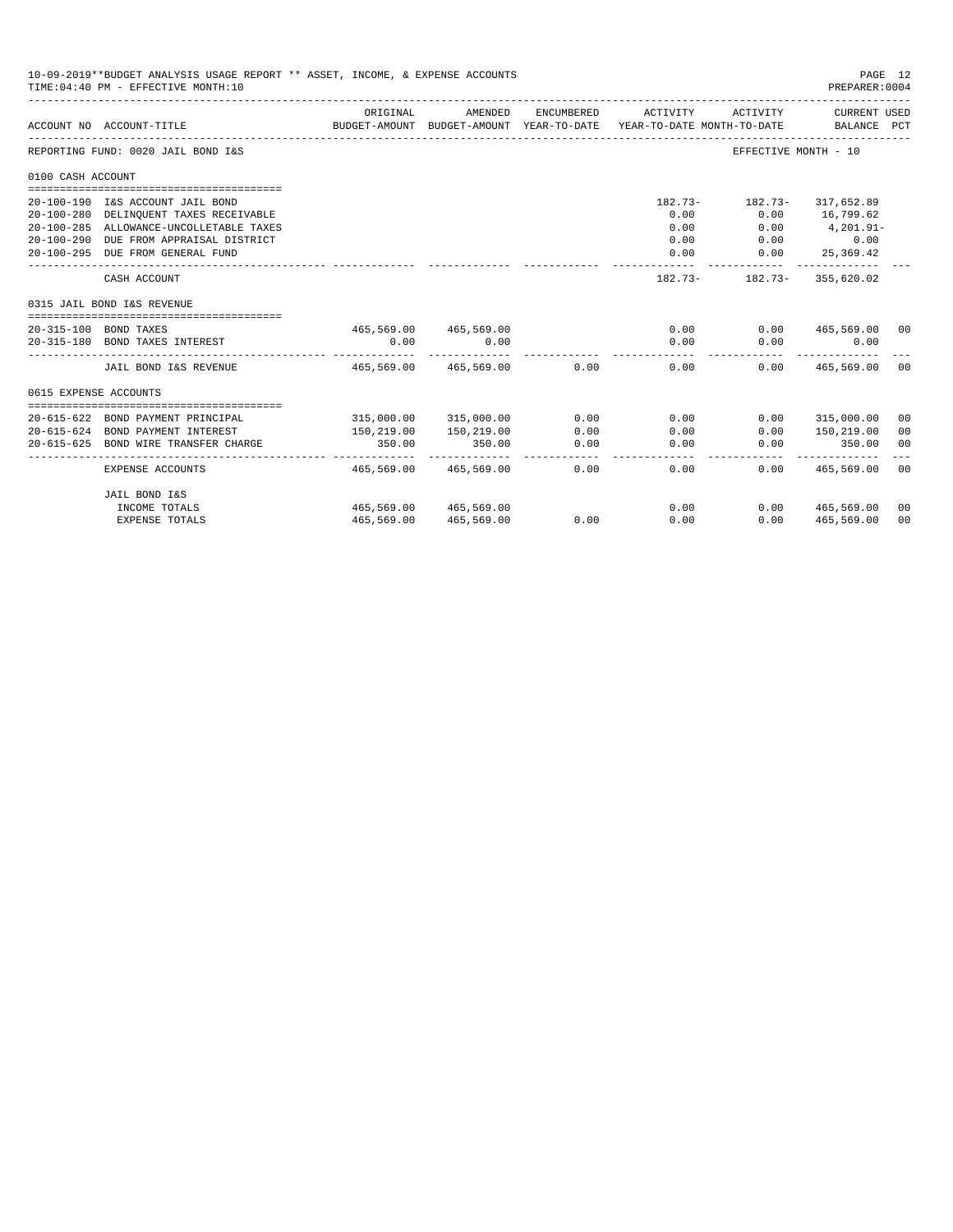| 10-09-2019**BUDGET ANALYSIS USAGE REPORT ** ASSET, INCOME, & EXPENSE ACCOUNTS<br>PAGE 13<br>TIME: 04:40 PM - EFFECTIVE MONTH: 10<br>PREPARER: 0004<br>ORIGINAL<br>AMENDED<br>ENCUMBERED ACTIVITY<br>ACTIVITY CURRENT USED<br>ACCOUNT NO ACCOUNT-TITLE THE BALANCE PCT BUDGET-AMOUNT BUDGET-AMOUNT YEAR-TO-DATE YEAR-TO-DATE MONTH-TO-DATE BALANCE PCT<br>REPORTING FUND: 0021 LATERAL ROAD PRECINCT 1<br>EFFECTIVE MONTH - 10<br>0100 CASH ACCOUNTS<br>$0.00$ $0.00$ $919.22$<br>21-100-100 CFC: LATERAL ROAD PRECINCT 1<br>______________________________<br>$0.00$ 919.22<br>0.00<br>CASH ACCOUNTS<br>0321 REVENUE ACCOUNTS<br>5, 133.00 5, 133.00<br>$0.00$ 0.00<br>5,133.00 00<br>21-321-190 STATE ROAD FUND<br>5,133.00 5,133.00 0.00<br>5,133,00 00<br>0.00<br>0.00<br>REVENUE ACCOUNTS<br>0621 EXPENSE ACCOUNTS<br>$0.00$ $0.00$ $933.00$ $0.00$<br>$0.00$ 933.00-<br>21-621-333 LAST YEARS BILLS<br>21-621-700 DIESEL, OIL, AND GASOLINE 2,567.00 2,567.00 386.64<br>0.00<br>0.00<br>2,180.36 15<br>21-621-705 ROAD MATERIAL & CONSTRUCTION<br>2,566.00<br>$0.00$ 0.00<br>2,566.00<br>0.00<br>2,566.00 00<br>--------------<br>5,133.00 5,133.00 1,319.64 0.00<br>3,813,36 26<br>$0.00 -$<br>EXPENSE ACCOUNTS |          |                   |  |                        |              |             |    |
|-----------------------------------------------------------------------------------------------------------------------------------------------------------------------------------------------------------------------------------------------------------------------------------------------------------------------------------------------------------------------------------------------------------------------------------------------------------------------------------------------------------------------------------------------------------------------------------------------------------------------------------------------------------------------------------------------------------------------------------------------------------------------------------------------------------------------------------------------------------------------------------------------------------------------------------------------------------------------------------------------------------------------------------------------------------------------------------------------------------------------------------------------------------------------------------------------------------------------|----------|-------------------|--|------------------------|--------------|-------------|----|
|                                                                                                                                                                                                                                                                                                                                                                                                                                                                                                                                                                                                                                                                                                                                                                                                                                                                                                                                                                                                                                                                                                                                                                                                                       |          |                   |  |                        |              |             |    |
|                                                                                                                                                                                                                                                                                                                                                                                                                                                                                                                                                                                                                                                                                                                                                                                                                                                                                                                                                                                                                                                                                                                                                                                                                       |          |                   |  |                        |              |             |    |
|                                                                                                                                                                                                                                                                                                                                                                                                                                                                                                                                                                                                                                                                                                                                                                                                                                                                                                                                                                                                                                                                                                                                                                                                                       |          |                   |  |                        |              |             |    |
|                                                                                                                                                                                                                                                                                                                                                                                                                                                                                                                                                                                                                                                                                                                                                                                                                                                                                                                                                                                                                                                                                                                                                                                                                       |          |                   |  |                        |              |             |    |
|                                                                                                                                                                                                                                                                                                                                                                                                                                                                                                                                                                                                                                                                                                                                                                                                                                                                                                                                                                                                                                                                                                                                                                                                                       |          |                   |  |                        |              |             |    |
|                                                                                                                                                                                                                                                                                                                                                                                                                                                                                                                                                                                                                                                                                                                                                                                                                                                                                                                                                                                                                                                                                                                                                                                                                       |          |                   |  |                        |              |             |    |
|                                                                                                                                                                                                                                                                                                                                                                                                                                                                                                                                                                                                                                                                                                                                                                                                                                                                                                                                                                                                                                                                                                                                                                                                                       |          |                   |  |                        |              |             |    |
|                                                                                                                                                                                                                                                                                                                                                                                                                                                                                                                                                                                                                                                                                                                                                                                                                                                                                                                                                                                                                                                                                                                                                                                                                       |          |                   |  |                        |              |             |    |
|                                                                                                                                                                                                                                                                                                                                                                                                                                                                                                                                                                                                                                                                                                                                                                                                                                                                                                                                                                                                                                                                                                                                                                                                                       |          |                   |  |                        |              |             |    |
|                                                                                                                                                                                                                                                                                                                                                                                                                                                                                                                                                                                                                                                                                                                                                                                                                                                                                                                                                                                                                                                                                                                                                                                                                       |          |                   |  |                        |              |             |    |
|                                                                                                                                                                                                                                                                                                                                                                                                                                                                                                                                                                                                                                                                                                                                                                                                                                                                                                                                                                                                                                                                                                                                                                                                                       |          |                   |  |                        |              |             |    |
|                                                                                                                                                                                                                                                                                                                                                                                                                                                                                                                                                                                                                                                                                                                                                                                                                                                                                                                                                                                                                                                                                                                                                                                                                       |          |                   |  |                        |              |             |    |
|                                                                                                                                                                                                                                                                                                                                                                                                                                                                                                                                                                                                                                                                                                                                                                                                                                                                                                                                                                                                                                                                                                                                                                                                                       |          |                   |  |                        |              |             |    |
|                                                                                                                                                                                                                                                                                                                                                                                                                                                                                                                                                                                                                                                                                                                                                                                                                                                                                                                                                                                                                                                                                                                                                                                                                       |          |                   |  |                        |              |             |    |
|                                                                                                                                                                                                                                                                                                                                                                                                                                                                                                                                                                                                                                                                                                                                                                                                                                                                                                                                                                                                                                                                                                                                                                                                                       |          |                   |  |                        |              |             |    |
| LATERAL ROAD PRECINCT 1                                                                                                                                                                                                                                                                                                                                                                                                                                                                                                                                                                                                                                                                                                                                                                                                                                                                                                                                                                                                                                                                                                                                                                                               |          |                   |  |                        |              |             |    |
| INCOME TOTALS                                                                                                                                                                                                                                                                                                                                                                                                                                                                                                                                                                                                                                                                                                                                                                                                                                                                                                                                                                                                                                                                                                                                                                                                         |          | 5,133.00 5,133.00 |  |                        | 0.00<br>0.00 | 5,133.00 00 |    |
| <b>EXPENSE TOTALS</b>                                                                                                                                                                                                                                                                                                                                                                                                                                                                                                                                                                                                                                                                                                                                                                                                                                                                                                                                                                                                                                                                                                                                                                                                 | 5,133.00 |                   |  | 5,133.00 1,319.64 0.00 | 0.00         | 3,813.36    | 26 |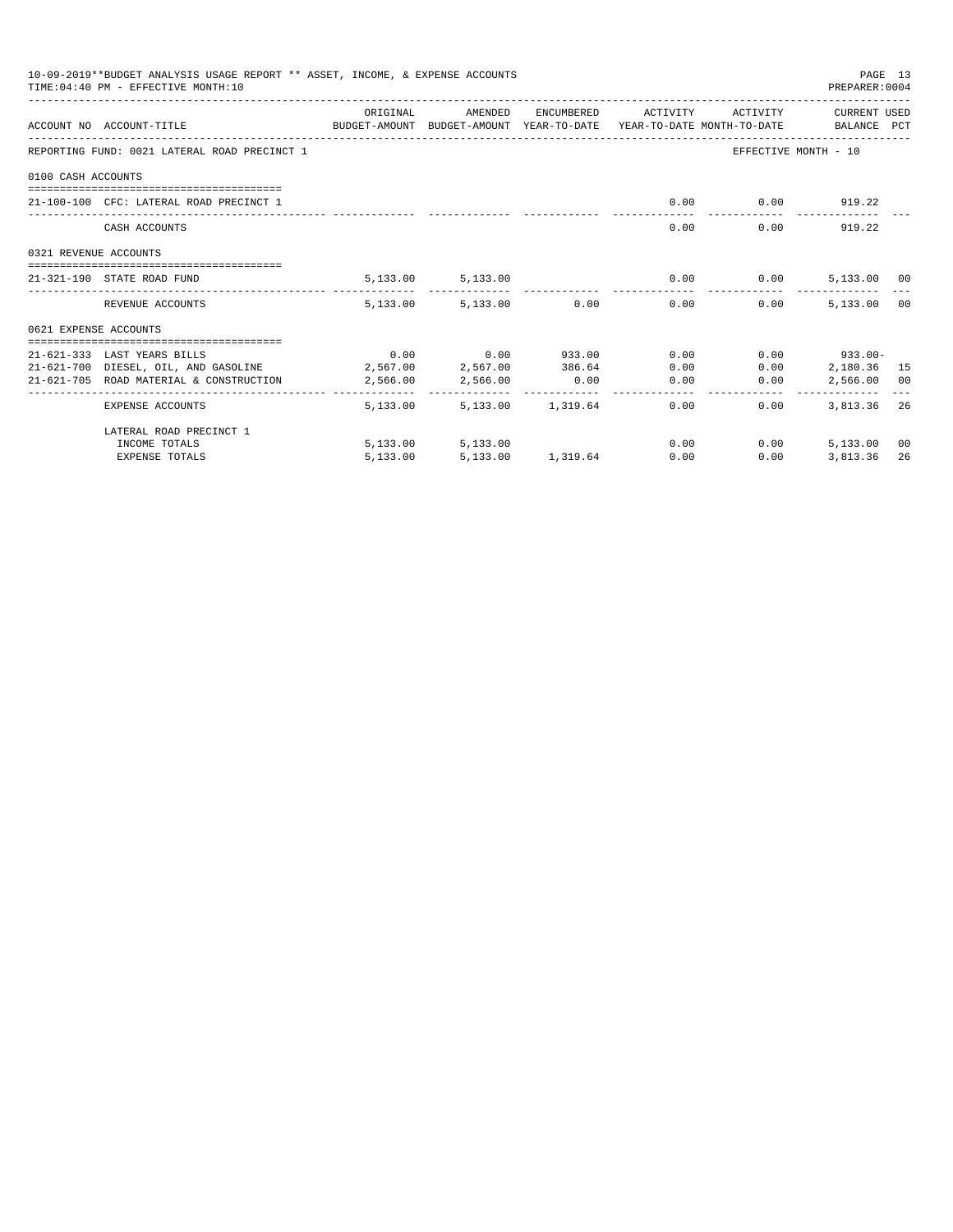| 10-09-2019**BUDGET ANALYSIS USAGE REPORT ** ASSET, INCOME, & EXPENSE ACCOUNTS<br>PAGE 14<br>TIME: 04:40 PM - EFFECTIVE MONTH: 10<br>PREPARER: 0004<br>ORIGINAL<br>AMENDED<br>ENCUMBERED ACTIVITY<br>ACTIVITY CURRENT USED<br>ACCOUNT NO ACCOUNT-TITLE THE BALANCE PCT BUDGET-AMOUNT BUDGET-AMOUNT YEAR-TO-DATE YEAR-TO-DATE MONTH-TO-DATE BALANCE PCT<br>REPORTING FUND: 0022 LATERAL ROAD PRECINCT 2<br>EFFECTIVE MONTH - 10<br>0100 CASH ACCOUNTS<br>$0.00$ $0.00$ $1,728.24$<br>22-100-100 CFC: LATERAL ROAD PRECINCT 2<br>$0.00$ 1,728.24<br>CASH ACCOUNTS<br>0.00<br>0322 REVENUE ACCOUNTS<br>5, 133.00 5, 133.00<br>$0.00$ 0.00<br>5,133.00 00<br>22-322-190 STATE ROAD FUND<br>$5,133.00$ $5,133.00$ $0.00$ $0.00$ $0.00$<br>5,133,00 00<br>0.00<br>REVENUE ACCOUNTS<br>0622 EXPENSE ACCOUNTS<br>$0.00$ $0.00$ $59.97$ $0.00$<br>$0.00$ 59.97-<br>22-622-333 LAST YEARS BILLS<br>22-622-700 DIESEL, OIL, AND GASOLINE 2,567.00 2,567.00 2,556.20<br>$0.00$ 10.80 100<br>0.00<br>22-622-705 ROAD MATERIAL & CONSTRUCTION<br>2,566.00<br>$0.00$ 0.00<br>2,566.00<br>0.00<br>2,566.00 00<br>--------------<br>5,133,00 5,133,00 2,616,17<br>0.00<br>2,516.83 51<br>$0.00 -$<br>EXPENSE ACCOUNTS |          |                   |  |                        |      |             |  |
|-----------------------------------------------------------------------------------------------------------------------------------------------------------------------------------------------------------------------------------------------------------------------------------------------------------------------------------------------------------------------------------------------------------------------------------------------------------------------------------------------------------------------------------------------------------------------------------------------------------------------------------------------------------------------------------------------------------------------------------------------------------------------------------------------------------------------------------------------------------------------------------------------------------------------------------------------------------------------------------------------------------------------------------------------------------------------------------------------------------------------------------------------------------------------------------------------------|----------|-------------------|--|------------------------|------|-------------|--|
|                                                                                                                                                                                                                                                                                                                                                                                                                                                                                                                                                                                                                                                                                                                                                                                                                                                                                                                                                                                                                                                                                                                                                                                                     |          |                   |  |                        |      |             |  |
|                                                                                                                                                                                                                                                                                                                                                                                                                                                                                                                                                                                                                                                                                                                                                                                                                                                                                                                                                                                                                                                                                                                                                                                                     |          |                   |  |                        |      |             |  |
|                                                                                                                                                                                                                                                                                                                                                                                                                                                                                                                                                                                                                                                                                                                                                                                                                                                                                                                                                                                                                                                                                                                                                                                                     |          |                   |  |                        |      |             |  |
|                                                                                                                                                                                                                                                                                                                                                                                                                                                                                                                                                                                                                                                                                                                                                                                                                                                                                                                                                                                                                                                                                                                                                                                                     |          |                   |  |                        |      |             |  |
|                                                                                                                                                                                                                                                                                                                                                                                                                                                                                                                                                                                                                                                                                                                                                                                                                                                                                                                                                                                                                                                                                                                                                                                                     |          |                   |  |                        |      |             |  |
|                                                                                                                                                                                                                                                                                                                                                                                                                                                                                                                                                                                                                                                                                                                                                                                                                                                                                                                                                                                                                                                                                                                                                                                                     |          |                   |  |                        |      |             |  |
|                                                                                                                                                                                                                                                                                                                                                                                                                                                                                                                                                                                                                                                                                                                                                                                                                                                                                                                                                                                                                                                                                                                                                                                                     |          |                   |  |                        |      |             |  |
|                                                                                                                                                                                                                                                                                                                                                                                                                                                                                                                                                                                                                                                                                                                                                                                                                                                                                                                                                                                                                                                                                                                                                                                                     |          |                   |  |                        |      |             |  |
|                                                                                                                                                                                                                                                                                                                                                                                                                                                                                                                                                                                                                                                                                                                                                                                                                                                                                                                                                                                                                                                                                                                                                                                                     |          |                   |  |                        |      |             |  |
|                                                                                                                                                                                                                                                                                                                                                                                                                                                                                                                                                                                                                                                                                                                                                                                                                                                                                                                                                                                                                                                                                                                                                                                                     |          |                   |  |                        |      |             |  |
|                                                                                                                                                                                                                                                                                                                                                                                                                                                                                                                                                                                                                                                                                                                                                                                                                                                                                                                                                                                                                                                                                                                                                                                                     |          |                   |  |                        |      |             |  |
|                                                                                                                                                                                                                                                                                                                                                                                                                                                                                                                                                                                                                                                                                                                                                                                                                                                                                                                                                                                                                                                                                                                                                                                                     |          |                   |  |                        |      |             |  |
|                                                                                                                                                                                                                                                                                                                                                                                                                                                                                                                                                                                                                                                                                                                                                                                                                                                                                                                                                                                                                                                                                                                                                                                                     |          |                   |  |                        |      |             |  |
|                                                                                                                                                                                                                                                                                                                                                                                                                                                                                                                                                                                                                                                                                                                                                                                                                                                                                                                                                                                                                                                                                                                                                                                                     |          |                   |  |                        |      |             |  |
|                                                                                                                                                                                                                                                                                                                                                                                                                                                                                                                                                                                                                                                                                                                                                                                                                                                                                                                                                                                                                                                                                                                                                                                                     |          |                   |  |                        |      |             |  |
| LATERAL ROAD PRECINCT 2                                                                                                                                                                                                                                                                                                                                                                                                                                                                                                                                                                                                                                                                                                                                                                                                                                                                                                                                                                                                                                                                                                                                                                             |          |                   |  |                        |      |             |  |
| INCOME TOTALS                                                                                                                                                                                                                                                                                                                                                                                                                                                                                                                                                                                                                                                                                                                                                                                                                                                                                                                                                                                                                                                                                                                                                                                       |          | 5,133.00 5,133.00 |  | $0.00$ and $0.00$      | 0.00 | 5,133.00 00 |  |
| <b>EXPENSE TOTALS</b>                                                                                                                                                                                                                                                                                                                                                                                                                                                                                                                                                                                                                                                                                                                                                                                                                                                                                                                                                                                                                                                                                                                                                                               | 5,133.00 |                   |  | 5,133.00 2,616.17 0.00 | 0.00 | 2,516.83 51 |  |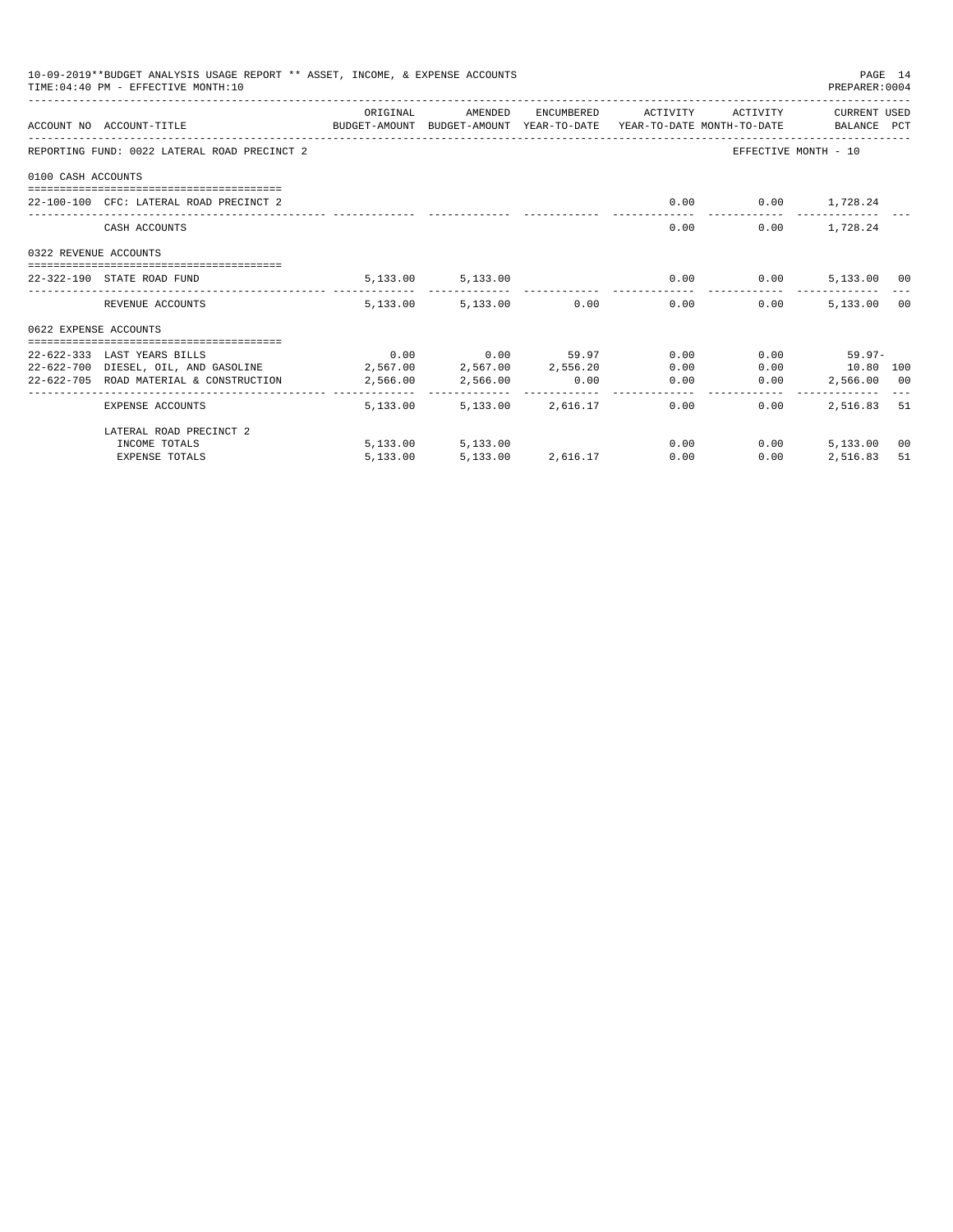|                       | 10-09-2019**BUDGET ANALYSIS USAGE REPORT ** ASSET, INCOME, & EXPENSE ACCOUNTS<br>TIME: 04:40 PM - EFFECTIVE MONTH: 10 |                                                   |                          |                       |          |                                           | PREPARER: 0004          | PAGE 15 |
|-----------------------|-----------------------------------------------------------------------------------------------------------------------|---------------------------------------------------|--------------------------|-----------------------|----------|-------------------------------------------|-------------------------|---------|
|                       | ACCOUNT NO ACCOUNT-TITLE CONTROL PROTECT-AMOUNT BUDGET-AMOUNT YEAR-TO-DATE YEAR-TO-DATE MONTH-TO-DATE BALANCE PCT     | ORIGINAL                                          | AMENDED                  | ENCUMBERED            | ACTIVITY | ACTIVITY                                  | CURRENT USED            |         |
|                       | REPORTING FUND: 0023 LATERAL ROAD PRECINCT 3                                                                          |                                                   |                          |                       |          |                                           | EFFECTIVE MONTH - 10    |         |
| 0100 CASH ACCOUNTS    |                                                                                                                       |                                                   |                          |                       |          |                                           |                         |         |
|                       | 23-100-100 CFC: LATERAL ROAD PRECINCT 3                                                                               |                                                   |                          |                       | 0.00     |                                           | $0.00$ 13.77-           |         |
|                       | CASH ACCOUNTS                                                                                                         |                                                   |                          |                       | 0.00     |                                           | 0.00<br>$13.77-$        |         |
| 0323 REVENUE ACCOUNTS |                                                                                                                       |                                                   |                          |                       |          |                                           |                         |         |
|                       | 23-323-190 STATE ROAD FUND                                                                                            |                                                   | 5,133.00 5,133.00        |                       |          | $0.00$ 0.00                               | 5,133.00 00             |         |
|                       | REVENUE ACCOUNTS                                                                                                      | 5,133.00                                          |                          | 5,133.00 0.00         | 0.00     | 0.00                                      | 5,133.00                | 00      |
| 0623 EXPENSE ACCOUNTS |                                                                                                                       |                                                   |                          |                       |          |                                           |                         |         |
|                       | 23-623-700 DIESEL, OIL, AND GASOLINE<br>23-623-705 ROAD MATERIAL & CONSTRUCTION                                       | $2,567.00$ $2,567.00$ $210.91$ $0.00$<br>2,566.00 | 2,566.00                 | 0.00                  | 0.00     | 0.00<br>0.00                              | 2,356.09<br>2,566.00 00 | 08      |
|                       | EXPENSE ACCOUNTS                                                                                                      | ---------<br>5,133.00                             | ------------<br>5,133.00 | -----------<br>210.91 |          | ------------<br>0.00<br>$0.00$ and $0.00$ | 4.922.09 04             |         |
|                       | LATERAL ROAD PRECINCT 3                                                                                               |                                                   |                          |                       |          |                                           |                         |         |
|                       | INCOME TOTALS                                                                                                         |                                                   | 5,133.00 5,133.00        |                       | 0.00     | 0.00                                      | 5,133.00                | 00      |
|                       | EXPENSE TOTALS                                                                                                        | 5,133.00                                          | 5,133,00                 | 210.91                | 0.00     | 0.00                                      | 4.922.09                | 04      |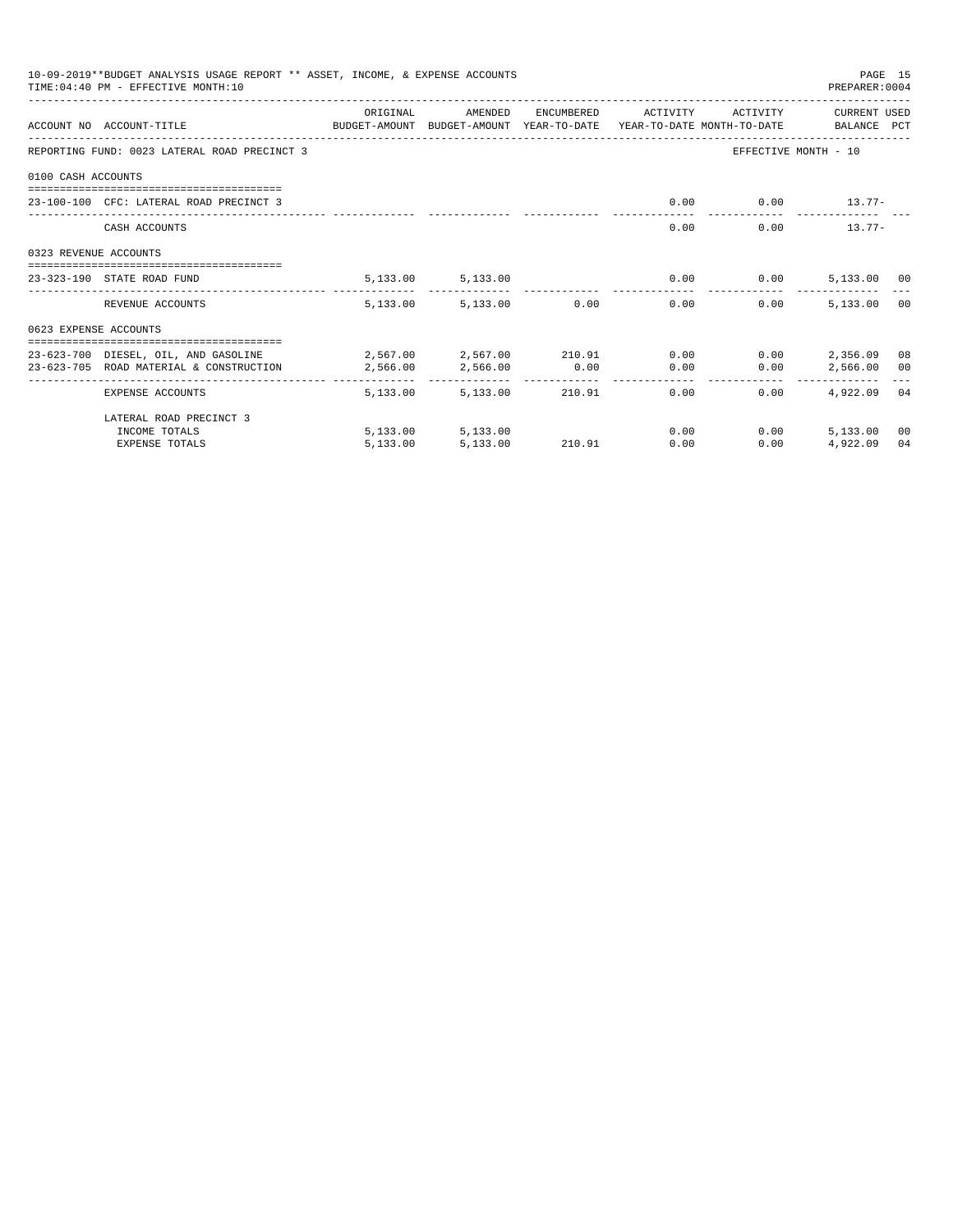|                       | 10-09-2019**BUDGET ANALYSIS USAGE REPORT ** ASSET, INCOME, & EXPENSE ACCOUNTS<br>TIME: 04:40 PM - EFFECTIVE MONTH: 10 |                                         |                   |                                    |          |                      | PREPARER: 0004       | PAGE 16 |
|-----------------------|-----------------------------------------------------------------------------------------------------------------------|-----------------------------------------|-------------------|------------------------------------|----------|----------------------|----------------------|---------|
|                       | ACCOUNT NO ACCOUNT-TITLE CONTROL PROTECT-AMOUNT BUDGET-AMOUNT YEAR-TO-DATE YEAR-TO-DATE MONTH-TO-DATE BALANCE PCT     | ORIGINAL                                | AMENDED           | ENCUMBERED                         | ACTIVITY | ACTIVITY             | CURRENT USED         |         |
|                       | REPORTING FUND: 0024 LATERAL ROAD PRECINCT 4                                                                          |                                         |                   |                                    |          |                      | EFFECTIVE MONTH - 10 |         |
| 0100 CASH ACCOUNTS    |                                                                                                                       |                                         |                   |                                    |          |                      |                      |         |
|                       | 24-100-100 CFC: LATERAL ROAD PRECINCT 4                                                                               |                                         |                   |                                    | 0.00     |                      | $0.00$ 1,513.24      |         |
|                       | CASH ACCOUNTS                                                                                                         |                                         |                   |                                    | 0.00     |                      | $0.00$ 1,513.24      |         |
| 0324 REVENUE ACCOUNTS |                                                                                                                       |                                         |                   |                                    |          |                      |                      |         |
|                       | =====================================<br>24-324-190 STATE ROAD FUND                                                   |                                         | 5,133.00 5,133.00 |                                    |          | $0.00$ 0.00          | 5,133.00 00          |         |
|                       | REVENUE ACCOUNTS                                                                                                      | 5,133,00                                |                   | 5,133.00 0.00                      | 0.00     | 0.00                 | 5,133.00             | 00      |
| 0624 EXPENSE ACCOUNTS |                                                                                                                       |                                         |                   |                                    |          |                      |                      |         |
|                       | 24-624-700 DIESEL, OIL, AND GASOLINE                                                                                  | $2,567.00$ $2,567.00$ $2,567.00$ $0.00$ |                   |                                    |          |                      | $0.00$ 0.00 100      |         |
|                       | 24-624-705 ROAD MATERIAL & CONSTRUCTION                                                                               | 2,566.00                                | 2,566.00          | 0.00                               | 0.00     | 0.00<br>------------ | 2,566.00 00          |         |
|                       | EXPENSE ACCOUNTS                                                                                                      | ---------<br>5,133.00                   | --------------    | -------------<br>5.133.00 2.567.00 |          | 0.00<br>0.00         | 2,566.00             | 50      |
|                       | LATERAL ROAD PRECINCT 4                                                                                               |                                         |                   |                                    |          |                      |                      |         |
|                       | INCOME TOTALS                                                                                                         |                                         | 5,133.00 5,133.00 |                                    | 0.00     | 0.00                 | 5,133.00             | 00      |
|                       | EXPENSE TOTALS                                                                                                        | 5,133.00                                | 5,133,00          | 2,567.00                           | 0.00     | 0.00                 | 2,566.00             | 50      |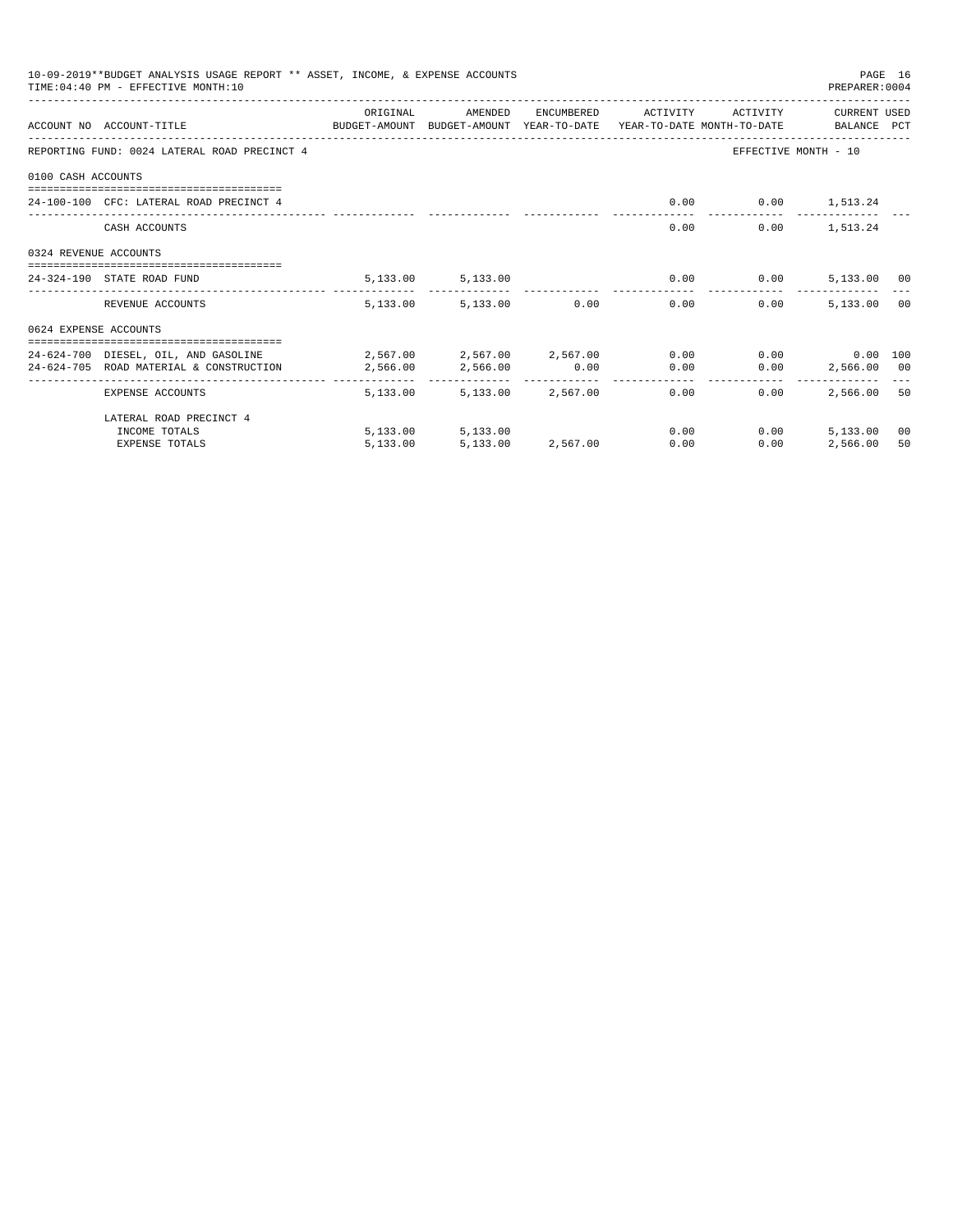| 10-09-2019**BUDGET ANALYSIS USAGE REPORT ** ASSET, INCOME, & EXPENSE ACCOUNTS<br>PAGE 17<br>PREPARER: 0004<br>TIME: 04:40 PM - EFFECTIVE MONTH: 10<br>ORIGINAL<br>AMENDED<br>ENCUMBERED<br>ACTIVITY<br>ACTIVITY<br>BUDGET-AMOUNT<br>BUDGET-AMOUNT YEAR-TO-DATE<br>YEAR-TO-DATE MONTH-TO-DATE<br>ACCOUNT NO ACCOUNT-TITLE<br>REPORTING FUND: 0027 IT DEPARTMENT MARCH 2019<br>EFFECTIVE MONTH - 10<br>0100 IT CASH ACCOUNT<br>0.00<br>0.00<br>27-100-100 IT DEPARTMENT CHECKING<br>$96,370.93 -$<br>0.00<br>0.00<br>$96,370.93 -$<br>IT CASH ACCOUNT<br>0200 LIABILITY ACCOUNT<br>27-200-999 SYSTEM ADDED FUND BALANCE<br>0.00<br>0.00<br>0.00<br>0.00<br>0.00<br>0.00<br>LIABILITY ACCOUNT<br>0.00<br>0.00<br>0.00<br>0.00<br>0.00<br>0.00<br>0327 IT REVENUE ACCOUNT<br>0.00<br>0.00<br>0.00<br>0.00<br>27-327-180 IT INTEREST<br>0.00<br>0.00<br>0.00<br>0.00<br>0.00<br>0.00<br>27-327-181 IT REVENUE<br>0.00<br>0.00<br>0.00<br>0.00<br>IT REVENUE ACCOUNT<br>0.00<br>0.00<br>0627 IT EXPENSE ACCOUNT<br>0.00<br>0.00<br>0.00<br>0.00<br>0.00<br>0.00<br>27-627-620 IT EQUIPMENT & SUPPLIES FOR LEC<br>27-627-621 IT PROJECT MANAGMENT FOR LEC<br>0.00<br>0.00<br>0.00<br>0.00<br>0.00<br>0.00<br>0.00<br>0.00<br>27-627-622 NTEGRATION & SUPPORT FOR LEC<br>15,000.00<br>15,000.00<br>0.00<br>15,000.00<br>27-627-623 MONTHLY SERVICES FOR CH<br>0.00<br>0.00<br>0.00<br>0.00<br>0.00<br>0.00 |                                    |           |           |      |      |      |                                    |                |
|----------------------------------------------------------------------------------------------------------------------------------------------------------------------------------------------------------------------------------------------------------------------------------------------------------------------------------------------------------------------------------------------------------------------------------------------------------------------------------------------------------------------------------------------------------------------------------------------------------------------------------------------------------------------------------------------------------------------------------------------------------------------------------------------------------------------------------------------------------------------------------------------------------------------------------------------------------------------------------------------------------------------------------------------------------------------------------------------------------------------------------------------------------------------------------------------------------------------------------------------------------------------------------------------------------------------------------------------------------------------------------------------------|------------------------------------|-----------|-----------|------|------|------|------------------------------------|----------------|
|                                                                                                                                                                                                                                                                                                                                                                                                                                                                                                                                                                                                                                                                                                                                                                                                                                                                                                                                                                                                                                                                                                                                                                                                                                                                                                                                                                                                    |                                    |           |           |      |      |      | <b>CURRENT USED</b><br>BALANCE PCT |                |
|                                                                                                                                                                                                                                                                                                                                                                                                                                                                                                                                                                                                                                                                                                                                                                                                                                                                                                                                                                                                                                                                                                                                                                                                                                                                                                                                                                                                    |                                    |           |           |      |      |      |                                    |                |
|                                                                                                                                                                                                                                                                                                                                                                                                                                                                                                                                                                                                                                                                                                                                                                                                                                                                                                                                                                                                                                                                                                                                                                                                                                                                                                                                                                                                    |                                    |           |           |      |      |      |                                    |                |
|                                                                                                                                                                                                                                                                                                                                                                                                                                                                                                                                                                                                                                                                                                                                                                                                                                                                                                                                                                                                                                                                                                                                                                                                                                                                                                                                                                                                    |                                    |           |           |      |      |      |                                    |                |
|                                                                                                                                                                                                                                                                                                                                                                                                                                                                                                                                                                                                                                                                                                                                                                                                                                                                                                                                                                                                                                                                                                                                                                                                                                                                                                                                                                                                    |                                    |           |           |      |      |      |                                    |                |
|                                                                                                                                                                                                                                                                                                                                                                                                                                                                                                                                                                                                                                                                                                                                                                                                                                                                                                                                                                                                                                                                                                                                                                                                                                                                                                                                                                                                    |                                    |           |           |      |      |      |                                    |                |
|                                                                                                                                                                                                                                                                                                                                                                                                                                                                                                                                                                                                                                                                                                                                                                                                                                                                                                                                                                                                                                                                                                                                                                                                                                                                                                                                                                                                    |                                    |           |           |      |      |      |                                    |                |
|                                                                                                                                                                                                                                                                                                                                                                                                                                                                                                                                                                                                                                                                                                                                                                                                                                                                                                                                                                                                                                                                                                                                                                                                                                                                                                                                                                                                    |                                    |           |           |      |      |      |                                    |                |
|                                                                                                                                                                                                                                                                                                                                                                                                                                                                                                                                                                                                                                                                                                                                                                                                                                                                                                                                                                                                                                                                                                                                                                                                                                                                                                                                                                                                    |                                    |           |           |      |      |      |                                    |                |
|                                                                                                                                                                                                                                                                                                                                                                                                                                                                                                                                                                                                                                                                                                                                                                                                                                                                                                                                                                                                                                                                                                                                                                                                                                                                                                                                                                                                    |                                    |           |           |      |      |      |                                    |                |
|                                                                                                                                                                                                                                                                                                                                                                                                                                                                                                                                                                                                                                                                                                                                                                                                                                                                                                                                                                                                                                                                                                                                                                                                                                                                                                                                                                                                    |                                    |           |           |      |      |      |                                    |                |
|                                                                                                                                                                                                                                                                                                                                                                                                                                                                                                                                                                                                                                                                                                                                                                                                                                                                                                                                                                                                                                                                                                                                                                                                                                                                                                                                                                                                    |                                    |           |           |      |      |      |                                    |                |
|                                                                                                                                                                                                                                                                                                                                                                                                                                                                                                                                                                                                                                                                                                                                                                                                                                                                                                                                                                                                                                                                                                                                                                                                                                                                                                                                                                                                    |                                    |           |           |      |      |      |                                    |                |
|                                                                                                                                                                                                                                                                                                                                                                                                                                                                                                                                                                                                                                                                                                                                                                                                                                                                                                                                                                                                                                                                                                                                                                                                                                                                                                                                                                                                    |                                    |           |           |      |      |      |                                    |                |
|                                                                                                                                                                                                                                                                                                                                                                                                                                                                                                                                                                                                                                                                                                                                                                                                                                                                                                                                                                                                                                                                                                                                                                                                                                                                                                                                                                                                    |                                    |           |           |      |      |      |                                    |                |
|                                                                                                                                                                                                                                                                                                                                                                                                                                                                                                                                                                                                                                                                                                                                                                                                                                                                                                                                                                                                                                                                                                                                                                                                                                                                                                                                                                                                    |                                    |           |           |      |      |      |                                    | 00             |
|                                                                                                                                                                                                                                                                                                                                                                                                                                                                                                                                                                                                                                                                                                                                                                                                                                                                                                                                                                                                                                                                                                                                                                                                                                                                                                                                                                                                    |                                    |           |           |      |      |      |                                    |                |
|                                                                                                                                                                                                                                                                                                                                                                                                                                                                                                                                                                                                                                                                                                                                                                                                                                                                                                                                                                                                                                                                                                                                                                                                                                                                                                                                                                                                    | 27-627-624 MONTHLY SRVICES FOR LEC | 0.00      | 0.00      | 0.00 | 0.00 | 0.00 | 0.00                               |                |
|                                                                                                                                                                                                                                                                                                                                                                                                                                                                                                                                                                                                                                                                                                                                                                                                                                                                                                                                                                                                                                                                                                                                                                                                                                                                                                                                                                                                    | IT EXPENSE ACCOUNT                 | 15,000.00 | 15,000.00 | 0.00 | 0.00 | 0.00 | 15,000.00                          | 0 <sub>0</sub> |
|                                                                                                                                                                                                                                                                                                                                                                                                                                                                                                                                                                                                                                                                                                                                                                                                                                                                                                                                                                                                                                                                                                                                                                                                                                                                                                                                                                                                    | IT DEPARTMENT MARCH 2019           |           |           |      |      |      |                                    |                |
|                                                                                                                                                                                                                                                                                                                                                                                                                                                                                                                                                                                                                                                                                                                                                                                                                                                                                                                                                                                                                                                                                                                                                                                                                                                                                                                                                                                                    | INCOME TOTALS                      | 0.00      | 0.00      |      | 0.00 | 0.00 | 0.00                               |                |
|                                                                                                                                                                                                                                                                                                                                                                                                                                                                                                                                                                                                                                                                                                                                                                                                                                                                                                                                                                                                                                                                                                                                                                                                                                                                                                                                                                                                    | <b>EXPENSE TOTALS</b>              | 15,000.00 | 15,000.00 | 0.00 | 0.00 | 0.00 | 15,000.00                          | 00             |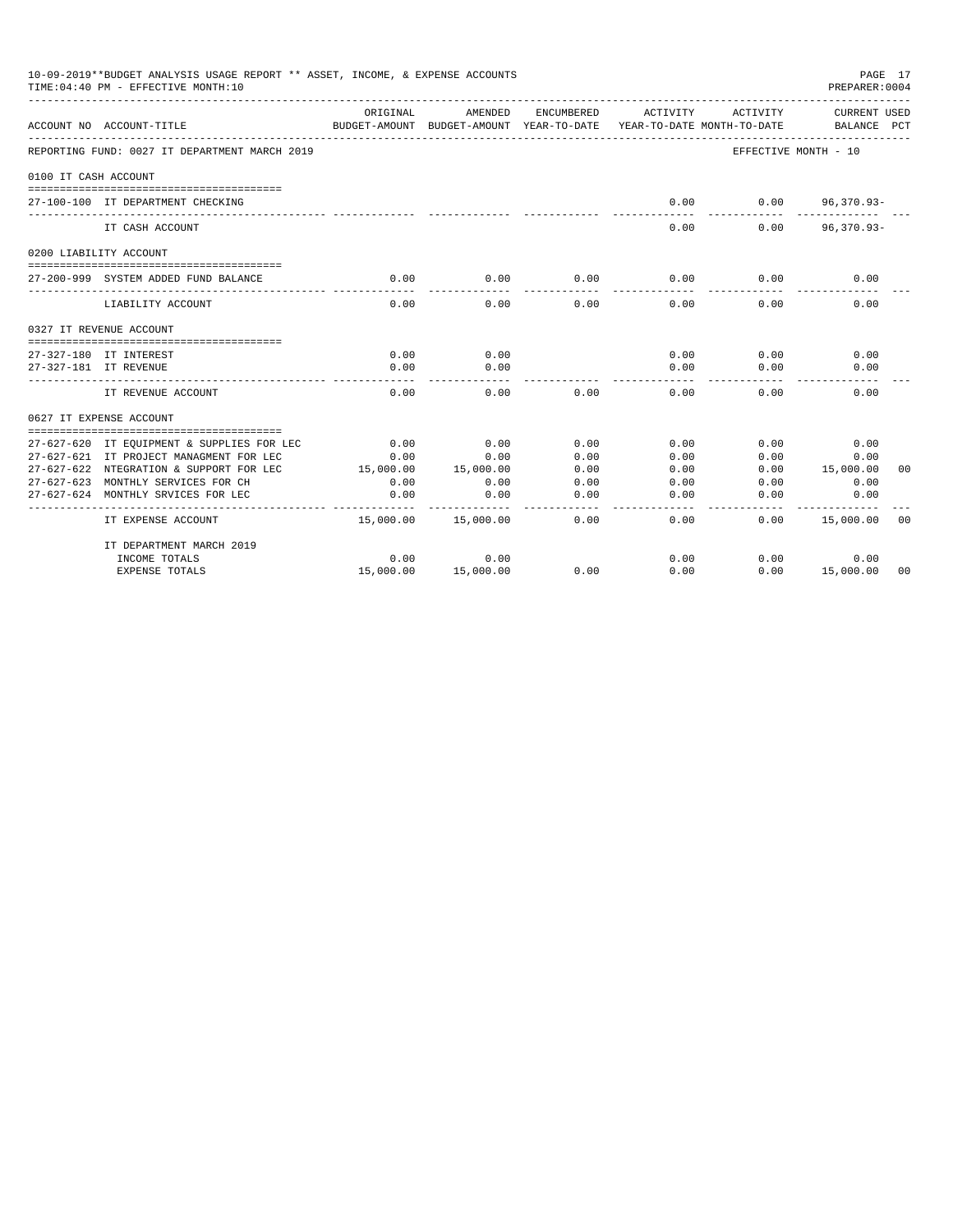|                | 10-09-2019**BUDGET ANALYSIS USAGE REPORT ** ASSET, INCOME, & EXPENSE ACCOUNTS<br>PAGE 18<br>TIME: 04:40 PM - EFFECTIVE MONTH: 10<br>PREPARER: 0004<br>CURRENT USED<br>ORTGINAL<br>AMENDED<br>ENCUMBERED<br>ACTIVITY<br>ACTIVITY<br>ACCOUNT NO ACCOUNT-TITLE<br>BUDGET-AMOUNT BUDGET-AMOUNT YEAR-TO-DATE YEAR-TO-DATE MONTH-TO-DATE<br>BALANCE PCT<br>REPORTING FUND: 0028 CONTINGENCY FUND<br>EFFECTIVE MONTH - 10<br>0100 CONTINGENCY CASH<br>0.00<br>0.00<br>0.00<br>0.00<br>28-100-100 CONTINGENCY FUND CHECKING<br>0.00<br>-----------<br>0.00<br>0.00<br>CONTINGENCY CASH<br>0.00<br>0.00<br>0.00<br>0.00<br>0.00<br>0.00<br>28-200-999 SYSTEM ADDED FUND BALANCE<br>0.00<br>0.00<br>0.00<br>0.00<br>0.00<br>0.00<br>0.00<br>0.00<br>0.00<br>0.00<br>LIABILITY<br>0328 CONTIGENCY REVENUE<br>0.00<br>0.00<br>0.00<br>28-328-100 WIND TAX REVENUE<br>0.00<br>0.00<br>0.00<br>0.00<br>0.00<br>0.00<br>0.00<br>0.00<br>CONTIGENCY REVENUE<br>0628 CONTIGENCY EXPENSE<br>8,446.00<br>0.00<br>0.00<br>0.00<br>28-628-628 CONTIGENCY MISC EXPENSE<br>8,446,00<br>8,446,00 00<br>8,446.00<br>CONTIGENCY EXPENSE<br>8,446.00<br>8,446.00<br>0.00<br>0.00<br>0.00<br>0 <sub>0</sub> |          |          |      |      |      |              |    |
|----------------|---------------------------------------------------------------------------------------------------------------------------------------------------------------------------------------------------------------------------------------------------------------------------------------------------------------------------------------------------------------------------------------------------------------------------------------------------------------------------------------------------------------------------------------------------------------------------------------------------------------------------------------------------------------------------------------------------------------------------------------------------------------------------------------------------------------------------------------------------------------------------------------------------------------------------------------------------------------------------------------------------------------------------------------------------------------------------------------------------------------------------------------------------------------------------------|----------|----------|------|------|------|--------------|----|
|                |                                                                                                                                                                                                                                                                                                                                                                                                                                                                                                                                                                                                                                                                                                                                                                                                                                                                                                                                                                                                                                                                                                                                                                                 |          |          |      |      |      |              |    |
|                |                                                                                                                                                                                                                                                                                                                                                                                                                                                                                                                                                                                                                                                                                                                                                                                                                                                                                                                                                                                                                                                                                                                                                                                 |          |          |      |      |      |              |    |
|                |                                                                                                                                                                                                                                                                                                                                                                                                                                                                                                                                                                                                                                                                                                                                                                                                                                                                                                                                                                                                                                                                                                                                                                                 |          |          |      |      |      |              |    |
|                |                                                                                                                                                                                                                                                                                                                                                                                                                                                                                                                                                                                                                                                                                                                                                                                                                                                                                                                                                                                                                                                                                                                                                                                 |          |          |      |      |      |              |    |
|                |                                                                                                                                                                                                                                                                                                                                                                                                                                                                                                                                                                                                                                                                                                                                                                                                                                                                                                                                                                                                                                                                                                                                                                                 |          |          |      |      |      |              |    |
| 0200 LIABILITY |                                                                                                                                                                                                                                                                                                                                                                                                                                                                                                                                                                                                                                                                                                                                                                                                                                                                                                                                                                                                                                                                                                                                                                                 |          |          |      |      |      |              |    |
|                |                                                                                                                                                                                                                                                                                                                                                                                                                                                                                                                                                                                                                                                                                                                                                                                                                                                                                                                                                                                                                                                                                                                                                                                 |          |          |      |      |      |              |    |
|                |                                                                                                                                                                                                                                                                                                                                                                                                                                                                                                                                                                                                                                                                                                                                                                                                                                                                                                                                                                                                                                                                                                                                                                                 |          |          |      |      |      |              |    |
|                |                                                                                                                                                                                                                                                                                                                                                                                                                                                                                                                                                                                                                                                                                                                                                                                                                                                                                                                                                                                                                                                                                                                                                                                 |          |          |      |      |      |              |    |
|                |                                                                                                                                                                                                                                                                                                                                                                                                                                                                                                                                                                                                                                                                                                                                                                                                                                                                                                                                                                                                                                                                                                                                                                                 |          |          |      |      |      |              |    |
|                |                                                                                                                                                                                                                                                                                                                                                                                                                                                                                                                                                                                                                                                                                                                                                                                                                                                                                                                                                                                                                                                                                                                                                                                 |          |          |      |      |      |              |    |
|                |                                                                                                                                                                                                                                                                                                                                                                                                                                                                                                                                                                                                                                                                                                                                                                                                                                                                                                                                                                                                                                                                                                                                                                                 |          |          |      |      |      |              |    |
|                |                                                                                                                                                                                                                                                                                                                                                                                                                                                                                                                                                                                                                                                                                                                                                                                                                                                                                                                                                                                                                                                                                                                                                                                 |          |          |      |      |      |              |    |
|                |                                                                                                                                                                                                                                                                                                                                                                                                                                                                                                                                                                                                                                                                                                                                                                                                                                                                                                                                                                                                                                                                                                                                                                                 |          |          |      |      |      |              |    |
|                | CONTINGENCY FUND                                                                                                                                                                                                                                                                                                                                                                                                                                                                                                                                                                                                                                                                                                                                                                                                                                                                                                                                                                                                                                                                                                                                                                |          |          |      |      |      |              |    |
|                | INCOME TOTALS                                                                                                                                                                                                                                                                                                                                                                                                                                                                                                                                                                                                                                                                                                                                                                                                                                                                                                                                                                                                                                                                                                                                                                   | 0.00     | 0.00     |      | 0.00 |      | 0.00<br>0.00 |    |
|                | <b>EXPENSE TOTALS</b>                                                                                                                                                                                                                                                                                                                                                                                                                                                                                                                                                                                                                                                                                                                                                                                                                                                                                                                                                                                                                                                                                                                                                           | 8,446.00 | 8,446.00 | 0.00 | 0.00 | 0.00 | 8,446.00     | 00 |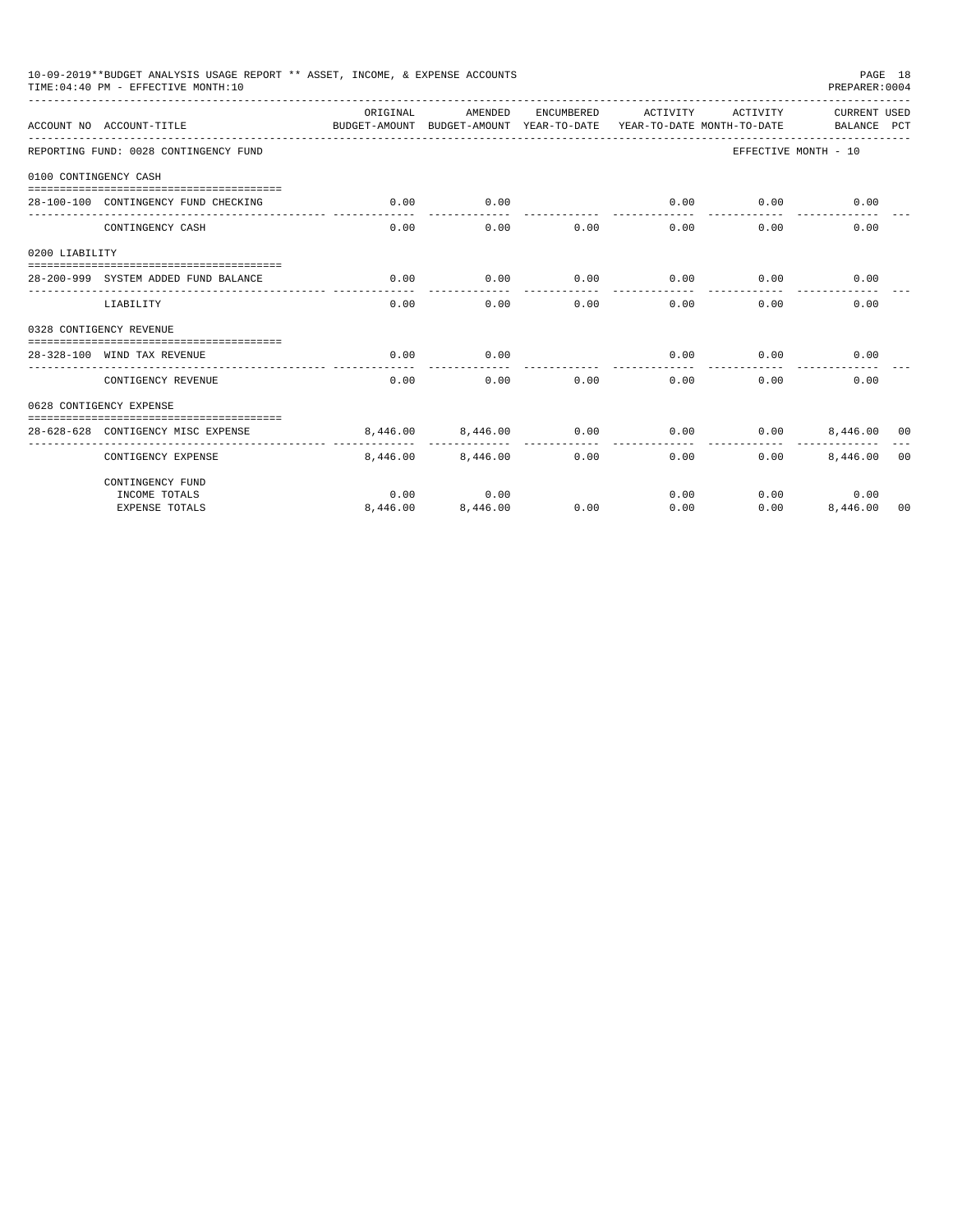|                       | 10-09-2019**BUDGET ANALYSIS USAGE REPORT ** ASSET, INCOME, & EXPENSE ACCOUNTS<br>PAGE 19<br>TIME: 04:40 PM - EFFECTIVE MONTH: 10<br>PREPARER:0004<br>ORIGINAL<br>AMENDED<br>ENCUMBERED ACTIVITY<br>ACTIVITY CURRENT USED<br>ACCOUNT NO ACCOUNT-TITLE CONTROL CONTROLLER TO BUDGET-AMOUNT BUDGET-AMOUNT YEAR-TO-DATE YEAR-TO-DATE MONTH-TO-DATE<br>REPORTING FUND: 0030 COURT RECORDS PRESERVATION FUND<br>EFFECTIVE MONTH - 10<br>0100 CASH ACCOUNTS<br>$0.00$ $0.00$ $4,692.67$<br>30-100-100 CFC: COURT RECORDS PRES FUND<br>200.00<br>10.00<br>10.00<br>30-100-230 DISTRICT CREDIT CARD ACCOUNT<br>140.00<br>30-100-231 COUNTY CLERK CREDIT CARD<br>0.00<br>0.00<br>--------<br>_________________________________<br>10.00<br>10.00<br>5,032.67<br>CASH ACCOUNTS<br>0330 REVENUE ACCOUNTS |                |                |             |                    |                                  |        |    |  |  |
|-----------------------|----------------------------------------------------------------------------------------------------------------------------------------------------------------------------------------------------------------------------------------------------------------------------------------------------------------------------------------------------------------------------------------------------------------------------------------------------------------------------------------------------------------------------------------------------------------------------------------------------------------------------------------------------------------------------------------------------------------------------------------------------------------------------------------------|----------------|----------------|-------------|--------------------|----------------------------------|--------|----|--|--|
|                       |                                                                                                                                                                                                                                                                                                                                                                                                                                                                                                                                                                                                                                                                                                                                                                                              |                |                |             |                    |                                  |        |    |  |  |
|                       |                                                                                                                                                                                                                                                                                                                                                                                                                                                                                                                                                                                                                                                                                                                                                                                              |                |                |             |                    |                                  |        |    |  |  |
|                       |                                                                                                                                                                                                                                                                                                                                                                                                                                                                                                                                                                                                                                                                                                                                                                                              |                |                |             |                    |                                  |        |    |  |  |
|                       |                                                                                                                                                                                                                                                                                                                                                                                                                                                                                                                                                                                                                                                                                                                                                                                              |                |                |             |                    |                                  |        |    |  |  |
|                       |                                                                                                                                                                                                                                                                                                                                                                                                                                                                                                                                                                                                                                                                                                                                                                                              |                |                |             |                    |                                  |        |    |  |  |
|                       |                                                                                                                                                                                                                                                                                                                                                                                                                                                                                                                                                                                                                                                                                                                                                                                              |                |                |             |                    |                                  |        |    |  |  |
|                       | 30-330-180 INTEREST EARNED<br>30-330-730 RECORDS PRESERVATION FEES                                                                                                                                                                                                                                                                                                                                                                                                                                                                                                                                                                                                                                                                                                                           | 0.00<br>500.00 | 0.00<br>500.00 |             | 10.00              | $0.00$ $0.00$ $0.00$<br>10.00    | 490.00 | 02 |  |  |
|                       | REVENUE ACCOUNTS                                                                                                                                                                                                                                                                                                                                                                                                                                                                                                                                                                                                                                                                                                                                                                             | 500.00         |                | 500.00 0.00 | ---------<br>10.00 | 10.00                            | 490.00 | 02 |  |  |
| 0730 EXPENSE ACCOUNTS |                                                                                                                                                                                                                                                                                                                                                                                                                                                                                                                                                                                                                                                                                                                                                                                              |                |                |             |                    |                                  |        |    |  |  |
|                       | 30-730-730 RECORDS PRES EXPENSES                                                                                                                                                                                                                                                                                                                                                                                                                                                                                                                                                                                                                                                                                                                                                             | 0.00           | 0.00           | 0.00        | 0.00               | 0.00                             | 0.00   |    |  |  |
|                       | <b>EXPENSE ACCOUNTS</b>                                                                                                                                                                                                                                                                                                                                                                                                                                                                                                                                                                                                                                                                                                                                                                      | 0.00           | 0.00           | 0.00        | 0.00               | 0.00                             | 0.00   |    |  |  |
|                       | COURT RECORDS PRESERVATION FUND                                                                                                                                                                                                                                                                                                                                                                                                                                                                                                                                                                                                                                                                                                                                                              |                |                |             |                    |                                  |        |    |  |  |
|                       | INCOME TOTALS<br><b>EXPENSE TOTALS</b>                                                                                                                                                                                                                                                                                                                                                                                                                                                                                                                                                                                                                                                                                                                                                       | 500.00<br>0.00 | 500.00<br>0.00 | 0.00        | 0.00               | 10.00    10.00    490.00<br>0.00 | 0.00   | 02 |  |  |
|                       |                                                                                                                                                                                                                                                                                                                                                                                                                                                                                                                                                                                                                                                                                                                                                                                              |                |                |             |                    |                                  |        |    |  |  |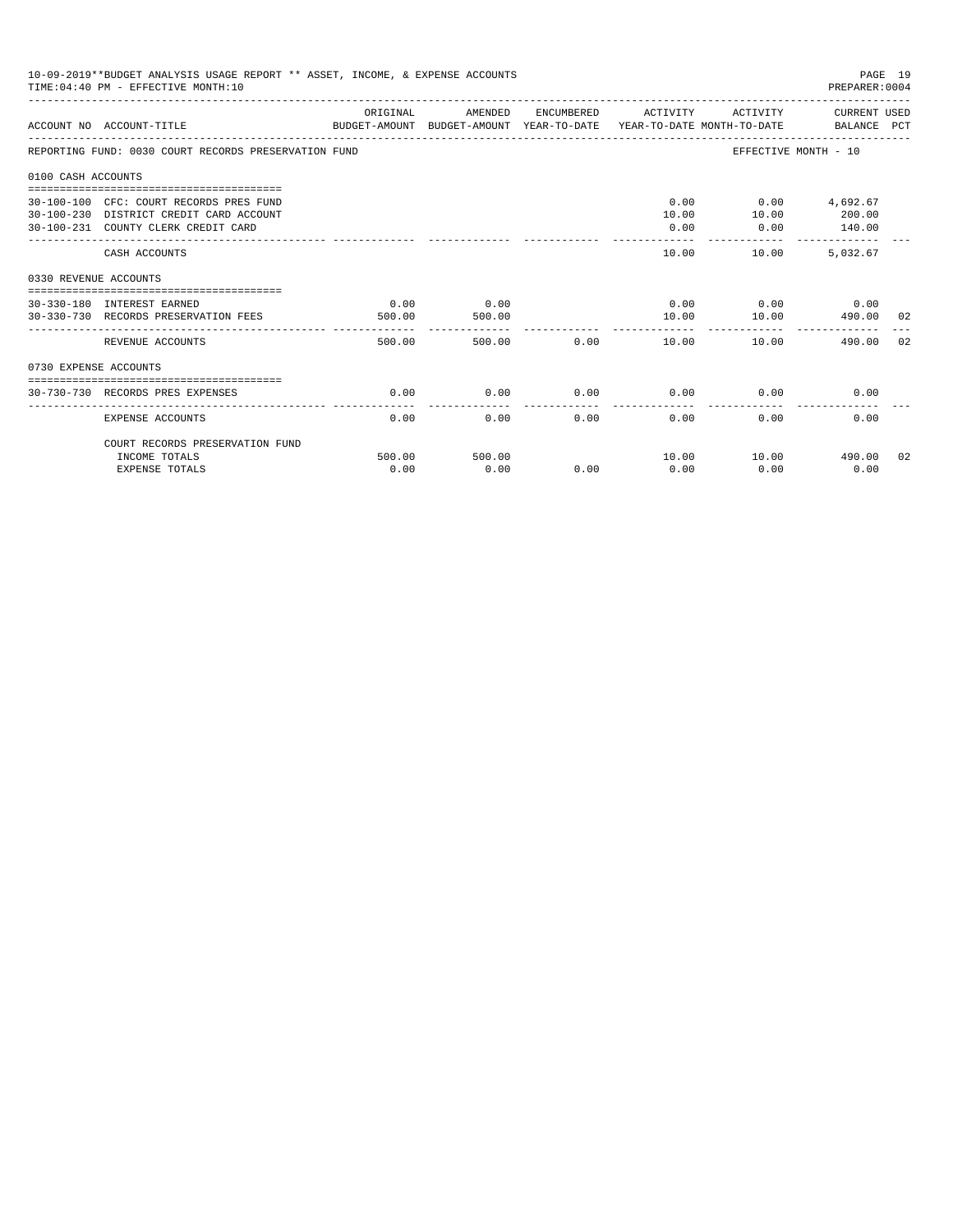| 10-09-2019**BUDGET ANALYSIS USAGE REPORT ** ASSET, INCOME, & EXPENSE ACCOUNTS<br>PAGE 20<br>TIME: 04:40 PM - EFFECTIVE MONTH: 10<br>PREPARER: 0004<br>--------------------<br>ORIGINAL<br>ACTIVITY CURRENT USED<br>AMENDED<br>ENCUMBERED ACTIVITY<br>ACCOUNT NO ACCOUNT-TITLE<br>BUDGET-AMOUNT BUDGET-AMOUNT YEAR-TO-DATE  YEAR-TO-DATE MONTH-TO-DATE      BALANCE PCT<br>REPORTING FUND: 0033 C&D COURT TECHNOLOGY FUND<br>EFFECTIVE MONTH - 10<br>0100 CASH ACCOUNTS<br>0.00<br>$0.00$ 531.96<br>33-100-100 CFC: C&D COURT TECHNOLOGY FUND<br>33-100-230 DISTRICT CLERK CC ACCOUNT<br>0.00<br>0.00<br>0.00<br>33-100-231 COUNTY CLERK CC ACCOUNT<br>0.00<br>0.00<br>0.00<br>$- - - - -$<br>0.00<br>531.96<br>CASH ACCOUNTS<br>0.00<br>0333 REVENUE ACCOUNTS<br>0.00<br>0.00<br>0.00<br>$0.00$ 0.00<br>33-333-180 INTEREST EARNED<br>50.00<br>0.00<br>0.00<br>33-333-733 C&D COURT TECH FEES<br>50.00<br>50.00 00<br>------------<br>50.00<br>50.00<br>0.00<br>0.00<br>0.00<br>REVENUE ACCOUNTS<br>50.00 |                                    |       |       |      |             |      |                  |                |  |
|-----------------------------------------------------------------------------------------------------------------------------------------------------------------------------------------------------------------------------------------------------------------------------------------------------------------------------------------------------------------------------------------------------------------------------------------------------------------------------------------------------------------------------------------------------------------------------------------------------------------------------------------------------------------------------------------------------------------------------------------------------------------------------------------------------------------------------------------------------------------------------------------------------------------------------------------------------------------------------------------------------------|------------------------------------|-------|-------|------|-------------|------|------------------|----------------|--|
|                                                                                                                                                                                                                                                                                                                                                                                                                                                                                                                                                                                                                                                                                                                                                                                                                                                                                                                                                                                                           |                                    |       |       |      |             |      |                  |                |  |
|                                                                                                                                                                                                                                                                                                                                                                                                                                                                                                                                                                                                                                                                                                                                                                                                                                                                                                                                                                                                           |                                    |       |       |      |             |      |                  |                |  |
|                                                                                                                                                                                                                                                                                                                                                                                                                                                                                                                                                                                                                                                                                                                                                                                                                                                                                                                                                                                                           |                                    |       |       |      |             |      |                  |                |  |
|                                                                                                                                                                                                                                                                                                                                                                                                                                                                                                                                                                                                                                                                                                                                                                                                                                                                                                                                                                                                           |                                    |       |       |      |             |      |                  |                |  |
|                                                                                                                                                                                                                                                                                                                                                                                                                                                                                                                                                                                                                                                                                                                                                                                                                                                                                                                                                                                                           |                                    |       |       |      |             |      |                  |                |  |
|                                                                                                                                                                                                                                                                                                                                                                                                                                                                                                                                                                                                                                                                                                                                                                                                                                                                                                                                                                                                           |                                    |       |       |      |             |      |                  |                |  |
|                                                                                                                                                                                                                                                                                                                                                                                                                                                                                                                                                                                                                                                                                                                                                                                                                                                                                                                                                                                                           |                                    |       |       |      |             |      |                  |                |  |
|                                                                                                                                                                                                                                                                                                                                                                                                                                                                                                                                                                                                                                                                                                                                                                                                                                                                                                                                                                                                           |                                    |       |       |      |             |      |                  | 0 <sub>0</sub> |  |
| 0733 EXPENSE ACCOUNTS                                                                                                                                                                                                                                                                                                                                                                                                                                                                                                                                                                                                                                                                                                                                                                                                                                                                                                                                                                                     |                                    |       |       |      |             |      |                  |                |  |
|                                                                                                                                                                                                                                                                                                                                                                                                                                                                                                                                                                                                                                                                                                                                                                                                                                                                                                                                                                                                           | 33-733-733 C&D COURT TECH EXPENSES | 50.00 | 50.00 |      | $0.00$ 0.00 |      | 0.00<br>50.00 00 |                |  |
|                                                                                                                                                                                                                                                                                                                                                                                                                                                                                                                                                                                                                                                                                                                                                                                                                                                                                                                                                                                                           | EXPENSE ACCOUNTS                   | 50.00 | 50.00 | 0.00 | 0.00        | 0.00 | 50.00            | - 0.0          |  |
|                                                                                                                                                                                                                                                                                                                                                                                                                                                                                                                                                                                                                                                                                                                                                                                                                                                                                                                                                                                                           | C&D COURT TECHNOLOGY FUND          |       |       |      |             |      |                  |                |  |
|                                                                                                                                                                                                                                                                                                                                                                                                                                                                                                                                                                                                                                                                                                                                                                                                                                                                                                                                                                                                           | INCOME TOTALS                      | 50.00 | 50.00 |      | 0.00        |      | 0.00<br>50.00    | 00             |  |
|                                                                                                                                                                                                                                                                                                                                                                                                                                                                                                                                                                                                                                                                                                                                                                                                                                                                                                                                                                                                           | <b>EXPENSE TOTALS</b>              | 50.00 | 50.00 | 0.00 | 0.00        | 0.00 | 50.00            | 00             |  |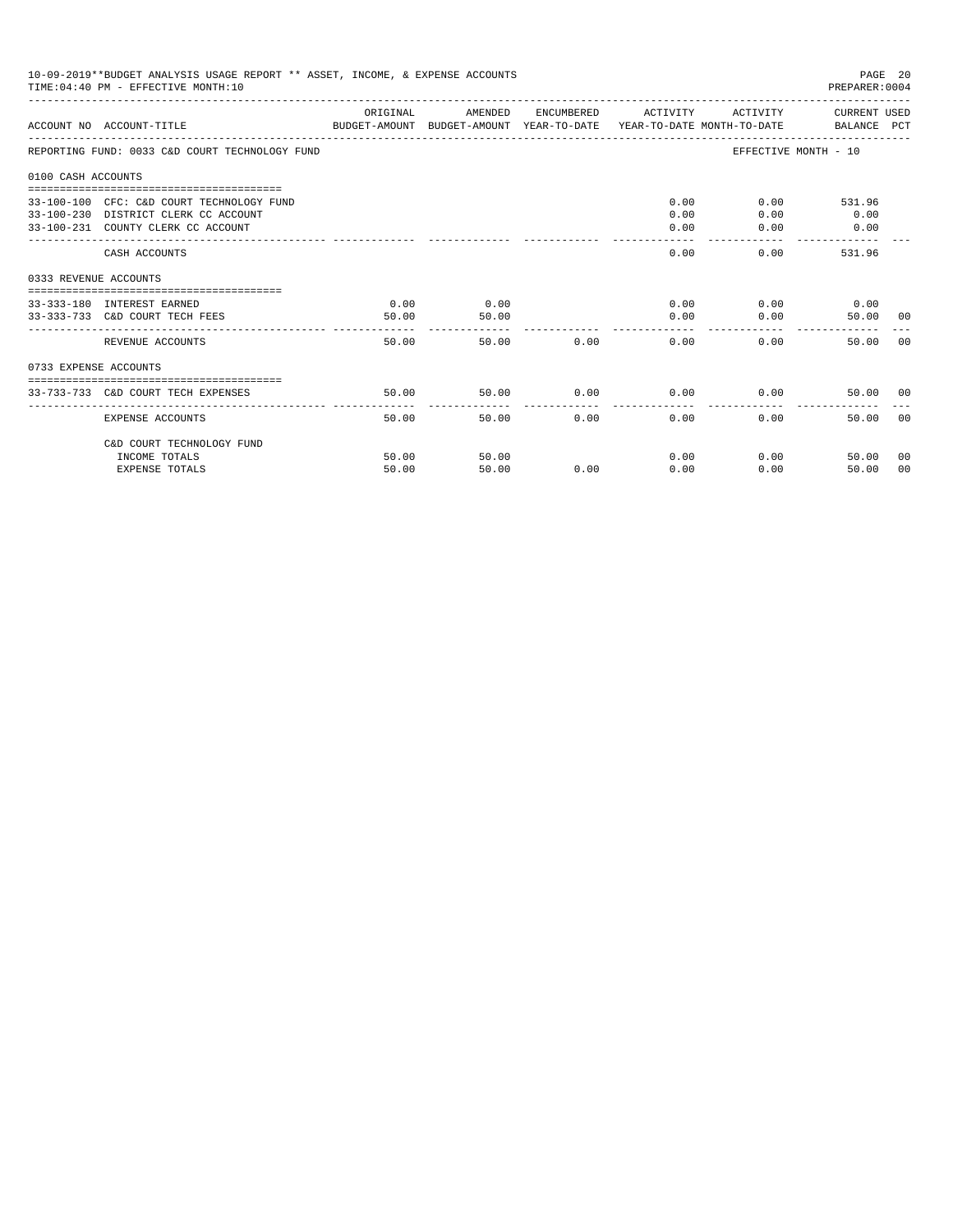|                       | 10-09-2019**BUDGET ANALYSIS USAGE REPORT ** ASSET, INCOME, & EXPENSE ACCOUNTS<br>TIME: 04:40 PM - EFFECTIVE MONTH: 10 |                      |                |             |                    |                                                                    | PAGE 21<br>PREPARER: 0004 |       |
|-----------------------|-----------------------------------------------------------------------------------------------------------------------|----------------------|----------------|-------------|--------------------|--------------------------------------------------------------------|---------------------------|-------|
|                       | ACCOUNT NO ACCOUNT-TITLE<br>BUDGET-AMOUNT BUDGET-AMOUNT YEAR-TO-DATE YEAR-TO-DATE MONTH-TO-DATE BALANCE PCT           | ORIGINAL             | AMENDED        |             |                    | ENCUMBERED ACTIVITY ACTIVITY CURRENT USED                          |                           |       |
|                       | REPORTING FUND: 0036 DISTRICT COURT RECORDS TECH FUND                                                                 |                      |                |             |                    |                                                                    | EFFECTIVE MONTH - 10      |       |
| 0100 CASH ACCOUNTS    |                                                                                                                       |                      |                |             |                    |                                                                    |                           |       |
|                       | 36-100-100 CFC: DIST COURT RECORDS TECH FUND<br>36-100-230 DISTRICT CLERK CC ACCOUNT                                  |                      |                |             | 10.00              | $0.00$ $0.00$ $4.081.71$                                           | 10.00 290.00              |       |
|                       | CASH ACCOUNTS                                                                                                         |                      |                |             |                    | 10.00   10.00   4,371.71                                           |                           |       |
| 0336 REVENUE ACCOUNTS |                                                                                                                       |                      |                |             |                    |                                                                    |                           |       |
|                       | 36-336-180 INTEREST EARNED<br>36-336-736 DIST COURT REC TECH FEES                                                     | 3.00<br>800.00       | 3.00<br>800.00 |             |                    | $0.00$ $0.00$ $0.00$ $3.00$ $00$<br>10.00    10.00    790.00    01 |                           |       |
|                       | REVENUE ACCOUNTS                                                                                                      | ----------<br>803.00 |                | 803.00 0.00 |                    | 10.00                                                              | 10.00<br>793.00 01        |       |
| 0736 EXPENSE ACCOUNTS |                                                                                                                       |                      |                |             |                    |                                                                    |                           |       |
|                       | 36-736-736 DIST COURT REC TECH EXPENSES                                                                               | 800.00               | 800.00         | 0.00        |                    | $0.00$ $0.00$                                                      | 800.00 00                 |       |
|                       | EXPENSE ACCOUNTS                                                                                                      | 800.00               | 800.00         | 0.00        | . <u>.</u><br>0.00 | 0.00                                                               | 800.00                    | - 0.0 |
|                       | DISTRICT COURT RECORDS TECH FUND                                                                                      |                      |                |             |                    |                                                                    |                           |       |
|                       | INCOME TOTALS                                                                                                         | 803.00               | 803.00         |             |                    | 10.00    10.00    793.00                                           |                           | 01    |
|                       | <b>EXPENSE TOTALS</b>                                                                                                 | 800.00               | 800.00         | 0.00        | 0.00               | 0.00                                                               | 800.00                    | 00    |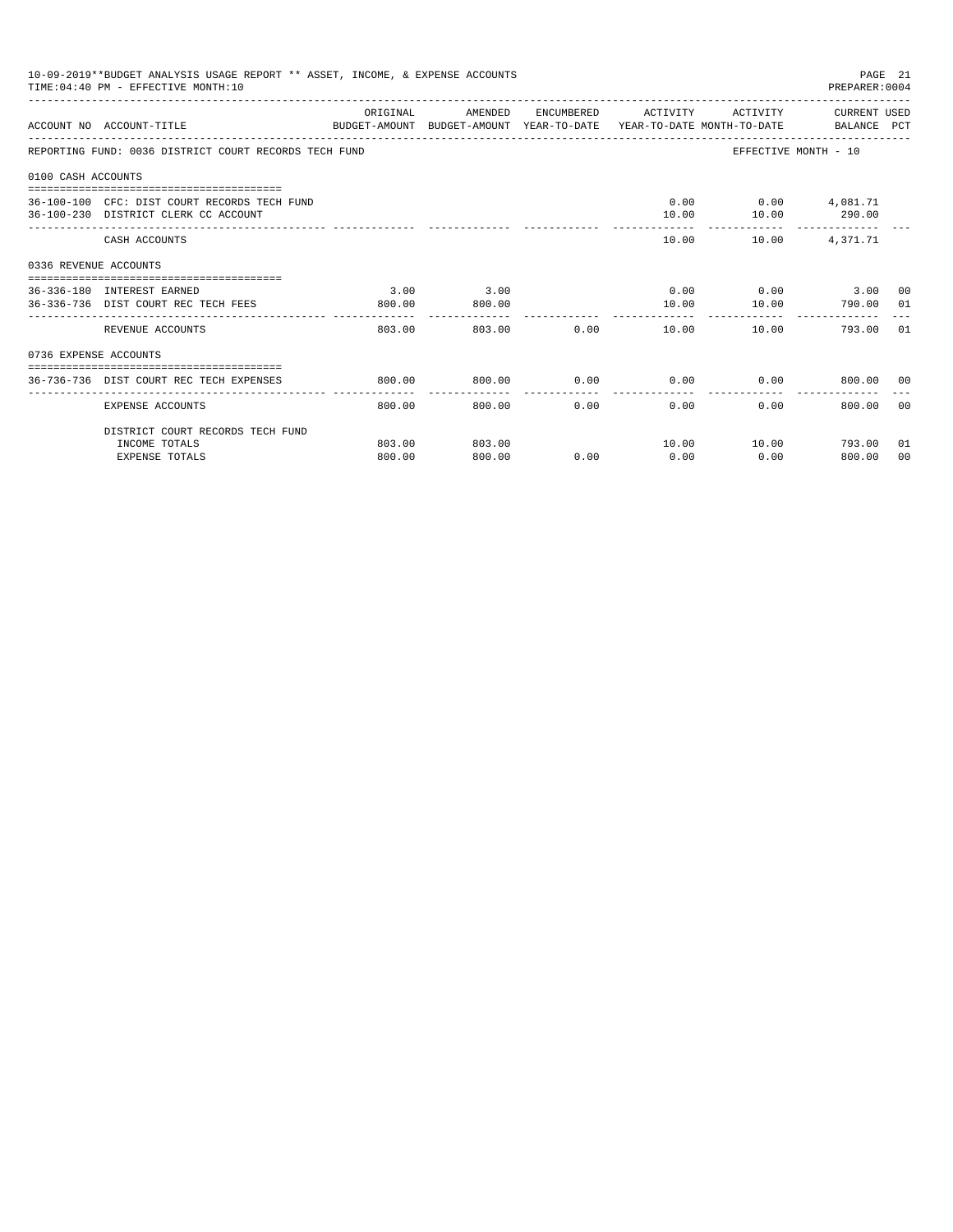| 10-09-2019**BUDGET ANALYSIS USAGE REPORT ** ASSET, INCOME, & EXPENSE ACCOUNTS<br>PAGE 22<br>TIME: 04:40 PM - EFFECTIVE MONTH: 10<br>PREPARER: 0004<br>ORIGINAL<br>AMENDED<br>ENCUMBERED ACTIVITY<br>ACTIVITY<br>CURRENT USED<br>ACCOUNT NO ACCOUNT-TITLE CONTROL SUDGET-AMOUNT BUDGET-AMOUNT YEAR-TO-DATE YEAR-TO-DATE MONTH-TO-DATE BALANCE PCT<br>EFFECTIVE MONTH - 10<br>REPORTING FUND: 0039 COMMISSARY PROFIT ACCOUNT<br>0100 CASH ACCOUNTS<br>73.05 73.05 2,701.27<br>39-100-170 COMMISSARY CHECKING<br>2,701.27<br>73.05<br>73.05<br>CASH ACCOUNTS<br>0300 COMMISSARY REVENUE ACCOUNT<br>-------------------------------------<br>1,000.00 1,000.00<br>73.57 73.57 926.43 07<br>39-300-110 REVENUE COMMISSARY<br>39-300-120 INTEREST EARNED<br>27.00<br>27.00<br>0.00<br>0.00<br>27.00<br>00<br>$1.027.00$ $1.027.00$<br>0.00<br>73.57<br>73.57<br>953.43 07<br>COMMISSARY REVENUE ACCOUNT<br>0400 COMMISSARY EXPENSE<br>0.00<br>0.00<br>0.00<br>0.00<br>39-400-110 EXPENSE<br>0.00<br>0.00<br>------------<br>0.00<br>0.00<br>0.00<br>0.00<br>0.00<br>COMMISSARY EXPENSE<br>0.00<br>COMMISSARY PROFIT ACCOUNT |      |                   |      |       |      |                 |  |
|-----------------------------------------------------------------------------------------------------------------------------------------------------------------------------------------------------------------------------------------------------------------------------------------------------------------------------------------------------------------------------------------------------------------------------------------------------------------------------------------------------------------------------------------------------------------------------------------------------------------------------------------------------------------------------------------------------------------------------------------------------------------------------------------------------------------------------------------------------------------------------------------------------------------------------------------------------------------------------------------------------------------------------------------------------------------------------------------------------------------------|------|-------------------|------|-------|------|-----------------|--|
|                                                                                                                                                                                                                                                                                                                                                                                                                                                                                                                                                                                                                                                                                                                                                                                                                                                                                                                                                                                                                                                                                                                       |      |                   |      |       |      |                 |  |
|                                                                                                                                                                                                                                                                                                                                                                                                                                                                                                                                                                                                                                                                                                                                                                                                                                                                                                                                                                                                                                                                                                                       |      |                   |      |       |      |                 |  |
|                                                                                                                                                                                                                                                                                                                                                                                                                                                                                                                                                                                                                                                                                                                                                                                                                                                                                                                                                                                                                                                                                                                       |      |                   |      |       |      |                 |  |
|                                                                                                                                                                                                                                                                                                                                                                                                                                                                                                                                                                                                                                                                                                                                                                                                                                                                                                                                                                                                                                                                                                                       |      |                   |      |       |      |                 |  |
|                                                                                                                                                                                                                                                                                                                                                                                                                                                                                                                                                                                                                                                                                                                                                                                                                                                                                                                                                                                                                                                                                                                       |      |                   |      |       |      |                 |  |
|                                                                                                                                                                                                                                                                                                                                                                                                                                                                                                                                                                                                                                                                                                                                                                                                                                                                                                                                                                                                                                                                                                                       |      |                   |      |       |      |                 |  |
|                                                                                                                                                                                                                                                                                                                                                                                                                                                                                                                                                                                                                                                                                                                                                                                                                                                                                                                                                                                                                                                                                                                       |      |                   |      |       |      |                 |  |
|                                                                                                                                                                                                                                                                                                                                                                                                                                                                                                                                                                                                                                                                                                                                                                                                                                                                                                                                                                                                                                                                                                                       |      |                   |      |       |      |                 |  |
|                                                                                                                                                                                                                                                                                                                                                                                                                                                                                                                                                                                                                                                                                                                                                                                                                                                                                                                                                                                                                                                                                                                       |      |                   |      |       |      |                 |  |
|                                                                                                                                                                                                                                                                                                                                                                                                                                                                                                                                                                                                                                                                                                                                                                                                                                                                                                                                                                                                                                                                                                                       |      |                   |      |       |      |                 |  |
|                                                                                                                                                                                                                                                                                                                                                                                                                                                                                                                                                                                                                                                                                                                                                                                                                                                                                                                                                                                                                                                                                                                       |      |                   |      |       |      |                 |  |
|                                                                                                                                                                                                                                                                                                                                                                                                                                                                                                                                                                                                                                                                                                                                                                                                                                                                                                                                                                                                                                                                                                                       |      |                   |      |       |      |                 |  |
|                                                                                                                                                                                                                                                                                                                                                                                                                                                                                                                                                                                                                                                                                                                                                                                                                                                                                                                                                                                                                                                                                                                       |      |                   |      |       |      |                 |  |
| INCOME TOTALS                                                                                                                                                                                                                                                                                                                                                                                                                                                                                                                                                                                                                                                                                                                                                                                                                                                                                                                                                                                                                                                                                                         |      | 1,027.00 1,027.00 |      | 73.57 |      | 73.57 953.43 07 |  |
| <b>EXPENSE TOTALS</b>                                                                                                                                                                                                                                                                                                                                                                                                                                                                                                                                                                                                                                                                                                                                                                                                                                                                                                                                                                                                                                                                                                 | 0.00 | 0.00              | 0.00 | 0.00  | 0.00 | 0.00            |  |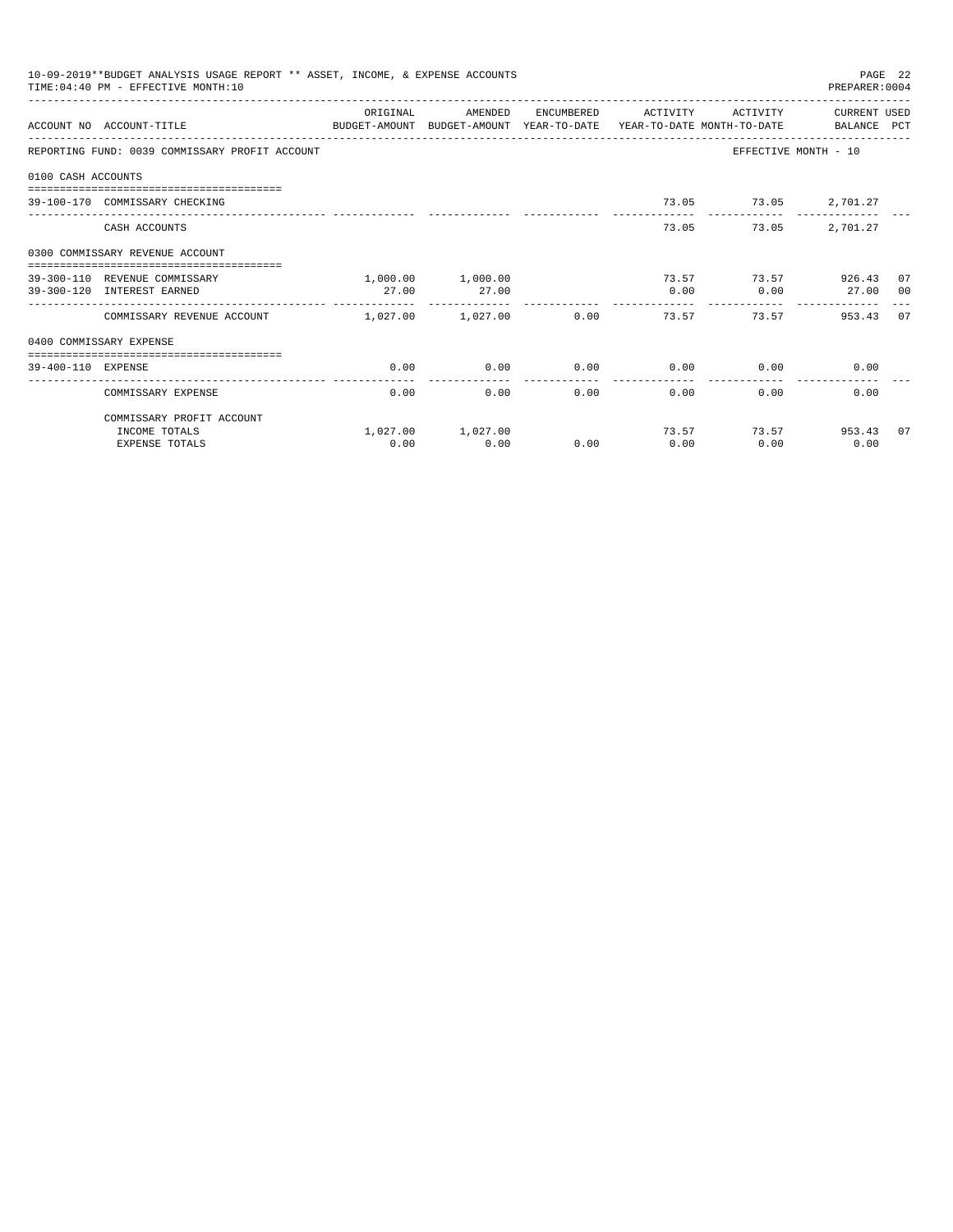| 10-09-2019**BUDGET ANALYSIS USAGE REPORT ** ASSET, INCOME, & EXPENSE ACCOUNTS<br>PAGE 23<br>TIME: 04:40 PM - EFFECTIVE MONTH: 10<br>PREPARER: 0004<br>ORIGINAL<br>ENCUMBERED ACTIVITY<br>ACTIVITY<br>CURRENT USED<br>AMENDED<br>ACCOUNT NO ACCOUNT-TITLE<br>BUDGET-AMOUNT BUDGET-AMOUNT YEAR-TO-DATE YEAR-TO-DATE MONTH-TO-DATE   BALANCE PCT<br>REPORTING FUND: 0040 ELECTION SERVICE CONTRACT FUND<br>EFFECTIVE MONTH - 10<br>0100 CASH ACCOUNTS<br>0.00<br>$0.00$ $421.49$<br>40-100-100 CFC: ELECTION SERVICES CONT FUND<br>0.00<br>$0.00$ 421.49<br>CASH ACCOUNTS<br>0340 REVENUE ACCOUNTS<br>0.00<br>$0.00$ $0.00$ $0.00$<br>0.00<br>40-340-180 INTEREST EARNED<br>$0.00$ 400.00 00<br>40-340-740 ELECTION SERVICE REVENUES<br>400.00<br>0.00<br>400.00<br>. <u>.</u><br>0.00<br>0.00<br>REVENUE ACCOUNTS<br>400.00<br>400.00<br>0.00<br>400.00<br>- 0.0<br>0740 EXPENSE ACCOUNTS<br>$1.400.00$ $1.400.00$ $0.00$ $0.00$ $0.00$ $0.00$ $1.400.00$ $0.0$<br>40-740-740 ELECTION SERVICE EXPENSES |          |                   |      |                                       |      |                    |    |
|-------------------------------------------------------------------------------------------------------------------------------------------------------------------------------------------------------------------------------------------------------------------------------------------------------------------------------------------------------------------------------------------------------------------------------------------------------------------------------------------------------------------------------------------------------------------------------------------------------------------------------------------------------------------------------------------------------------------------------------------------------------------------------------------------------------------------------------------------------------------------------------------------------------------------------------------------------------------------------------------------------|----------|-------------------|------|---------------------------------------|------|--------------------|----|
|                                                                                                                                                                                                                                                                                                                                                                                                                                                                                                                                                                                                                                                                                                                                                                                                                                                                                                                                                                                                       |          |                   |      |                                       |      |                    |    |
|                                                                                                                                                                                                                                                                                                                                                                                                                                                                                                                                                                                                                                                                                                                                                                                                                                                                                                                                                                                                       |          |                   |      |                                       |      |                    |    |
|                                                                                                                                                                                                                                                                                                                                                                                                                                                                                                                                                                                                                                                                                                                                                                                                                                                                                                                                                                                                       |          |                   |      |                                       |      |                    |    |
|                                                                                                                                                                                                                                                                                                                                                                                                                                                                                                                                                                                                                                                                                                                                                                                                                                                                                                                                                                                                       |          |                   |      |                                       |      |                    |    |
|                                                                                                                                                                                                                                                                                                                                                                                                                                                                                                                                                                                                                                                                                                                                                                                                                                                                                                                                                                                                       |          |                   |      |                                       |      |                    |    |
|                                                                                                                                                                                                                                                                                                                                                                                                                                                                                                                                                                                                                                                                                                                                                                                                                                                                                                                                                                                                       |          |                   |      |                                       |      |                    |    |
|                                                                                                                                                                                                                                                                                                                                                                                                                                                                                                                                                                                                                                                                                                                                                                                                                                                                                                                                                                                                       |          |                   |      |                                       |      |                    |    |
|                                                                                                                                                                                                                                                                                                                                                                                                                                                                                                                                                                                                                                                                                                                                                                                                                                                                                                                                                                                                       |          |                   |      |                                       |      |                    |    |
|                                                                                                                                                                                                                                                                                                                                                                                                                                                                                                                                                                                                                                                                                                                                                                                                                                                                                                                                                                                                       |          |                   |      |                                       |      |                    |    |
|                                                                                                                                                                                                                                                                                                                                                                                                                                                                                                                                                                                                                                                                                                                                                                                                                                                                                                                                                                                                       |          |                   |      |                                       |      |                    |    |
|                                                                                                                                                                                                                                                                                                                                                                                                                                                                                                                                                                                                                                                                                                                                                                                                                                                                                                                                                                                                       |          |                   |      |                                       |      |                    |    |
| EXPENSE ACCOUNTS                                                                                                                                                                                                                                                                                                                                                                                                                                                                                                                                                                                                                                                                                                                                                                                                                                                                                                                                                                                      |          | 1,400.00 1,400.00 |      | ----------------<br>$0.00$ and $0.00$ | 0.00 | $0.00$ 1.400.00 00 |    |
| ELECTION SERVICE CONTRACT FUND                                                                                                                                                                                                                                                                                                                                                                                                                                                                                                                                                                                                                                                                                                                                                                                                                                                                                                                                                                        |          |                   |      |                                       |      |                    |    |
| INCOME TOTALS                                                                                                                                                                                                                                                                                                                                                                                                                                                                                                                                                                                                                                                                                                                                                                                                                                                                                                                                                                                         |          | 400.00 400.00     |      |                                       | 0.00 | $0.00$ 400.00      | 00 |
| <b>EXPENSE TOTALS</b>                                                                                                                                                                                                                                                                                                                                                                                                                                                                                                                                                                                                                                                                                                                                                                                                                                                                                                                                                                                 | 1,400.00 | 1,400.00          | 0.00 | 0.00                                  | 0.00 | 1,400.00           | 00 |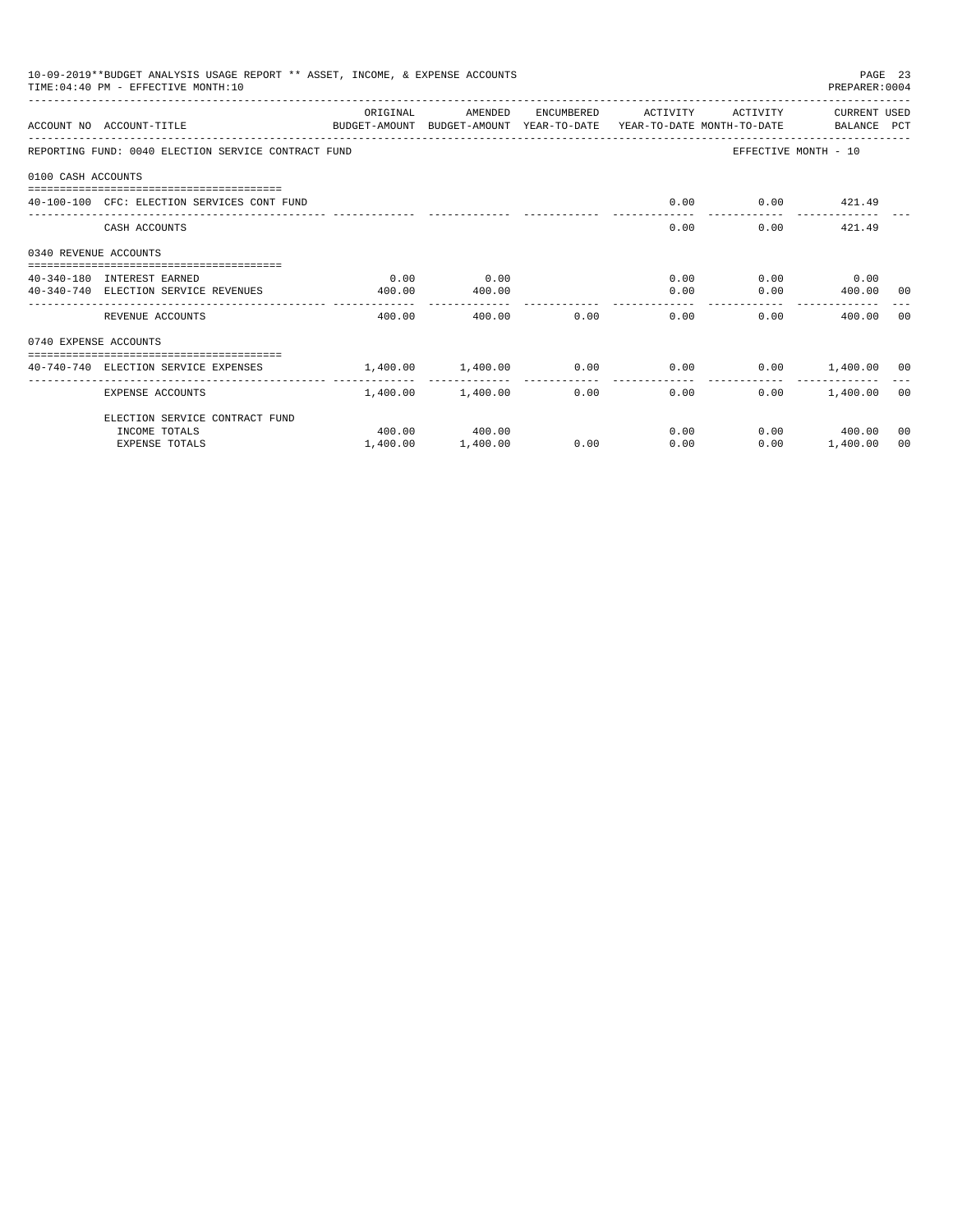| 10-09-2019**BUDGET ANALYSIS USAGE REPORT ** ASSET, INCOME, & EXPENSE ACCOUNTS<br>PAGE 24<br>TIME: 04:40 PM - EFFECTIVE MONTH: 10<br>PREPARER: 0004<br>CURRENT USED<br>ORIGINAL<br>AMENDED<br>ENCUMBERED ACTIVITY<br>ACTIVITY<br>ACCOUNT NO ACCOUNT-TITLE<br>BUDGET-AMOUNT BUDGET-AMOUNT YEAR-TO-DATE YEAR-TO-DATE MONTH-TO-DATE BALANCE PCT<br>REPORTING FUND: 0050 COUNTY CLERK ARCHIVES FUND<br>EFFECTIVE MONTH - 10<br>0100 CASH ACCOUNTS<br>336.59- 336.59- 68,516.87<br>50-100-100 CFC: COUNTY CLERK ARCHIVES FUND<br>20.00 20.00 506.00<br>50-100-231 COUNTY CLERK CC ACCOUNT<br>$316.59 - 316.59 - 69.022.87$<br>CASH ACCOUNTS<br>0350 REVENUE ACCOUNTS<br>9.00<br>$0.00$ 0.00<br>50-350-180 INTEREST EARNED<br>9.00<br>9.00 00<br>350.00  14,650.00  02<br>50-350-750 COUNTY CLERK ARCHIVE FEES 300 15,000.00<br>350.00<br>15,000.00<br>----------<br>________________<br>0.00<br>350.00 14,659.00 02<br>REVENUE ACCOUNTS<br>15,009.00 15,009.00<br>350.00<br>0750 EXPENSE ACCOUNTS<br>690.00 19,310.00<br>20,000.00 20,000.00<br>0.00<br>50-750-110 COUNTY CLERK ADMIN ASSISTANT<br>690.00<br>03<br>50-750-200 FICA EXPENSE<br>1,000.00<br>1,000.00<br>0.00<br>50.80<br>50.80<br>949.20<br>05<br>06<br>50-750-205 RETIREMENT EXPENSE<br>1,000,00<br>1,000.00<br>0.00<br>56.79<br>56.79 943.21<br>0.00<br>0.00<br>0.00<br>$0.00$ 0.00<br>50-750-750 COUNTY CLERK ARCHIVE EXPENSES<br>0.00 |                            |           |                     |      |                             |                  |           |    |
|---------------------------------------------------------------------------------------------------------------------------------------------------------------------------------------------------------------------------------------------------------------------------------------------------------------------------------------------------------------------------------------------------------------------------------------------------------------------------------------------------------------------------------------------------------------------------------------------------------------------------------------------------------------------------------------------------------------------------------------------------------------------------------------------------------------------------------------------------------------------------------------------------------------------------------------------------------------------------------------------------------------------------------------------------------------------------------------------------------------------------------------------------------------------------------------------------------------------------------------------------------------------------------------------------------------------------------------------------------------------------------------------------|----------------------------|-----------|---------------------|------|-----------------------------|------------------|-----------|----|
|                                                                                                                                                                                                                                                                                                                                                                                                                                                                                                                                                                                                                                                                                                                                                                                                                                                                                                                                                                                                                                                                                                                                                                                                                                                                                                                                                                                                   |                            |           |                     |      |                             |                  |           |    |
|                                                                                                                                                                                                                                                                                                                                                                                                                                                                                                                                                                                                                                                                                                                                                                                                                                                                                                                                                                                                                                                                                                                                                                                                                                                                                                                                                                                                   |                            |           |                     |      |                             |                  |           |    |
|                                                                                                                                                                                                                                                                                                                                                                                                                                                                                                                                                                                                                                                                                                                                                                                                                                                                                                                                                                                                                                                                                                                                                                                                                                                                                                                                                                                                   |                            |           |                     |      |                             |                  |           |    |
|                                                                                                                                                                                                                                                                                                                                                                                                                                                                                                                                                                                                                                                                                                                                                                                                                                                                                                                                                                                                                                                                                                                                                                                                                                                                                                                                                                                                   |                            |           |                     |      |                             |                  |           |    |
|                                                                                                                                                                                                                                                                                                                                                                                                                                                                                                                                                                                                                                                                                                                                                                                                                                                                                                                                                                                                                                                                                                                                                                                                                                                                                                                                                                                                   |                            |           |                     |      |                             |                  |           |    |
|                                                                                                                                                                                                                                                                                                                                                                                                                                                                                                                                                                                                                                                                                                                                                                                                                                                                                                                                                                                                                                                                                                                                                                                                                                                                                                                                                                                                   |                            |           |                     |      |                             |                  |           |    |
|                                                                                                                                                                                                                                                                                                                                                                                                                                                                                                                                                                                                                                                                                                                                                                                                                                                                                                                                                                                                                                                                                                                                                                                                                                                                                                                                                                                                   |                            |           |                     |      |                             |                  |           |    |
|                                                                                                                                                                                                                                                                                                                                                                                                                                                                                                                                                                                                                                                                                                                                                                                                                                                                                                                                                                                                                                                                                                                                                                                                                                                                                                                                                                                                   |                            |           |                     |      |                             |                  |           |    |
|                                                                                                                                                                                                                                                                                                                                                                                                                                                                                                                                                                                                                                                                                                                                                                                                                                                                                                                                                                                                                                                                                                                                                                                                                                                                                                                                                                                                   |                            |           |                     |      |                             |                  |           |    |
|                                                                                                                                                                                                                                                                                                                                                                                                                                                                                                                                                                                                                                                                                                                                                                                                                                                                                                                                                                                                                                                                                                                                                                                                                                                                                                                                                                                                   |                            |           |                     |      |                             |                  |           |    |
|                                                                                                                                                                                                                                                                                                                                                                                                                                                                                                                                                                                                                                                                                                                                                                                                                                                                                                                                                                                                                                                                                                                                                                                                                                                                                                                                                                                                   |                            |           |                     |      |                             |                  |           |    |
|                                                                                                                                                                                                                                                                                                                                                                                                                                                                                                                                                                                                                                                                                                                                                                                                                                                                                                                                                                                                                                                                                                                                                                                                                                                                                                                                                                                                   |                            |           |                     |      |                             |                  |           |    |
|                                                                                                                                                                                                                                                                                                                                                                                                                                                                                                                                                                                                                                                                                                                                                                                                                                                                                                                                                                                                                                                                                                                                                                                                                                                                                                                                                                                                   |                            |           |                     |      |                             |                  |           |    |
|                                                                                                                                                                                                                                                                                                                                                                                                                                                                                                                                                                                                                                                                                                                                                                                                                                                                                                                                                                                                                                                                                                                                                                                                                                                                                                                                                                                                   |                            |           |                     |      |                             |                  |           |    |
|                                                                                                                                                                                                                                                                                                                                                                                                                                                                                                                                                                                                                                                                                                                                                                                                                                                                                                                                                                                                                                                                                                                                                                                                                                                                                                                                                                                                   |                            |           |                     |      |                             |                  |           |    |
|                                                                                                                                                                                                                                                                                                                                                                                                                                                                                                                                                                                                                                                                                                                                                                                                                                                                                                                                                                                                                                                                                                                                                                                                                                                                                                                                                                                                   | <b>EXPENSE ACCOUNTS</b>    |           | 22,000.00 22,000.00 |      | $0.00$ and $0.00$<br>797.59 | 797.59           | 21,202.41 | 04 |
|                                                                                                                                                                                                                                                                                                                                                                                                                                                                                                                                                                                                                                                                                                                                                                                                                                                                                                                                                                                                                                                                                                                                                                                                                                                                                                                                                                                                   | COUNTY CLERK ARCHIVES FUND |           |                     |      |                             |                  |           |    |
|                                                                                                                                                                                                                                                                                                                                                                                                                                                                                                                                                                                                                                                                                                                                                                                                                                                                                                                                                                                                                                                                                                                                                                                                                                                                                                                                                                                                   | INCOME TOTALS              |           | 15,009.00 15,009.00 |      | 350.00                      | 350.00 14,659.00 |           | 02 |
|                                                                                                                                                                                                                                                                                                                                                                                                                                                                                                                                                                                                                                                                                                                                                                                                                                                                                                                                                                                                                                                                                                                                                                                                                                                                                                                                                                                                   | <b>EXPENSE TOTALS</b>      | 22,000.00 | 22,000.00           | 0.00 | 797.59                      | 797.59           | 21,202.41 | 04 |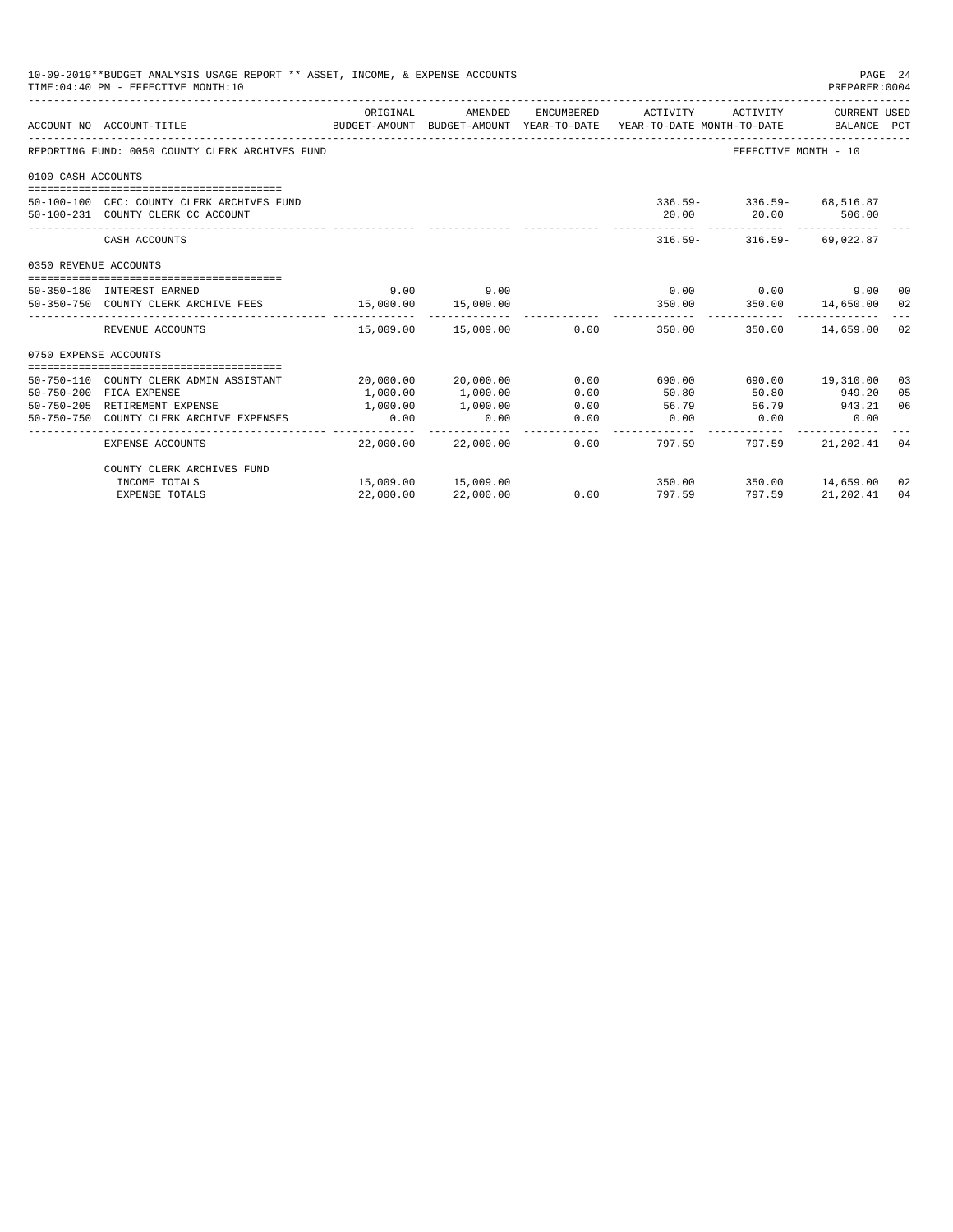| 10-09-2019**BUDGET ANALYSIS USAGE REPORT ** ASSET, INCOME, & EXPENSE ACCOUNTS<br>PAGE 25<br>TIME: 04:40 PM - EFFECTIVE MONTH: 10<br>PREPARER: 0004<br>ORIGINAL<br>AMENDED<br>ACTIVITY CURRENT USED<br>ENCUMBERED ACTIVITY<br>ACCOUNT NO ACCOUNT-TITLE COMPUTER ANOUNT BUDGET-AMOUNT HEAR-TO-DATE YEAR-TO-DATE MONTH-TO-DATE BALANCE PCT<br>REPORTING FUND: 0053 JUDICIAL TRAINING FUND<br>EFFECTIVE MONTH - 10<br>0100 CASH ACCOUNTS<br>$0.00$ $0.00$ $876.01$<br>53-100-100 JUDICIAL TRAINING FUND<br>$0.00$ 65.00<br>53-100-231 COUNTY CLERK CC ACCOUNT<br>0.00<br>0.00<br>$0.00$ 941.01<br>CASH ACCOUNTS<br>0353 REVENUE ACCOUNTS<br>$0.00$ $0.00$ $0.00$<br>0.00<br>0.00<br>53-353-180 INTEREST EARNED<br>0.00<br>$0.00$ and $0.00$<br>53-353-753 JUDICIAL TRAINING FEES<br>85.00<br>85.00<br>85.00 00<br>------ ------<br>$0.00$ and $0.00$<br>REVENUE ACCOUNTS<br>85.00<br>85.00<br>$0.00$ and $0.00$<br>0.00<br>85.00<br>0753 EXPENSE ACCOUNTS<br>$0.00$ $0.00$ $0.00$ $0.00$<br>85.00<br>85.00<br>53-753-753 JUDICIAL TRAINING EXPENSES<br>85.00 00<br>0.00<br>85.00<br>85.00<br>0.00<br>0.00<br>85.00<br>EXPENSE ACCOUNTS |                        |       |       |      |      |      |               |                |
|------------------------------------------------------------------------------------------------------------------------------------------------------------------------------------------------------------------------------------------------------------------------------------------------------------------------------------------------------------------------------------------------------------------------------------------------------------------------------------------------------------------------------------------------------------------------------------------------------------------------------------------------------------------------------------------------------------------------------------------------------------------------------------------------------------------------------------------------------------------------------------------------------------------------------------------------------------------------------------------------------------------------------------------------------------------------------------------------------------------------------------|------------------------|-------|-------|------|------|------|---------------|----------------|
|                                                                                                                                                                                                                                                                                                                                                                                                                                                                                                                                                                                                                                                                                                                                                                                                                                                                                                                                                                                                                                                                                                                                    |                        |       |       |      |      |      |               |                |
|                                                                                                                                                                                                                                                                                                                                                                                                                                                                                                                                                                                                                                                                                                                                                                                                                                                                                                                                                                                                                                                                                                                                    |                        |       |       |      |      |      |               |                |
|                                                                                                                                                                                                                                                                                                                                                                                                                                                                                                                                                                                                                                                                                                                                                                                                                                                                                                                                                                                                                                                                                                                                    |                        |       |       |      |      |      |               |                |
|                                                                                                                                                                                                                                                                                                                                                                                                                                                                                                                                                                                                                                                                                                                                                                                                                                                                                                                                                                                                                                                                                                                                    |                        |       |       |      |      |      |               |                |
|                                                                                                                                                                                                                                                                                                                                                                                                                                                                                                                                                                                                                                                                                                                                                                                                                                                                                                                                                                                                                                                                                                                                    |                        |       |       |      |      |      |               |                |
|                                                                                                                                                                                                                                                                                                                                                                                                                                                                                                                                                                                                                                                                                                                                                                                                                                                                                                                                                                                                                                                                                                                                    |                        |       |       |      |      |      |               |                |
|                                                                                                                                                                                                                                                                                                                                                                                                                                                                                                                                                                                                                                                                                                                                                                                                                                                                                                                                                                                                                                                                                                                                    |                        |       |       |      |      |      |               |                |
|                                                                                                                                                                                                                                                                                                                                                                                                                                                                                                                                                                                                                                                                                                                                                                                                                                                                                                                                                                                                                                                                                                                                    |                        |       |       |      |      |      |               | 0.0            |
|                                                                                                                                                                                                                                                                                                                                                                                                                                                                                                                                                                                                                                                                                                                                                                                                                                                                                                                                                                                                                                                                                                                                    |                        |       |       |      |      |      |               |                |
|                                                                                                                                                                                                                                                                                                                                                                                                                                                                                                                                                                                                                                                                                                                                                                                                                                                                                                                                                                                                                                                                                                                                    |                        |       |       |      |      |      |               |                |
|                                                                                                                                                                                                                                                                                                                                                                                                                                                                                                                                                                                                                                                                                                                                                                                                                                                                                                                                                                                                                                                                                                                                    |                        |       |       |      |      |      |               | 0 <sub>0</sub> |
|                                                                                                                                                                                                                                                                                                                                                                                                                                                                                                                                                                                                                                                                                                                                                                                                                                                                                                                                                                                                                                                                                                                                    | JUDICIAL TRAINING FUND |       |       |      |      |      |               |                |
|                                                                                                                                                                                                                                                                                                                                                                                                                                                                                                                                                                                                                                                                                                                                                                                                                                                                                                                                                                                                                                                                                                                                    | INCOME TOTALS          | 85.00 | 85.00 |      | 0.00 |      | 0.00<br>85.00 | 00             |
|                                                                                                                                                                                                                                                                                                                                                                                                                                                                                                                                                                                                                                                                                                                                                                                                                                                                                                                                                                                                                                                                                                                                    | <b>EXPENSE TOTALS</b>  | 85.00 | 85.00 | 0.00 | 0.00 | 0.00 | 85.00         | 00             |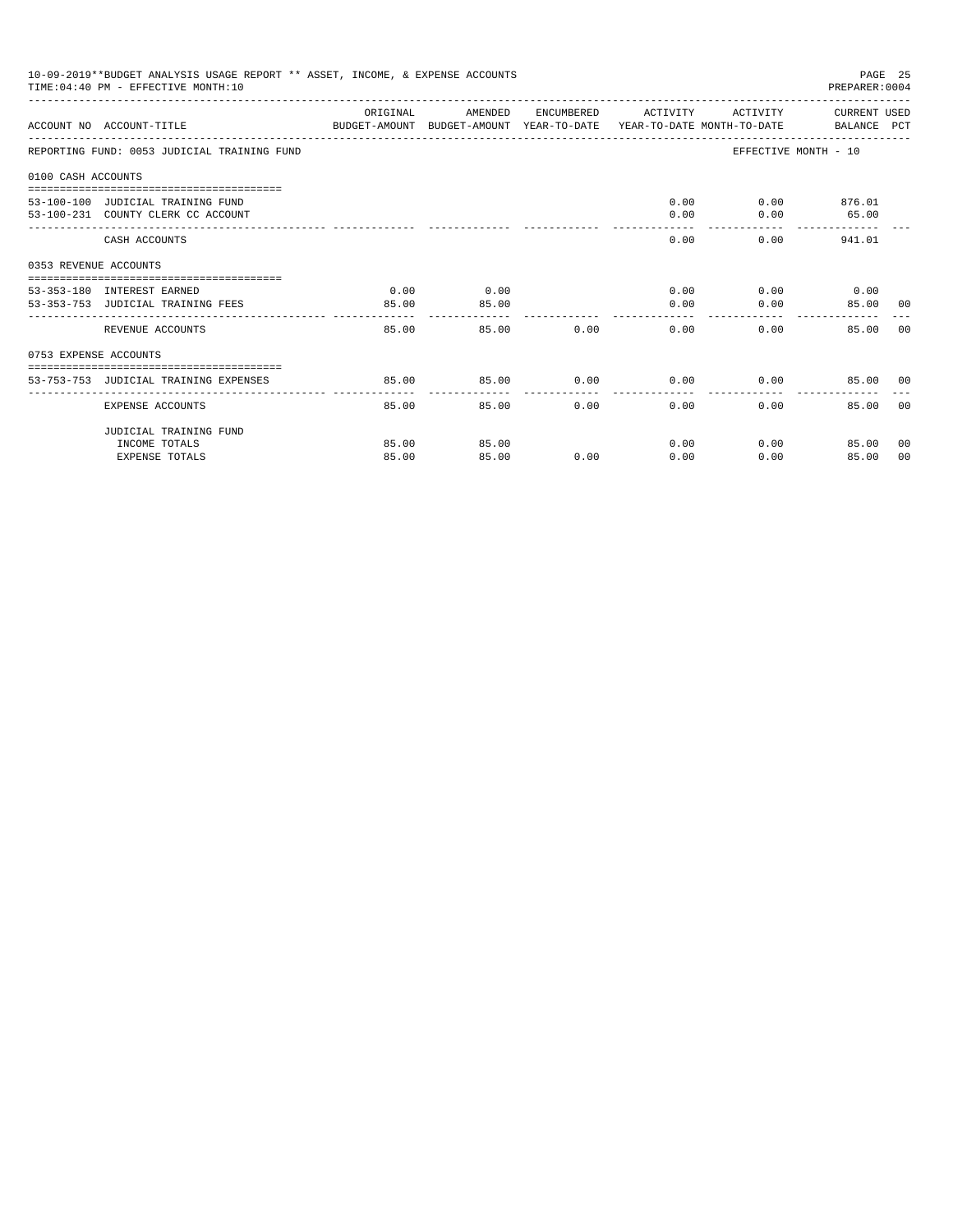|                       | 10-09-2019**BUDGET ANALYSIS USAGE REPORT ** ASSET, INCOME, & EXPENSE ACCOUNTS<br>TIME: 04:40 PM - EFFECTIVE MONTH: 10 |            |                                                     |                |                |                                        | PAGE 26<br>PREPARER: 0004   |                |
|-----------------------|-----------------------------------------------------------------------------------------------------------------------|------------|-----------------------------------------------------|----------------|----------------|----------------------------------------|-----------------------------|----------------|
|                       | ACCOUNT NO ACCOUNT-TITLE                                                                                              | ORIGINAL   | AMENDED<br>BUDGET-AMOUNT BUDGET-AMOUNT YEAR-TO-DATE | ENCUMBERED     | ACTIVITY       | ACTIVITY<br>YEAR-TO-DATE MONTH-TO-DATE | CURRENT USED<br>BALANCE PCT |                |
|                       | REPORTING FUND: 0056 COUNTY CLERK PRESERVATION FUND                                                                   |            |                                                     |                |                |                                        | EFFECTIVE MONTH - 10        |                |
| 0100 CASH ACCOUNTS    |                                                                                                                       |            |                                                     |                |                |                                        |                             |                |
|                       |                                                                                                                       |            |                                                     |                |                |                                        |                             |                |
|                       | 56-100-100 CFC: COUNTY CLERK PRESERVATION                                                                             |            |                                                     |                |                | 338.00 338.00 9.884.89                 |                             |                |
|                       | 56-100-231 COUNTY CLERK CC ACCOUNT                                                                                    |            |                                                     |                | 20.00          |                                        | 20.00 410.00                |                |
|                       | CASH ACCOUNTS                                                                                                         |            |                                                     |                |                | 358.00 358.00 10,294.89                |                             |                |
| 0356 REVENUE ACCOUNTS |                                                                                                                       |            |                                                     |                |                |                                        |                             |                |
|                       | 56-356-180 INTEREST EARNED                                                                                            | 50.00      | 50.00                                               |                |                | $0.00$ 0.00                            | 50.00 00                    |                |
|                       | 56-356-756 COUNTY CLERK PRESERVATION FEES 14,000.00 14,000.00                                                         |            |                                                     |                |                | $350.00$ $350.00$ $13,650.00$ 03       |                             |                |
|                       | 56-356-757 PRESERVATION VS HB 1744                                                                                    | 200.00     | 200.00                                              |                | 8.00           | 8.00                                   | 192.00 04                   |                |
|                       | REVENUE ACCOUNTS                                                                                                      | ---------- | 14,250.00 14,250.00                                 |                | 0.00           | 358.00 358.00 13.892.00 03             |                             |                |
| 0756 EXPENSE ACCOUNTS |                                                                                                                       |            |                                                     |                |                |                                        |                             |                |
|                       |                                                                                                                       |            |                                                     |                |                |                                        |                             |                |
|                       | 56-756-110 COUNTY CLERK ADMIN ASSISTANT                                                                               | 7.000.00   | 7,000.00                                            | 0.00           | 0.00           |                                        | $0.00$ 7,000.00             | 00             |
|                       | 56-756-200 FICA EXPENSE                                                                                               | 850.00     | 850.00                                              | 0.00           | 0.00           | 0.00                                   | 850.00                      | 0 <sup>0</sup> |
|                       | 56-756-205 RETIREMENT EXPENSE                                                                                         | 800.00     | 800.00                                              | 0.00           | 0.00           |                                        | $0.00$ 800.00               | 0 <sup>0</sup> |
|                       | 56-756-756 COUNTY CLERK PRESERVATION EXPENSE 5,600.00                                                                 |            | 5,600.00                                            | 0.00           | 0.00           | 0.00                                   | 5,600.00                    | 0 <sup>0</sup> |
|                       | 56-756-757 PRESERVATION VS HB 1744                                                                                    | 0.00       | 0.00                                                | 0.00<br>------ | 0.00<br>------ | 0.00                                   | 0.00                        |                |
|                       | EXPENSE ACCOUNTS                                                                                                      |            | 14,250.00  14,250.00                                | 0.00           | 0.00           |                                        | $0.00$ 14,250.00 00         |                |
|                       | COUNTY CLERK PRESERVATION FUND                                                                                        |            |                                                     |                |                |                                        |                             |                |
|                       | INCOME TOTALS                                                                                                         |            | 14,250.00 14,250.00                                 |                |                | 358.00 358.00 13,892.00                |                             | 03             |
|                       | <b>EXPENSE TOTALS</b>                                                                                                 | 14,250.00  | 14,250.00                                           | 0.00           | 0.00           | 0.00                                   | 14,250.00                   | 00             |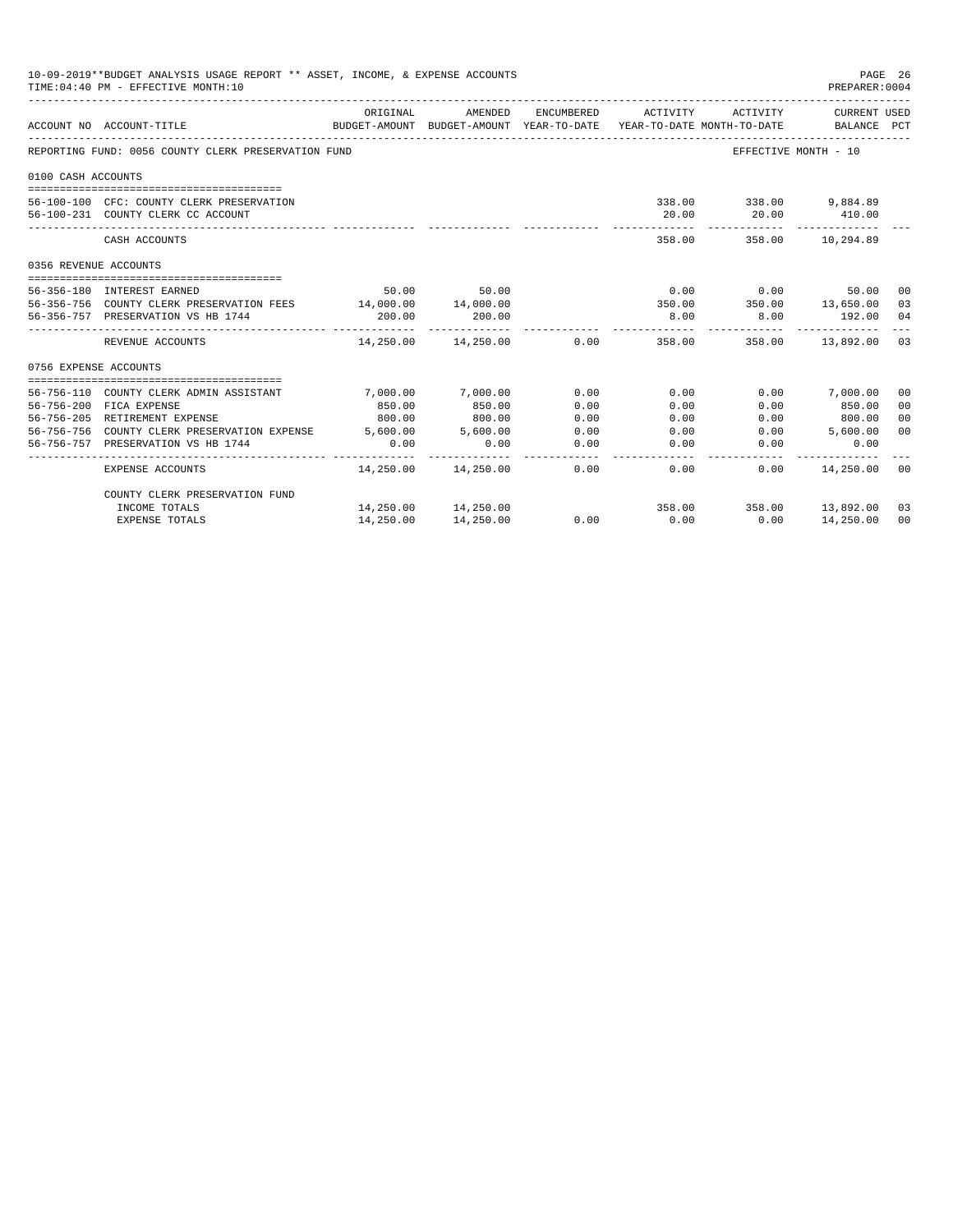| 10-09-2019**BUDGET ANALYSIS USAGE REPORT ** ASSET, INCOME, & EXPENSE ACCOUNTS<br>PAGE 27<br>TIME: 04:40 PM - EFFECTIVE MONTH: 10<br>PREPARER: 0004<br>ORIGINAL<br>ENCUMBERED ACTIVITY<br>ACTIVITY CURRENT USED<br>AMENDED<br>ACCOUNT NO ACCOUNT-TITLE CONTROL SUDGET-AMOUNT BUDGET-AMOUNT YEAR-TO-DATE YEAR-TO-DATE MONTH-TO-DATE BALANCE PCT<br>EFFECTIVE MONTH - 10<br>REPORTING FUND: 0060 LAW LIBRARY FUND<br>0100 CASH ACCOUNTS<br>$0.00$ $0.00$ $10,946.51$<br>60-100-100 CFC: LAW LIBRARY<br>35.00 35.00 700.00<br>60-100-230 DISTRICT CLERK CC ACCOUNT<br>60-100-231 COUNTY CLERK CC ACCOUNT<br>0.00<br>$0.00$ 490.00<br>35.00<br>35.00 12,136.51<br>CASH ACCOUNTS<br>0360 REVENUE ACCOUNTS<br>$0.00$ 0.00<br>$0.00$ $0.00$ $0.00$ $0.00$<br>60-360-180 INTEREST EARNED<br>2,200.00 2,200.00<br>35.00 35.00 2,165.00 02<br>60-360-760 LAW LIBRARY FEES<br>----------- ------------ -------------<br>$2.200.00$ $2.200.00$ $0.00$<br>2,165.00<br>REVENUE ACCOUNTS<br>35.00<br>35.00<br>0760 EXPENSE ACCOUNTS<br>1,250.00 1,250.00<br>$0.00$ $0.00$ $0.00$ $0.00$ $1,250.00$ $00$<br>60-760-760 LAW LIBRARY EXPENSES<br>_______________________________<br>1,250.00 1,250.00 0.00<br>0.00<br>0.00<br>1,250.00<br>EXPENSE ACCOUNTS |                                                            |          |                               |      |      |               |                            |                      |
|-----------------------------------------------------------------------------------------------------------------------------------------------------------------------------------------------------------------------------------------------------------------------------------------------------------------------------------------------------------------------------------------------------------------------------------------------------------------------------------------------------------------------------------------------------------------------------------------------------------------------------------------------------------------------------------------------------------------------------------------------------------------------------------------------------------------------------------------------------------------------------------------------------------------------------------------------------------------------------------------------------------------------------------------------------------------------------------------------------------------------------------------------------------------------------------------------------------------------------------------|------------------------------------------------------------|----------|-------------------------------|------|------|---------------|----------------------------|----------------------|
|                                                                                                                                                                                                                                                                                                                                                                                                                                                                                                                                                                                                                                                                                                                                                                                                                                                                                                                                                                                                                                                                                                                                                                                                                                         |                                                            |          |                               |      |      |               |                            |                      |
|                                                                                                                                                                                                                                                                                                                                                                                                                                                                                                                                                                                                                                                                                                                                                                                                                                                                                                                                                                                                                                                                                                                                                                                                                                         |                                                            |          |                               |      |      |               |                            |                      |
|                                                                                                                                                                                                                                                                                                                                                                                                                                                                                                                                                                                                                                                                                                                                                                                                                                                                                                                                                                                                                                                                                                                                                                                                                                         |                                                            |          |                               |      |      |               |                            |                      |
|                                                                                                                                                                                                                                                                                                                                                                                                                                                                                                                                                                                                                                                                                                                                                                                                                                                                                                                                                                                                                                                                                                                                                                                                                                         |                                                            |          |                               |      |      |               |                            |                      |
|                                                                                                                                                                                                                                                                                                                                                                                                                                                                                                                                                                                                                                                                                                                                                                                                                                                                                                                                                                                                                                                                                                                                                                                                                                         |                                                            |          |                               |      |      |               |                            |                      |
|                                                                                                                                                                                                                                                                                                                                                                                                                                                                                                                                                                                                                                                                                                                                                                                                                                                                                                                                                                                                                                                                                                                                                                                                                                         |                                                            |          |                               |      |      |               |                            |                      |
|                                                                                                                                                                                                                                                                                                                                                                                                                                                                                                                                                                                                                                                                                                                                                                                                                                                                                                                                                                                                                                                                                                                                                                                                                                         |                                                            |          |                               |      |      |               |                            |                      |
|                                                                                                                                                                                                                                                                                                                                                                                                                                                                                                                                                                                                                                                                                                                                                                                                                                                                                                                                                                                                                                                                                                                                                                                                                                         |                                                            |          |                               |      |      |               |                            | 02                   |
|                                                                                                                                                                                                                                                                                                                                                                                                                                                                                                                                                                                                                                                                                                                                                                                                                                                                                                                                                                                                                                                                                                                                                                                                                                         |                                                            |          |                               |      |      |               |                            |                      |
|                                                                                                                                                                                                                                                                                                                                                                                                                                                                                                                                                                                                                                                                                                                                                                                                                                                                                                                                                                                                                                                                                                                                                                                                                                         |                                                            |          |                               |      |      |               |                            |                      |
|                                                                                                                                                                                                                                                                                                                                                                                                                                                                                                                                                                                                                                                                                                                                                                                                                                                                                                                                                                                                                                                                                                                                                                                                                                         |                                                            |          |                               |      |      |               |                            | 0 <sup>0</sup>       |
|                                                                                                                                                                                                                                                                                                                                                                                                                                                                                                                                                                                                                                                                                                                                                                                                                                                                                                                                                                                                                                                                                                                                                                                                                                         | LAW LIBRARY FUND<br>INCOME TOTALS<br><b>EXPENSE TOTALS</b> | 1,250.00 | 2,200.00 2,200.00<br>1,250.00 | 0.00 | 0.00 | 35.00<br>0.00 | 35.00 2.165.00<br>1,250.00 | 02<br>0 <sup>0</sup> |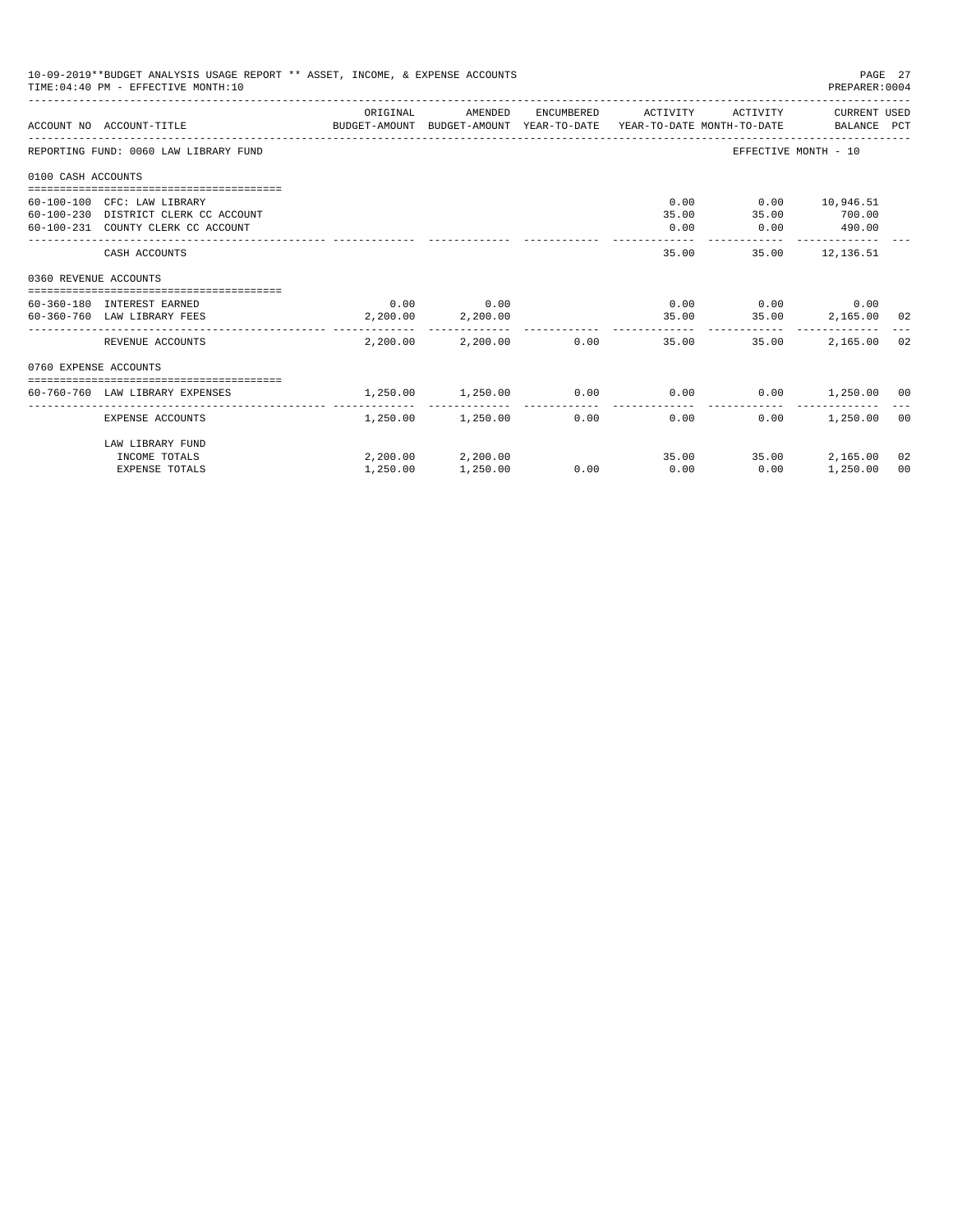|                       | 10-09-2019**BUDGET ANALYSIS USAGE REPORT ** ASSET, INCOME, & EXPENSE ACCOUNTS<br>TIME: 04:40 PM - EFFECTIVE MONTH: 10 |          |                                                     |                     |               |                                        | PAGE 28<br>PREPARER: 0004   |
|-----------------------|-----------------------------------------------------------------------------------------------------------------------|----------|-----------------------------------------------------|---------------------|---------------|----------------------------------------|-----------------------------|
|                       | ACCOUNT NO ACCOUNT-TITLE                                                                                              | ORIGINAL | AMENDED<br>BUDGET-AMOUNT BUDGET-AMOUNT YEAR-TO-DATE | ENCUMBERED          | ACTIVITY      | ACTIVITY<br>YEAR-TO-DATE MONTH-TO-DATE | CURRENT USED<br>BALANCE PCT |
|                       | REPORTING FUND: 0063 DISTRICT CLERK PRESERVATION FUND                                                                 |          |                                                     |                     |               |                                        | EFFECTIVE MONTH - 10        |
| 0100 CASH ACCOUNTS    |                                                                                                                       |          |                                                     |                     |               |                                        |                             |
|                       | 63-100-100 CFC: DISTRICT CLERK PRESERVATION                                                                           |          |                                                     |                     | 0.00          |                                        | $0.00$ 1,510.64             |
|                       | 63-100-230 DISTRICT CLERK CC ACCOUNT                                                                                  |          |                                                     |                     | 5.00          | 5.00                                   | 115.00                      |
|                       | CASH ACCOUNTS                                                                                                         |          |                                                     |                     | 5.00          | 5.00                                   | ------------<br>1,625.64    |
|                       |                                                                                                                       |          |                                                     |                     |               |                                        |                             |
|                       |                                                                                                                       |          |                                                     |                     |               |                                        |                             |
|                       | 63-363-180 INTEREST EARNED                                                                                            | 10.00    | 10.00                                               |                     | 0.00          | 0.00                                   | 10.00<br>-00                |
|                       | 63-363-763 DIST CLERK PRESERVATION FEES                                                                               | 220.00   | 220.00                                              |                     | 5.00          | 5.00                                   | 215.00<br>02                |
| 0363 REVENUE ACCOUNTS | 63-363-764 DIST CLERK CHILD SUPPORT                                                                                   | 0.00     | 0.00                                                |                     | 0.00          | 0.00                                   | 0.00                        |
|                       | 63-363-765 UNALLOCATED COURT COSTS BEFORE 03                                                                          | 0.00     | 0.00                                                |                     | 0.00          | 0.00                                   | 0.00                        |
|                       | REVENUE ACCOUNTS                                                                                                      | 230.00   | 230.00                                              | 0.00                | 5.00          | 5.00                                   | 225.00<br>02                |
| 0763 EXPENSE ACCOUNTS |                                                                                                                       |          |                                                     |                     |               |                                        |                             |
|                       |                                                                                                                       |          |                                                     |                     |               |                                        |                             |
| 63-763-763            | DIST CLERK PRESERVATION EXPENSE                                                                                       | 0.00     | 0.00                                                | 0.00                | 0.00          | 0.00                                   | 0.00                        |
|                       | 63-763-764 DIST CLERK CHILD SUPPORT                                                                                   | 0.00     | 0.00                                                | 0.00                | 0.00          | 0.00                                   | 0.00                        |
|                       | 63-763-765 UNALLOCATED COURT COSTS BEFORE 03                                                                          | 0.00     | 0.00                                                | 0.00<br>$- - - - -$ | 0.00<br>----- | 0.00                                   | 0.00                        |
|                       | <b>EXPENSE ACCOUNTS</b>                                                                                               | 0.00     | 0.00                                                | 0.00                | 0.00          | 0.00                                   | 0.00                        |
|                       | DISTRICT CLERK PRESERVATION FUND                                                                                      |          |                                                     |                     |               |                                        |                             |
|                       | INCOME TOTALS                                                                                                         | 230.00   | 230.00                                              |                     | 5.00          | 5.00                                   | 225.00<br>02                |
|                       | <b>EXPENSE TOTALS</b>                                                                                                 | 0.00     | 0.00                                                | 0.00                | 0.00          | 0.00                                   | 0.00                        |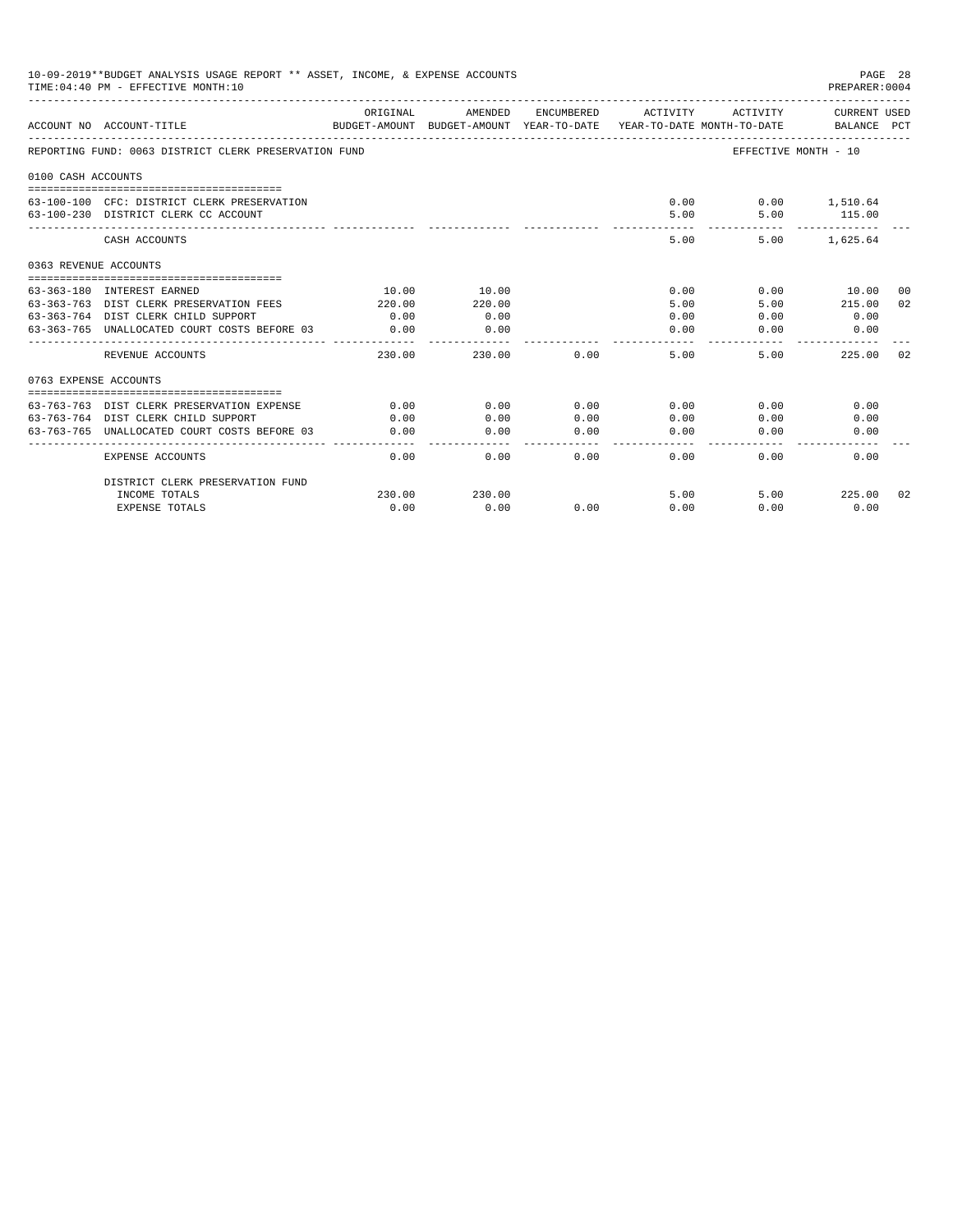|                       | 10-09-2019**BUDGET ANALYSIS USAGE REPORT ** ASSET, INCOME, & EXPENSE ACCOUNTS<br>PAGE 29<br>TIME: 04:40 PM - EFFECTIVE MONTH: 10<br>PREPARER: 0004<br>ORIGINAL<br>AMENDED<br>ENCUMBERED<br>ACTIVITY<br>CURRENT USED<br>ACTIVITY<br>BUDGET-AMOUNT BUDGET-AMOUNT YEAR-TO-DATE  YEAR-TO-DATE MONTH-TO-DATE     BALANCE PCT<br>ACCOUNT NO ACCOUNT-TITLE<br>REPORTING FUND: 0066 COURTHOUSE SECURITY FUND<br>EFFECTIVE MONTH - 10<br>0100 CASH ACCOUNTS<br>40.45<br>40.45 25.630.29<br>66-100-100 CFC: COURTHOUSE SECURITY<br>5.00<br>5.00<br>66-100-230 DISTRICT CLERK CC ACCOUNT<br>95.00<br>2.00 107.80<br>66-100-231 COUNTY CLERK CC ACCOUNT<br>2.00<br>945.86<br>66-100-232 JP ACCOUNT<br>51.06<br>51.06<br>98.51<br>CASH ACCOUNTS<br>98.51<br>26,778.95<br>0366 REVENUE ACCOUNTS |                                            |                               |                 |                       |                             |                      |          |
|-----------------------|-----------------------------------------------------------------------------------------------------------------------------------------------------------------------------------------------------------------------------------------------------------------------------------------------------------------------------------------------------------------------------------------------------------------------------------------------------------------------------------------------------------------------------------------------------------------------------------------------------------------------------------------------------------------------------------------------------------------------------------------------------------------------------------|--------------------------------------------|-------------------------------|-----------------|-----------------------|-----------------------------|----------------------|----------|
|                       |                                                                                                                                                                                                                                                                                                                                                                                                                                                                                                                                                                                                                                                                                                                                                                                   |                                            |                               |                 |                       |                             |                      |          |
|                       |                                                                                                                                                                                                                                                                                                                                                                                                                                                                                                                                                                                                                                                                                                                                                                                   |                                            |                               |                 |                       |                             |                      |          |
|                       |                                                                                                                                                                                                                                                                                                                                                                                                                                                                                                                                                                                                                                                                                                                                                                                   |                                            |                               |                 |                       |                             |                      |          |
|                       |                                                                                                                                                                                                                                                                                                                                                                                                                                                                                                                                                                                                                                                                                                                                                                                   |                                            |                               |                 |                       |                             |                      |          |
|                       |                                                                                                                                                                                                                                                                                                                                                                                                                                                                                                                                                                                                                                                                                                                                                                                   |                                            |                               |                 |                       |                             |                      |          |
|                       |                                                                                                                                                                                                                                                                                                                                                                                                                                                                                                                                                                                                                                                                                                                                                                                   |                                            |                               |                 |                       |                             |                      |          |
|                       | 66-366-180 INTEREST EARNED<br>66-366-766 COURTHOUSE SECURITY FEES 3,200.00 3,200.00                                                                                                                                                                                                                                                                                                                                                                                                                                                                                                                                                                                                                                                                                               | 0.00                                       | 0.00                          |                 | 98.51                 | $0.00$ $0.00$ $0.00$ $0.00$ | 98.51 3,101.49       | - 03     |
|                       | REVENUE ACCOUNTS                                                                                                                                                                                                                                                                                                                                                                                                                                                                                                                                                                                                                                                                                                                                                                  | 3,200,00                                   |                               | $3.200.00$ 0.00 |                       | 98.51<br>98.51              | 3,101.49             | 03       |
| 0766 EXPENSE ACCOUNTS |                                                                                                                                                                                                                                                                                                                                                                                                                                                                                                                                                                                                                                                                                                                                                                                   |                                            |                               |                 |                       |                             |                      |          |
|                       | 66-766-766 COURTHOUSE SECURITY EXPENSES                                                                                                                                                                                                                                                                                                                                                                                                                                                                                                                                                                                                                                                                                                                                           | $1,000.00$ $1,000.00$ $0.00$ $0.00$ $0.00$ |                               |                 |                       |                             | $0.00$ 1,000.00 00   |          |
|                       | EXPENSE ACCOUNTS                                                                                                                                                                                                                                                                                                                                                                                                                                                                                                                                                                                                                                                                                                                                                                  |                                            | $1,000.00$ $1,000.00$         | 0.00            | -------------<br>0.00 | 0.00                        | 1.000.00             | ററ       |
|                       | COURTHOUSE SECURITY FUND                                                                                                                                                                                                                                                                                                                                                                                                                                                                                                                                                                                                                                                                                                                                                          |                                            |                               |                 |                       |                             |                      |          |
|                       | INCOME TOTALS<br><b>EXPENSE TOTALS</b>                                                                                                                                                                                                                                                                                                                                                                                                                                                                                                                                                                                                                                                                                                                                            | 1,000.00                                   | 3,200.00 3,200.00<br>1,000.00 | 0.00            | 0.00                  | 98.51<br>98.51<br>0.00      | 3,101.49<br>1,000.00 | 03<br>00 |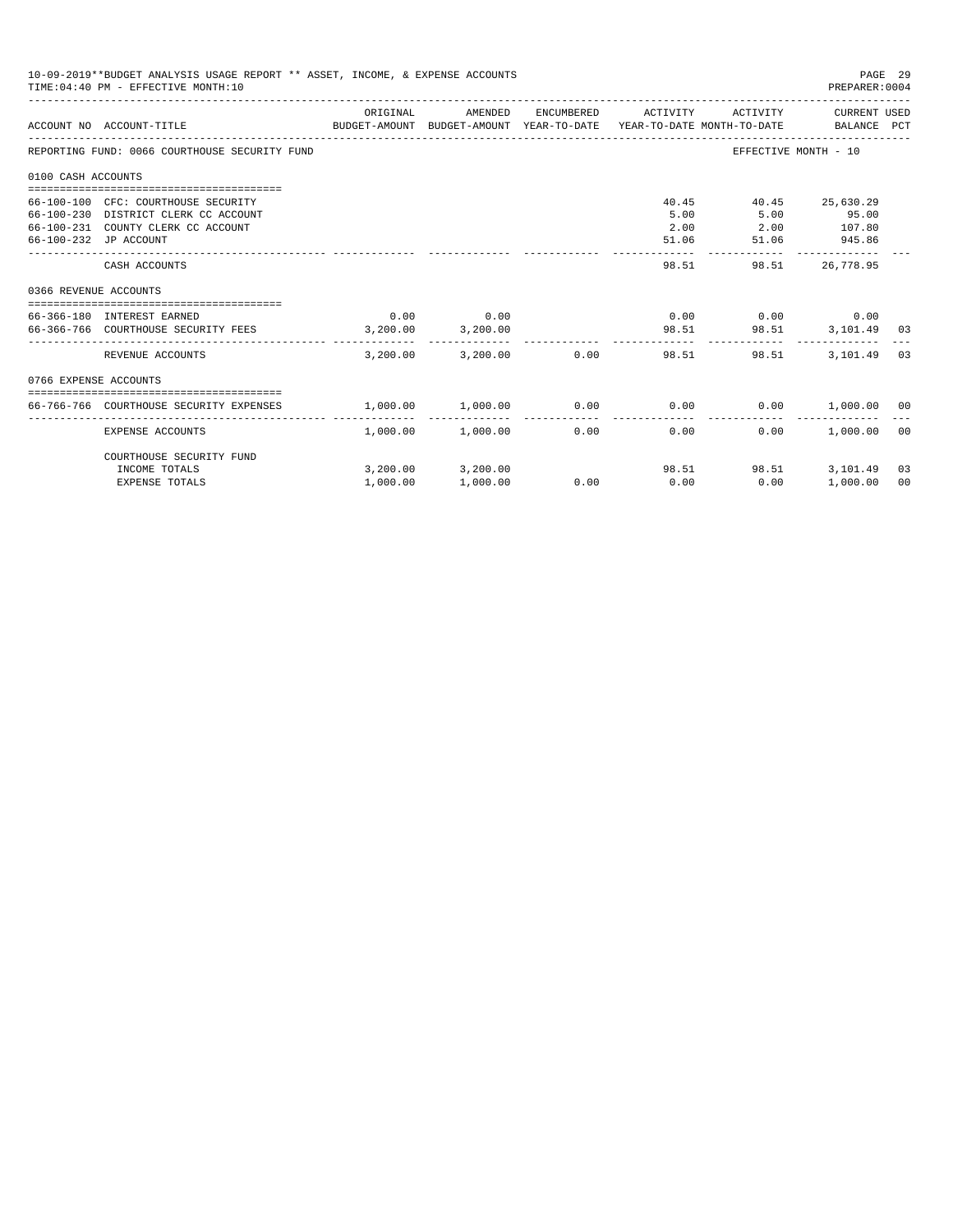| 10-09-2019**BUDGET ANALYSIS USAGE REPORT ** ASSET, INCOME, & EXPENSE ACCOUNTS<br>PAGE 30<br>TIME: 04:40 PM - EFFECTIVE MONTH: 10<br>PREPARER: 0004<br>ACTIVITY CURRENT USED<br>ORIGINAL<br>AMENDED<br>ENCUMBERED ACTIVITY<br>ACCOUNT NO ACCOUNT-TITLE<br>BUDGET-AMOUNT BUDGET-AMOUNT YEAR-TO-DATE  YEAR-TO-DATE MONTH-TO-DATE      BALANCE PCT<br>REPORTING FUND: 0068 COUNTY PRESERVATION FUND<br>EFFECTIVE MONTH - 10<br>0100 CASH ACCOUNTS<br>$0.00$ and $0.00$<br>0.00<br>3,379.28<br>68-100-100 CFC: COUNTY PRESERVATION<br>120.00<br>5.00<br>5.00<br>68-100-230 DISTRICT CLERK CC ACCOUNT<br>68-100-231 COUNTY CLERK CC ACCOUNT<br>0.00<br>0.00<br>70.00<br>------<br>-----------<br>5.00<br>CASH ACCOUNTS<br>5.00<br>3,569.28<br>0368 REVENUE ACCOUNTS<br>5.00<br>5.00<br>0.00<br>0.00<br>5.00<br>68-368-180 INTEREST EARNED<br>5.00<br>5.00<br>645.00 01<br>68-368-768 COUNTY PRESERVATION FEES<br>650.00<br>650.00<br>------------<br>655.00 0.00<br>5.00<br>5.00<br>650.00<br>REVENUE ACCOUNTS<br>655.00<br>0768 EXPENSE ACCOUNTS<br>0.00<br>0.00<br>0.00<br>68-768-768 COUNTY PRESERVATION EXPENSES<br>0.00<br>0.00<br>0.00 |                          |        |        |      |      |      |                |       |
|----------------------------------------------------------------------------------------------------------------------------------------------------------------------------------------------------------------------------------------------------------------------------------------------------------------------------------------------------------------------------------------------------------------------------------------------------------------------------------------------------------------------------------------------------------------------------------------------------------------------------------------------------------------------------------------------------------------------------------------------------------------------------------------------------------------------------------------------------------------------------------------------------------------------------------------------------------------------------------------------------------------------------------------------------------------------------------------------------------------------------------------|--------------------------|--------|--------|------|------|------|----------------|-------|
|                                                                                                                                                                                                                                                                                                                                                                                                                                                                                                                                                                                                                                                                                                                                                                                                                                                                                                                                                                                                                                                                                                                                        |                          |        |        |      |      |      |                |       |
|                                                                                                                                                                                                                                                                                                                                                                                                                                                                                                                                                                                                                                                                                                                                                                                                                                                                                                                                                                                                                                                                                                                                        |                          |        |        |      |      |      |                |       |
|                                                                                                                                                                                                                                                                                                                                                                                                                                                                                                                                                                                                                                                                                                                                                                                                                                                                                                                                                                                                                                                                                                                                        |                          |        |        |      |      |      |                |       |
|                                                                                                                                                                                                                                                                                                                                                                                                                                                                                                                                                                                                                                                                                                                                                                                                                                                                                                                                                                                                                                                                                                                                        |                          |        |        |      |      |      |                |       |
|                                                                                                                                                                                                                                                                                                                                                                                                                                                                                                                                                                                                                                                                                                                                                                                                                                                                                                                                                                                                                                                                                                                                        |                          |        |        |      |      |      |                |       |
|                                                                                                                                                                                                                                                                                                                                                                                                                                                                                                                                                                                                                                                                                                                                                                                                                                                                                                                                                                                                                                                                                                                                        |                          |        |        |      |      |      |                |       |
|                                                                                                                                                                                                                                                                                                                                                                                                                                                                                                                                                                                                                                                                                                                                                                                                                                                                                                                                                                                                                                                                                                                                        |                          |        |        |      |      |      |                |       |
|                                                                                                                                                                                                                                                                                                                                                                                                                                                                                                                                                                                                                                                                                                                                                                                                                                                                                                                                                                                                                                                                                                                                        |                          |        |        |      |      |      |                | - 0.0 |
|                                                                                                                                                                                                                                                                                                                                                                                                                                                                                                                                                                                                                                                                                                                                                                                                                                                                                                                                                                                                                                                                                                                                        |                          |        |        |      |      |      |                |       |
|                                                                                                                                                                                                                                                                                                                                                                                                                                                                                                                                                                                                                                                                                                                                                                                                                                                                                                                                                                                                                                                                                                                                        |                          |        |        |      |      |      |                | 01    |
|                                                                                                                                                                                                                                                                                                                                                                                                                                                                                                                                                                                                                                                                                                                                                                                                                                                                                                                                                                                                                                                                                                                                        |                          |        |        |      |      |      |                |       |
|                                                                                                                                                                                                                                                                                                                                                                                                                                                                                                                                                                                                                                                                                                                                                                                                                                                                                                                                                                                                                                                                                                                                        |                          |        |        |      |      |      |                |       |
|                                                                                                                                                                                                                                                                                                                                                                                                                                                                                                                                                                                                                                                                                                                                                                                                                                                                                                                                                                                                                                                                                                                                        | <b>EXPENSE ACCOUNTS</b>  | 0.00   | 0.00   | 0.00 | 0.00 | 0.00 | 0.00           |       |
|                                                                                                                                                                                                                                                                                                                                                                                                                                                                                                                                                                                                                                                                                                                                                                                                                                                                                                                                                                                                                                                                                                                                        | COUNTY PRESERVATION FUND |        |        |      |      |      |                |       |
|                                                                                                                                                                                                                                                                                                                                                                                                                                                                                                                                                                                                                                                                                                                                                                                                                                                                                                                                                                                                                                                                                                                                        | INCOME TOTALS            | 655.00 | 655.00 |      | 5.00 |      | 5.00 650.00 01 |       |
|                                                                                                                                                                                                                                                                                                                                                                                                                                                                                                                                                                                                                                                                                                                                                                                                                                                                                                                                                                                                                                                                                                                                        | <b>EXPENSE TOTALS</b>    | 0.00   | 0.00   | 0.00 | 0.00 | 0.00 | 0.00           |       |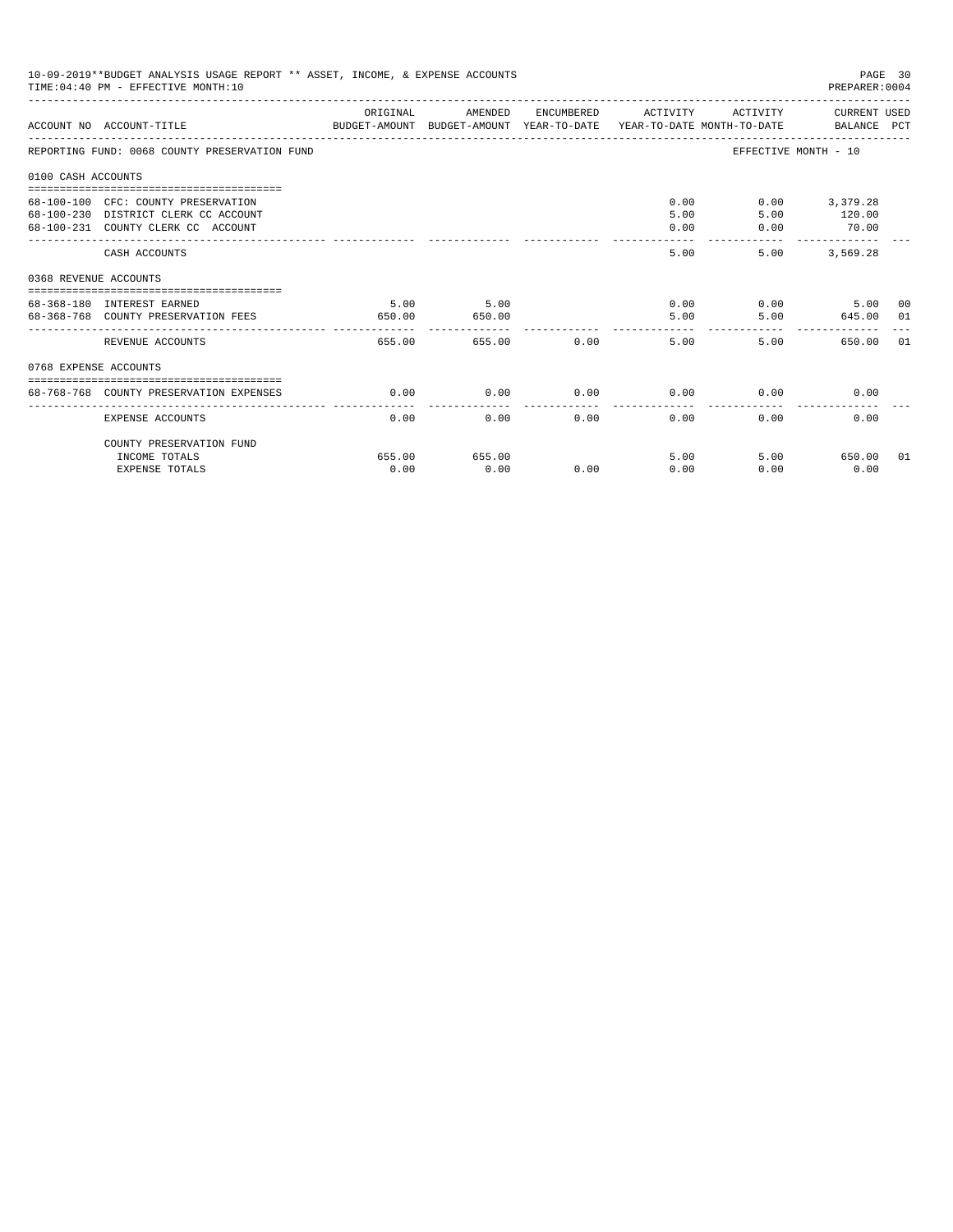|                       | 10-09-2019**BUDGET ANALYSIS USAGE REPORT ** ASSET, INCOME, & EXPENSE ACCOUNTS<br>TIME: 04:40 PM - EFFECTIVE MONTH: 10 |          |                                  |      |                     |                                                                                 | PAGE 31<br>PREPARER: 0004 |    |
|-----------------------|-----------------------------------------------------------------------------------------------------------------------|----------|----------------------------------|------|---------------------|---------------------------------------------------------------------------------|---------------------------|----|
|                       | ACCOUNT NO ACCOUNT-TITLE                                                                                              | ORIGINAL | AMENDED                          |      | ENCUMBERED ACTIVITY | BUDGET-AMOUNT BUDGET-AMOUNT YEAR-TO-DATE YEAR-TO-DATE MONTH-TO-DATE BALANCE PCT | ACTIVITY CURRENT USED     |    |
|                       | REPORTING FUND: 0070 INMATE PHONE FUND PROFIT ACCOUNT                                                                 |          |                                  |      |                     | EFFECTIVE MONTH - 10                                                            |                           |    |
| 0100 CASH ACCOUNTS    |                                                                                                                       |          |                                  |      |                     |                                                                                 |                           |    |
|                       | 70-100-100 CFC: INMATE PHONE FUND<br>70-100-110 INMATE PHONE CHECKING                                                 |          |                                  |      | 0.00                | 138.75 138.75 2,261.91<br>$0.00$ 895.06<br>_________________________________    |                           |    |
|                       | CASH ACCOUNTS                                                                                                         |          |                                  |      |                     | 138.75 138.75 3.156.97                                                          |                           |    |
| 0370 REVENUE ACCOUNTS |                                                                                                                       |          |                                  |      |                     |                                                                                 |                           |    |
|                       | 70-370-180 INTEREST EARNED<br>70-370-770 INMATE PHONE REVENUES                                                        |          | $0.00$ 0.00<br>1,000.00 1,000.00 |      |                     | $0.00$ $0.00$ $0.00$ $0.00$<br>138.75 138.75 861.25 14                          |                           |    |
|                       | REVENUE ACCOUNTS                                                                                                      |          | -------------------------        |      |                     | $1,000.00$ $1,000.00$ $0.00$ $138.75$ $138.75$                                  | 861.25                    | 14 |
| 0770 EXPENSE ACCOUNTS |                                                                                                                       |          |                                  |      |                     |                                                                                 |                           |    |
|                       | 70-770-770 INMATE PHONE EXPENSES                                                                                      | 300.00   | 300.00                           |      |                     | $0.00$ $0.00$ $0.00$ $0.00$                                                     | 300.00 00                 |    |
|                       | EXPENSE ACCOUNTS                                                                                                      | 300.00   | 300.00                           | 0.00 | 0.00                | 0.00                                                                            | 300.00 00                 |    |
|                       | INMATE PHONE FUND PROFIT ACCOUNT                                                                                      |          |                                  |      |                     |                                                                                 |                           |    |
|                       | INCOME TOTALS<br><b>EXPENSE TOTALS</b>                                                                                | 300.00   | $1,000.00$ $1,000.00$<br>300.00  | 0.00 | 0.00                | 138.75 138.75 861.25 14<br>0.00                                                 | 300.00                    | 00 |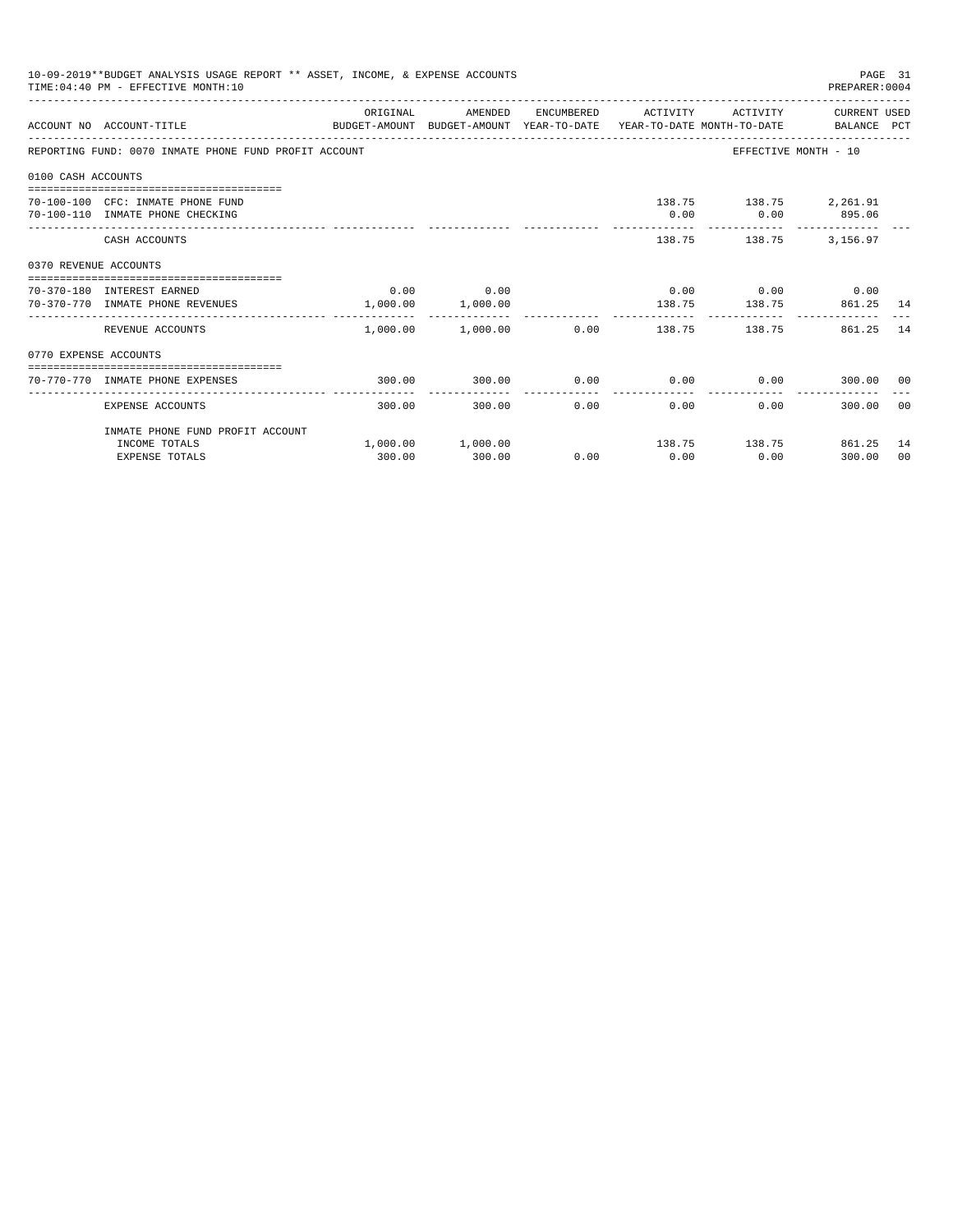| 10-09-2019**BUDGET ANALYSIS USAGE REPORT ** ASSET, INCOME, & EXPENSE ACCOUNTS<br>PAGE 32<br>TIME: 04:40 PM - EFFECTIVE MONTH: 10<br>PREPARER: 0004<br>CURRENT USED<br>ORIGINAL<br>AMENDED<br>ENCUMBERED<br>ACTIVITY<br>ACTIVITY<br>ACCOUNT NO ACCOUNT-TITLE CONTROL SUDGET-AMOUNT BUDGET-AMOUNT YEAR-TO-DATE YEAR-TO-DATE MONTH-TO-DATE BALANCE PCT<br>EFFECTIVE MONTH - 10<br>REPORTING FUND: 0072 HOT CHECK FUND<br>0100 CASH ACCOUNTS<br>0.00<br>72-100-100 CFC: HOT CHECK FUND<br>$0.00$ 2,691.07<br>2,691.07<br>CASH ACCOUNTS<br>0.00<br>0.00<br>0372 REVENUE ACCOUNTS<br>0.00<br>$0.00$ 0.00<br>72-372-180 INTEREST EARNED<br>0.00<br>0.00<br>72-372-772 HOT CHECK REVENUES<br>0.00<br>0.00<br>580.00 00<br>580.00<br>580.00<br>--------------<br>580.00 0.00<br>0.00<br>580.00<br>0.00<br>580.00<br>REVENUE ACCOUNTS<br>0772 EXPENSE ACCOUNTS |                               |                                               |                        |                      |                        |      |                             |       |
|------------------------------------------------------------------------------------------------------------------------------------------------------------------------------------------------------------------------------------------------------------------------------------------------------------------------------------------------------------------------------------------------------------------------------------------------------------------------------------------------------------------------------------------------------------------------------------------------------------------------------------------------------------------------------------------------------------------------------------------------------------------------------------------------------------------------------------------------------|-------------------------------|-----------------------------------------------|------------------------|----------------------|------------------------|------|-----------------------------|-------|
|                                                                                                                                                                                                                                                                                                                                                                                                                                                                                                                                                                                                                                                                                                                                                                                                                                                      |                               |                                               |                        |                      |                        |      |                             |       |
|                                                                                                                                                                                                                                                                                                                                                                                                                                                                                                                                                                                                                                                                                                                                                                                                                                                      |                               |                                               |                        |                      |                        |      |                             |       |
|                                                                                                                                                                                                                                                                                                                                                                                                                                                                                                                                                                                                                                                                                                                                                                                                                                                      |                               |                                               |                        |                      |                        |      |                             |       |
|                                                                                                                                                                                                                                                                                                                                                                                                                                                                                                                                                                                                                                                                                                                                                                                                                                                      |                               |                                               |                        |                      |                        |      |                             |       |
|                                                                                                                                                                                                                                                                                                                                                                                                                                                                                                                                                                                                                                                                                                                                                                                                                                                      |                               |                                               |                        |                      |                        |      |                             |       |
|                                                                                                                                                                                                                                                                                                                                                                                                                                                                                                                                                                                                                                                                                                                                                                                                                                                      |                               |                                               |                        |                      |                        |      |                             |       |
|                                                                                                                                                                                                                                                                                                                                                                                                                                                                                                                                                                                                                                                                                                                                                                                                                                                      |                               |                                               |                        |                      |                        |      |                             |       |
|                                                                                                                                                                                                                                                                                                                                                                                                                                                                                                                                                                                                                                                                                                                                                                                                                                                      |                               |                                               |                        |                      |                        |      |                             |       |
|                                                                                                                                                                                                                                                                                                                                                                                                                                                                                                                                                                                                                                                                                                                                                                                                                                                      |                               |                                               |                        |                      |                        |      |                             | - 0.0 |
|                                                                                                                                                                                                                                                                                                                                                                                                                                                                                                                                                                                                                                                                                                                                                                                                                                                      |                               |                                               |                        |                      |                        |      |                             |       |
|                                                                                                                                                                                                                                                                                                                                                                                                                                                                                                                                                                                                                                                                                                                                                                                                                                                      | 72-772-772 HOT CHECK EXPENSES | 540.00                                        | 540.00                 | 0.00                 | 0.00                   |      | 0.00<br>540.00 00           |       |
|                                                                                                                                                                                                                                                                                                                                                                                                                                                                                                                                                                                                                                                                                                                                                                                                                                                      | EXPENSE ACCOUNTS              | -------------------- --------------<br>540.00 | ------------<br>540.00 | ------------<br>0.00 | --------------<br>0.00 | 0.00 | 540.00 00                   |       |
|                                                                                                                                                                                                                                                                                                                                                                                                                                                                                                                                                                                                                                                                                                                                                                                                                                                      | HOT CHECK FUND                |                                               |                        |                      |                        |      |                             |       |
|                                                                                                                                                                                                                                                                                                                                                                                                                                                                                                                                                                                                                                                                                                                                                                                                                                                      | INCOME TOTALS                 | 580.00                                        | 580.00                 |                      | 0.00                   |      | $0.00$ and $0.00$<br>580.00 | 00    |
|                                                                                                                                                                                                                                                                                                                                                                                                                                                                                                                                                                                                                                                                                                                                                                                                                                                      | <b>EXPENSE TOTALS</b>         | 540.00                                        | 540.00                 | 0.00                 | 0.00                   | 0.00 | 540.00                      | 00    |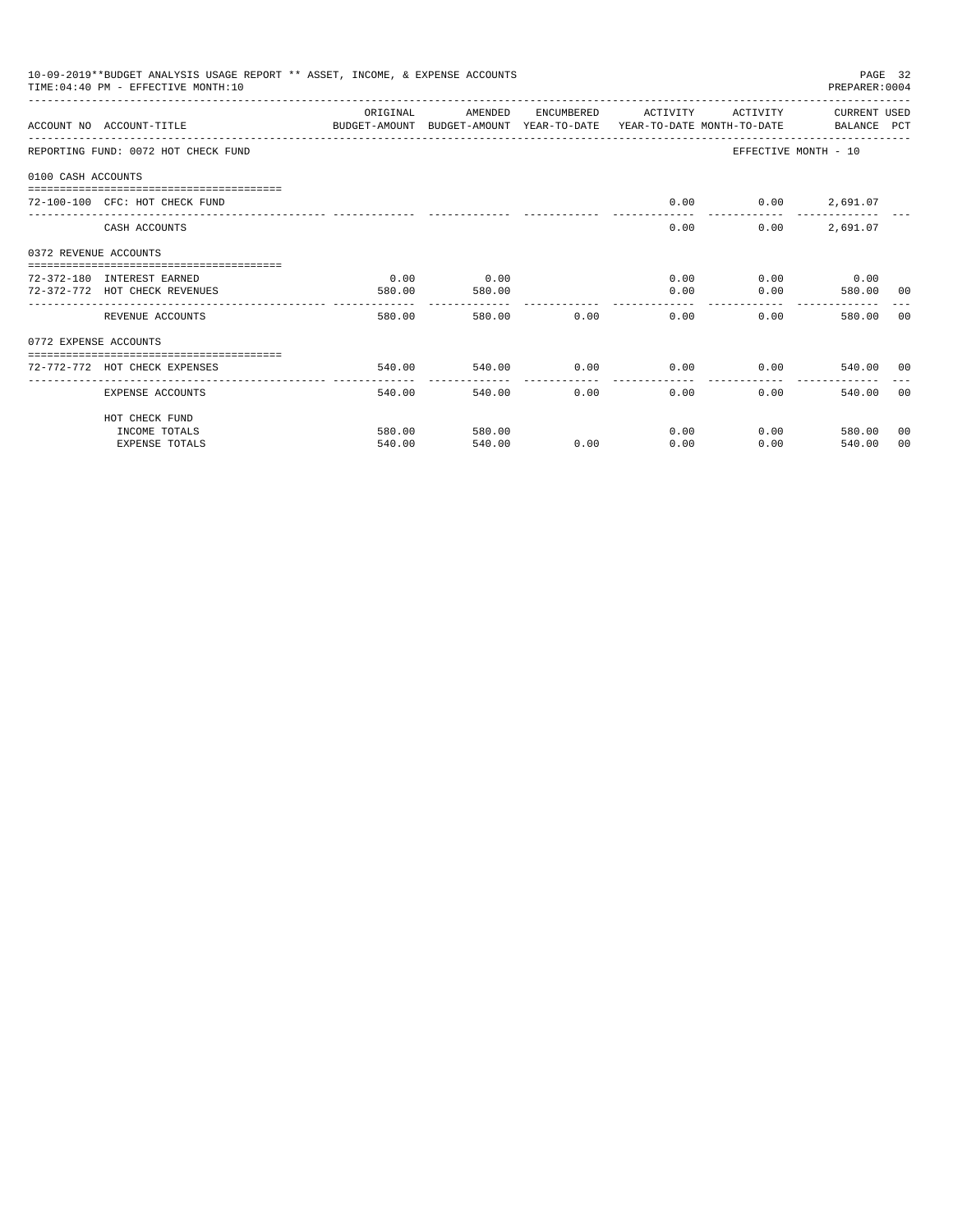| 10-09-2019**BUDGET ANALYSIS USAGE REPORT ** ASSET, INCOME, & EXPENSE ACCOUNTS<br>PAGE 33<br>TIME: 04:40 PM - EFFECTIVE MONTH: 10<br>PREPARER:0004<br><b>CURRENT USED</b><br>ORIGINAL<br>AMENDED<br>ENCUMBERED<br>ACTIVITY<br>ACTIVITY<br>ACCOUNT NO ACCOUNT-TITLE<br>BUDGET-AMOUNT BUDGET-AMOUNT YEAR-TO-DATE<br>YEAR-TO-DATE MONTH-TO-DATE<br>BALANCE PCT<br>REPORTING FUND: 0074 BAIL BOND FUND<br>EFFECTIVE MONTH - 10<br>0100 CASH ACCOUNTS<br>220.00 220.00 37,463.88<br>74-100-100 CFC: BAIL BOND FUND<br>985.00<br>74-100-232 JP CREDIT CARD ACCOUNT<br>0.00<br>0.00<br>-------<br>$- - - - - - - - -$<br>CASH ACCOUNTS<br>220.00<br>220.00<br>38,448.88<br>0374 REVENUE ACCOUNTS<br>0.00<br>0.00<br>0.00<br>0.00<br>74-374-180 INTEREST EARNED<br>0.00<br>360.00<br>360.00<br>74-374-774 BAIL BOND FEES<br>360.00<br>0.00<br>0.00<br>74-374-775 SALE OF ESTRAY<br>0.00<br>0.00<br>0.00<br>0.00<br>0.00<br>74-374-776 CASH BAIL BOND'S<br>4,500.00<br>4,500.00<br>220.00<br>220.00<br>4,280.00<br>----------<br>-------------<br>-------------<br>-------------<br>-------------<br>REVENUE ACCOUNTS<br>4,860.00<br>4,860.00<br>0.00<br>220.00<br>220.00<br>4,640.00<br>0774 EXPENSE ACCOUNTS<br>74-774-774 BAIL BOND EXPENSES<br>600.00<br>0.00<br>0.00<br>0.00<br>600.00<br>600.00<br>0.00<br>0.00<br>0.00<br>0.00<br>0.00<br>0.00<br>74-774-775 SALE OF ESTRAY<br>74-774-776 CASH BOND EXPENSES<br>600.00<br>600.00<br>0.00<br>0.00<br>0.00<br>600.00 |                       |          |                   |      |        |        |          |                |
|-----------------------------------------------------------------------------------------------------------------------------------------------------------------------------------------------------------------------------------------------------------------------------------------------------------------------------------------------------------------------------------------------------------------------------------------------------------------------------------------------------------------------------------------------------------------------------------------------------------------------------------------------------------------------------------------------------------------------------------------------------------------------------------------------------------------------------------------------------------------------------------------------------------------------------------------------------------------------------------------------------------------------------------------------------------------------------------------------------------------------------------------------------------------------------------------------------------------------------------------------------------------------------------------------------------------------------------------------------------------------------------------------------------------------------------------------------------------|-----------------------|----------|-------------------|------|--------|--------|----------|----------------|
|                                                                                                                                                                                                                                                                                                                                                                                                                                                                                                                                                                                                                                                                                                                                                                                                                                                                                                                                                                                                                                                                                                                                                                                                                                                                                                                                                                                                                                                                 |                       |          |                   |      |        |        |          |                |
|                                                                                                                                                                                                                                                                                                                                                                                                                                                                                                                                                                                                                                                                                                                                                                                                                                                                                                                                                                                                                                                                                                                                                                                                                                                                                                                                                                                                                                                                 |                       |          |                   |      |        |        |          |                |
|                                                                                                                                                                                                                                                                                                                                                                                                                                                                                                                                                                                                                                                                                                                                                                                                                                                                                                                                                                                                                                                                                                                                                                                                                                                                                                                                                                                                                                                                 |                       |          |                   |      |        |        |          |                |
|                                                                                                                                                                                                                                                                                                                                                                                                                                                                                                                                                                                                                                                                                                                                                                                                                                                                                                                                                                                                                                                                                                                                                                                                                                                                                                                                                                                                                                                                 |                       |          |                   |      |        |        |          |                |
|                                                                                                                                                                                                                                                                                                                                                                                                                                                                                                                                                                                                                                                                                                                                                                                                                                                                                                                                                                                                                                                                                                                                                                                                                                                                                                                                                                                                                                                                 |                       |          |                   |      |        |        |          |                |
|                                                                                                                                                                                                                                                                                                                                                                                                                                                                                                                                                                                                                                                                                                                                                                                                                                                                                                                                                                                                                                                                                                                                                                                                                                                                                                                                                                                                                                                                 |                       |          |                   |      |        |        |          |                |
|                                                                                                                                                                                                                                                                                                                                                                                                                                                                                                                                                                                                                                                                                                                                                                                                                                                                                                                                                                                                                                                                                                                                                                                                                                                                                                                                                                                                                                                                 |                       |          |                   |      |        |        |          |                |
|                                                                                                                                                                                                                                                                                                                                                                                                                                                                                                                                                                                                                                                                                                                                                                                                                                                                                                                                                                                                                                                                                                                                                                                                                                                                                                                                                                                                                                                                 |                       |          |                   |      |        |        |          |                |
|                                                                                                                                                                                                                                                                                                                                                                                                                                                                                                                                                                                                                                                                                                                                                                                                                                                                                                                                                                                                                                                                                                                                                                                                                                                                                                                                                                                                                                                                 |                       |          |                   |      |        |        |          | 00             |
|                                                                                                                                                                                                                                                                                                                                                                                                                                                                                                                                                                                                                                                                                                                                                                                                                                                                                                                                                                                                                                                                                                                                                                                                                                                                                                                                                                                                                                                                 |                       |          |                   |      |        |        |          |                |
|                                                                                                                                                                                                                                                                                                                                                                                                                                                                                                                                                                                                                                                                                                                                                                                                                                                                                                                                                                                                                                                                                                                                                                                                                                                                                                                                                                                                                                                                 |                       |          |                   |      |        |        |          | 05             |
|                                                                                                                                                                                                                                                                                                                                                                                                                                                                                                                                                                                                                                                                                                                                                                                                                                                                                                                                                                                                                                                                                                                                                                                                                                                                                                                                                                                                                                                                 |                       |          |                   |      |        |        |          | 05             |
|                                                                                                                                                                                                                                                                                                                                                                                                                                                                                                                                                                                                                                                                                                                                                                                                                                                                                                                                                                                                                                                                                                                                                                                                                                                                                                                                                                                                                                                                 |                       |          |                   |      |        |        |          |                |
|                                                                                                                                                                                                                                                                                                                                                                                                                                                                                                                                                                                                                                                                                                                                                                                                                                                                                                                                                                                                                                                                                                                                                                                                                                                                                                                                                                                                                                                                 |                       |          |                   |      |        |        |          |                |
|                                                                                                                                                                                                                                                                                                                                                                                                                                                                                                                                                                                                                                                                                                                                                                                                                                                                                                                                                                                                                                                                                                                                                                                                                                                                                                                                                                                                                                                                 |                       |          |                   |      |        |        |          | 00             |
|                                                                                                                                                                                                                                                                                                                                                                                                                                                                                                                                                                                                                                                                                                                                                                                                                                                                                                                                                                                                                                                                                                                                                                                                                                                                                                                                                                                                                                                                 |                       |          |                   |      |        |        |          |                |
|                                                                                                                                                                                                                                                                                                                                                                                                                                                                                                                                                                                                                                                                                                                                                                                                                                                                                                                                                                                                                                                                                                                                                                                                                                                                                                                                                                                                                                                                 |                       |          |                   |      |        |        |          | 0 <sup>0</sup> |
|                                                                                                                                                                                                                                                                                                                                                                                                                                                                                                                                                                                                                                                                                                                                                                                                                                                                                                                                                                                                                                                                                                                                                                                                                                                                                                                                                                                                                                                                 | EXPENSE ACCOUNTS      | 1,200.00 | 1,200.00          | 0.00 | 0.00   | 0.00   | 1,200.00 | 0 <sup>0</sup> |
|                                                                                                                                                                                                                                                                                                                                                                                                                                                                                                                                                                                                                                                                                                                                                                                                                                                                                                                                                                                                                                                                                                                                                                                                                                                                                                                                                                                                                                                                 | <b>BAIL BOND FUND</b> |          |                   |      |        |        |          |                |
|                                                                                                                                                                                                                                                                                                                                                                                                                                                                                                                                                                                                                                                                                                                                                                                                                                                                                                                                                                                                                                                                                                                                                                                                                                                                                                                                                                                                                                                                 | INCOME TOTALS         |          | 4,860.00 4,860.00 |      | 220.00 | 220.00 | 4,640.00 | 05             |
|                                                                                                                                                                                                                                                                                                                                                                                                                                                                                                                                                                                                                                                                                                                                                                                                                                                                                                                                                                                                                                                                                                                                                                                                                                                                                                                                                                                                                                                                 | <b>EXPENSE TOTALS</b> | 1,200.00 | 1,200.00          | 0.00 | 0.00   | 0.00   | 1,200.00 | 0 <sub>0</sub> |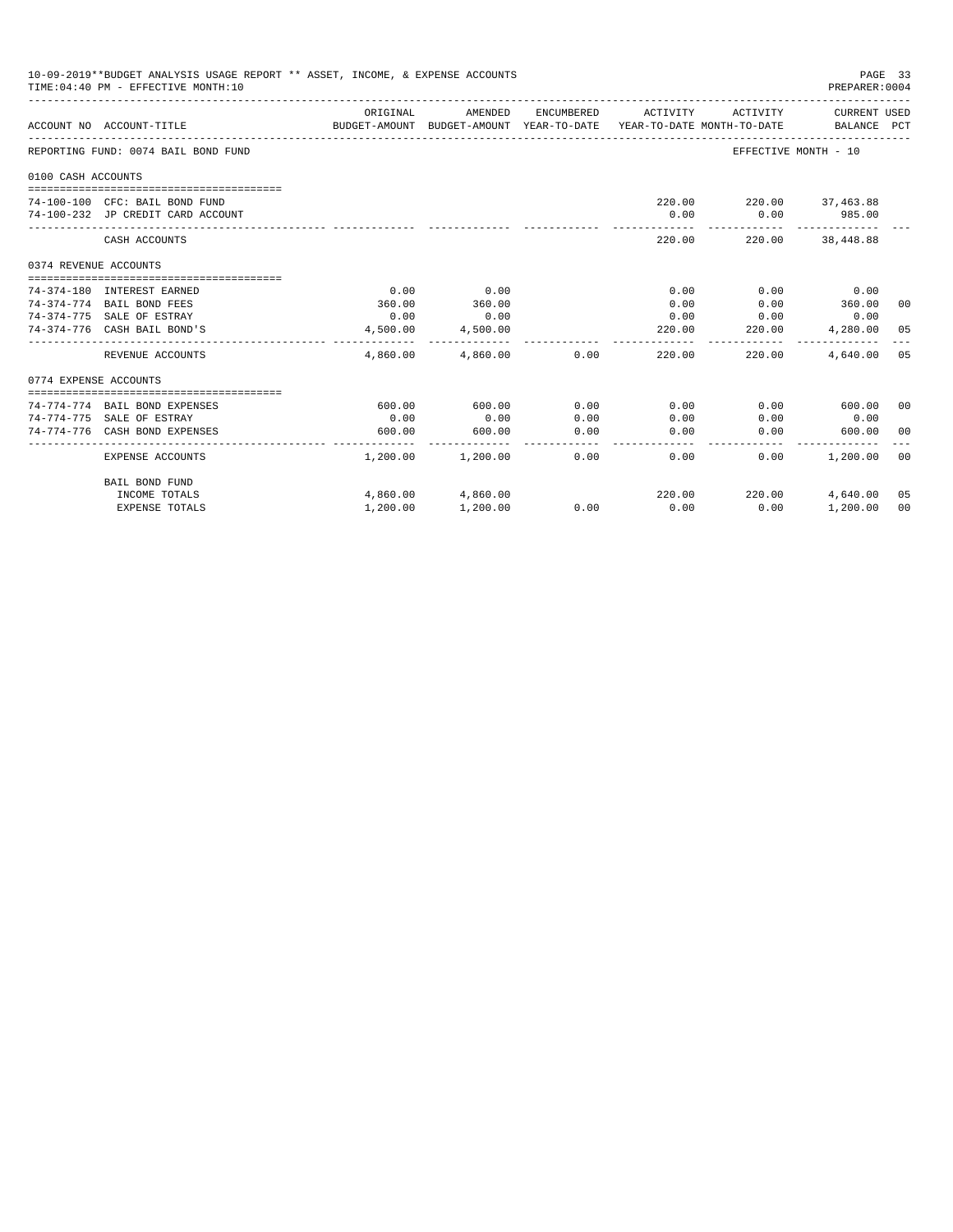|                       | 10-09-2019**BUDGET ANALYSIS USAGE REPORT ** ASSET, INCOME, & EXPENSE ACCOUNTS<br>TIME: 04:40 PM - EFFECTIVE MONTH: 10 |                |                           |                      |                                                                                             |                                                    | PAGE 34<br>PREPARER: 0004                 |                |
|-----------------------|-----------------------------------------------------------------------------------------------------------------------|----------------|---------------------------|----------------------|---------------------------------------------------------------------------------------------|----------------------------------------------------|-------------------------------------------|----------------|
|                       | ACCOUNT NO ACCOUNT-TITLE                                                                                              | ORIGINAL       | AMENDED                   | ENCUMBERED           | ACTIVITY<br>BUDGET-AMOUNT BUDGET-AMOUNT YEAR-TO-DATE YEAR-TO-DATE MONTH-TO-DATE BALANCE PCT | ACTIVITY                                           | CURRENT USED                              |                |
|                       | REPORTING FUND: 0076 STATE CRIMINAL & CIVIL FEES FUND                                                                 |                |                           |                      |                                                                                             |                                                    | EFFECTIVE MONTH - 10                      |                |
| 0100 CASH ACCOUNTS    |                                                                                                                       |                |                           |                      |                                                                                             |                                                    |                                           |                |
|                       |                                                                                                                       |                |                           |                      |                                                                                             |                                                    |                                           |                |
|                       | 76-100-100 CFC: STATE CRIMINAL & CIVIL FEES                                                                           |                |                           |                      |                                                                                             | 208.15 208.15 82,528.37                            |                                           |                |
|                       | 76-100-230 DISTRICT CLERK CC ACCOUNT<br>76-100-231 COUNTY CLERK CC ACCOUNT                                            |                |                           |                      | 147.00                                                                                      | 147.00 3,084.00                                    |                                           |                |
|                       | 76-100-232 JP CC ACCOUNT                                                                                              |                |                           |                      |                                                                                             | $0.00$ $0.00$<br>$1,185.16$ $1,185.16$ $18,948.06$ | 2,228.18                                  |                |
|                       | CASH ACCOUNTS                                                                                                         |                |                           |                      |                                                                                             |                                                    | 1,540.31 1,540.31 106,788.61              |                |
| 0376 REVENUE ACCOUNTS |                                                                                                                       |                |                           |                      |                                                                                             |                                                    |                                           |                |
|                       |                                                                                                                       |                |                           |                      |                                                                                             |                                                    |                                           |                |
|                       | 76-376-180 INTEREST EARNED                                                                                            | 0.00           | 0.00                      |                      | 0.00                                                                                        | 0.00                                               | 0.00                                      |                |
|                       | 76-376-701 DELINQUENT CASES<br>76-376-702 GUARDIANSHIP                                                                | 0.00<br>380.00 | 0.00<br>380.00            |                      | 0.00<br>0.00                                                                                | 0.00                                               | 0.00<br>$0.00$ 380.00                     | 00             |
|                       | 76-376-703 DC-CAR-BVS TO TX VITAL STATISTICS                                                                          | 6.00           | 6.00                      |                      | 0.00                                                                                        |                                                    | $0.00$ 6.00                               | 00             |
|                       | 76-376-704 PARKS & WILDLIFE                                                                                           |                | 2,000.00 2,000.00         |                      | 0.00                                                                                        |                                                    | $0.00$ 2,000.00                           | 0 <sub>0</sub> |
|                       | 76-376-776 STATE FEE CRIMINAL & CIVIL                                                                                 | 49,000.00      | 49,000.00                 |                      |                                                                                             |                                                    | 1,540.31 1,540.31 47,459.69               | 03             |
|                       | REVENUE ACCOUNTS                                                                                                      |                |                           |                      | 51,386.00 51,386.00 0.00 1,540.31 1,540.31 49,845.69 03                                     |                                                    |                                           | $- - -$        |
| 0776 EXPENSE ACCOUNTS |                                                                                                                       |                |                           |                      |                                                                                             |                                                    |                                           |                |
|                       |                                                                                                                       |                |                           |                      |                                                                                             |                                                    |                                           |                |
|                       | 76-776-701 DELINQUENT CASES                                                                                           |                | 1,000.00 1,000.00         | 0.00                 | 0.00                                                                                        |                                                    | 0.00 1,000.00                             | 0 <sup>0</sup> |
|                       | 76-776-703 DC-CAR-BVS TO TX VITAL STATISTICS                                                                          | 75.00          | 75.00<br>1,500.00         | 12.81                | 0.00                                                                                        | 0.00                                               | 62.19<br>$0.00$ 1,500.00                  | 17             |
|                       | 76-776-704 PARKS & WILDLIFE                                                                                           | 1,500.00       |                           | 0.00                 | 0.00<br>0.00                                                                                |                                                    |                                           | 0 <sup>0</sup> |
|                       | 76-776-776 STATE FEE CRIMINAL & CIVIL                                                                                 | 47,000.00      | 47,000.00                 | 0.00<br>____________ |                                                                                             | 0.00                                               | 47,000.00<br>____________________________ | 00             |
|                       | EXPENSE ACCOUNTS                                                                                                      |                | 49,575.00 49,575.00 12.81 |                      | 0.00                                                                                        | 0.00                                               | 49,562.19                                 | 00             |
|                       | STATE CRIMINAL & CIVIL FEES FUND                                                                                      |                |                           |                      |                                                                                             |                                                    |                                           |                |
|                       | INCOME TOTALS                                                                                                         |                | 51,386.00 51,386.00       |                      |                                                                                             |                                                    | 1,540.31 1,540.31 49,845.69               | 03             |
|                       | <b>EXPENSE TOTALS</b>                                                                                                 | 49,575.00      | 49,575.00                 | 12.81                | 0.00                                                                                        | 0.00                                               | 49,562.19                                 | 00             |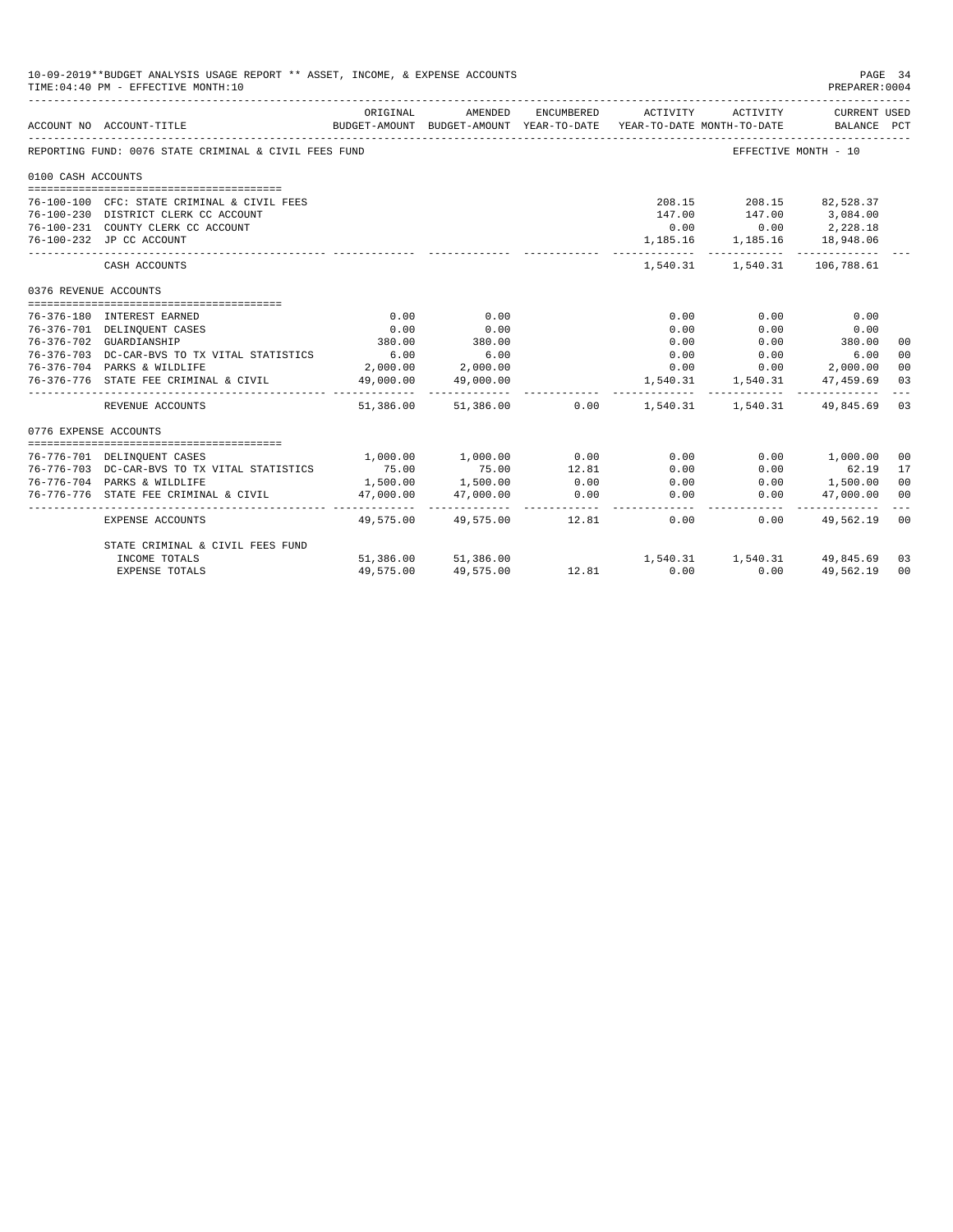|                       | 10-09-2019**BUDGET ANALYSIS USAGE REPORT ** ASSET, INCOME, & EXPENSE ACCOUNTS<br>TIME: 04:40 PM - EFFECTIVE MONTH: 10 |                          |                         |              |                                                                     |                                     | PAGE 35<br>PREPARER: 0004          |                      |
|-----------------------|-----------------------------------------------------------------------------------------------------------------------|--------------------------|-------------------------|--------------|---------------------------------------------------------------------|-------------------------------------|------------------------------------|----------------------|
|                       | ACCOUNT NO ACCOUNT-TITLE                                                                                              | ORIGINAL                 | AMENDED                 | ENCUMBERED   | BUDGET-AMOUNT BUDGET-AMOUNT YEAR-TO-DATE YEAR-TO-DATE MONTH-TO-DATE | ACTIVITY ACTIVITY                   | <b>CURRENT USED</b><br>BALANCE PCT |                      |
|                       | REPORTING FUND: 0078 SENIOR CITIZENS FUND                                                                             |                          |                         |              |                                                                     | EFFECTIVE MONTH - 10                |                                    |                      |
| 0100 CASH ACCOUNTS    |                                                                                                                       |                          |                         |              |                                                                     |                                     |                                    |                      |
|                       | 78-100-100 CFC: SENIOR CITIZENS                                                                                       |                          |                         |              |                                                                     | $1,671.47 - 1,671.47 - 92,397.57 -$ |                                    |                      |
|                       | CASH ACCOUNTS                                                                                                         |                          |                         |              |                                                                     | $1.671.47 - 1.671.47 - 92.397.57 -$ |                                    |                      |
| 0378 REVENUE ACCOUNTS |                                                                                                                       |                          |                         |              |                                                                     |                                     |                                    |                      |
|                       |                                                                                                                       |                          |                         |              |                                                                     |                                     |                                    |                      |
|                       | 78-378-160 SALE OF FIXED ASSETS                                                                                       | 0.00                     | 0.00                    |              | 0.00                                                                | 0.00                                | 0.00                               |                      |
|                       | 78-378-180 INTEREST EARNED                                                                                            | 0.00                     | 0.00                    |              | 0.00                                                                | 0.00                                | 0.00                               |                      |
|                       | 78-378-710 WCTCOG PROGRAM                                                                                             | 22,000.00                | 22,000.00               |              | 0.00                                                                | 0.00                                | 22,000.00                          | 0 <sup>0</sup>       |
|                       | 78-378-711 DEPT OF HUMAN RESOURCES                                                                                    | 0.00                     | 0.00                    |              | 0.00                                                                | 0.00                                | 0.00                               |                      |
|                       | 78-378-712 FOOD DONATIONS<br>78-378-713 BUILDING RENT                                                                 | 10,000.00                | 10,000.00               |              | 477.15<br>0.00                                                      | 477.15                              | 9,522.85<br>0.00                   | 05                   |
|                       |                                                                                                                       | 0.00<br>15,000.00        | 0.00                    |              | 0.00                                                                | 0.00                                |                                    | 0 <sub>0</sub>       |
|                       | 78-378-714 DEPT OF AGING & DISABILITY<br>78-378-715 GIFT DONATIONS                                                    | 300.00                   | 15,000.00<br>300.00     |              | 0.00                                                                | 0.00<br>0.00                        | 15,000.00<br>300.00                | 0 <sub>0</sub>       |
|                       | 78-378-716 OTHER INCOME                                                                                               | 80.00                    | 80.00                   |              | 0.00                                                                | 0.00                                | 80.00                              | 0 <sub>0</sub>       |
|                       | 78-378-815 INCOME FROM OTHER FUNDS                                                                                    | 0.00                     | 0.00                    |              | 0.00                                                                | 0.00                                | 0.00                               |                      |
|                       | REVENUE ACCOUNTS                                                                                                      | -----------<br>47,380.00 | ----------<br>47,380.00 | 0.00         | 477.15                                                              | $- - - - - - -$<br>477.15           | 46,902.85                          | 01                   |
| 0778 EXPENSE ACCOUNTS |                                                                                                                       |                          |                         |              |                                                                     |                                     |                                    |                      |
|                       |                                                                                                                       |                          |                         |              |                                                                     |                                     |                                    |                      |
|                       | 78-778-100 SALARY - GENERAL PAYROLL                                                                                   | 21,912.00                | 21,912.00               | 0.00         | 842.75                                                              | 842.75                              | 21,069.25                          | 04                   |
|                       | 78-778-105 LONGEVITY PAY                                                                                              | 600.00                   | 600.00                  | 0.00         | 0.00                                                                | 0.00                                | 600.00                             | 0 <sup>0</sup>       |
|                       | 78-778-110 SALARY - FULL TIME (PART TIME)                                                                             | 33,813.00                | 33,813.00               | 0.00         | 1,292.00                                                            | 1,292.00                            | 32,521.00                          | 04                   |
|                       | 78-778-200 FICA EXPENSE                                                                                               | 4,263.00                 | 4,263.00                | 0.00         | 163.30                                                              | 163.30                              | 4,099.70                           | 04                   |
|                       | 78-778-205 RETIREMENT                                                                                                 | 4,587.00                 | 4,587.00                | 0.00         | 175.68                                                              | 175.68                              | 4, 411.32                          | 04                   |
| 78-778-300 TRAVEL     |                                                                                                                       | 1,500.00                 | 1,500.00                | 0.00         | 0.00                                                                | 0.00                                | 1,500.00                           | 0 <sup>0</sup>       |
| 78-778-305 SUPPLIES   |                                                                                                                       | 2,000.00                 | 2,000.00                | 0.00         | 0.00                                                                | 0.00                                | 2,000.00                           | 0 <sub>0</sub>       |
|                       | 78-778-310 COMMUNICATIONS                                                                                             | 1,182.00                 | 1,182.00                | 61.61        | 0.00                                                                | 0.00                                | 1,120.39                           | 05                   |
|                       | 78-778-320 REPAIRS & MAINTENANCE                                                                                      | 2,000.00                 | 2,000.00                | 0.00         | 0.00                                                                | 0.00                                | 2,000.00                           | 0 <sup>0</sup>       |
|                       | 78-778-333 LAST YEARS BILLS                                                                                           | 0.00                     | 0.00                    | 7.00         | 0.00                                                                | 0.00                                | $7.00 -$                           |                      |
| 78-778-380 UTILITIES  |                                                                                                                       | 6,500.00                 | 6,500.00                | 0.00         | 0.00                                                                | 0.00                                | 6,500.00                           | 0 <sub>0</sub>       |
|                       | 78-778-400 NEW EQUIPMENT                                                                                              | 5,450.00                 | 5,450.00                | 0.00         | 0.00                                                                | 0.00                                | 5,450.00                           | 0 <sup>0</sup>       |
|                       | 78-778-680 VAN EXPENSE                                                                                                | 4,500.00                 | 4,500.00                | 224.83       | 0.00                                                                | 0.00                                | 4,275.17                           | 05                   |
|                       | 78-778-685 NEW VAN - BUDGET AMENDMENT 2019                                                                            | 0.00                     | 0.00                    | 0.00         | 0.00                                                                | 0.00                                | 0.00                               |                      |
|                       | 78-778-690 EDIBLE GOODS                                                                                               | 25,000.00                | 25,000.00               | 0.00         | 0.00                                                                | 0.00                                | 25,000.00                          | 0 <sub>0</sub>       |
|                       | 78-778-692 PAPER GOODS<br>78-778-693 GIFT EXPENSE                                                                     | 7,900.00<br>200.00       | 7,900.00<br>200.00      | 0.00<br>0.00 | 0.00<br>0.00                                                        | 0.00<br>0.00                        | 7,900.00<br>200.00                 | 0 <sub>0</sub><br>00 |
|                       |                                                                                                                       | .                        |                         |              |                                                                     | $- - - - -$                         |                                    |                      |
|                       | EXPENSE ACCOUNTS                                                                                                      | 121,407.00               | 121,407.00              | 293.44       | 2,473.73                                                            | 2,473.73                            | 118,639.83                         | 02                   |
|                       | SENIOR CITIZENS FUND                                                                                                  |                          |                         |              |                                                                     |                                     |                                    |                      |
|                       | INCOME TOTALS                                                                                                         | 47,380.00                | 47,380.00               |              | 477.15                                                              | 477.15                              | 46,902.85                          | 01                   |
|                       | <b>EXPENSE TOTALS</b>                                                                                                 | 121,407.00               | 121,407.00              | 293.44       | 2,473.73                                                            | 2,473.73                            | 118,639.83                         | 02                   |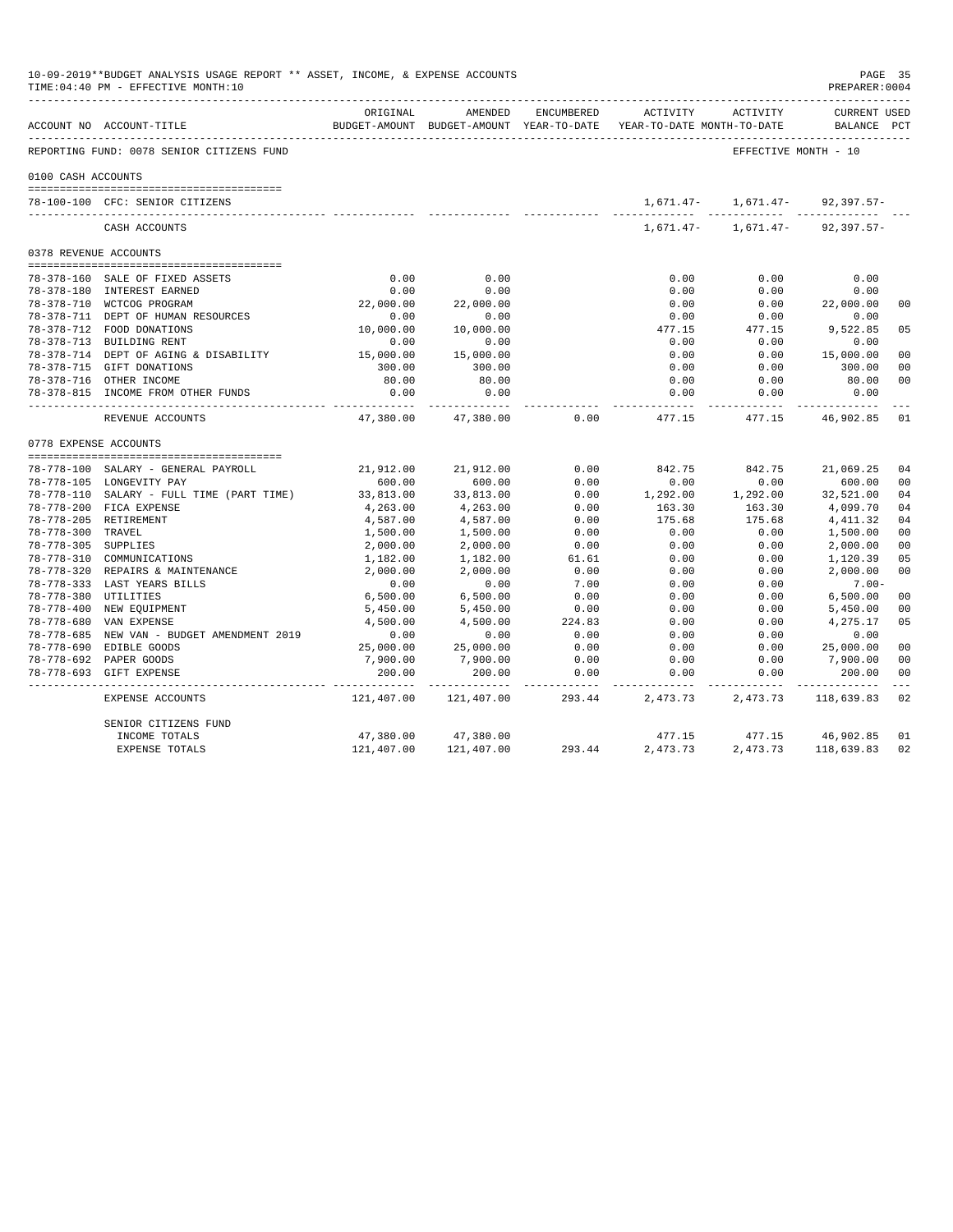|                       | 10-09-2019**BUDGET ANALYSIS USAGE REPORT ** ASSET, INCOME, & EXPENSE ACCOUNTS<br>PAGE 36<br>TIME: 04:40 PM - EFFECTIVE MONTH: 10<br>PREPARER: 0004<br>ORIGINAL<br>AMENDED<br>ENCUMBERED<br>ACTIVITY<br>ACTIVITY<br>CURRENT USED<br>ACCOUNT NO ACCOUNT-TITLE COMPUTE BUDGET-AMOUNT BUDGET-AMOUNT YEAR-TO-DATE YEAR-TO-DATE MONTH-TO-DATE BALANCE PCT<br>REPORTING FUND: 0080 LEOSE GRANT FUND |          |                   |                                                                                                                                                                                                                                                                                                                                                                        |      |  |          |  |
|-----------------------|----------------------------------------------------------------------------------------------------------------------------------------------------------------------------------------------------------------------------------------------------------------------------------------------------------------------------------------------------------------------------------------------|----------|-------------------|------------------------------------------------------------------------------------------------------------------------------------------------------------------------------------------------------------------------------------------------------------------------------------------------------------------------------------------------------------------------|------|--|----------|--|
|                       |                                                                                                                                                                                                                                                                                                                                                                                              |          |                   |                                                                                                                                                                                                                                                                                                                                                                        |      |  |          |  |
|                       |                                                                                                                                                                                                                                                                                                                                                                                              |          |                   |                                                                                                                                                                                                                                                                                                                                                                        |      |  |          |  |
|                       |                                                                                                                                                                                                                                                                                                                                                                                              |          |                   |                                                                                                                                                                                                                                                                                                                                                                        |      |  |          |  |
| 0100 CASH ACCOUNTS    |                                                                                                                                                                                                                                                                                                                                                                                              |          |                   |                                                                                                                                                                                                                                                                                                                                                                        |      |  |          |  |
|                       | 80-100-100 CFC: LEOSE GRANT CHECKING                                                                                                                                                                                                                                                                                                                                                         |          |                   |                                                                                                                                                                                                                                                                                                                                                                        |      |  |          |  |
|                       | CASH ACCOUNTS                                                                                                                                                                                                                                                                                                                                                                                |          |                   |                                                                                                                                                                                                                                                                                                                                                                        | 0.00 |  | 4,771.69 |  |
| 0380 REVENUE ACCOUNTS |                                                                                                                                                                                                                                                                                                                                                                                              |          |                   |                                                                                                                                                                                                                                                                                                                                                                        |      |  |          |  |
|                       | 80-380-180 INTEREST EARNED                                                                                                                                                                                                                                                                                                                                                                   | 0.00     | 0.00              |                                                                                                                                                                                                                                                                                                                                                                        |      |  |          |  |
|                       | 80-380-800 LEOSE GRANT REVENUES                                                                                                                                                                                                                                                                                                                                                              | 1,300.00 | 1,300.00          | EFFECTIVE MONTH - 10<br>$0.00$ $0.00$ $4,771.69$<br>0.00<br>$0.00$ 0.00<br>0.00<br>$0.00$ 1,300.00 00<br>0.00<br>1,300.00 1,300.00 0.00<br>0.00<br>0.00<br>1,300.00 00<br>$1,300.00$ $1,300.00$ $0.00$ $0.00$ $0.00$ $1,300.00$ $0$<br>-------------<br>0.00<br>0.00<br>0.00<br>1,300.00 00<br>0.00<br>$0.00$ 1,300.00<br>00<br>0.00<br>0.00<br>0.00<br>1,300.00<br>00 |      |  |          |  |
|                       | REVENUE ACCOUNTS                                                                                                                                                                                                                                                                                                                                                                             |          |                   |                                                                                                                                                                                                                                                                                                                                                                        |      |  |          |  |
| 0800 EXPENSE ACCOUNTS |                                                                                                                                                                                                                                                                                                                                                                                              |          |                   |                                                                                                                                                                                                                                                                                                                                                                        |      |  |          |  |
|                       | -------------------------------------<br>80-800-800 LEOSE GRANT EXPENSES                                                                                                                                                                                                                                                                                                                     |          |                   |                                                                                                                                                                                                                                                                                                                                                                        |      |  |          |  |
|                       | -------------------- ----<br>EXPENSE ACCOUNTS                                                                                                                                                                                                                                                                                                                                                |          | 1,300.00 1,300.00 |                                                                                                                                                                                                                                                                                                                                                                        |      |  |          |  |
|                       | LEOSE GRANT FUND                                                                                                                                                                                                                                                                                                                                                                             |          |                   |                                                                                                                                                                                                                                                                                                                                                                        |      |  |          |  |
|                       | INCOME TOTALS                                                                                                                                                                                                                                                                                                                                                                                |          | 1,300.00 1,300.00 |                                                                                                                                                                                                                                                                                                                                                                        |      |  |          |  |
|                       | <b>EXPENSE TOTALS</b>                                                                                                                                                                                                                                                                                                                                                                        | 1,300.00 | 1,300.00          |                                                                                                                                                                                                                                                                                                                                                                        |      |  |          |  |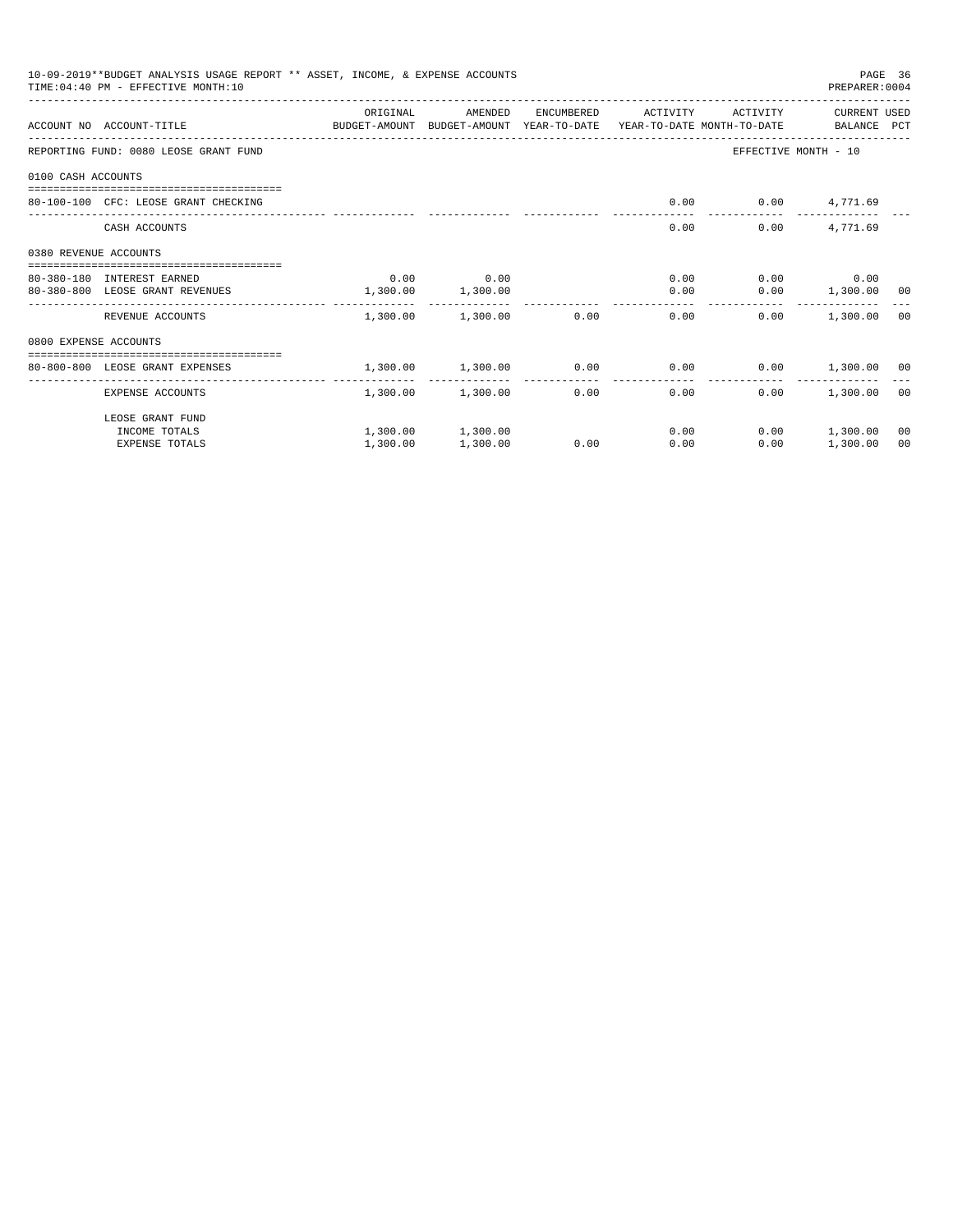|                       | 10-09-2019**BUDGET ANALYSIS USAGE REPORT ** ASSET, INCOME, & EXPENSE ACCOUNTS<br>TIME: 04:40 PM - EFFECTIVE MONTH: 10 |          |                        |                                                           |                                                         | PAGE 37<br>PREPARER: 0004 |    |
|-----------------------|-----------------------------------------------------------------------------------------------------------------------|----------|------------------------|-----------------------------------------------------------|---------------------------------------------------------|---------------------------|----|
|                       | ACCOUNT NO ACCOUNT-TITLE CONTROL SUDGET-AMOUNT BUDGET-AMOUNT YEAR-TO-DATE YEAR-TO-DATE MONTH-TO-DATE BALANCE PCT      |          |                        | ORIGINAL AMENDED ENCUMBERED ACTIVITY ACTIVITY CURRENTUSED |                                                         |                           |    |
|                       | REPORTING FUND: 0082 JUSTICE COURT TECHNOLOGY FUND                                                                    |          |                        |                                                           | EFFECTIVE MONTH - 10                                    |                           |    |
| 0100 CASH ACCOUNTS    |                                                                                                                       |          |                        |                                                           |                                                         |                           |    |
|                       | 82-100-100 CFC: JUSTICE COURT TECH CHECKING<br>82-100-232 JP CC ACCOUNT                                               |          |                        |                                                           | 12.45   12.45   8,450.69<br>51.10   51.10   861.07      |                           |    |
|                       | CASH ACCOUNTS                                                                                                         |          |                        |                                                           | _______________________________<br>63.55 63.55 9.311.76 |                           |    |
| 0380 REVENUE ACCOUNTS |                                                                                                                       |          |                        |                                                           |                                                         |                           |    |
|                       | 82-380-180 INTEREST EARNED                                                                                            |          | $0.00$ 0.00            |                                                           | $0.00$ $0.00$ $0.00$ $0.00$                             |                           |    |
|                       | 82-380-820 JUSTICE COURT TECH FEES 1,500.00 1,500.00                                                                  |          |                        |                                                           |                                                         |                           |    |
|                       | REVENUE ACCOUNTS                                                                                                      |          | 1,500.00 1,500.00 0.00 | 63.55                                                     |                                                         | 63.55 1.436.45            | 04 |
| 0820 EXPENSE ACCOUNTS |                                                                                                                       |          |                        |                                                           |                                                         |                           |    |
|                       | 82-820-333 LAST YEARS BILLS                                                                                           |          |                        | $0.00$ $0.00$ $1,741.00$ $0.00$ $0.00$ $1,741.00$         |                                                         |                           |    |
|                       | 82-820-820 JUSTICE COURT TECH EXPENSES                                                                                |          |                        | $1,500.00$ $1,500.00$ $0.00$ $0.00$                       |                                                         | $0.00$ 1,500.00 00        |    |
|                       | EXPENSE ACCOUNTS                                                                                                      |          |                        | $1.500.00$ $1.500.00$ $1.741.00$ 0.00                     |                                                         | $0.00$ 241.00 - 116       |    |
|                       | JUSTICE COURT TECHNOLOGY FUND                                                                                         |          |                        |                                                           |                                                         |                           |    |
|                       | INCOME TOTALS                                                                                                         |          | 1,500.00 1,500.00      |                                                           | 63.55 63.55 1,436.45 04                                 |                           |    |
|                       | <b>EXPENSE TOTALS</b>                                                                                                 | 1,500.00 |                        | $1.500.00$ $1.741.00$ $0.00$ $0.00$ $241.00 - 116$        |                                                         |                           |    |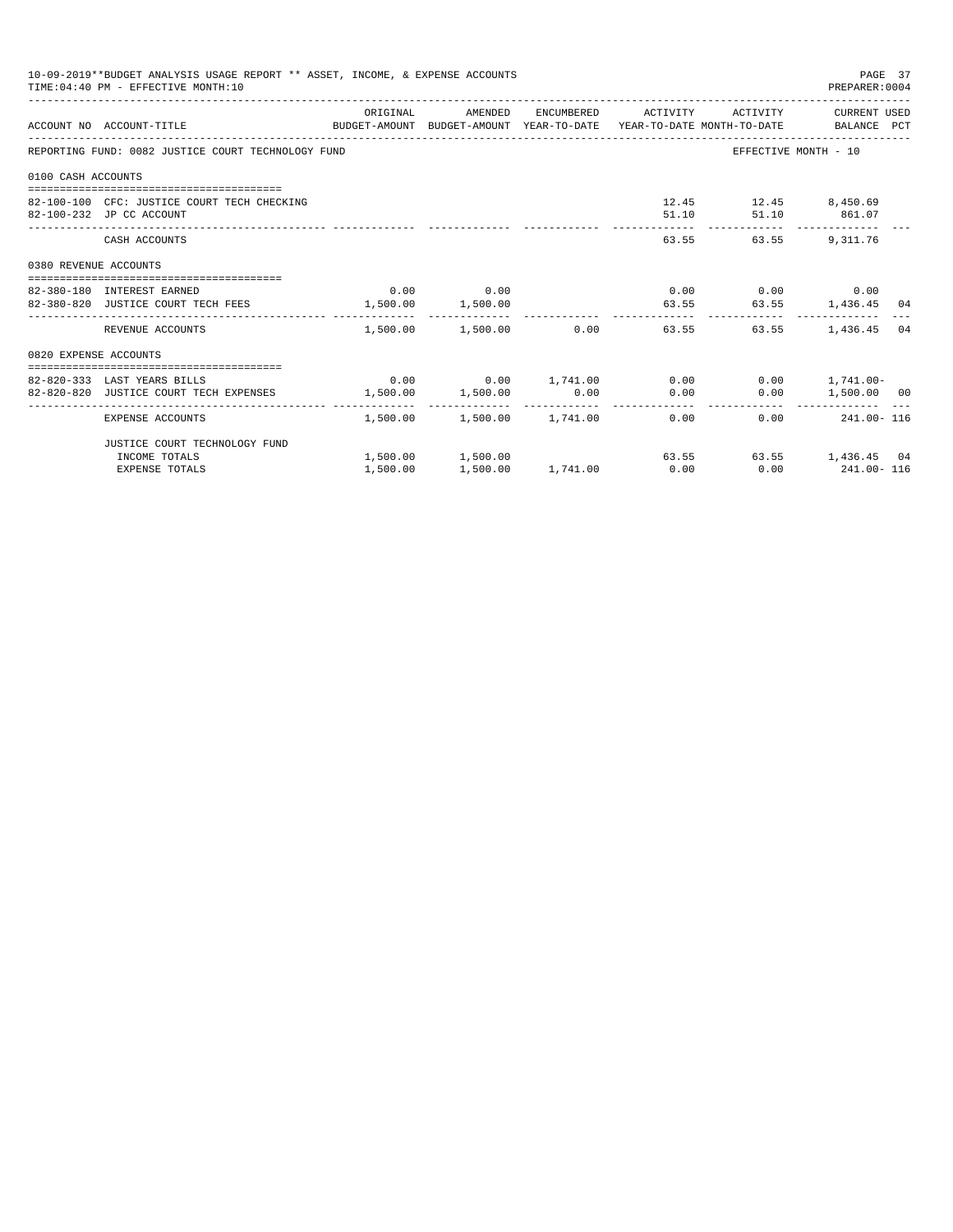| 10-09-2019**BUDGET ANALYSIS USAGE REPORT ** ASSET, INCOME, & EXPENSE ACCOUNTS<br>PAGE 38<br>TIME: 04:40 PM - EFFECTIVE MONTH: 10<br>PREPARER: 0004<br>ORIGINAL<br>AMENDED<br>ENCUMBERED ACTIVITY<br>ACTIVITY<br>CURRENT USED<br>BUDGET-AMOUNT BUDGET-AMOUNT YEAR-TO-DATE YEAR-TO-DATE MONTH-TO-DATE BALANCE PCT<br>ACCOUNT NO ACCOUNT-TITLE<br>REPORTING FUND: 0084 FC DRUG FORFEITURE FUND<br>EFFECTIVE MONTH - 10<br>0100 CASH ACCOUNTS<br>$0.00$ $0.00$ $0.00$<br>84-100-100 CFC: FC DRUG FORFEITURE CHECKING<br>84-100-150 CFC: FC DRUG FORFEITURE CHECKING<br>$10.20 - 10.20 - 45,175.96$<br>$10.20 - 10.20 - 45.175.96$<br>CASH ACCOUNTS<br>0384 REVENUE ACCOUNTS<br>0.00<br>0.00<br>0.00<br>84-384-180 INTEREST EARNED<br>0.00<br>0.00<br>84-384-840 FC DRUG FORFEITURE REVENUES<br>0.00<br>0.00<br>0.00<br>0.00<br>0.00<br>------<br>0.00<br>0.00<br>0.00<br>0.00<br>0.00<br>0.00<br>REVENUE ACCOUNTS<br>0840 EXPENSE ACCOUNTS<br>84-840-110 ADMIN ASSISTANT - SUPPLEMENT<br>0.00<br>0.00<br>0.00<br>0.00<br>0.00<br>0.00<br>0.00<br>84-840-200 FICA EXPENSE<br>0.00<br>0.00<br>0.00<br>0.00<br>0.00<br>84-840-205 RETIREMENT EXPENSE<br>0.00<br>0.00<br>0.00<br>0.00<br>0.00<br>0.00<br>84-840-210 MEDICAL INSURANCE<br>0.00<br>0.00<br>0.00<br>0.00<br>0.00<br>0.00<br>$1,040.68-$<br>0.00<br>0.00<br>1,040.68<br>0.00<br>84-840-333 LAST YEARS BILLS<br>0.00<br>84-840-840 FC DRUG FORFEITURE EXPENSES<br>46,000.00<br>46,000.00<br>0.00<br>0.00<br>0.00<br>46,000.00<br>00 |                         |      |                                |      |      |                       |  |
|----------------------------------------------------------------------------------------------------------------------------------------------------------------------------------------------------------------------------------------------------------------------------------------------------------------------------------------------------------------------------------------------------------------------------------------------------------------------------------------------------------------------------------------------------------------------------------------------------------------------------------------------------------------------------------------------------------------------------------------------------------------------------------------------------------------------------------------------------------------------------------------------------------------------------------------------------------------------------------------------------------------------------------------------------------------------------------------------------------------------------------------------------------------------------------------------------------------------------------------------------------------------------------------------------------------------------------------------------------------------------------------------------------------------------------------------------------------------------------------|-------------------------|------|--------------------------------|------|------|-----------------------|--|
|                                                                                                                                                                                                                                                                                                                                                                                                                                                                                                                                                                                                                                                                                                                                                                                                                                                                                                                                                                                                                                                                                                                                                                                                                                                                                                                                                                                                                                                                                        |                         |      |                                |      |      |                       |  |
|                                                                                                                                                                                                                                                                                                                                                                                                                                                                                                                                                                                                                                                                                                                                                                                                                                                                                                                                                                                                                                                                                                                                                                                                                                                                                                                                                                                                                                                                                        |                         |      |                                |      |      |                       |  |
|                                                                                                                                                                                                                                                                                                                                                                                                                                                                                                                                                                                                                                                                                                                                                                                                                                                                                                                                                                                                                                                                                                                                                                                                                                                                                                                                                                                                                                                                                        |                         |      |                                |      |      |                       |  |
|                                                                                                                                                                                                                                                                                                                                                                                                                                                                                                                                                                                                                                                                                                                                                                                                                                                                                                                                                                                                                                                                                                                                                                                                                                                                                                                                                                                                                                                                                        |                         |      |                                |      |      |                       |  |
|                                                                                                                                                                                                                                                                                                                                                                                                                                                                                                                                                                                                                                                                                                                                                                                                                                                                                                                                                                                                                                                                                                                                                                                                                                                                                                                                                                                                                                                                                        |                         |      |                                |      |      |                       |  |
|                                                                                                                                                                                                                                                                                                                                                                                                                                                                                                                                                                                                                                                                                                                                                                                                                                                                                                                                                                                                                                                                                                                                                                                                                                                                                                                                                                                                                                                                                        |                         |      |                                |      |      |                       |  |
|                                                                                                                                                                                                                                                                                                                                                                                                                                                                                                                                                                                                                                                                                                                                                                                                                                                                                                                                                                                                                                                                                                                                                                                                                                                                                                                                                                                                                                                                                        |                         |      |                                |      |      |                       |  |
|                                                                                                                                                                                                                                                                                                                                                                                                                                                                                                                                                                                                                                                                                                                                                                                                                                                                                                                                                                                                                                                                                                                                                                                                                                                                                                                                                                                                                                                                                        |                         |      |                                |      |      |                       |  |
|                                                                                                                                                                                                                                                                                                                                                                                                                                                                                                                                                                                                                                                                                                                                                                                                                                                                                                                                                                                                                                                                                                                                                                                                                                                                                                                                                                                                                                                                                        |                         |      |                                |      |      |                       |  |
|                                                                                                                                                                                                                                                                                                                                                                                                                                                                                                                                                                                                                                                                                                                                                                                                                                                                                                                                                                                                                                                                                                                                                                                                                                                                                                                                                                                                                                                                                        |                         |      |                                |      |      |                       |  |
|                                                                                                                                                                                                                                                                                                                                                                                                                                                                                                                                                                                                                                                                                                                                                                                                                                                                                                                                                                                                                                                                                                                                                                                                                                                                                                                                                                                                                                                                                        |                         |      |                                |      |      |                       |  |
|                                                                                                                                                                                                                                                                                                                                                                                                                                                                                                                                                                                                                                                                                                                                                                                                                                                                                                                                                                                                                                                                                                                                                                                                                                                                                                                                                                                                                                                                                        |                         |      |                                |      |      |                       |  |
|                                                                                                                                                                                                                                                                                                                                                                                                                                                                                                                                                                                                                                                                                                                                                                                                                                                                                                                                                                                                                                                                                                                                                                                                                                                                                                                                                                                                                                                                                        |                         |      |                                |      |      |                       |  |
|                                                                                                                                                                                                                                                                                                                                                                                                                                                                                                                                                                                                                                                                                                                                                                                                                                                                                                                                                                                                                                                                                                                                                                                                                                                                                                                                                                                                                                                                                        |                         |      |                                |      |      |                       |  |
|                                                                                                                                                                                                                                                                                                                                                                                                                                                                                                                                                                                                                                                                                                                                                                                                                                                                                                                                                                                                                                                                                                                                                                                                                                                                                                                                                                                                                                                                                        |                         |      |                                |      |      |                       |  |
|                                                                                                                                                                                                                                                                                                                                                                                                                                                                                                                                                                                                                                                                                                                                                                                                                                                                                                                                                                                                                                                                                                                                                                                                                                                                                                                                                                                                                                                                                        |                         |      |                                |      |      |                       |  |
|                                                                                                                                                                                                                                                                                                                                                                                                                                                                                                                                                                                                                                                                                                                                                                                                                                                                                                                                                                                                                                                                                                                                                                                                                                                                                                                                                                                                                                                                                        |                         |      |                                |      |      |                       |  |
|                                                                                                                                                                                                                                                                                                                                                                                                                                                                                                                                                                                                                                                                                                                                                                                                                                                                                                                                                                                                                                                                                                                                                                                                                                                                                                                                                                                                                                                                                        |                         |      |                                |      |      |                       |  |
|                                                                                                                                                                                                                                                                                                                                                                                                                                                                                                                                                                                                                                                                                                                                                                                                                                                                                                                                                                                                                                                                                                                                                                                                                                                                                                                                                                                                                                                                                        | EXPENSE ACCOUNTS        |      | 46,000.00 46,000.00 1,040.68   | 0.00 |      | $0.00$ $44,959.32$ 02 |  |
|                                                                                                                                                                                                                                                                                                                                                                                                                                                                                                                                                                                                                                                                                                                                                                                                                                                                                                                                                                                                                                                                                                                                                                                                                                                                                                                                                                                                                                                                                        | FC DRUG FORFEITURE FUND |      |                                |      |      |                       |  |
|                                                                                                                                                                                                                                                                                                                                                                                                                                                                                                                                                                                                                                                                                                                                                                                                                                                                                                                                                                                                                                                                                                                                                                                                                                                                                                                                                                                                                                                                                        | INCOME TOTALS           | 0.00 | 0.00                           | 0.00 | 0.00 | 0.00                  |  |
|                                                                                                                                                                                                                                                                                                                                                                                                                                                                                                                                                                                                                                                                                                                                                                                                                                                                                                                                                                                                                                                                                                                                                                                                                                                                                                                                                                                                                                                                                        | <b>EXPENSE TOTALS</b>   |      | 46,000.00  46,000.00  1,040.68 | 0.00 |      | $0.00$ $44,959.32$ 02 |  |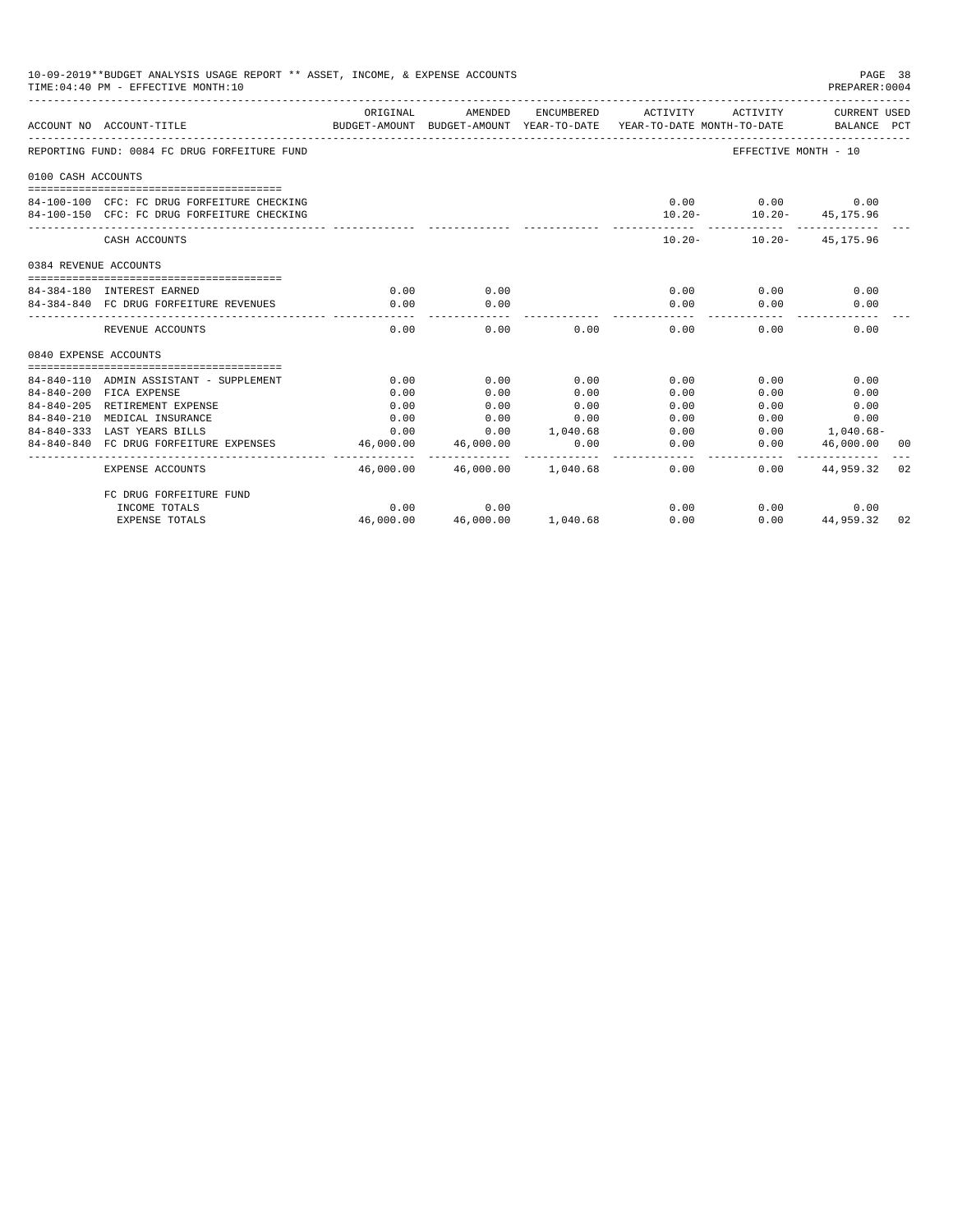| 10-09-2019**BUDGET ANALYSIS USAGE REPORT ** ASSET, INCOME, & EXPENSE ACCOUNTS<br>TIME: 04:40 PM - EFFECTIVE MONTH: 10<br>PREPARER: 0004<br>ORIGINAL<br>AMENDED<br>ENCUMBERED ACTIVITY ACTIVITY CURRENT USED |                                        |                                                                                 |                            |       |               |                                             |              | PAGE 39 |
|-------------------------------------------------------------------------------------------------------------------------------------------------------------------------------------------------------------|----------------------------------------|---------------------------------------------------------------------------------|----------------------------|-------|---------------|---------------------------------------------|--------------|---------|
|                                                                                                                                                                                                             | ACCOUNT NO ACCOUNT-TITLE               | BUDGET-AMOUNT BUDGET-AMOUNT YEAR-TO-DATE YEAR-TO-DATE MONTH-TO-DATE BALANCE PCT |                            |       |               |                                             |              |         |
|                                                                                                                                                                                                             | REPORTING FUND: 0088 AIRPORT FUND      |                                                                                 |                            |       |               | EFFECTIVE MONTH - 10                        |              |         |
| 0100 CASH ACCOUNTS                                                                                                                                                                                          |                                        |                                                                                 |                            |       |               |                                             |              |         |
|                                                                                                                                                                                                             | 88-100-100 CFC - AIRPORT FUND          |                                                                                 |                            |       |               | 250.00 250.00 20,855.58                     |              |         |
|                                                                                                                                                                                                             | CASH ACCOUNTS                          |                                                                                 |                            |       |               | 250.00 250.00 20,855.58                     |              |         |
| 0380 REVENUE ACCOUNTS                                                                                                                                                                                       |                                        |                                                                                 |                            |       |               |                                             |              |         |
|                                                                                                                                                                                                             | 88-380-180 INTEREST EARNED             |                                                                                 | $0.00$ 0.00                |       |               | $0.00$ $0.00$ $0.00$ $0.00$                 |              |         |
|                                                                                                                                                                                                             | 88-380-810 AIRPORT REVENUES            |                                                                                 | 4,780.00 4,780.00          |       |               | 250.00  250.00  4,530.00  05                |              |         |
|                                                                                                                                                                                                             | REVENUE ACCOUNTS                       |                                                                                 | 4,780.00   4,780.00   0.00 |       | 250.00        | 250.00                                      | 4,530.00 05  |         |
| 0800 EXPENSE ACCOUNTS                                                                                                                                                                                       |                                        |                                                                                 |                            |       |               |                                             |              |         |
|                                                                                                                                                                                                             | 88-800-120 PART TIME SALARY            | 0.00                                                                            | 0.00                       | 0.00  | 0.00          | 0.00                                        | 0.00         |         |
|                                                                                                                                                                                                             | 88-800-200 FICA - EMPLOYER MATCH       | 0.00                                                                            | 0.00                       | 0.00  | 0.00          | 0.00                                        | 0.00         |         |
|                                                                                                                                                                                                             | 88-800-205 RETIREMENT - EMPLOYER MATCH | 0.00                                                                            | $\sim$ 0.00                | 0.00  | 0.00          |                                             | 0.00<br>0.00 |         |
|                                                                                                                                                                                                             | 88-800-810 AIRPORT EXPENSES            |                                                                                 | 3,000.00 3,000.00          | 92.00 | 0.00          | 0.00                                        | 2,908.00     | 03      |
|                                                                                                                                                                                                             | EXPENSE ACCOUNTS                       |                                                                                 | 3,000.00 3,000.00          |       | 92.00<br>0.00 | _______________________________<br>$0.00 -$ | 2,908.00     | 03      |
|                                                                                                                                                                                                             | AIRPORT FUND                           |                                                                                 |                            |       |               |                                             |              |         |
|                                                                                                                                                                                                             | INCOME TOTALS                          |                                                                                 | 4,780.00 4,780.00          |       |               | 250.00 250.00 4.530.00                      |              | 05      |
|                                                                                                                                                                                                             | <b>EXPENSE TOTALS</b>                  | 3.000.00                                                                        | 3,000.00                   | 92.00 | 0.00          | 0.00                                        | 2,908.00     | 03      |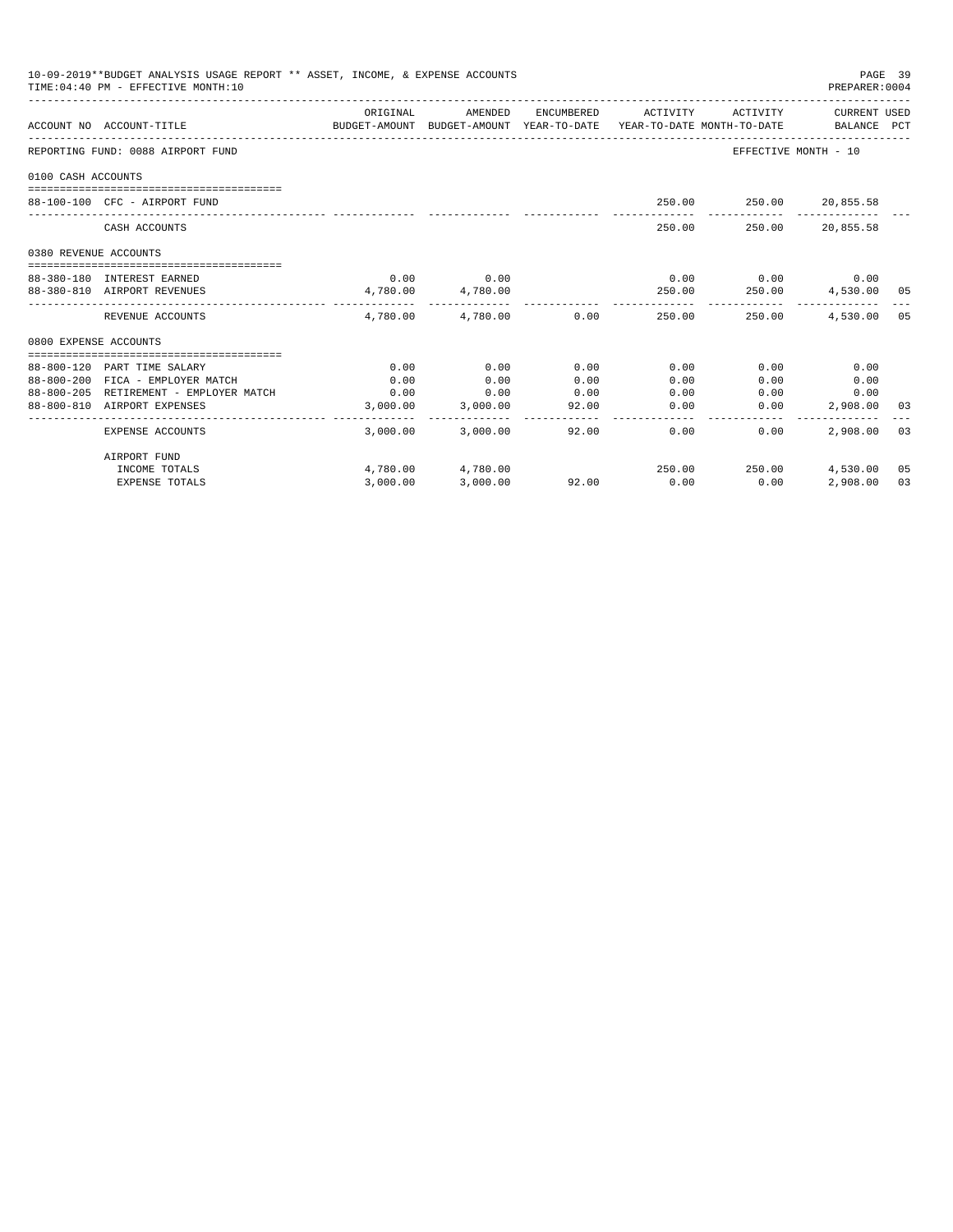|                                                                                                                       | 10-09-2019**BUDGET ANALYSIS USAGE REPORT ** ASSET, INCOME, & EXPENSE ACCOUNTS<br>PAGE 40<br>TIME: 04:40 PM - EFFECTIVE MONTH: 10<br>PREPARER: 0004<br>ORIGINAL<br>AMENDED<br>ENCUMBERED ACTIVITY<br>ACTIVITY<br>CURRENT USED<br>ACCOUNT NO ACCOUNT-TITLE CONTROL SUDGET-AMOUNT BUDGET-AMOUNT YEAR-TO-DATE YEAR-TO-DATE MONTH-TO-DATE BALANCE PCT<br>EFFECTIVE MONTH - 10 |      |                            |      |      |                           |                     |  |
|-----------------------------------------------------------------------------------------------------------------------|--------------------------------------------------------------------------------------------------------------------------------------------------------------------------------------------------------------------------------------------------------------------------------------------------------------------------------------------------------------------------|------|----------------------------|------|------|---------------------------|---------------------|--|
|                                                                                                                       |                                                                                                                                                                                                                                                                                                                                                                          |      |                            |      |      |                           |                     |  |
|                                                                                                                       | REPORTING FUND: 0092 PRE-TRIAL DIVERSION PROGRAM                                                                                                                                                                                                                                                                                                                         |      |                            |      |      |                           |                     |  |
| 0100 CASH ACCOUNTS                                                                                                    |                                                                                                                                                                                                                                                                                                                                                                          |      |                            |      |      |                           |                     |  |
|                                                                                                                       |                                                                                                                                                                                                                                                                                                                                                                          |      |                            |      |      |                           |                     |  |
|                                                                                                                       |                                                                                                                                                                                                                                                                                                                                                                          |      |                            |      |      | $0.00$ $0.00$ $0.00$      |                     |  |
| 92-100-100 PRE-TRIAL CHECKING<br>92-100-222 PRE-TRIAL CHECKING<br>0399 REVENUE ACCOUNTS<br>92-399-180 INTEREST EARNED |                                                                                                                                                                                                                                                                                                                                                                          |      |                            |      |      | $3.49 - 3.49 - 24,737.31$ |                     |  |
|                                                                                                                       | CASH ACCOUNTS                                                                                                                                                                                                                                                                                                                                                            |      |                            |      |      | $3.49-$                   | $3.49 - 24.737.31$  |  |
|                                                                                                                       |                                                                                                                                                                                                                                                                                                                                                                          |      |                            |      |      |                           |                     |  |
|                                                                                                                       |                                                                                                                                                                                                                                                                                                                                                                          |      | $3.00$ $3.00$              |      |      | 0.00                      | $0.00$ 3.00 00      |  |
|                                                                                                                       | 92-399-920 PRE-TRIAL FEES                                                                                                                                                                                                                                                                                                                                                |      | 12,500.00 12,500.00        |      | 0.00 |                           | $0.00$ 12,500.00 00 |  |
|                                                                                                                       |                                                                                                                                                                                                                                                                                                                                                                          |      | __________________________ |      |      |                           |                     |  |
|                                                                                                                       | REVENUE ACCOUNTS                                                                                                                                                                                                                                                                                                                                                         |      | 12,503.00 12,503.00        | 0.00 |      | 0.00                      | $0.00$ 12,503.00 00 |  |
| 0929 EXPENSE ACCOUNT                                                                                                  |                                                                                                                                                                                                                                                                                                                                                                          |      |                            |      |      |                           |                     |  |
|                                                                                                                       |                                                                                                                                                                                                                                                                                                                                                                          |      |                            |      |      |                           |                     |  |
|                                                                                                                       | 92-929-929 PRE-TRIAL EXPENSE                                                                                                                                                                                                                                                                                                                                             | 0.00 | 0.00                       | 0.00 | 0.00 | 0.00                      | 0.00                |  |
|                                                                                                                       | EXPENSE ACCOUNT                                                                                                                                                                                                                                                                                                                                                          | 0.00 | 0.00                       | 0.00 | 0.00 | 0.00                      | 0.00                |  |
|                                                                                                                       | PRE-TRIAL DIVERSION PROGRAM                                                                                                                                                                                                                                                                                                                                              |      |                            |      |      |                           |                     |  |
|                                                                                                                       | INCOME TOTALS                                                                                                                                                                                                                                                                                                                                                            |      | 12,503.00 12,503.00        |      | 0.00 |                           | $0.00$ 12,503.00 00 |  |
|                                                                                                                       | <b>EXPENSE TOTALS</b>                                                                                                                                                                                                                                                                                                                                                    | 0.00 | 0.00                       | 0.00 | 0.00 | 0.00                      | 0.00                |  |